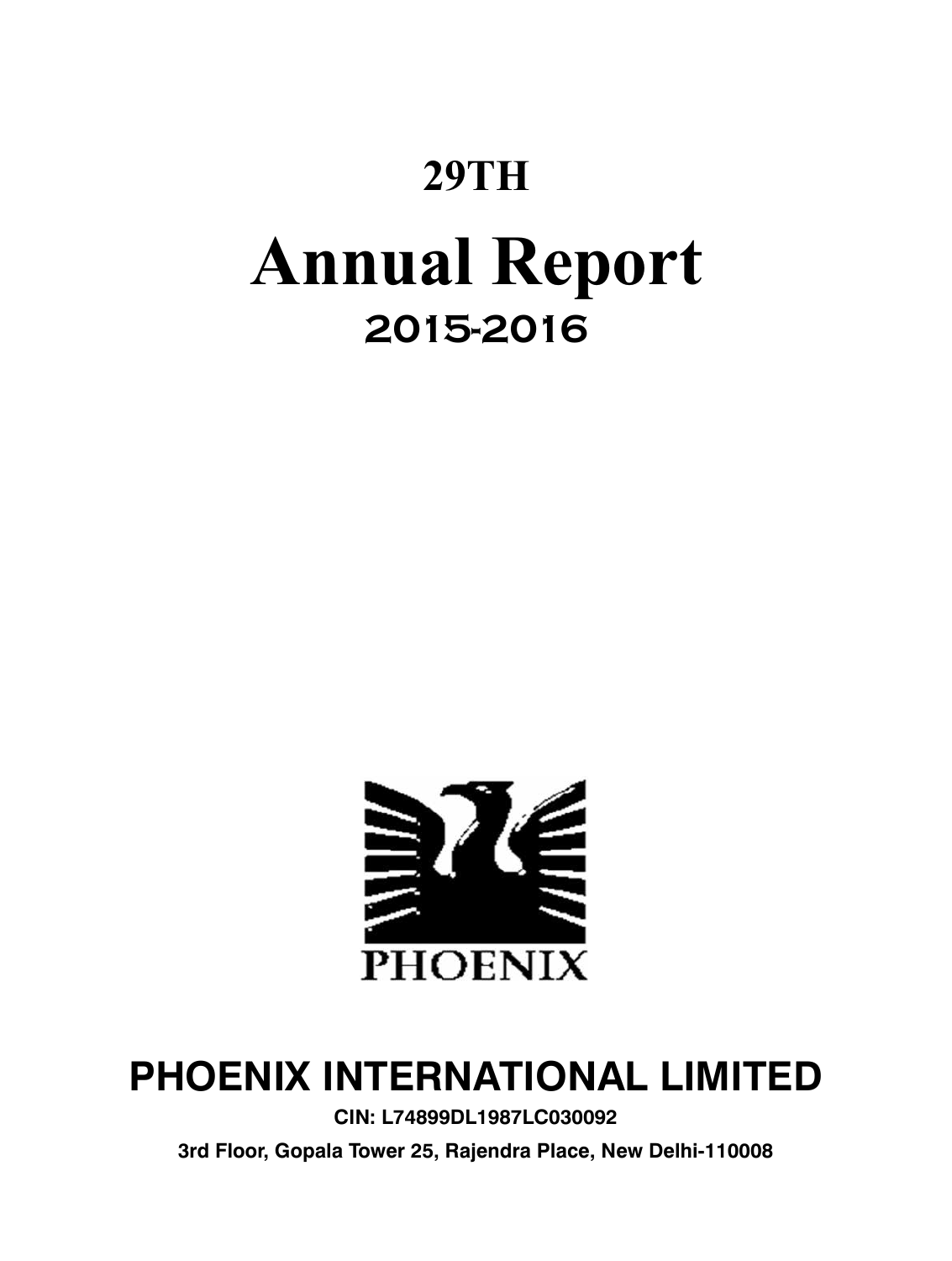### **BOARD OF DIRCTOR**

- Mr. Arun K. Sinha, Non Executive and Independent Director
- Mr. Narendra Agarwal, Non Executive and Independent Director
- Mr. Narender Makkar, Executive Director
- Mr. P.M. Alexander, Non Executive Director
- Mrs. Rekha Mittal, Non Executive and Independent Director

### **COMPANY SECRETARY**

Mr. Narender Makkar

### **AUDITORS**

M/s Pradip Bhardwaj & Co. LG-47, Ansal Fortune Arcade Sector-18, Noida(U.P)-201301

### **REGISTRAR & TRANSFER AGENT**

Mas Services Ltd. T-34, 2nd Floor, Okhla Industrial Area, Phase-II New Delhi-110020

### **REGISTERED OFFICE**

3rd Floor, Gopala Tower 25, Rajendra Place, New Delhi-110008

### **Works**

Door No. 35/1, Ground Floor, Five Furlons Road, Maduvankarai, Guindy, Chennai-600032 Telephone: 044-2240638,

| <b>CONTENTS</b>                          | PAGE NO.  |
|------------------------------------------|-----------|
| PHOENIX INTERNATIONAL LIMITED            |           |
| Notice                                   | $01 - 04$ |
| Director Report                          | $05-10$   |
| Report on Corporate Govermance           | $11 - 41$ |
| <b>Auditor Report</b>                    | 42-45     |
| <b>Balance Sheet</b>                     | 46-46     |
| Profit & Loss Account                    | 47-47     |
| Cash Flow Statement                      | 48-48     |
| <b>Significant Accouting Poilcies</b>    | 49-50     |
| Notes to Accounts                        | 51-62     |
| <b>CONSOLIDATED FINANCIAL STATEMENTS</b> |           |
| Auditiors' Report                        | 63-65     |
| Balance Report                           | 66-66     |
| Profit & Loss Account                    | 67-67     |
| Cash Flow Statement                      | 68-68     |
| <b>Significant Accouting Poilcies</b>    | 69-70     |
| Notes to Accounts                        | 71-80     |
|                                          |           |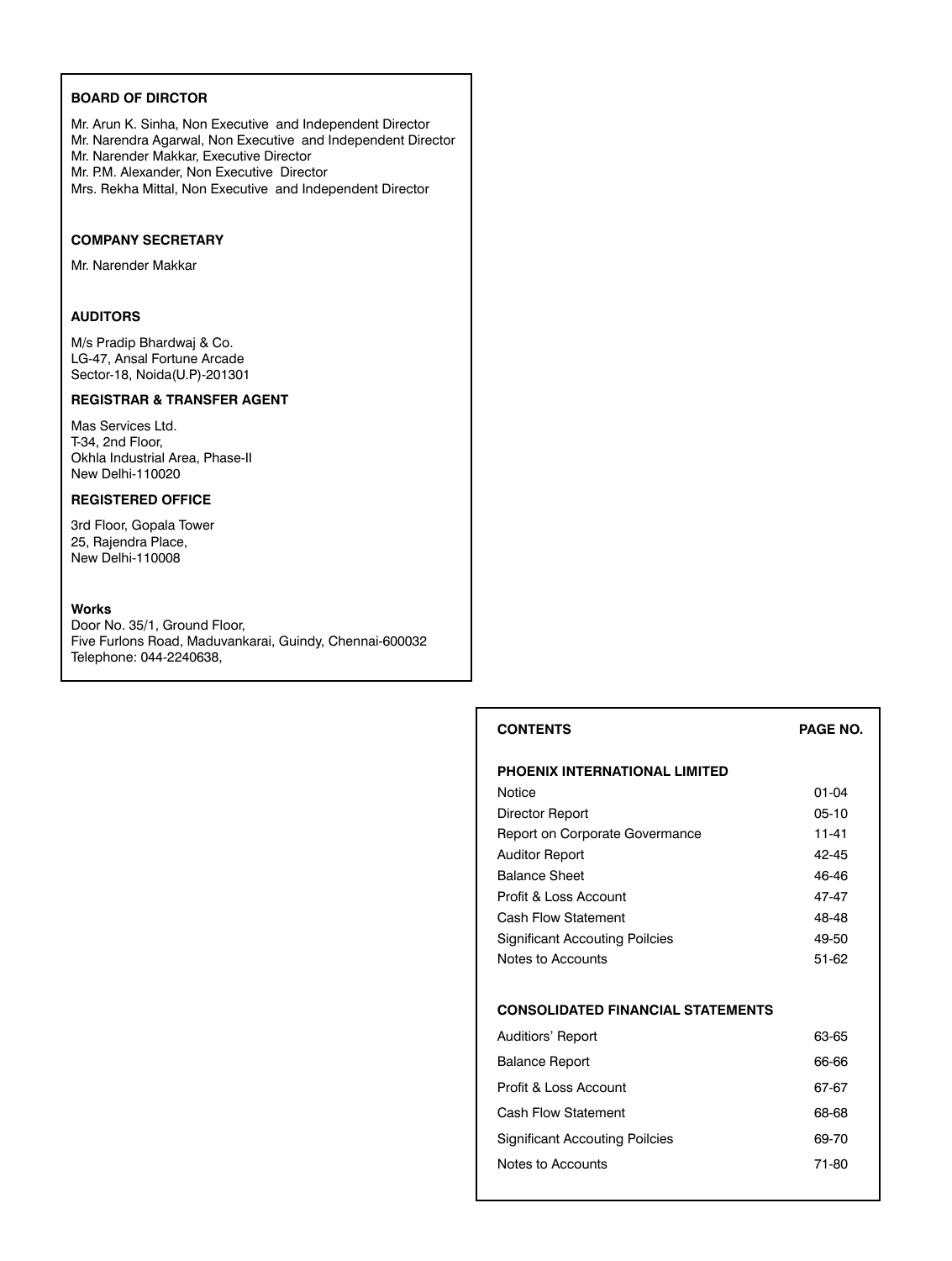

### **NOTICE**

### **NOTICE IS HEREBY GIVEN THAT THE 29TH ANNUAL GENERAL MEETING OF THE MEMBERS OF PHOENIX INTERNATIONAL LIMITED WILL BE HELD ON THURSDAY, THE 29TH DAY OF SEPTEMBER, 2016 AT 10.00 A.M. AT LOK KALA MANCH, 20 INSTITUTIONAL AREA, LODHI ROAD, NEW DELHI - 110003, TO TRANSACT THE FOLLOWING BUSINESSES:**

### **ORDINARY BUSINESS:**

- 1. To receive, consider and adopt the Audited Financial Statements of the Company (including Audited consolidated financial statements) for the financial year ended March 31, 2016 together with the Reports of the Board of Directors and the Auditors thereon.
- 2. To appoint a Director in place of Mr. Narender Makkar (DIN: 00026857), who retires by rotation and being eligible, offers himself for re-appointment.
- 3. To ratify the appointment of the Auditors and fix their remuneration and in this regard to consider and if thought fit, to pass with or without modification(s), the following resolution as an Ordinary Resolution:-

**"RESOLVED THAT** pursuant to the provisions of Section 139, 142 and such other applicable provisions, if any, of the Companies Act, 2013 and the Companies (Audit and Auditors) Rules 2014, as amended from time to time, pursuant to the recommendations of the Audit committee of the Board of Directors and pursuant to the resolution passed by the members at the Annual General meeting held on September 29, 2014, the appointment of M/s Pradip Bhardwaj & Co., Chartered Accountants (ICAI Firm Registration No. 013697C) as the Auditors of the Company to hold office till the conclusion of the next Annual General Meeting be and is hereby ratified and that the Board of Directors be and is hereby authorised to fix the remuneration payable to them plus service tax, out of pocket expenses, travelling etc. for the financial year ending March 31, 2017, as may be agreed upon between the Board of Directors of the Company and the Auditors in connection with Statutory Audit and /or continuous audit under the Companies Act, 2013."

### **Special Business**

4. To consider and if thought fit, to pass with or without modification(s), the following resolution as an Ordinary Resolution:

**"RESOLVED THAT** pursuant to the provisions of Sections 149, 150, 152 read with Schedule IV and other applicable provisions, if any, of the Companies Act, 2013 and the Companies (Appointment and Qualification of Directors) Rules, 2014 (including any statutory modification(s) or re-enactment(s) thereof for the time being in force) and Regulation 17 of the Securities and Exchange Board of India (Listing Obligations and Disclosure Requirements) Regulations, 2015, , Mrs. Rekha Mittal, (DIN: 01852431), who was appointed as an Additional Director in the capacity of Independent Director of the Company by the Board of Directors effective December 30, 2015 and who holds office till the date of the Annual General Meeting in terms of Section 161 of the Companies Act, 2013, and in respect of whom the Company has received a notice in writing from a member in terms of Section 160 of the Companies Act, 2013 signifying his intention to propose Mrs. Rekha Mittal (DIN 01852431) as a candidate for the office of Director of the Company, be and is hereby appointed as an Independent Director of the Company for a period of five years with effect from December 30, 2015 and the term shall not be subject to retirement by rotation."

5. To consider and if thought fit, to pass with or without modification(s), the following resolution as an Ordinary Resolution: **"RESOLVED THAT** pursuant to the provisions of Sections 149, 152 and other applicable provisions, if any, of the Companies Act, 2013 ("Act") and the Rules framed there under read with Schedule IV to the Act, as amended from time to time, Mr. Narendra Aggarwal (DIN: 00027347), a non-executive independent director of the Company, who has submitted a declaration that he meets the criteria for independence as provided in Section 149(6) of the Act and who is eligible for appointment and in respect of whom the Company has received a notice in writing from a member in terms of Section 160 of the Companies Act, 2013 signifying his intention to propose Mr. Narendra Aggarwal (DIN: 00027347), as a candidate for the office of Director of the Company, be and is hereby appointed as an Independent Director of the Company not liable to retire by rotation and to hold office for 5 (five) consecutive years for a term up to September 28, 2021."

> For and on behalf of the Board of Directors **For Phoenix International Limited**

Place: New Delhi **Properties and Contract Contract Contract Contract Contract Contract P M Alexander** Date: 12.08.2016 **Chairman**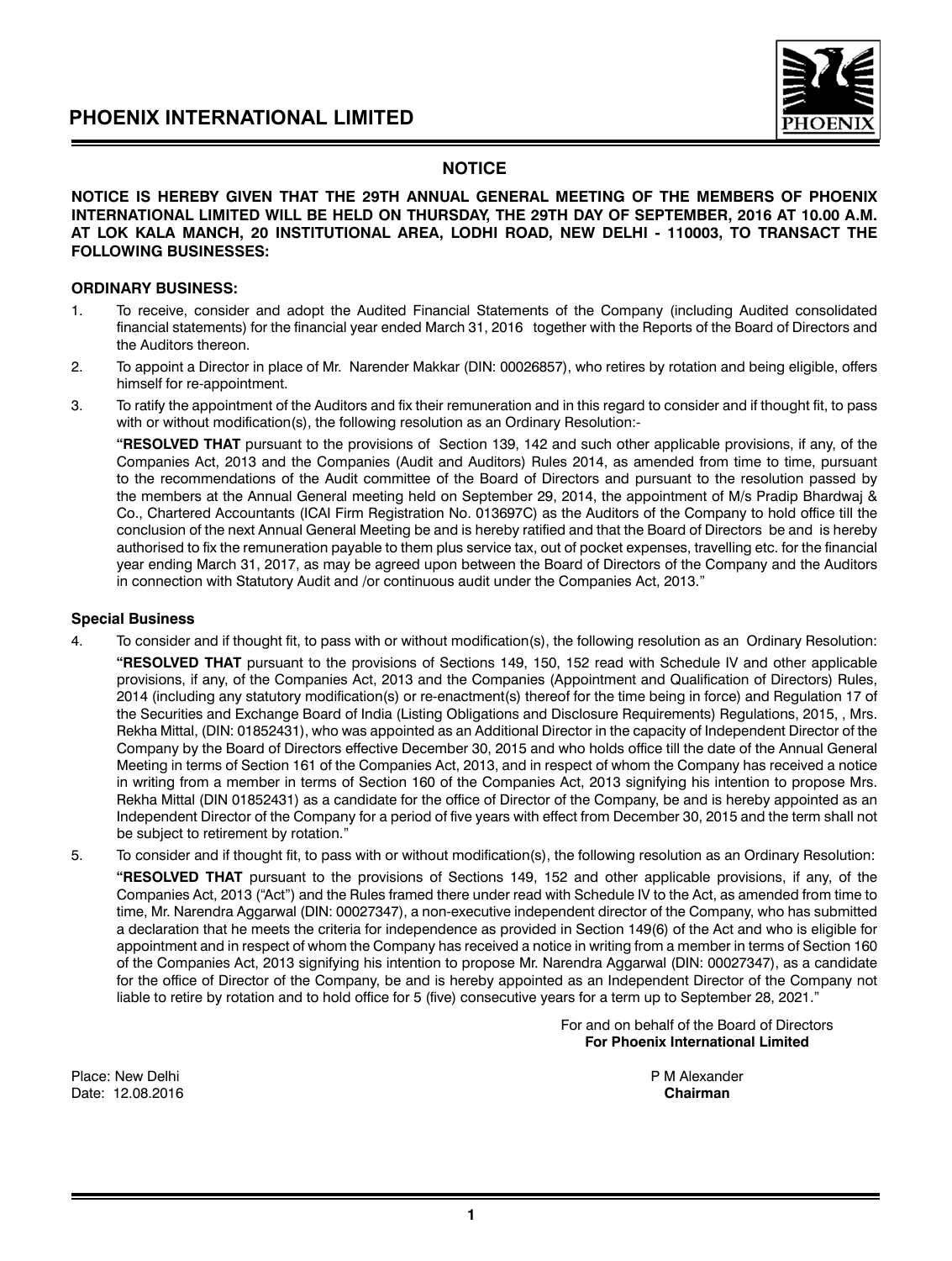

### **NOTES:**

a) The Explanatory Statement pursuant to Section 102 (1) of the Companies Act, 2013 ("Act") in respect of the business under Item no. 4 and 5 as stated above and details as required

under SEBI (Listing Obligations and Disclosure Requirements) Regulations, 2015 ("SEBI Listing Regulations") in respect of Directors seeking appointment at this Annual General Meeting are annexed hereto.

b) A MEMBER ENTITLED TO ATTEND AND VOTE AT THE MEETING IS ENTITLED TO APPOINT A PROXY TO ATTEND AND VOTE ON A POLL INSTEAD OF HIMSELF / HERSELF AND THE PROXY NEED NOT BE A MEMBER OF THE COMPANY. PROXIES IN ORDER TO BE VALID AND EFFECTIVE MUST BE LODGED AS PER THE FORMAT INCLUDED IN THE ANNUAL REPORT AT THE REGISTERED OFFICE OF THE COMPANY NOT LESS THAN 48 HOURS BEFORE THE TIME FOR HOLDING THE MEETING. Proxies submitted on behalf of limited companies, societies, partnership firms, etc. must be supported by appropriate resolution/ authority, as applicable, issued by the Member organization.

A person can act as a proxy on behalf of Members (not exceeding 50 Members) and holding in the aggregate not more than 10% of the total share capital of the Company carrying voting rights. A Member holding more than 10% of the total share capital of the Company carrying voting rights may appoint a single person as proxy and such person shall not act as a proxy for any other person or a Member.

- c) Corporate Members intending to send their authorised representatives to attend the Meeting are requested to send to the Company, a certified copy of the Board Resolution authorising their representative to attend and vote on their behalf at the Meeting.
- d) The register of members and shares transfer books of the Company will remain closed on September 29, 2016.
- e) In case of joint holder attending the Meeting, only such joint holder who is higher in the order of names will be entitled to vote.
- f) All documents referred to in the Notice and the accompanying Statement are available for inspection by the Members at the registered office of the Company on all working days between 10.00 a.m. to 4.00 p.m. up to the date of this Annual General Meeting.
- g) Members who hold shares in single name and physical form are advised to make nomination in respect of their shareholding in the Company.
- h) Non-Resident Indian Members are requested to inform the Company's Registrars and Transfer Agents, immediately of: a) Change in their residential status on return to India for permanent settlement.

b)Particulars of their bank account maintained in India with complete name, branch, account type, account number and address of the bank with pin code number, if not furnished earlier.

- i) SEBI has mandated the submission of Permanent Account Number (PAN) for participating in the securities market, deletion of name of deceased holder, transmission/transposition of shares. Members are requested to submit the PAN details to their Depository Participant in case of holdings in dematerialized form and to the Company's Registrars and Transfer Agents, mentioning their correct reference folio number in case of holdings in physical form.
- j) Members holding shares in dematerialised mode are requested to intimate all changes pertaining to their bank details, NECS, mandates, nominations, power of attorney, change of address/ name, PAN details, etc. to their Depository Participant only and not to the Company's Registrars and Transfer Agents. Changes intimated to the Depository Participant will then be automatically reflected in the Company's records which will help the Company and its Registrars and Transfer Agents to provide efficient and better service to the Members.
- j) Members seeking any information with regard to Accounts are requested to write to the Company at least 10 days before the date of Annual General Meeting, so as to enable the Management to keep the information ready at the Meeting.
- k) As an austerity measure, copies of the Annual Report will not be distributed at the Annual General Meeting. Members are requested to bring their attendance slip alongwith a copy of Annual Report to the Meeting.
- l) Pursuant to Section 101 and Section 136 of the Companies Act, 2013 read with relevant provisions of Companies (Management and Administration) Rules, 2014, companies can serve Annual Reports and other communications through electronics mode to those members who have registered their email address either with Company or with the Depository.
- m) To support the 'Green Initiative', the Members who have not registered their email addresses so far are requested to register the same with Company's Registrars and Transfer Agents/ Depositories.
- n) Members may note that the Notice of the 29th Annual General Meeting and Annual Report for 2016 will also be available on the Company's website:www.phoenixindia.com for their download. Even after registering for e-communication, members are entitled to receive such communication in physical form, upon making request for the same by post free of Cost.
- o) The Equity Shares of the Company are listed with the Stock exchange at Delhi and Bombay. However, Delhi Stock exchange is now non-operational/ de-recognized. The Securities & Exchange Board of India (SEBI) vide circular No.CIR/MRD/DSA/18/2014 dated 22nd May, 2014 read with circular No.CIR/MRD/ DSA/05/2015 dated 17th April, 2015, inter-alia, stated that the companies exclusively listed on the non-operational/de-recognized stock exchanges which fail to obtain listing in any other nationwide stock exchange will cease to be listed companies and will be moved to the dissemination board. However the Company's Shares are listed at Bombay Stock Exchange Limited. Therefore, no annual listing fee for the year 2015-16 has been paid to Delhi Stock Exchange.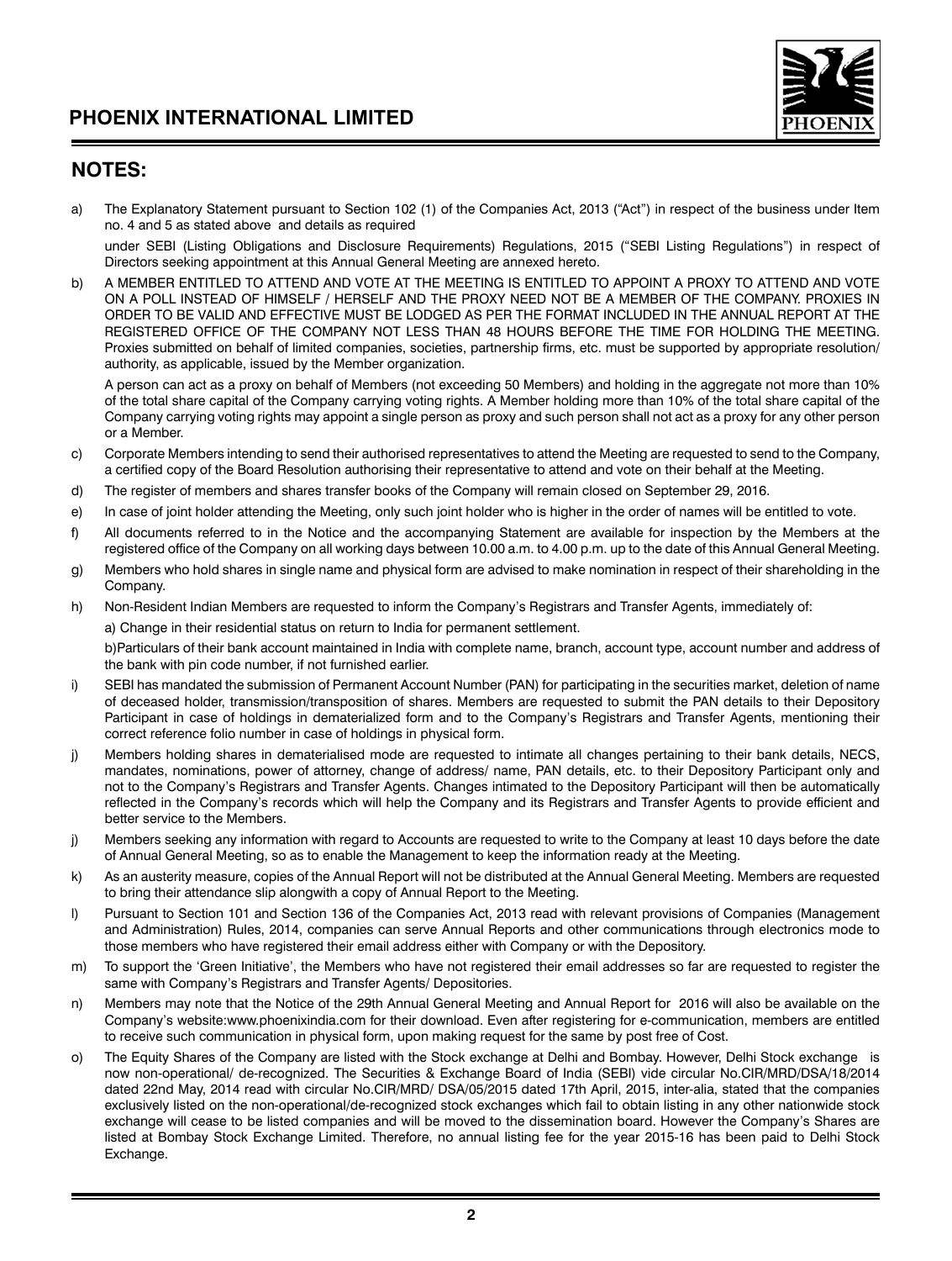

p) Voting through Electronics means: Pursuant to the provisions of Section 108 of the Companies Act 2013 read with Rule 20 of the Companies (Management and Administration) Rules 2014, the Company is offering e-voting facility to its members. Detailed procedures are given in the enclosed letter.

### **PROCESS FOR MEMBERS OPTING FOR E-VOTING**

In compliance with provisions of Section 108 of the Companies Act, 2013, Rule 20 of the Companies (Management and Administration) Rules, 2014 as amended by the Companies (Management and Administration) Amendment Rules, 2015 and Regulation 44 of the SEBI (Listing Obligation and Disclosure Requirements) Regulations, 2015 , the Company will be providing members facility to exercise their right to vote on resolutions proposed to be considered at the ensuing Annual General Meeting (AGM) by electronic means and the business may be transacted through e-Voting Services. The facility of casting the votes by the members using an electronic voting system from a place other than venue of the AGM ("remote e-voting") will be provided by National Securities Depository Limited (NSDL). The detailed procedure to be followed in this regard has been given in Annexure – A to the notice. The members are requested to go through them carefully.

### **EXPLANATORY STATEMENT PURSUANT TO SECTION 102 OF THE COMPANIES ACT, 2013**

As required by Section 102 of the Companies Act, 2013 (Act), the following explanatory statement sets out all material facts relating to the business mentioned under Item No(s) 4 and 5 of the accompanying Notice:

### **ITEM NO. 4:**

The Board of Directors in their meeting held on December 30, 2015 appointed Mrs Rekha Mittal as Additional Director of the Company in the capacity of Independent Directors with effect from December 30, 2015 pursuant to Section 161 of the Act read with the provision of Articles of Association of the Company. In terms of section 160 of the Companies Act, 2013, the Company has received notice in writing from member along with a deposit of Rs. 1 Lakh proposing the candidature of Mrs. Rekha Mittal for appointment as Independent Director as per the provisions of sections 149 and 152 of the Act.

Mrs. Rekha Mittal has given declaration to the Board of Directors of the Company that she met the criteria of Independence as required under Section 149 of the Companies Act, 2013. In the opinion of the Board of Directors, she fulfils the conditions specified in the Companies Act, 2013 and rules made thereunder for her appointment as Independent Director of the Company and she is independent of the management. She is not disqualified from being appointed as Director in terms of Section 164 of the Companies Act, 2013. In terms of Section 160 of the Companies Act, 2013, the Company has received notice in writing from member along with a deposit of Rs. 1 Lakh proposing the candidature of Mrs. Rekha Mittal to be appointed as Independent Director as per the provisions of the Companies Act, 2013.

Except Mrs. Rekha Mittal, being appointee or her relatives, none of the Directors and Key Managerial Personnel of the Company or their relatives are concerned or interested financially or otherwise, in the resolution set out at item No. 4. The Board of Directors recommend the resolution at Item No. 4 for approval of the Members.

### **Item No. 5:**

In accordance with the provisions of Section 149 read with Schedule IV to the Act, appointment of an Independent Director requires approval of members. Based on the recommendation of the Nomination and Remuneration Committee, the Board of Directors have proposed that Mr. Narendra Aggarwal be appointed as an Independent Director of the Company. The appointment of Mr. Narendra Aggarwal shall be effective upon approval by the members in the Meeting. The Company has received a notice in writing from a member along with the deposit of requisite amount under Section 160 of the Act proposing the candidature of Mr. Narendra Aggarwal for the office of Director of the Company.

Mr. Narendra Aggarwal is not disqualified from being appointed as a Director in terms of Section 164 of the Act and has given his consent to act as a Director. The Company has received a declaration from Mr. Narendra Aggarwal that he meets the criteria of independence. In the opinion of the Board, Mr. Narendra Aggarwal fulfills the conditions for his appointment as an Independent Director as specified in the Act and the SEBI Regulations. Mr.Narendra Aggarwal is independent of the management and possesses appropriate skills, experience and knowledge.

Except Mr. Narendra Aggarwal, being appointee or his relatives, none of the Directors and Key Managerial Personnel of the Company or their relatives are concerned or interested financially or otherwise, in the resolution set out at item No. 5. The Board of Directors recommend the resolution at Item No. 5 for approval of the Members.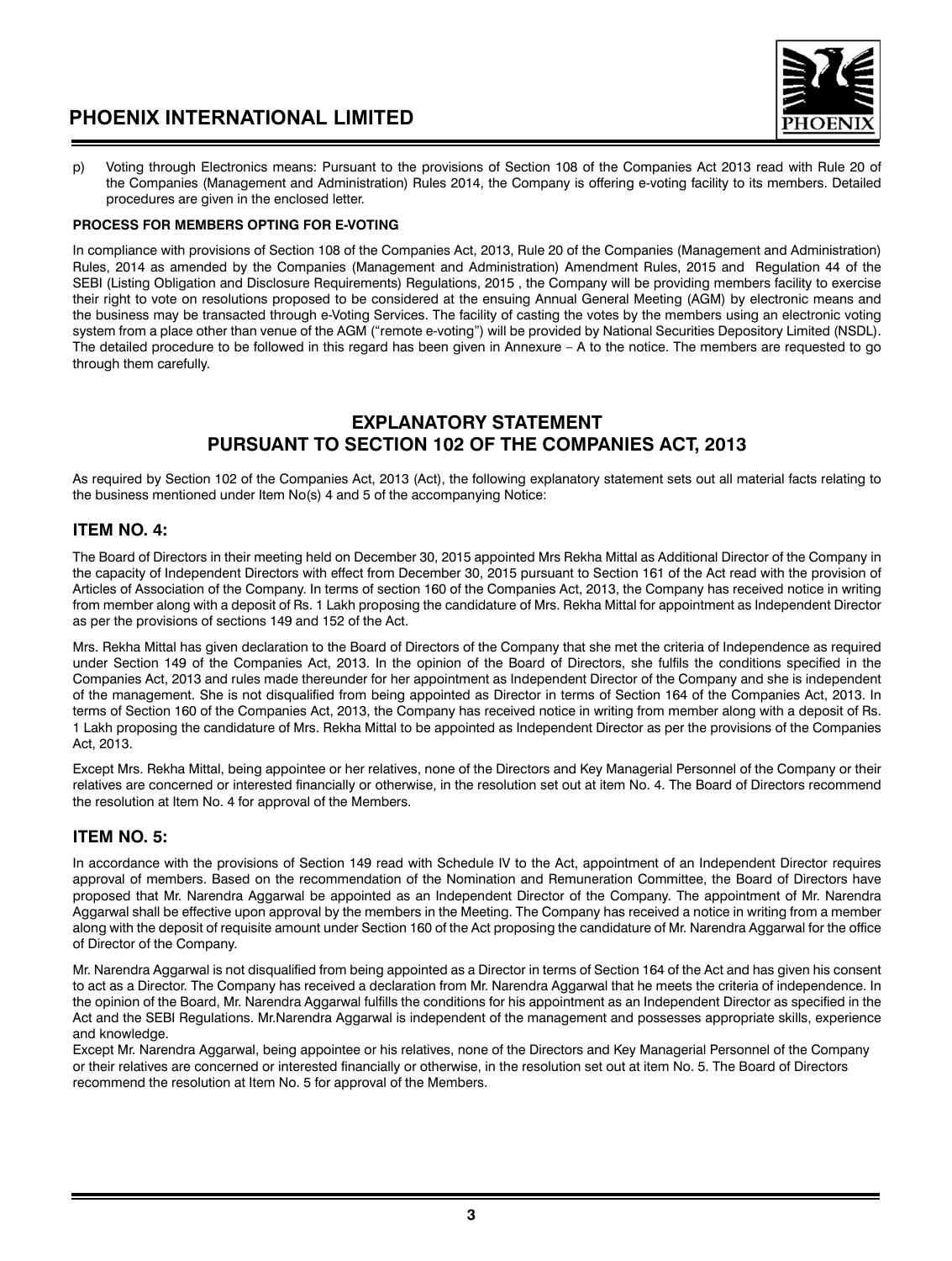

**Brief Resume of Directors/persons seeking appointment/ re-appointment at the Annual General Meeting scheduled to be held on September 29, 2016 (Pursuant to Regulation 36(3) of the SEBI (Listing Obligation and Disclosure Requirements), Regulations 2015**

| <b>Name of the Director</b>                                                                     | Mr. Narender Makkar                                                                                                                                                                                                                                                                                                                                                           | Mrs.Rekha Mittal                                                | Mr.Narendra Aggarwal                                                                                                                                                                                                                                                                                                                    |
|-------------------------------------------------------------------------------------------------|-------------------------------------------------------------------------------------------------------------------------------------------------------------------------------------------------------------------------------------------------------------------------------------------------------------------------------------------------------------------------------|-----------------------------------------------------------------|-----------------------------------------------------------------------------------------------------------------------------------------------------------------------------------------------------------------------------------------------------------------------------------------------------------------------------------------|
| Date of Birth Age                                                                               | 04.04.1962<br>54                                                                                                                                                                                                                                                                                                                                                              | 24.08.1982<br>34 years                                          | 15.10.1960<br>55                                                                                                                                                                                                                                                                                                                        |
| <b>Nationality</b>                                                                              | Indian                                                                                                                                                                                                                                                                                                                                                                        | Indian                                                          | Indian                                                                                                                                                                                                                                                                                                                                  |
| <b>Date of Appointment</b>                                                                      | 02.08.1999                                                                                                                                                                                                                                                                                                                                                                    | 30.12.2015                                                      | 31.01.2005                                                                                                                                                                                                                                                                                                                              |
| <b>Relationship with Directors</b><br>and Key Managerial<br><b>Personnel</b>                    | None                                                                                                                                                                                                                                                                                                                                                                          | None                                                            | None                                                                                                                                                                                                                                                                                                                                    |
| <b>Expertise in specific</b><br>functional area                                                 | Accounts, Finance and Taxation                                                                                                                                                                                                                                                                                                                                                | Corporate Affairs, Secretarial &<br>Legal                       | International Trade                                                                                                                                                                                                                                                                                                                     |
| Qualification                                                                                   | CA&CS                                                                                                                                                                                                                                                                                                                                                                         | Master's Degree in Commerce,<br>Company Secretary, Law Graduate | BA, Dip in International Trade                                                                                                                                                                                                                                                                                                          |
| <b>Board Membership of other</b><br>listed companies as on<br>March 31, 2016                    | 1. Phoenix Real Time Services Limited<br>2. Focus Offshore Services Private<br>I imited<br>3. Indus Gas Transmission Limited<br>4. Savare Trade Enterprises Limited<br>5. Phoenix International Finance Limited<br>6. Yellow Velley Leasing and Finance<br>Limited<br>7. Fitzroy Exprts Private Limited<br>8. S P Regina Resources Private Limited<br>9. Focus Energy Limited | -None                                                           | 1. Spartan Agro Industries Limited<br>2. Phoenix Land Development Limited<br>3. Phoenix International Finance Limited<br>4. Phoenix Hydro Carbons Limited<br>5. Phoenix Real Times Limited<br>6. Phoenix Cement Limited<br>7. Phoenix Power Development Limited<br>8. Phoenix Industries Limited<br>9. Granada Elevator Private Limited |
| Chairman/Member of the<br><b>Committee of the Board</b><br>of Directors as on March<br>31, 2016 |                                                                                                                                                                                                                                                                                                                                                                               |                                                                 |                                                                                                                                                                                                                                                                                                                                         |
| a) Audit Committee                                                                              | Member                                                                                                                                                                                                                                                                                                                                                                        | None                                                            | Member                                                                                                                                                                                                                                                                                                                                  |
| b) Shareholders'<br><b>Grievance Committee</b>                                                  | Member                                                                                                                                                                                                                                                                                                                                                                        | None                                                            | None                                                                                                                                                                                                                                                                                                                                    |
| c) Board Governance and<br><b>Nomination Committee</b>                                          | None                                                                                                                                                                                                                                                                                                                                                                          | None                                                            | None                                                                                                                                                                                                                                                                                                                                    |
| d) Compensation<br><b>Committee</b>                                                             | None                                                                                                                                                                                                                                                                                                                                                                          | None                                                            | None                                                                                                                                                                                                                                                                                                                                    |
| e) Other Committee                                                                              | None                                                                                                                                                                                                                                                                                                                                                                          | None                                                            | None                                                                                                                                                                                                                                                                                                                                    |
| Number of shares held in<br>the Company as on March<br>31, 2016                                 | <b>NIL</b>                                                                                                                                                                                                                                                                                                                                                                    | <b>NIL</b>                                                      | <b>NIL</b>                                                                                                                                                                                                                                                                                                                              |

### **Note:**

1. The Directorships, Committee Memberships and Chairmanships do not include positions in foreign companies, unlisted companies and private companies, position as an advisory board member and position in companies under Section 8 of the Companies Act, 2013. Information pertaining to remuneration paid to the Directors who are being appointed/re-appointed and number of Board meetings attended by them during the year 2015-16 is provided in the Corporate Governance Report.

2. The proposal for appointment/re-appointment and revision in terms of remuneration of Directors has been approved by the Board pursuant to the recommendation of the Board Governance, Nomination and Compensation Committee considering their skills, experience and knowledge and positive outcome of performance evaluation.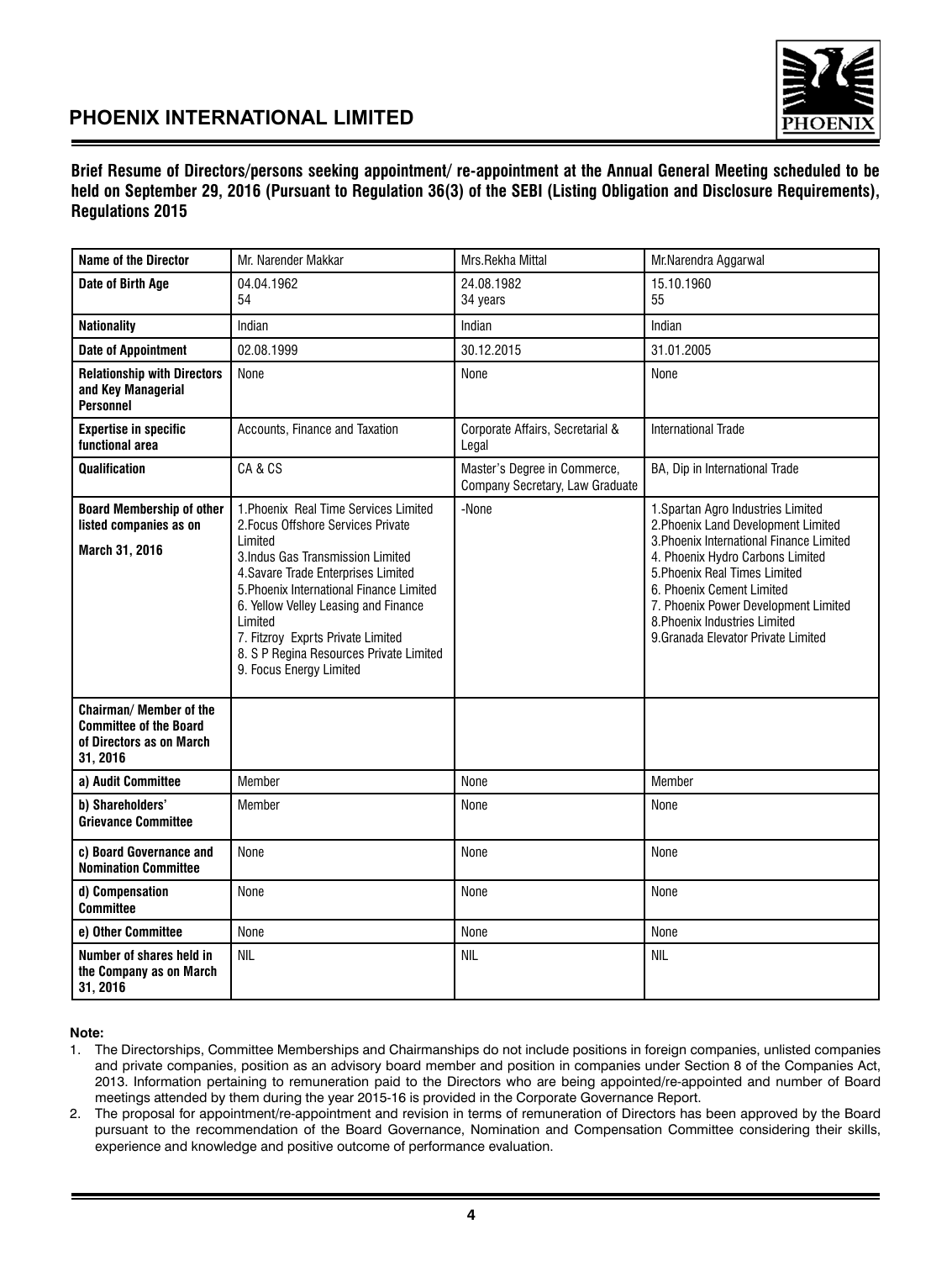

### **Directors' Report**

To,

The Members,

Your Directors have pleasure in presenting their 29th Annual Report on the business and operations of the Company along with the audited accounts for the Financial Year ended March 31, 2016.

### **1. Financial summary or highlights/Performance of the Company**

| <b>Particulars</b>                                           | <b>Standalone</b>               |                          | Consolidated                    |                          |
|--------------------------------------------------------------|---------------------------------|--------------------------|---------------------------------|--------------------------|
|                                                              | <b>Year Ended</b><br>31.03.2016 | Year Ended<br>31.03.2015 | <b>Year Ended</b><br>31.03.2016 | Year Ended<br>31.03.2015 |
| Sales & Other Income                                         | 382,580,042                     | 393.928.774              | 38,267,1272                     | 39.393.3024              |
| Profit / (Loss) before Depreciation                          | 25,598,524                      | 27,857,041               | 24,591,894                      | 27,034,029               |
| <b>Less Depreciation</b>                                     | 6,603,474                       | 13,145,131               | 7,389,440                       | 14,589,032               |
| Profit / (Loss) after Depreciation but before Extra Ordinary | 18,995,050                      | 14,711,910               | 17,202,454                      | 12,444,997               |
| Items                                                        |                                 |                          |                                 |                          |
| Add: Extra Ordinary Items                                    | -                               | $\overline{\phantom{a}}$ | $\overline{\phantom{a}}$        |                          |
| Profit / (Loss) after Extra Ordinary Items - but before Tax  | 18,995,050                      | 14,711,910               | 17,202,454                      | 12,444,997               |
| Less: Provision for Income Tax/ Deferred Tax Liability       | 9,263,199                       | 5.500.000                | 9,263,199                       | 5,500,000                |
| Profit / (Loss) After Tax                                    | 9,731,851                       | 9,211,910                | 7,939,255                       | 6,944,997                |

### **2. Dividend**

To implement the plans and to expand the business activities, your Directors do not recommend any dividend for the financial year ended March 31, 2016.

### **3. Reserves**

The Board has not proposed any amount to carry to any reserves

### **4. Performance**

On Standalone basis, revenue from operations for FY 2015-16 were Rs. 38.25 Crore as compared to Rs.39.39 Crore in FY 2014-15. Profit after tax for the year was Rs.97.32 lacs as compared to Rs. 92.12 lacs in FY 2014-15.

### **5. Brief description of the Company's working during the year/State of Company's affair**

The division wise working details are as under

| <b>Particulars</b>  | Rs. in Lach |
|---------------------|-------------|
| <b>Rentals</b>      | 1533.77     |
| <b>Shoes Uppers</b> | 2205.01     |

### **6. Change in the nature of business, if any**

There were no changes in the nature of business of the Company.

**7. Material changes and commitments, if any, affecting the financial position of the company which have occurred between the end of the financial year of the company to which the financial statements relate and the date of the report**

There are no material changes and commitments which have occurred between the end of the financial year of the company to which the financial statement relate and the date of the report, which may affect the financial position of the company.

**8. Details of significant and material orders passed by the regulators or courts or tribunals impacting the going concern status and company's operations in future**

There were no significant and material orders passed by any regulators or courts or tribunals which may impact the going concern status and company operation in future.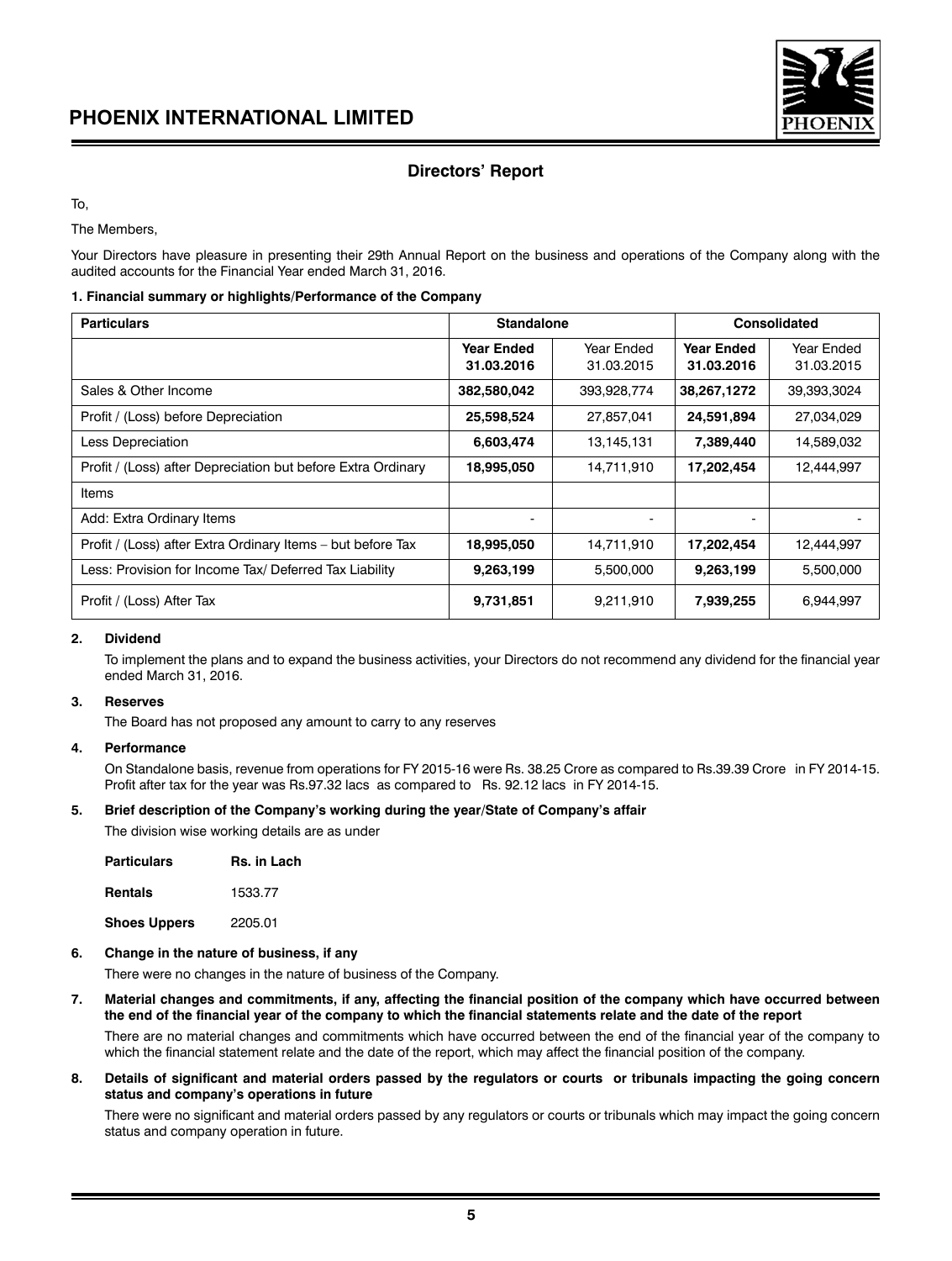

### **9. Details in respect of adequacy of internal financial controls with reference to the Financial Statements.**

The company has identified and documented all key financial controls which impact the financial statements, as part of its standing operating procedures (SOPs). The SOPs are designed for all critical processes across office where financial transactions are undertaken. The SOPs cover the standard processes, risks, key controls and each process is identified to process owner. The financial controls are tested for effectiveness through management ongoing monitoring and review and independently by the internal audit. In our view the internal financial controls, effecting financial statements are adequate and operating effectively.

### **10. Details of Subsidiary Companies**

Phoenix Cement Limited and Phoenix Industries Limited are two subsidiaries companies during the year.

There are no associate companies or joint venture companies as per the Companies Act, 2013.

### **Consolidated Financial Statements**

As required under the SEBI Listing Regulations, consolidated financial statements of the Company and its subsidiaries, prepared in accordance with Accounting Standard 21 issued by the Institute of Chartered Accountants of India, form part of the Annual Report and are reflected in the consolidated financial statements of the Company. Pursuant to Section 129(3) of the Act, a statement containing the salient features of the financial statements of the subsidiary companies is attached to the financial statements in Form AOC-1. (Annexure-1) The Company will make available the said financial statements and related detailed information of the subsidiary companies upon the request by any member of the Company or its subsidiary companies. These financial statements will also be kept open for inspection by any member at the Registered Office of the Company. and the subsidiary companies. Pursuant to the provisions of Section 136 of the Act, the financial statements of the Company, consolidated financial statements along with relevant documents and separate audited accounts in respect of subsidiaries, are available on the website of the Company.

### **11. Performance and financial position of each of the subsidiaries, associates and joint venture companies included in the consolidated financial statement.**

The performance and financial position of the two subsidiary company are as under.

|                           |                               | (in Rs.)                          |
|---------------------------|-------------------------------|-----------------------------------|
| Performance               | <b>Phoenix Cement Limited</b> | <b>Phoenix Industries Limited</b> |
| Income                    | 91,231                        | <b>NIL</b>                        |
| Expenditure               | 257,013                       | 1,626,813                         |
| Net Profit / (Loss)       | (165, 782)                    | (1,626,813)                       |
| <b>Financial Position</b> |                               |                                   |
| <b>Share Capital</b>      | 82,95,35,700                  | 9,43,23,000                       |
| General reserves          | (556, 175, 823)               | (224, 789, 499)                   |

### **12. Deposits**

The Company has neither invited nor accepted any deposits from the public falling in the ambit of Section 73 of the Act and the Companies (Acceptance of Deposits) Rules, 2014 during the period under review. Accordingly, no disclosures are required in this regard by the Company.

### **13. Statutory Auditors**

The Auditors M/s. Pradip Bhardwaj & Co, Chartered Accountant (ICAI Firm Registration No. 013697C), New Delhi, were appointed as Statutory Auditors for a period of 3 years from financial year 2014 to financial year 2017 at the Annual General Meeting (AGM) held on September 30, 2014. However in terms of provisions of provision of Section 139 (1) of Companies Act, 2013 and rules made there under, the appointment of Auditors is required to be ratified by the Members of the Company at every Annual General Meeting.

The Company has received a letter from auditor confirming that they are eligible for re-appointment as auditors of the Company under Section 139 of the Companies Act, 2013 and meet the criteria for appointment specified in Section 141 of the Companies Act, 2013.

Based on the recommendations of the Audit Committee and as per the provision of Section 139(1) of the Companies Act, 2013 and the Board of Directors of your Company proposes to ratify the appointment of M/s. Pradip Bhardwaj & Co, Chartered Accountant (ICAI Firm Registration No. 013697C), New Delhi, as Statutory Auditors of the Company for the financial year ending 2017.

### **14. Auditors' Report**

The observation made in the Auditors' Report read together with relevant notes thereon are self explanatory and hence, do not call for any further comments under Section 134 of the Companies Act, 2013. The Auditor's Report does not contain any qualification, reservation, adverse remark or disclaimer.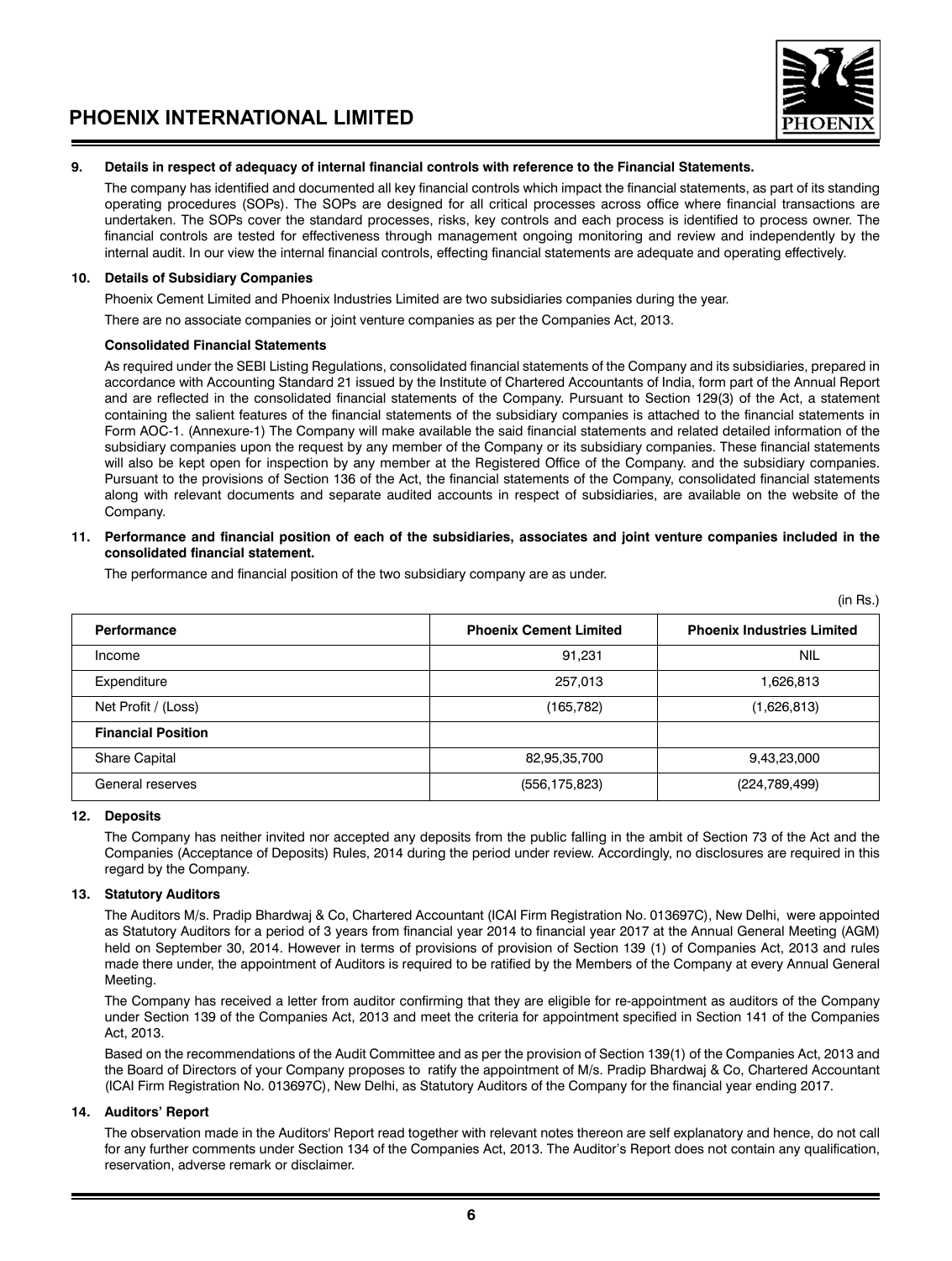

### **15. Share Capital**

### **A) Issue of equity shares with differential rights**

The Company has not issued any Equity Shares during the year under review.

### **B) Issue of sweat equity shares**

The Company has not issued any Sweat Equity Shares during the year under review.

### **C) Issue of employee stock options**

As the Company has not issued any Employee Stock Options during the year under review, hence there is nothing to disclose as required under Rule 12 (9) of the Companies (Share Capital and Debentures) Rules, 2014.

### **D) Provision of money by company for purchase of its own shares by employees or by trustees for the benefit of employees**

As the Company has not made provision of money for purchase of its own shares by Employee or by trustee for the benefit of employees during the year under review, hence there is nothing required to disclose the details as required under rule 16 (4) of Companies (Share Capital and Debentures) Rules, 2014

### **E) Listing of Shares**

The Equity Shares of the Company are listed with Delhi Stock Exchange and Bombay Stock Exchange. The Delhi Stock Exchange is now non operational / de-recognized. The Securities & Exchange Board of India (SEBI) vide circular No.CIR/MRD/DSA/18/ 2014 dated 22nd May, 2014 read with circular No.CIR/ MRD/DSA/05/2015 dated 17th April, 2015, inter-alia, stated that the companies exclusively listed on the non-operational/de-recognized stock exchanges which fail to obtain listing in any other nationwide stock exchange will cease to be listed companies and will be moved to the dissemination board. However the Share of the Company is listed with Bombay Stock Exchange.

### **16. Extract of the Annual Return**

As provided under Section 92(3) of the Act, the details forming part of the extract of the Annual Return is annexed herewith in Form MGT 9 Annexure-2.

### **17. Conservation of energy, technology absorption and foreign exchange earnings and outgo**

The particulars as prescribed under sub-section (3)(m) of Section 134 of the Companies Act, 2013 read with Rule 8(3) of the Companies (Accounts) Rules, 2014 are given in the 'Annexure–3, which is annexed hereto and forms a part of the Boards' Report.

Foreign exchange earnings and Outgo:

| <b>Description</b>                                                    | Value in Rs. |
|-----------------------------------------------------------------------|--------------|
| Earning in foreign currency/Export Sales                              | <b>NIL</b>   |
| Remittance in foreign currency-material & others including travelling | 1359.38 Lacs |

### **18. Directors:**

### **A) Appointment / Re-Appointment of Directors**

Pursuant to the provisions of Section 152 of the Companies Act, 2013 and provision of the Articles of Association of the Company, Mr. Narender Makkar (DIN-00026857) Director of the Company, is liable to retire by rotation and being eligible offers himself for re-appointment. The disclosures required pursuant to Regulation 36 of SEBI Listing Regulations are given in the Notice of the AGM, forming part of the Annual Report. Attention of the Members is invited to the relevant items in the Notice of the AGM and the Explanatory Statement thereto.

### **B) Independent Directors**

During the year Mrs Rupali Chawla resigned from the Board in the capacity of Independent Director w.e.f. 09.11.2015. The Board has placed on record its appreciation for the valuable guidance and support received from Mrs. Rupali Chawla during her association with the Company. Pursuant to the provisions of Section 149 of the Act read along with the Rules framed thereunder and the Resolutions passed by the Members at the Annual General Meeting held on 30.09.2015, Mr Arun Kumar Sinha would continue as Independent Director upto 30.09.2019. Mrs. Rekha Mittal was appointed as Additional Director in the capacity of Independent Director in the Board Meeting held on 30th December, 2015 upto the date of this Annual General Meeting. In terms of section 160 of the Companies Act, 2013, the Company has received notice in writing from member along with a deposit of Rs. 1 Lakh proposing the candidature of Mrs. Rekha Mittal for appointment as Independent Director as per the provisions of sections 149 and 152 of the Act.

The Board of Directors have proposed that Mr. Narendra Aggarwal be appointed as an Independent Director of the Company. The appointment of Mr. Narendra Aggarwal shall be effective upon approval by the members in the Meeting. The Company has received a notice in writing from a member along with the deposit of requisite amount under Section 160 of the Act proposing the candidature of Mr. Narendra Aggarwal for the office of Director of the Company.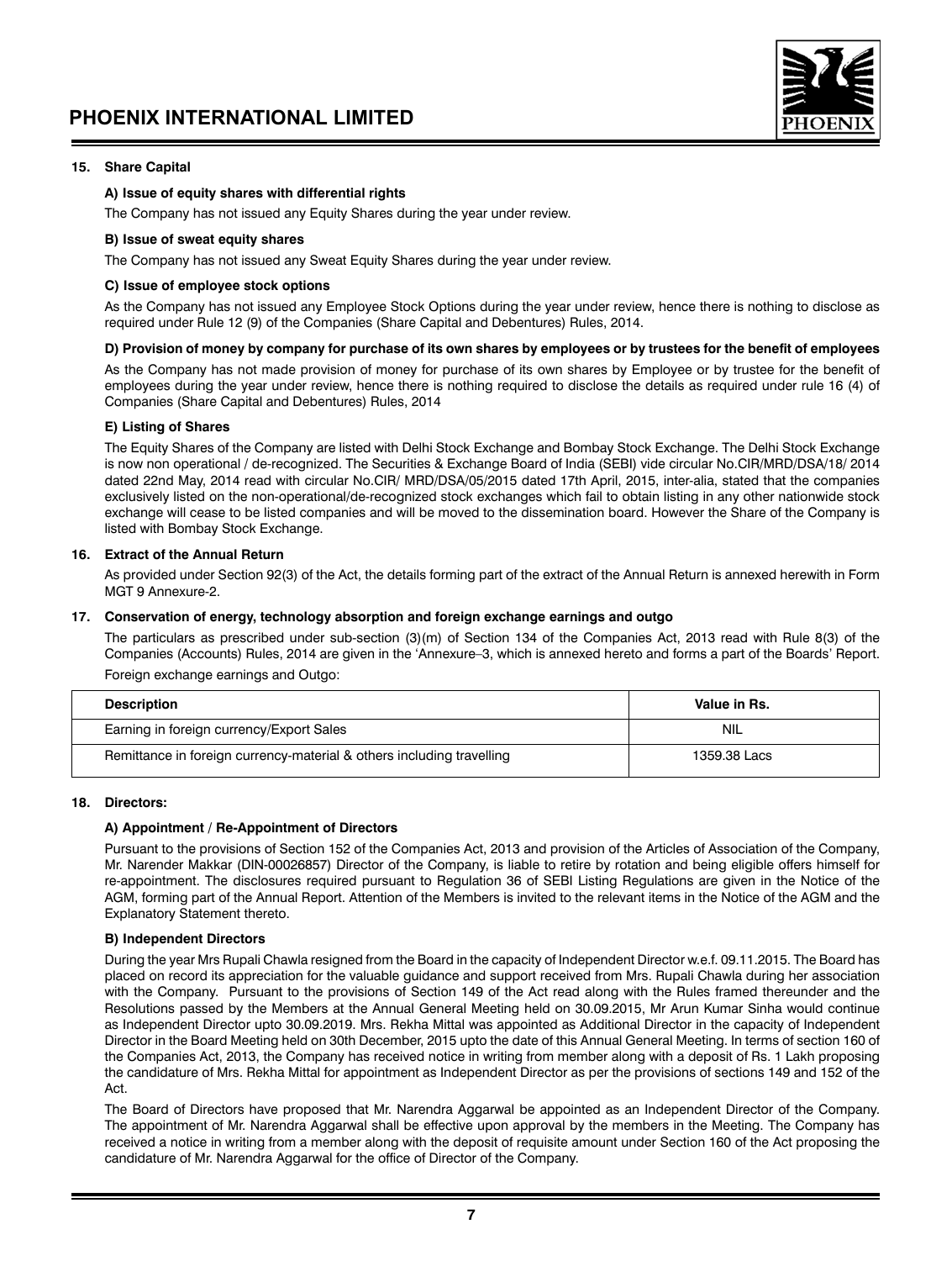

All Independent Directors have given declarations that they meet the criteria of independence as laid down under Section 149(6) of the Act and Regulation 16 of the SEBI Listing Regulations.

### **KEY MANAGERIAL PERSONNEL**

The following Directors/Executives continued as KMPs of the Company during Fiscal 2016:

Mr. Arun Kumar Sinha, Independent Director

Mr. P M Alexander, Director

Mr. Narendra Aggarwal

Mr. Narender Makkar, Director & Company Secretary

### **GOVERNANCE GUIDELINES**

During the year under review, the Company adhered to the Governance Guidelines on Board Effectiveness. The Governance Guidelines cover aspects related to composition and role of the Board, Chairman and Directors, Board diversity, definition of independence, director term, retirement age and Committees of the Board. It also covers aspects relating to nomination, appointment, induction and development of directors, director remuneration, subsidiary oversight, Code of Conduct, Board Effectiveness Review and Mandates of Board Committees.

### **Selection and procedure for nomination and appointment of Directors**

The Nomination and Remuneration Committee ("NRC") is responsible for developing competency requirements for the Board based on the industry and strategy of the Company. The Board composition analysis reflects in-depth understanding of the Company, including its strategies, environment, operations, financial condition and compliance requirements.

The NRC conducts a gap analysis to refresh the Board on a periodic basis, including each time a Director's appointment or reappointment is required. The Committee is also responsible for

reviewing and vetting the CVs of potential candidates vis-à-vis the required competencies, undertake a reference and due diligence and meeting potential candidates, prior to making recommendations of

their nomination to the Board. At the time of appointment, specific requirements for the position, including expert knowledge expected, is communicated to the appointee.

### **Criteria for Determining Qualifications, Positive Attributes and Independence of a Director**

The NRC has formulated the criteria for determining qualifications, positive attributes and independence of Directors in terms of provisions of Section 178 (3) of the Act and Regulation 19 read along with Schedule II of SEBI Listing Regulations, which is annexed as Annexure-4

### **REMUNERATION POLICY**

The Company has in place a Remuneration Policy for the Directors, Key Managerial Personnel and other employees, pursuant to the provisions of the Act and Regulation 19 of SEBI Listing Regulations, and the same is annexed as Annexure-7

### **BOARD EVALUATION**

Pursuant to the provisions of the Act and the Corporate Governance requirements as prescribed by SEBI Listing Regulations, the Board has carried out an annual evaluation of its own performance and that of its Committees and individual Directors.

The performance of the Board and individual Directors was evaluated by the Board seeking inputs from all the Directors. The performance of the Committees was evaluated by the Board seeking inputs from the Committee Members. The NRC reviewed the performance of the individual Directors, a separate meeting of Independent Directors was also held to review the performance of Non-Independent Directors, performance of the Board as a whole and performance of the Chairman of the Company, taking into account the views of Executive Directors and Non-Executive Directors. This was followed by a Board Meeting that discussed the performance of the Board, its Committees and individual Directors.

The criteria for performance evaluation of the Board included aspects like Board composition and structure, effectiveness of Board processes, information and functioning etc. The criteria for performance evaluation of Committees of the Board included aspects like composition of Committees, effectiveness of Committee meetings etc. The criteria for performance evaluation of the individual Directors included aspects on contribution to the Board and Committee meetings like preparedness on the issues to be discussed, meaningful and constructive contribution and inputs in meetings etc. In addition, the Chairman was also evaluated on the key aspects of his role.

### **FAMILIARISATION PROGRAMME FOR INDEPENDENT DIRECTORS**

The details of the programme for familiarisation of the Independent Directors with the Company in respect of their roles, rights, responsibilities in the Company, nature of the industry in which Company operates, business model of the Company and related matters are put up on the website of the Company.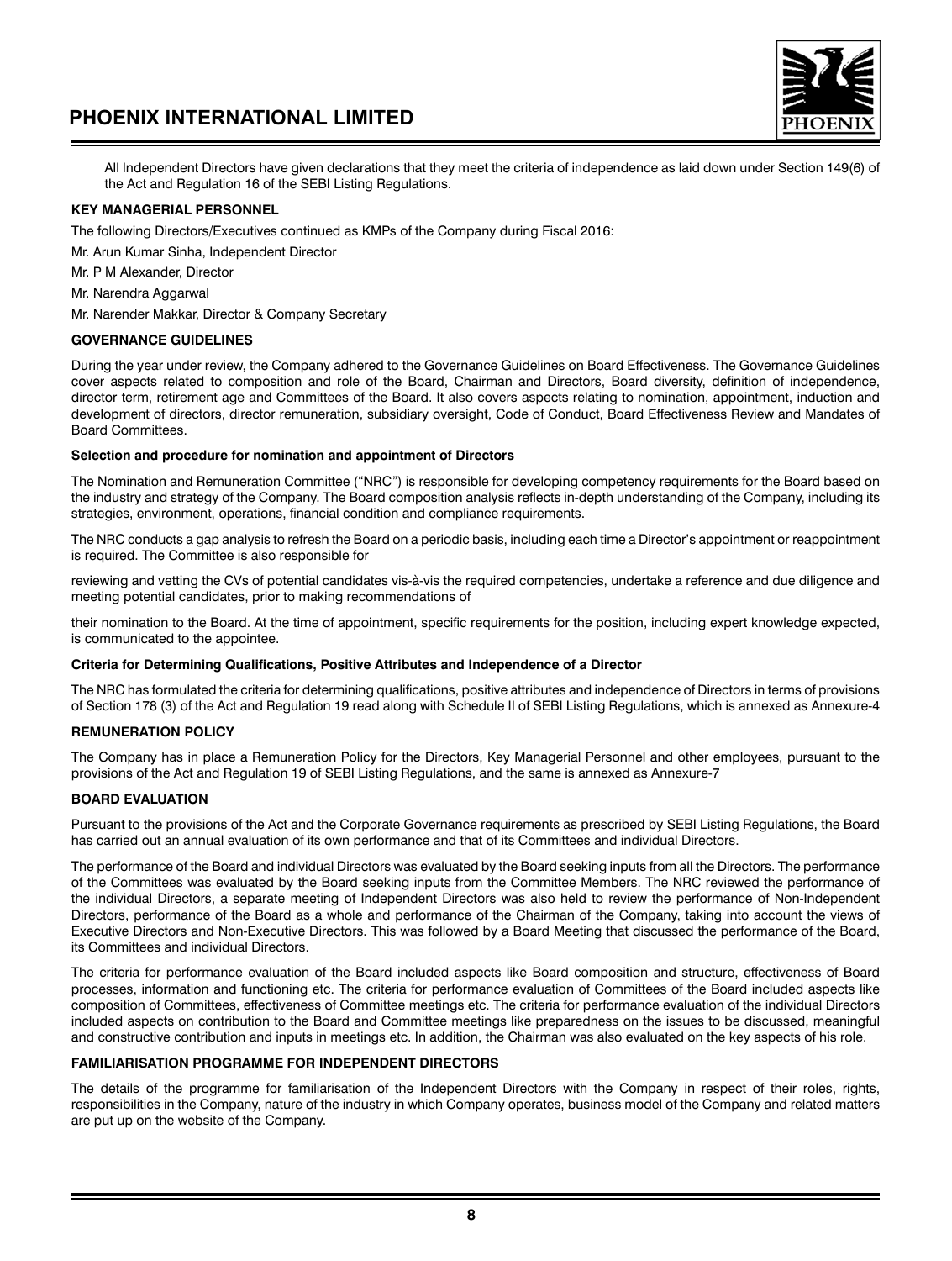

### **VIGIL MECHANISM**

The Company has adopted a Whistle Blower Policy establishing vigil mechanism, to provide a formal mechanism to the Directors and employees to report their concerns about unethical behaviour, actual

or suspected fraud or violation of the Company's Code of Conduct. The Policy provides for adequate safeguards against victimization of employees who avail of the mechanism and also provides for direct access to the Chairman of the Audit Committee. It is affirmed that no personnel of the Company has been denied access to the Audit Committee.

### **19. Number of meetings of the Board of Directors**

The Board of your Company met 6 times during the financial year ended 31.03.2016, the details of which are given in the Corporate Governance Report that forms the part of this Annual Report.

### **20. Committees of the Board**

Currently, the Board has three committees:-

- 1. The Audit Committee,
- 2. The Risk Management Committee
- 3. The Nomination and Remuneration Committee
- 4. Stakeholders Relationship Committee

A detailed note on the composition of the Board and its Committees is provided in the Corporate Governance Report Section of this Annual Report.

### **21) Particulars of loans, guarantees or investments under section 186**

The details of Loans, Guarantees or Investments made under Section 186 of the Act during the year are given below:

| <b>Description</b>      | <b>Phoenix Cement Limited</b>         | <b>Phoenix Industries Limited</b>  |
|-------------------------|---------------------------------------|------------------------------------|
| Advance Recovable       | Rs. 1,64,25,744                       | Rs. 48,40,00,000                   |
| Investment<br>in shares | 4,19,53,510(Nos.)<br>Rs. 13,08,46,956 | 84,32,300(Nos.)<br>Rs. 2,71,04,727 |
| Other Advance           | 1500000                               | 2,05,840,000                       |

### **22. Particulars of contracts or arrangements with related parties:**

All Related Party Transactions that were entered into during the year were on an arm's length basis and were in the ordinary course of business. There are no materially significant Related Party Transactions made by the Company with promoters, directors, Key Managerial Personnel or other designated persons which may have an potential conflict with the interest of the Company at large.

None of the Directors has any pecuniary relationships or transactions vis-à-vis the Company.

The policy on dealing with the Related Party Transactions intends to ensure that proper reporting, approval and disclosure process are in place for all transactions between the company and Related Parties. This policy specifically deals with the review and approval of Related Party Transactions keeping in mind the potential or actual conflicts of interest that may arise because of entering into these transactions. All Related party Transactions are placed before the Audit Committee for review and approval. Prior omnibus approval is obtained for Related Party Transactions which are of repetitive nature and/or entered in the Ordinary Course of Business and are at Arm's Length.

The Form AOC-2 pursuant to Section 134(3) (h) of the Companies Act, 2013 read with Rule 8(2) of the Companies (Account) Rules, 2014 is set out as Annexure-5 to this report

### **23. PARTICULARS OF EMPLOYEES**

The information on employees who were in receipt of remuneration of not less than Rs.60 lakhs during the year or Rs.5 lakhs per month during any part of the said year as required under Section 197(12) of the Act read with Rule 5(2) of the Companies (Appointment and Remuneration of Managerial Personnel) Rules, 2014 is not provided as the same is not applicable to the Company.Disclosure pertaining to remuneration and other details as required under Section 197(12) of the Act read with rule 5(1) of the Companies (Appointment and Remuneration of Managerial Personnel) Rules, 2014 are Annexed to the report as Annexure-6

### **24. Secretarial Audit Report**

Pursuant to the provisions of Section 204 of the Companies Act, 2013 and the Companies (Appointment and Remuneration of Managerial Personnel) Rules, 2014 the company has appointed M/s. Mayank Panwar & Co., a firm of Company Secretaries in practice to undertake the Secretarial Audit of the Company. The Secretarial Audit report is annexed herewith as Annexure-8

### **25. Corporate Governance**

A separate section on Corporate Governance forming part of the Board' Report along with the Certificate from the Auditors of the Company confirming compliance of Corporate Governance norms as stipulated in Regulation 34 read along with Schedule V of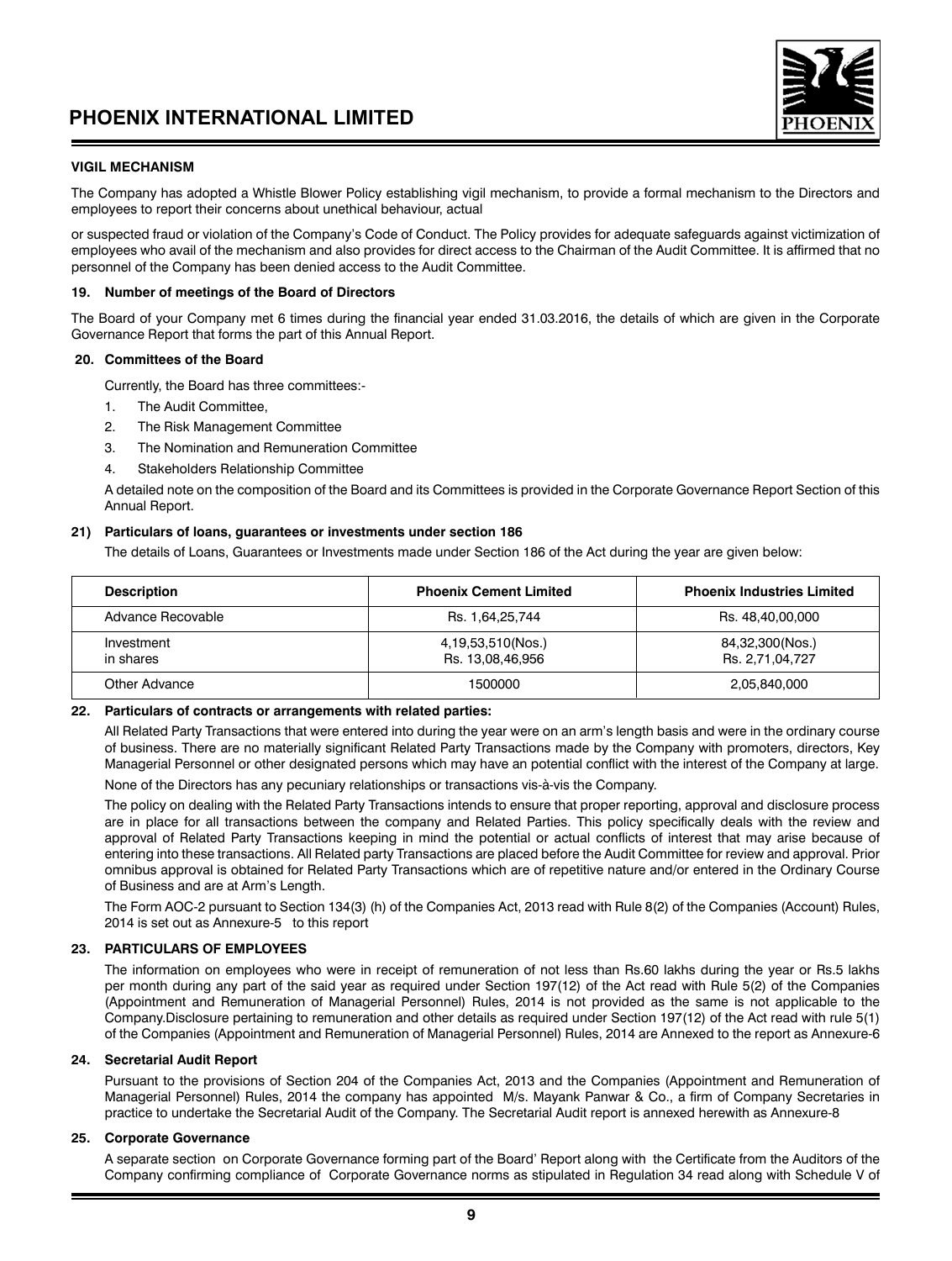

the SEBI Listing Regulations is included in the Annual Report..

### **26. Risk Management Policy**

Your Company recognizes that risk is an integral part of business and is committed to managing the risks in a proactive and efficient manner. Your Company periodically assesses risks in the internal and external environment, along with the cost of treating risks and incorporates risk treatment plans in its strategy. The Internal Audit Department facilitates the execution of Risk Management Practices in the Company in the areas of Risk identification; assessement, monitoring, mitigation and reporting. The Company has laid down procedures to inform the Audit Committee as well as the Board of Directors about risk assessment & management procedures and status.

The Company has policy to hedge most of the payments of Currency in order to reduce the risk of volatile international market of Foreign Exchange.

All properties including building, plant, machinery, furniture, fixture, stock, and Stock in transit of the Company have been properly insured against all kinds of risk.

### **27. Directors' Responsibility Statement**

Pursuant to Section 134(5) of the Act, the Board to the best of their knowledge and ability, confirm that:—

- (a) in the preparation of the annual accounts, the applicable accounting standards had been followed along with proper explanation relating to material departures;
- (b) the directors had selected such accounting policies and applied them consistently and made judgments and estimates that are reasonable and prudent so as to give a true and fair view of the state of affairs of the company at the end of the financial year and of the profit and loss of the company for that period;
- (c) the directors had taken proper and sufficient care for the maintenance of adequate accounting records in accordance with the provisions of this Act for safeguarding the assets of the company and for preventing and detecting fraud and other irregularities;
- (d) the directors had prepared the annual accounts on a going concern basis; and
- (e) the directors, have laid down internal financial controls to be followed by the company and that such internal financial controls are adequate and were operating effectively.
- (f) the directors had devised proper systems to ensure compliance with the provisions of all applicable laws and that such systems were adequate and operating effectively.

### **28. Acknowledgements**

An acknowledgement to all with whose help, cooperation and hard work the Company is able to achieve the results.

For and on behalf of the Board of Directors **Phoenix International Limited**

Place: New Delhi Narender Makkar P M Alexander Makkar P M Alexander Makkar P M Alexander Date: 12.08.2016 **Director & Company Secretary Chairman**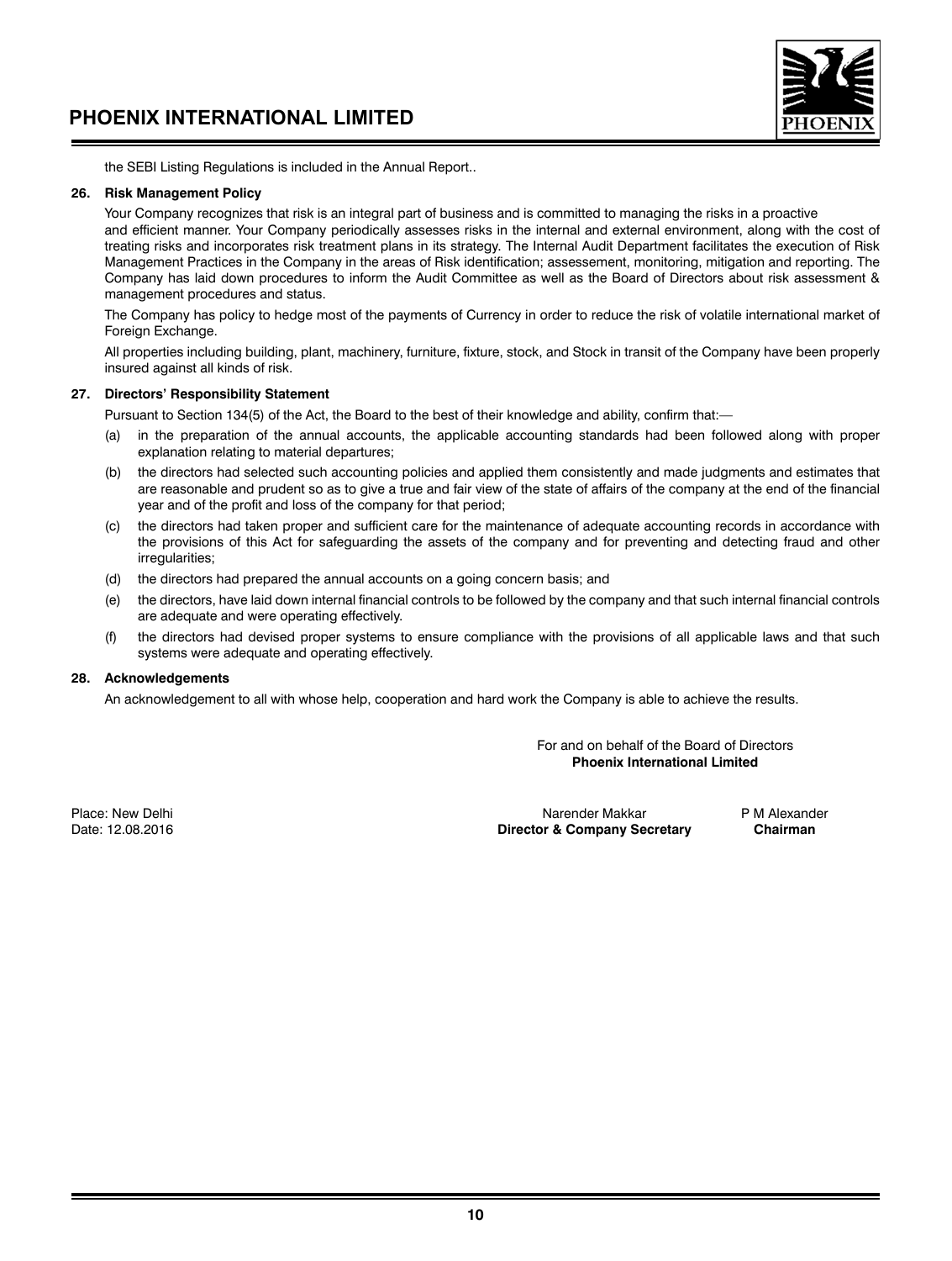

### **CHAIRMAN AND DIRECTOR CERTIFICATION**

We, P M Alexander, Chairman and Narender Makkar, Director certify to the Board that:

We have reviewed financial statements and the cash flow statement for the financial year ended on 31st March, 2016, and that to the best of our knowledge and belief:

- these statements do not contain any materially untrue statement or omit any material fact or contain statements that might be misleading;
- (ii) these statements together present a true and fair view of the company's affairs and are in compliance with existing accounting standards, applicable laws and regulations.
	- (a) There are, to the best of our knowledge and belief, no transactions entered into by the company during the year which are fraudulent, illegal or violative of the company's code of conduct.
	- (b) We accept responsibility for establishing and maintaining internal controls for financial reporting and we have evaluated the effectiveness of internal control systems of the Company pertaining to financial reporting and we have disclosed to the auditors and Audit Committee, deficiencies in the design or operation of such internal controls, if any, of which we are aware and the steps we have taken or propose to take to rectify these deficiencies.
- (c) We have indicated to the auditors and the Audit committee:
	- significant changes, if any, in internal control over financial reporting during the year:
	- (ii) significant changes, if any, in accounting policies during the year and that the same have been disclosed in the notes to the financial statements:
	- (iii) instances of significant fraud of which we have become aware and the involvement therein, if any, of the management or an employee having a significant role in the company's internal control system over financial reporting.

For and on behalf of the Board of Directors **Phoenix International Limited**

Place: New Delhi **Place: New Delhi Narender Makkar** PM Alexander Makkar PM Alexander PM Alexander PM Alexander<br>Director & Company Secretary Chairman **Director & Company Secretary** 

### **REPORT ON CORPORATE GOVERNANCE**

### **(1) CORPORATE GOVERNANCE:**

Sound Corporate Governance practices are guided by culture, conscience and mindset of an organization and are based on principles of openness, fairness, professionalism, transparency and accountability with an aim to building confidence of its various stakeholders and paving way for its long-term success. In Phoenix International Limited, Corporate Governance is defined as a systematic process by which companies are directed and controlled keeping in mind the long-term interests of all their stakeholders. Achievement of excellence in good Corporate Governance practices requires continuous efforts and focus on its resources, strengths and strategies towards ensuring fairness and transparency in all its dealings with its stakeholders including society at large. Corporate Governance has indeed assumed greater significance as the world has moved towards closer integration and free trade.

### **COMPANY'S PHILOSOPHY ON GOVERNANCE:**

Your Company's philosophy on the Corporate Governance is founded upon a rich legacy of fair and transparent governance practices which are essentially aimed at ensuring transparency in all dealings and hence seeks to focus on enhancement of long-term shareholder value without compromising on integrity, social obligations and regulatory compliances. Your Company has continued its pursuit of achieving these objectives through the adoption and monitoring of corporate strategies and prudent business plans, thereby ensuring that the Company pursues policies and procedures to satisfy its legal and ethical responsibilities. The Company's comprehensive written code of conduct serves as a guide for your company and its employees on the standards of values, ethics and business principles, which should govern their conduct. Your company operates within accepted standards of propriety, fair play and justice and aims at creating a culture of openness in relationships between itself and its stakeholders. Even in a fiercely competitive business environment that the Company is operating in, the management and employees of your Company are committed to uphold the core values of transparency, integrity, honesty and accountability, which are fundamental to the Company and for achieving Corporate Excellence.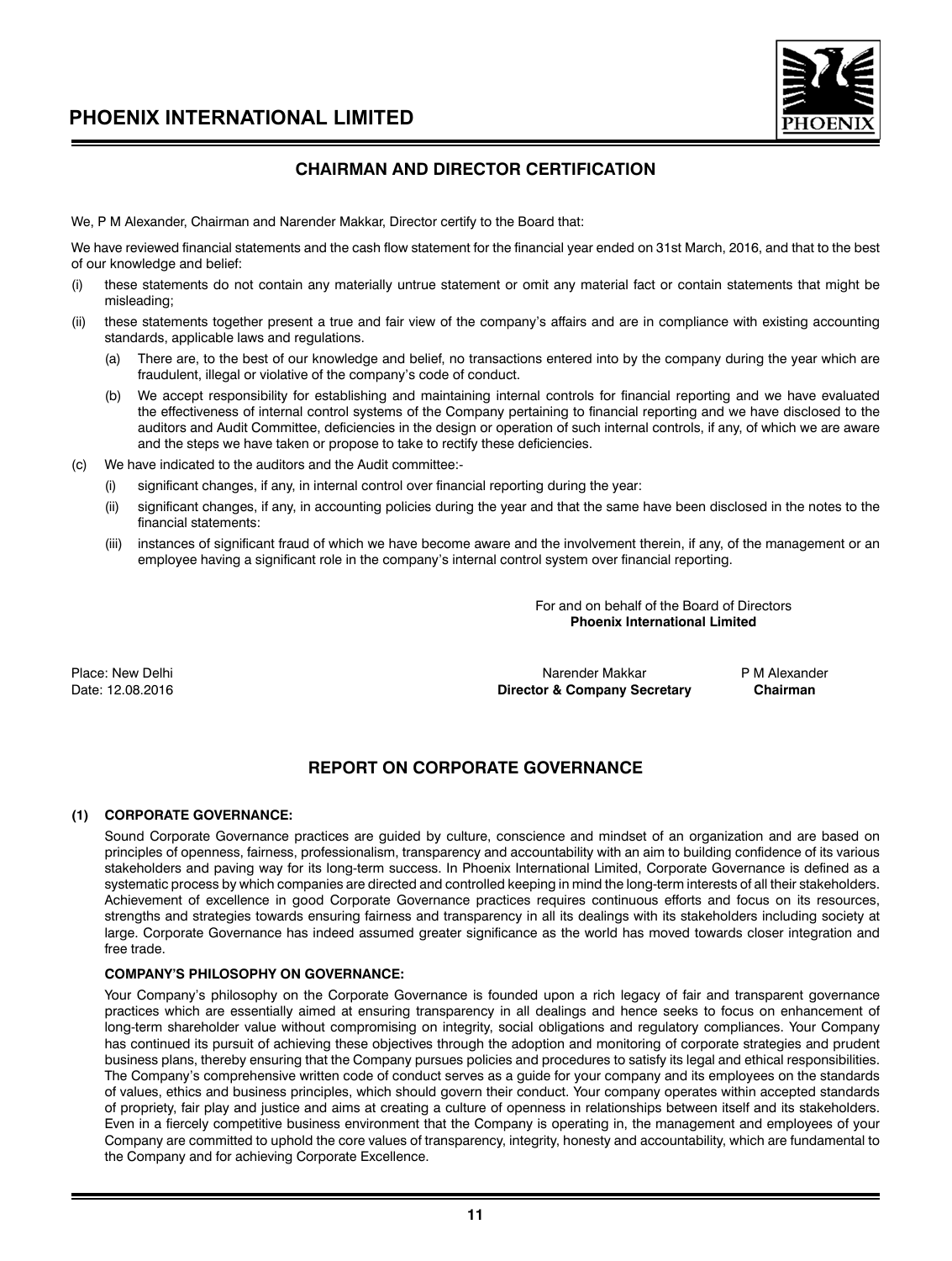

### **CORPORATE GOVERNANCE PRACTICES:**

The Company's Corporate Governance practices seek to go beyond the regulatory requirements and with a view to ensuring commitment to transparent, law abiding behaviour and good Corporate Governance, the Company has put in place the following practices:-

### **a) Code of Conduct:**

The Company's Code of Conduct is based on the principle that business should be conducted in a professional manner with honesty, integrity and law abiding behaviour and thereby enhancing the reputation of the Company. The Code ensures lawful and ethical conduct in all affairs and dealings of the Company.

### **b) Business Policies:**

The Business Policies of Company ensures transparency and accountability to its stakeholders. The policies provide motivation and support for professional development of employees, fair market practices and high level of integrity in financial reporting. The policies recognize Corporate Social Responsibility of the Company and also seek to promote health, safety and quality of environment.

### **c) Prohibition of Insider Trading:**

The Code on prevention of Insider Trading, which applies to the Board Members and all officers and employees, seeks to prohibit trading in the securities of the Company based on unpublished price sensitive information. Trading window remains closed so long unpublished price sensitive information is not made public.

### **d) Risk Management:**

The Company has developed and implemented a comprehensive risk management policy for risk identification, assessment and minimization procedure. The risk management procedures are clearly defined and periodically reviewed by the Board of Directors with a view to strengthening the risk management framework and to continuously review and reassess the risk that the Company may confront with.

### **e) Environment Policy:**

The Company is committed to conducting its business in a manner that values the environment and helps to ensure the safety and health of all its employees and society at large. The policy is aimed towards strengthening pollution prevention and control measures.

### **f) Equal Employment Opportunity:**

The employment policy of the Company assure that there shall be no discrimination or harassment against an employee or applicant on the grounds of race, colour, religion, sex, age, marital status, disability, national origin, or any other factor made unlawful by applicable laws and regulations. The policy also ensures fair and respectful treatment of all fellow employees.

### **g) Disclosure Policy**

In line with requirements under Regulation 30 of the Listing Regulations, the Company has framed a policy on disclosure of material events and information as per the Listing Regulations, which is available on our website. The objective of this policy is to have uniform disclosure practices and ensure timely, adequate and accurate disclosure of information on an ongoing basis.

### **h) Policy for Preservation of Documents**

Pursuant to the requirements under Regulation 9 of the Listing Regulations, the Board has formulated and approved a Document Retention Policy prescribing the manner of retaining the Company's documents and the time period up to certain documents are to be retained. The policy percolates to all levels of the organization who handle the prescribed categories of documents.

A brief report on Corporate Governance for the year ended on 31st March 2016 is given below:

### **(2) Board of Directors**

### **(A) Composition and Category of Directors**

The Board of Directors comprises of 5 Directors as on 31st March, 2016, which includes one executive director, and four nonexecutive directors including 1 woman director. All the Independent Directors have confirmed that they meet the 'independence' criteria as mentioned under Regulation 16(1)(b) of the SEBI Listing Regulations and Section 149(6) of the Act. All the Directors have made necessary disclosures regarding their directorships as required under Section 184 of the Act and on the Committee positions held by them in other companies.

The required information, including information as enumerated in Regulation 17(7) read together with Part A of Schedule II of the SEBI Listing Regulations is made available to the Board of Directors, for discussions and consideration at the Board Meetings. The Board reviews the declaration made by the Company Secretary regarding compliance with all applicable laws on a quarterly basis as also steps taken to remediate instances of non-compliance, if any.

All the agenda papers for the Board and Committee meetings are disseminated physically.

The composition of Board of Directors, their attendance at Board Meetings during the year ended 31st March 2016, the last Annual General Meeting and their Directorships/Committee Memberships in other Companies as on 31st March 2016 is as follows: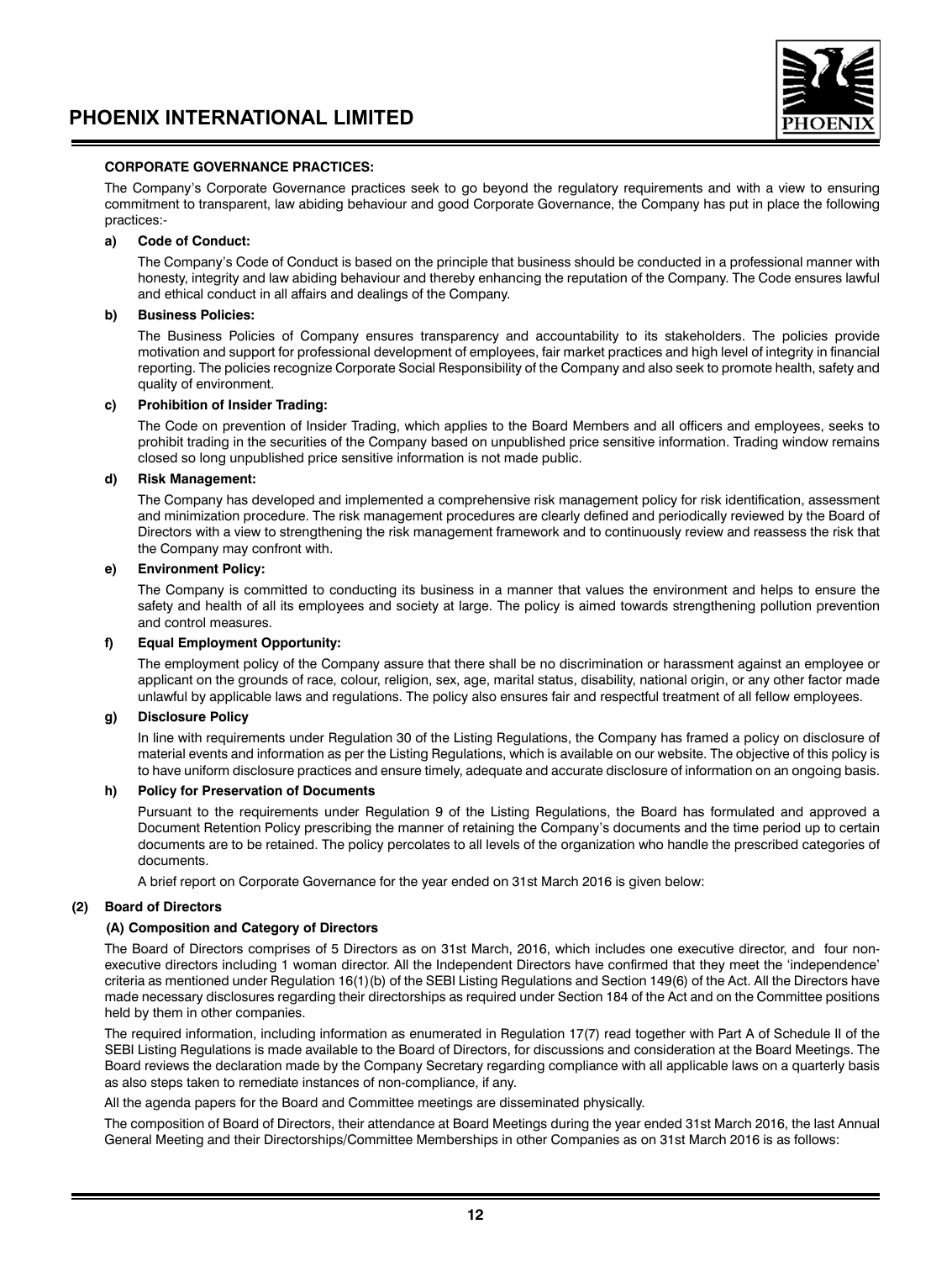

| <b>Name of the Directors</b> | Category                                  | No. of Board<br><b>Meetings held</b><br>during tenure | No. of Board<br>Meetings<br><b>Attended</b> | Attendance at<br>last AGM | No. of other<br><b>Directorships</b><br>in other<br><b>Companies</b> | As Member in<br><b>Committees</b><br>of other<br><b>Companies</b> | <b>As Chairman</b><br>in Committees<br>of Other<br><b>Companies</b> |
|------------------------------|-------------------------------------------|-------------------------------------------------------|---------------------------------------------|---------------------------|----------------------------------------------------------------------|-------------------------------------------------------------------|---------------------------------------------------------------------|
| Mr. Arun K. Sinha            | Non Executive and<br>Independent Director | 6                                                     | 3                                           | Yes                       | 5                                                                    | 4                                                                 | 3                                                                   |
| Mr. Narendra Agarwal         | Non Executive and<br>Independent Director | 6                                                     | 5                                           | N <sub>0</sub>            | $13*$                                                                | 3                                                                 | Nil                                                                 |
| Mr. Narender Makkar          | <b>Executive Director</b>                 | 6                                                     | 6                                           | Yes                       | $12**$                                                               | 4                                                                 | 2                                                                   |
| Mr. P.M. Alexander           | Non Executive Director                    | 6                                                     | 6                                           | <b>YES</b>                | $14***$                                                              | 4                                                                 | Nil                                                                 |
| Mrs. Rupali Chawla           | Non Executive and<br>Independent Director | 6                                                     | $\overline{c}$                              | N <sub>0</sub>            | 4                                                                    | Nil                                                               | <b>NIL</b>                                                          |
| Mrs. Rekha Mittal            | Non Executive and<br>Independent Director | 6                                                     |                                             | No                        | NIL                                                                  | $\blacksquare$                                                    | <b>NIL</b>                                                          |

### **(B) Details of Meeting of Board of Directors held during the year ended on 31st March, 2016 \* Out of them 4 Directorships**

Out of them 4 Directorships are in Private Limited Companies

\*\* Out of them 5 Directorships are in Private Limited Companies

\*\*\* Out of them 5 Directorships are in Private Limited Companies

### **Notes:**

- 1. None of the Directors on the Board hold directorships in more than ten public companies. Further none of them is a Member of more than ten committees or Chairman of more than five committees across all the public companies in which he/she is a director. Necessary disclosures regarding Committee positions in other public companies as on 31st March, 2016 have been made by the Directors. None of the Directors are related to each other.
- 2. Independent Directors are non-executive directors as defined under Regulation 16(1)(b) of the SEBI Listing Regulations read with Section 149(6) of the Act. The maximum tenure of Independent Directors is in compliance with the Act. All the Independent Directors have confirmed that they meet the criteria as mentioned under Regulation 16(1)(b) of the SEBI Listing Regulations read with Section 149(6) of the Act.
- 3. Other directorships do not include directorships of Private Limited Companies, Foreign Companies and Companies under Section 8 of the Act. Chairmanships/ Memberships of the Board Committees shall only include Audit Committee and Stakeholders' Relationship Committee.
- 4. The Company has proper systems to enable the Board of Directors to periodically review compliance reports of all laws applicable to the Company.
- 5. During the year 2015-2016, information as mentioned in Schedule II Part A of the SEBI Listing Regulations has been placed before the Board for its consideration.
- 6. Mrs. Rupali Chawla resigned on 09.11.2015.

### **(C) Details of Meetings of Board of Directors held during the year**

| Date of Board Meetings | No. of Directors Present |
|------------------------|--------------------------|
| 26.05.2015             | 5                        |
| 12.08.2015             | 5                        |
| 26.09.2015             | Δ                        |
| 09.11.2015             | 3                        |
| 30.12.2015             | з                        |
| 11.02.2016             | з                        |

The maximum time gap between any two meetings did not exceed four calendar months.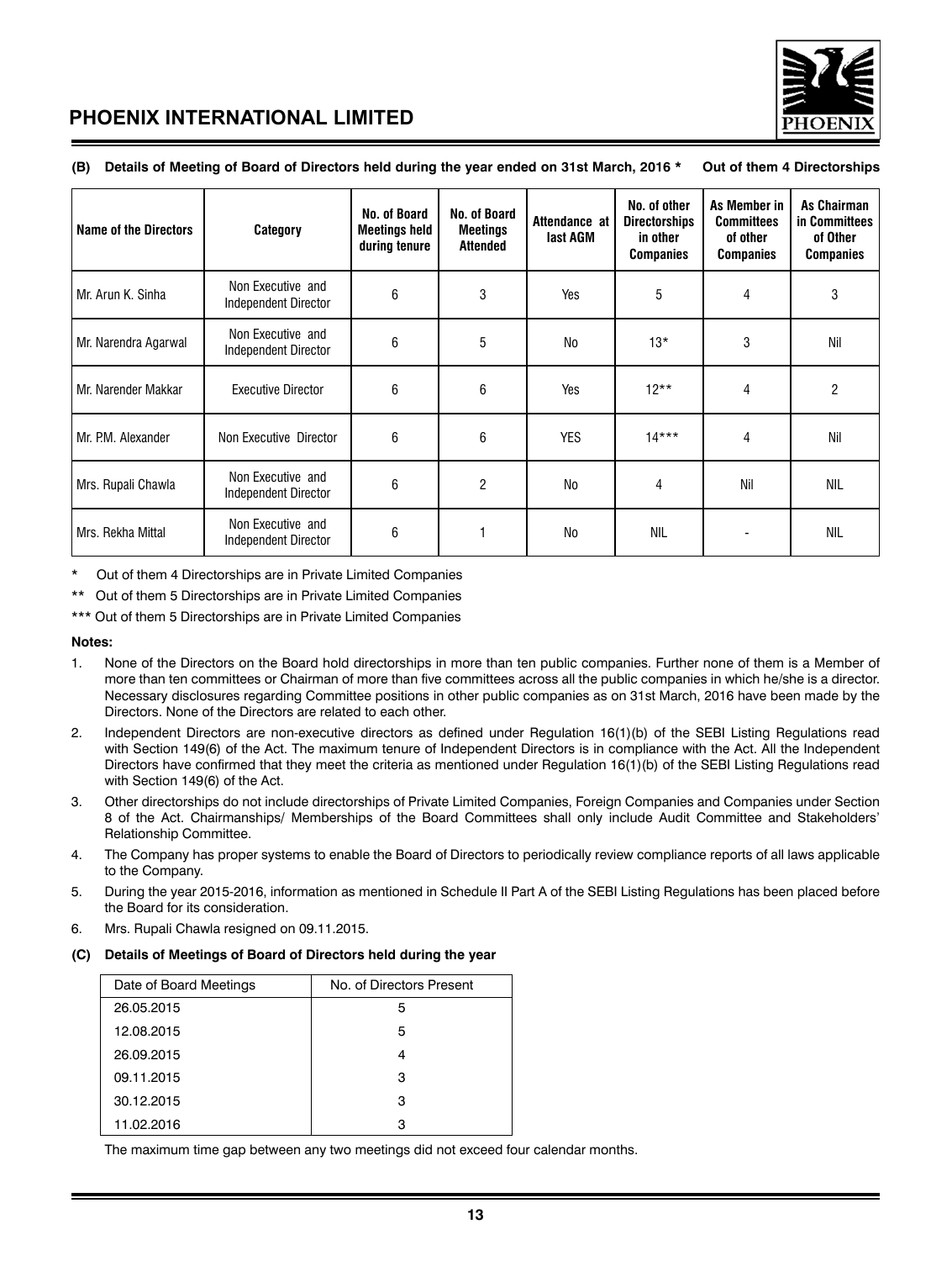

### **Annual Independent Directors Meeting:**

During the year under review, an annual Independent Directors meeting in accordance with the provisions of Section 149(8) read with Schedule IV of the Act and Regulation 25(3) and 25(4) of the SEBI Listing Regulations, was convened on March 30, 2016, wherein all Independent Directors were present, to review the performance of the Non-Independent Non-Executive Directors including the Chairman of the Board and performance of the Board as a whole. The Non- Independent Directors did not take part in the meeting.

#### **Board Effectiveness Evaluation:**

Pursuant to the provisions of Regulation 17(10) of the SEBI Listing Regulations and the provisions of the Act, Board evaluation involving evaluation of the Board of Directors, its Committees and individual Directors, including the role of the Board Chairman, was conducted during the year. For details pertaining to the same kindly refer to the Board's Report.

#### **Familiarisation Programme:**

Kindly refer to the Company's website for details of the familiarisation programme for Independent Directors in respect of their roles, rights, responsibilities in the Company, nature of the industry in which the Company operates, business model of the Company and related matters.

### **Information to the Board**

The Company holds at least four board meetings in a year with at least one meeting in each quarter to review the quarterly financial results. The maximum gap between two board meetings is not more than four months. Agenda papers are circulated to the Board members well in advance. In addition to the specific matters which are taken at the Board meetings, the following information is also placed before the Board for its review:

- Annual Operating Plans and Capital budget and any updates in connection therewith.
- Minutes of the meetings of the Audit Committee and all other committees of the Board.
- Terms of reference of the Committees of the Board.
- Statutory Compliance Certificate.
- Information on appointment and resignation of senior officers of the Company.
- Show cause, demand, persecution notices and penalty notices of material importance.
- Any material default in financial obligations to and by the Company, or substantial non recovery for sale of goods by the Company.
- Non-compliance of any regulatory, statutory or listing requirements and shareholders service such as non-payment of dividend, delay in share transfer etc.
- Sale of a material nature, of investments and/or assets, which are not in the normal course of business.
- Any issue involving possible public or product liability claims of a substantial nature, including any judgment or order which may have passed strictures on the conduct of the Company.

### **(D) Details of Directors seeking re-appointment at the ensuing Annual General Meeting**

In respect of Directors seeking appointment or re-appointment, the relevant information, like brief resume of the Directors, nature of their expertise in specific, functional areas and names of the Companies in which they hold Directorship and Membership of any Committee of the Board is given as annexure to this report.

### **(3) Risk Management Committee**

### **(A) Constitution**

The Risk Management Committee's constitution and terms of reference are in compliance with provision of the Companies Act, 2013 and Regulation 21 of the SEBI (LODR Regulations).

The terms of reference of the Committee are as follows:

- 1. To periodically review risk assessment and minimisation procedures to ensure that Executive Management controls risk through means of properly defined framework.
- 2. To review major risk and proposed action plan. The Risk Management Committee me four times during the fincial year 2015- 16 on 26.05.2015, 12.08.2015, 9.11.2015 and 11.02.2016. The compostion of the Committee and the details of the meetings attended by the Members are as give below.

| SI No.         | Name of the Members                                                   | Category             | <b>No. of Meetings attended</b> |
|----------------|-----------------------------------------------------------------------|----------------------|---------------------------------|
|                | Mr. Narendra Aggarwal                                                 | Independent Director |                                 |
| $\overline{2}$ | Mr. Arun K. Sinha                                                     | Independent Director |                                 |
| 3              | Mr. P. M. Alexander                                                   | <b>Director</b>      |                                 |
|                | Mu Narander Maliler Componis Constantin the Constant of the committee |                      |                                 |

Mr. Narender Makkar, Company Secretary, is the Secretary of the committee.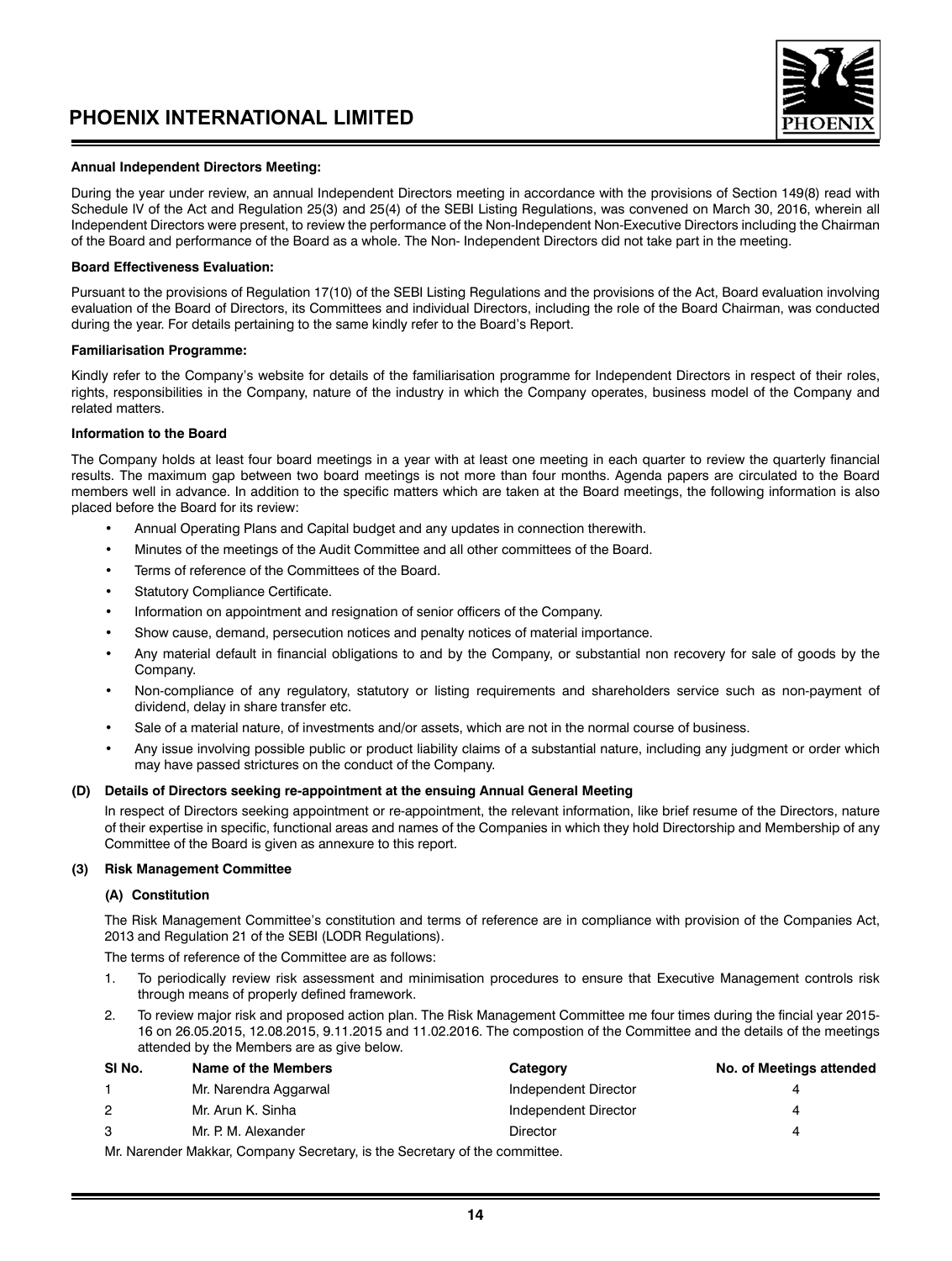

### **(4) Audit Committee**

### **(A) Constitution**

The Company has an Audit Committee and the terms of reference are in conformity with the powers as stipulated in Regulation 18 of the SEBI Listing Regulations read with Section 177 of the Act.

The following were the members of the Committee during the year 2015-16

- (A) Mr. Narendra Aggarwal Independent Director
- (B) Mr. Arun K. Sinha Independent Director
- (C) Mr. P. M. Alexander Independent Director

Mr. Narender Makkar, Company Secretary, is the Secretary of the committee.

### **(B) Terms of Reference**

The role of the Audit Committee of the Company include the following:;

- 1. Oversight of the company's financial reporting process and the disclosure of its financial information to ensure that the financial statement is correct, sufficient and credible.
- 2. Recommending to the Board, the appointment, re-appointment and if required, the replacement or removal of the statutory auditor and the fixation of audit fees.
- 3. Approval of payment to statutory auditors for any other services rendered by the statutory auditors.
- 4. Reviewing, with the management, the annual financial statements before submission to the board for approval, with particular reference to:
	- a) Matters required being included in the Director's Responsibility Statement to be included in the Board's report in terms of Clause (c) of sub section 3 of Section 134 of the Companies Act, 2013.
	- b) Changes, if any, in accounting policies and practices and reasons for the same.
	- c) Major accounting entries involving estimates based on the exercise of judgment by management.
	- d) Significant adjustments made in the financial statements arising out of audit findings.
	- e) Compliance with listing and other legal requirements relating to financial statements.
	- f) Disclosure of any related party transactions.
	- g) Qualifications regarding audit reports
- 5. Reviewing, with the management, the quarterly financial statements before submission to the board for approval.
- 6. Reviewing, with the management, performance of statutory and internal auditors, adequacy of the internal control systems.
- 7. Reviewing, the adequacy of internal audit function, if any, including the structure of the internal audit department, staffing and seniority of the official heading the department, reporting structure coverage and frequency of internal audit.
- 8. Discussion with internal auditors any significant findings and follow up there on.
- 9. Reviewing, the finding of any internal investigations by the internal auditors into matters where there is suspected fraud or irregularity or a failure of internal control systems of a material nature and reporting the matter to the board.
- 10. Discussion with statutory auditors before the audit commences, about the nature and scope of audit as well as post-audit discussion to ascertain any area of concern.
- 11. To look into the reasons for substantial defaults in the payment to the depositors, debenture holders, shareholders (in case of non payment of declared dividends) and creditors.
- 12. To review the functioning of the Whistle Blower mechanism, in case the same is existing.
- 13. Carrying out any other function as required.

The Auditors and the Key Managerial Personnel have a right to be heard in the meetings of the Audit Committee when it considers the Auditor's Report. The Audit Committee is also empowered, pursuant to its terms of reference, to :

- a) Investigate any activity within its terms of reference and to seek any information it requires from any employee.
- b) Obtain professional advice from external sources to carry on any investigation and have full access to information contained in the records of the Company.
- c) Discuss any related issues with the internal and statutory auditors and the management of the Company.
- d) Review and monitor the auditor's independence and performance, and effectiveness of audit process.
- e) Approve subsequent modification of transactions of the Company with related parties.
- f) Discussion with the statutory auditors before the audit commences, about the nature and scope of audit as well as postaudit discussion to ascertain any area of concern.
- g) Look into the reasons for substantial defaults in the payment to the depositors, debenture holders, shareholders and creditors.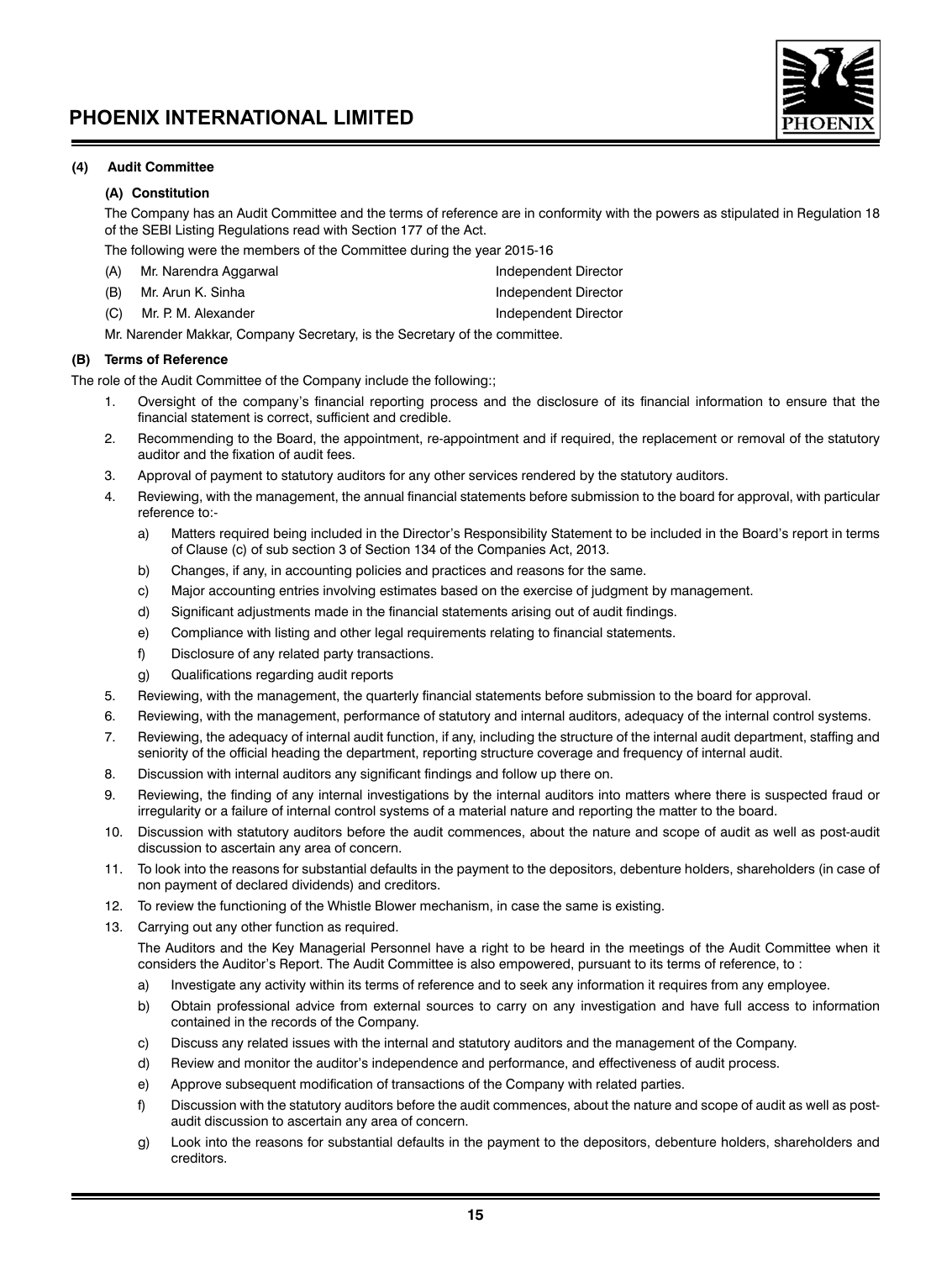

- h) Scrutinize the inter-corporate loans and investments and evaluate internal financial controls and risk management systems.
- i) Oversee the vigil mechanism/whistle blower policy of the Company.

The Company has systems and procedures in place to ensure that the Audit Committee mandatorily reviews:

- Management discussion and analysis of financial condition and results of operations.
- Statement of significant related party transactions (as defined by the Audit Committee), submitted by Management.
- Management letters/letters of internal control weaknesses issued by the statutory auditors.
- Internal Audit Reports relating to internal control weaknesses.
- The appointment, removal and terms of remuneration of the chief internal auditor.

Whenever applicable, monitoring end use of funds raised through public issues, right issues, preferential issues by major category (capital expenditure, sales and marketing, working capital etc.), shall form a part of the quarterly declaration of financial results.

In addition, the Audit Committee of the Board is also empowered to review the financial statements, in particular, the investments made by the unlisted subsidiary companies, in view of the requirements under Regulation 24 of the SEBI Listing Regulations.

No person has been denied access to the Committee. The minutes of the meetings of the Board of Directors of the unlisted subsidiary companies are periodically placed before the meeting of the Audit Committee of the Board of Directors of the Company.

### **(C) Meeting and Attendance during the year**

Six meetings of the Committee were held during the year on 26.05.2015, 12.08.2015, 26.09.2015, 09.11.2015 30.12.2015, 11.02.2016.

The attendance particulars are as follows:

| Name of the Director | <b>Position held</b> | Meeting |          |
|----------------------|----------------------|---------|----------|
|                      |                      | Held    | Attended |
| Mr. Arun K. Sinha    | Chairman             | 6       | 3        |
| Mr. Narendra Agarwal | Member               | 6       | 6        |
| Mr. P. M. Alexander  | Member               | 6       | 6        |

• Members of the Audit Committee are eminent persons in their fields having expertise in Finance and Accounting. Legal and Commercial

• The Chairman of the Audit Committee Mr. Arun Kumar Sinha attended the last Annual General Meeting of the Company held on 30.09.2015

### **(5) Nomination and Remuneration Committee**

Composition: The Company has a Nomination and Remuneration Committee which comprises of three members, all of whom are Non-Executive Independent Directors.

- Mr. PM. Alexander
- Mr. Arun K. Sinha and
- Mr. Narendra Agarwal,

Mr. Narender Makkar, the Company Secretary, acts as Secretary of the Committee.

The terms of reference are in conformity with the provisions of Regulation 19 of the SEBI Listing Regulations, read with Section 178 of the Act.

The role of the Committee inter alia includes the following:

- Identify persons qualified to become directors or hold senior management positions and advise the Board for such appointments/removals where necessary.
- Formulate criteria for determining qualifications, positive attributes and independence of a director and recommend to the Board a policy relating to the remuneration of directors, key managerial personnel and other employees.
- Evaluate the performance of independent directors and the board of directors and to decide whether to continue the term of appointment of the independent director, on the basis of the report of performance evaluation of independent directors.
- Devise a policy on Board diversity.

In accordance with the recommendation of the Committee, the Company has since formulated a Remuneration Policy for directors,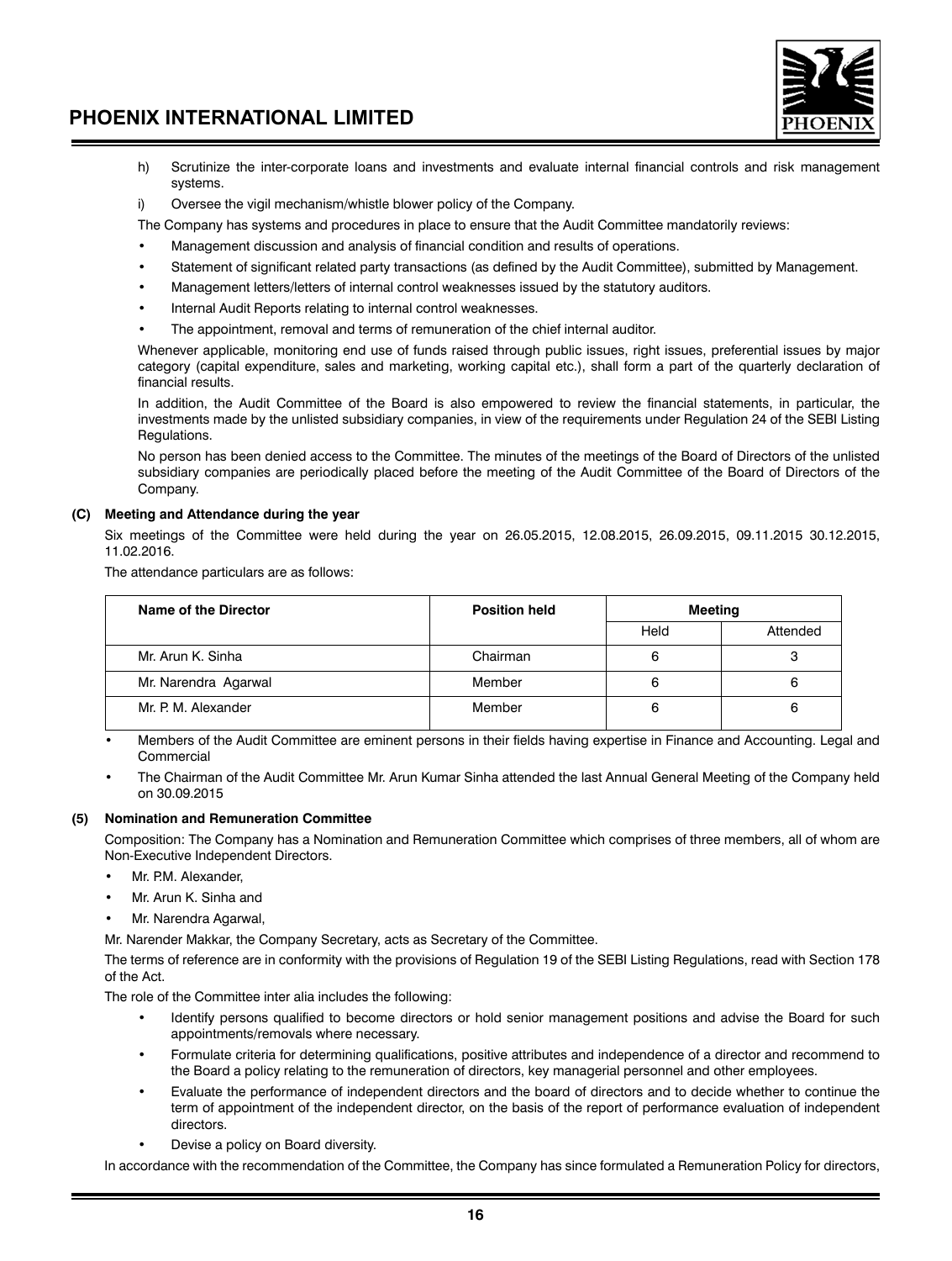

key managerial personnel and other employees of the Company. The Committee is responsible for recommending the fixation and periodic revision of remuneration of the Managing Director. The Committee also decides on payment of commission to non-executive Directors and other senior managerial personnel. The performance evaluation criteria for non-executive including independent directors laid down by Committee and taken on record by the Board includes

- a. Attendance and participation in the Meetings.
- b. Preparedness for the Meetings.
- c Understanding of the Company and the external environment in which it operates and contributes to strategic direction.
- d. Raising of valid concerns to the Board and constructive contribution to issues and active participation at meetings.
- e. Engaging with and challenging the management team without being confrontational or obstructionist.

The performance evaluation of Independent Directors was done by the entire Board of Directors and in the evaluation, the Directors who are subject to evaluation had not participated.

### **Meetings:**

Two meetings of Nomination and Remuneration Committee were held on 26.05.2015 and 11.02.2016 during the year. Attendance at meeting during the year is as under.

| Sr No. | <b>DIRECTOR</b>       | NO. OF MEETINGS HELD DURING TENURE | <b>NO. OF MEETINGS ATTENDED</b> |
|--------|-----------------------|------------------------------------|---------------------------------|
|        | Mr. P.M. Alexander    |                                    |                                 |
|        | Mr. Arun K. Sinha     |                                    |                                 |
| 3      | Mr. Narendra Aggarwal |                                    |                                 |

### **Remuneration to Directors**

The details of the remuneration paid or payable to the Non- Executive Directors and the Executive Director have been given below.

### **A)**

| Sr.No. | Name                | <b>Designation</b>           | All elements of Remuneration package<br>i.e. Salary benefits bonus, pension etc |
|--------|---------------------|------------------------------|---------------------------------------------------------------------------------|
|        | Mr. Narender Makkar | Director & Company Secretary | Rs.24,00,000/- pa/-                                                             |

#### **B)**

| Sr. No. | Name                 | Designation              | <b>Sitting Fees</b> |
|---------|----------------------|--------------------------|---------------------|
|         | Mr. Arun Kr. Sinha   | Non - Executive Director | 60.000/-            |
| 2.      | Mrs. Rupali Chawla * | Non - Executive Director | 40.000/-            |
| -3.     | Mrs. Rekha Mittal**  | Non - Executive Director | 20.000/-            |

\* Mrs. Rupali Chawla resigned from the Board on 09.11.2015

\*\* Mrs. Rekha Mittal was appointed as Additional Director in the capacity of Independent Director w.e.f. 30.12.2015.

No commission was paid to the Non- Executive Directors during the year ended 31st March, 2016.

### **(5) Stakeholders Relationship Committee** (formerly termed as Share Transfer and Shareholders' /Investors' Grievance Committee)

### **Terms of Reference**

The Company has a Stakeholders' Relationship Committee and the terms of reference of the Stakeholders' Relationship Committee are in conformity with the provisions of Regulation 20 of the SEBI Listing Regulations, read with Section 178 of the Act. The Stakeholders' Relationship Committee specifically looks into the redressal of grievances of shareholders and other security holders such as transfer/transmission of shares, issue of duplicate share certificates, recording dematerialization/rematerialisation of shares, non-receipt of Annual Report, non-receipt of declared dividends and other related matters.

Composition: The following were the members of the Committee during the year.

| (A) | Mr. Narendra Aggarwal- Chairman                                                                               | Independent Director |
|-----|---------------------------------------------------------------------------------------------------------------|----------------------|
| (B) | Mr. Arun K. Sinha -Member                                                                                     | Independent Director |
| (C) | Mr. P. M. Alexande- Member                                                                                    | Independent Director |
|     | Mr. Narender Makkar, Company Secretary, is the Secretary of the committee and is also the Compliance Officer. |                      |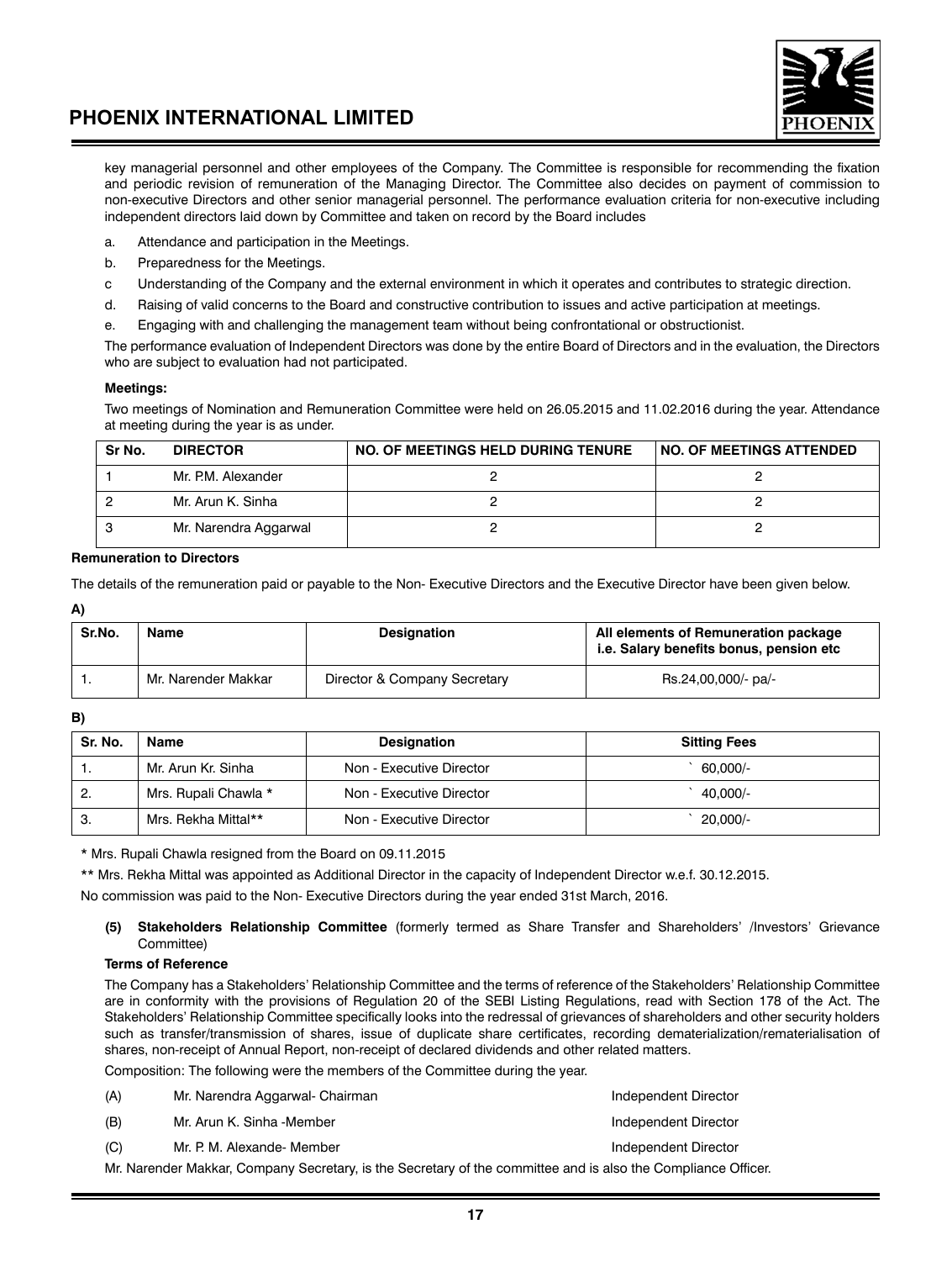

The Stakeholders' Relationship Committee of the Board of Directors meets at regular intervals and specifically looks into redressal of grievances of shareholders and other security holders.

### **During the financial year, 11 meetings of the committee were held on the following dates;**

27.04.2015, 05.05.2015, 26.06.2015, 17.08.2015, 21.09.2015, 28.09.2015, 05.10.2015, 16.11.2015, 07.12.2015, 21.12.2015, 08.02.2016

### **Name and designation of Compliance Officer:** Mr. Narender Makkar, Company Secretary

### **Status of Shareholders' Complaints:**

The number of complaints received during the year ended on 31st March, 2016 were 05 (Five) , resolved during the year ended on 31st March, 2016 were 5 and there were none pending as at the end of the financial year.

### **Share Transfer**

Mr. Narender Makkar, Company Secretary and Mr. P D Gupta Manager Corporate Affairs are severally authorised to approve share transfers in physical mode.

### **Business Risk Management Committee**

Your Company recognizes that risk is an integral part of business and is committed to managing the risk in a proactive and efficient manner. Your Company periodically assesses risk in the internal and external environment, along with the cost of treating risks and incorporates risk treatment plans strategy. The Internal Audit Department facilitates the execution of Risk Management Practices in the Company in the areas of risk identification, assessment, monitoring, mitigation and reporting. The Company has laid down procedures to infoirm the Audit Committee as well as the Board of Directors about risk assessment & management procedures and status.

The Company has policy to hedge most of the payments of currency in order to reduce risk of voilatile international market of foreign exchange.

All properties including building, plant, furniture, fixture, stock and stock in transit of the Company have been properly insurred against all kinds of risks.

### **Independent Directors Meeting**

During the year under review the Independent Directors met on 30.03.2016 interalia to review the performance of non independent directors including that of the Chairman taking into account the views of the executive and non – executive directors; assess the quality, quantity and timeliness of flow of information between the company management and the Board that is necessary for the Board to effectively and reasonably perform their duties and other related matters. All the four Independent Directors attended the said meeting. The details of the familiarisation programme for Independent Directors are posted on the website of the Company.

### **(6) General Body Meetings**

(A) The venue date and time of the last 3 Annual General Meetings were as follows;

The venue date and time of the last 3 Annual General Meetings were as follows;

| Date & Time                        | Location                                                              |
|------------------------------------|-----------------------------------------------------------------------|
| 30th September, 2013 at 10:00 a.m. | Lok Kala Manch, 20 Institutional Area, Lodhi Road, New Delhi – 110003 |
| 30th September, 2014 at 10:00 a.m. | Lok Kala Manch, 20 Institutional Area, Lodhi Road, New Delhi – 110003 |
| 30th September, 2015 at 10:00 a.m. | Lok Kala Manch, 20 Institutional Area, Lodhi Road, New Delhi – 110003 |

b) No Special Resolution has been passed during the last three Annual General Meetings

(C) 2 Resolution has been passed / moved through postal ballot during the year viz as follows:-

### **Special Resolution passed through Postal Ballot during 2015 -2016**

During the financial year 2015 -2016 the Company has passed the following resolution by Postal Resolution

| Sr | <b>Description</b>                         | Votes in favour of the Resolution |                   | Votes against the resolution |                   |
|----|--------------------------------------------|-----------------------------------|-------------------|------------------------------|-------------------|
| No |                                            | No of Votes                       | % of total Voters | No of Votes                  | ∣% of total Votes |
|    | Special Resolution under Section 180(1)(a) | 9058918                           | 48.213            | 1601                         | .009              |
| 2. | Special Resolution under Section 180(1)(c) | 9059118                           | 48.214            | 1601                         | .009              |

**(7) Disclosure**

I. There were no materially significant related party transaction i.e transactions of the Company of material nature with its promoters, Directors or the Management, their relatives or subsidiaries etc which conflict with the interests of the Company.

II. Disclosure by Senior Management in accordance with Regulation 26(5) of the SEBI Listing Regulations:

The Senior Management of the Company has confirmed to the Board of Directors that they do not have any personal interest relating to material, financial and commercial transactions entered into with the Company that may have a potential conflict with the interests of the Company at large.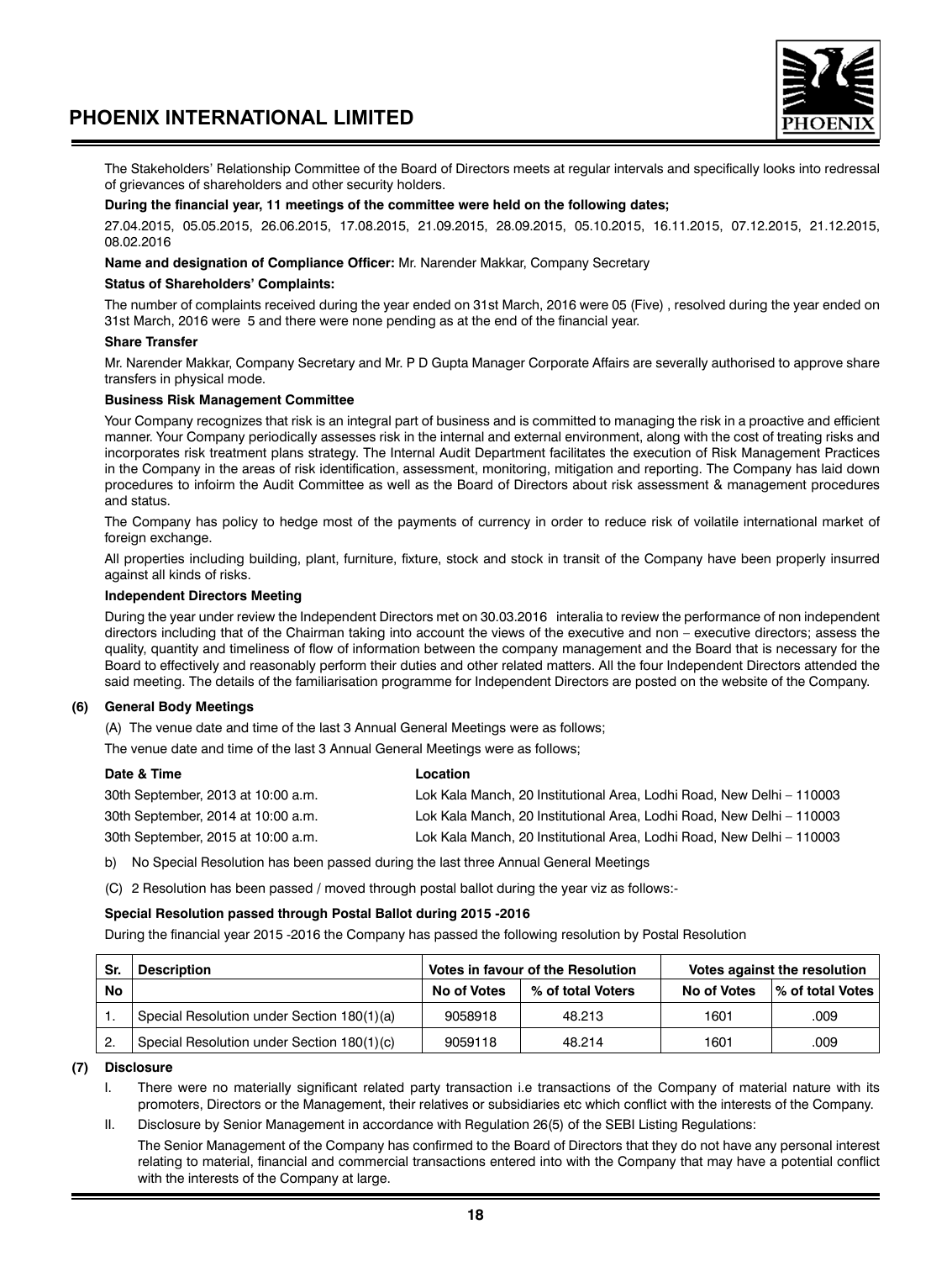

### III. Disclosures on Compliance of Law :

The Company has complied with the mandatory requirements of the Stock Exchanges, SEBI and other statutory authorities on all matters related to capital markets during the last three years. No penalties or strictures were imposed by SEBI, Stock Exchanges, or any statutory authorities on any matter related to capital markets during the last three years.

- IV. Vigil Mechanism / Whistle Blower Mechanism: The Company promotes ethical behaviour in all its business activities and has put in place mechanism of the reporting illegal or unethical behaviour. Employees are free to report violations of laws, rules, regulations or unethical conduct to their immediate supervisor/notified person. The reports received from any employee will be reviewed by the Ethics Office and the Corporate Governance and Stakeholders Relationship Committee. The Directors and Senior Management are obliged to maintain confidentially of such report and ensure that the whistle blowers are not subjected to any discriminatory practices.
- V. Code for Prevention of Insider Trading Practices In compliance with the SEBI Regulation on Prevention of Insider Trading, the Company has in place a comprehensive code of conduct for its Directors and Senior Management Officers. The code lays down guidelines, which advises them on procedures to be followed and disclosures to be made, while dealing with the shares of the Company. The code clearly specifies, among other matters, that Directors and specified employees of the Company can trade in the shares of the Company only during 'Trading Window Open Period'. The trading window is closed during the time of declaration of results, dividend and material events, as per the Code. Mr. Narender Makkar, Company Secretary, is the Compliance Officer who also acts as the Chief Investor Relations Officer.
- VI. Details of compliance with mandatory requirements and adoption of non mandatory requirements

All mandatory requirements have been complied with and the non-mandatory requirements are dealt with at the end of the Report.

VII. Commodity price risk or foreign exchange risk and hedging activities

**Terms of reference Participants Frequency of Meetings** 1. To take protective measures to hedge forex Losses 1.Mr.Arun Kumar Sinha 26.09.2015 Independent Director 2. Mr. P M Alexander Member 3. Mr. Narendra Aggarwal Member 2. To decide on all matters related to Commodities hedging and to take protective measures to hedge commodity price fluctuations

### **IX. Code of Conduct**

A new code of Business Conduct and Ethics for Members of the Board and Senior Management Personnel which suitably incorporates the duties of Independent Directors as laid down in the Act, has been adopted by the Board, in supersession of the earlier one, to bring it in line with the SEBI Listing Regulations. The Code of Conduct for Board Members and Senior Management Personnel of the Company has been posted on the Company's website.

All Board Members and Senior Management Personnel have affirmed compliance with the Code on an annual basis. A declaration to this effect signed by the Director in terms of SEBI Listing Regulations forms a part of this Annual Report.

### **I. There are no pecuniary relationships or transactions with the Non-Executive Directors other than sitting fees paid to them.**

The Company Secretary of the Company give quarterly/annual certification of financial reporting and internal controls to the Board in terms of regulation 17(8) and 33(2) of the SEBI (Listing Obligation and requirement), Regulation 2015

### **(8) Means of Communication**

| i. Quarterly Result                                                                                                     | Un-audited quarterly and yearly results have been published.                                                                                                                                                                      |
|-------------------------------------------------------------------------------------------------------------------------|-----------------------------------------------------------------------------------------------------------------------------------------------------------------------------------------------------------------------------------|
| ii. Whether the website also displays official news releases and presentation<br>to institutional investors / analysts. | Website has been developed and is active. Notice of Annual General<br>Meeting along the Annual Report is being sent to each shareholder well<br>within time frame.                                                                |
| iii. Newspapers where Audited Financial Results, Un-audited quarterly and<br>yearly results are published               | Financial Express Delhi English & Hari Bhumi Hindi Edition                                                                                                                                                                        |
| iv. Whether Management Discussion and Analysis is a part of Annual Report<br>or not.                                    | <b>YES</b>                                                                                                                                                                                                                        |
| Annual Report                                                                                                           | Annual Report containing, inter alia, Audited Annual Accounts, Consolidated<br>Financial Statements, Director's Report, Auditors' Report and other important<br>information is circulated to members and others entitled thereto. |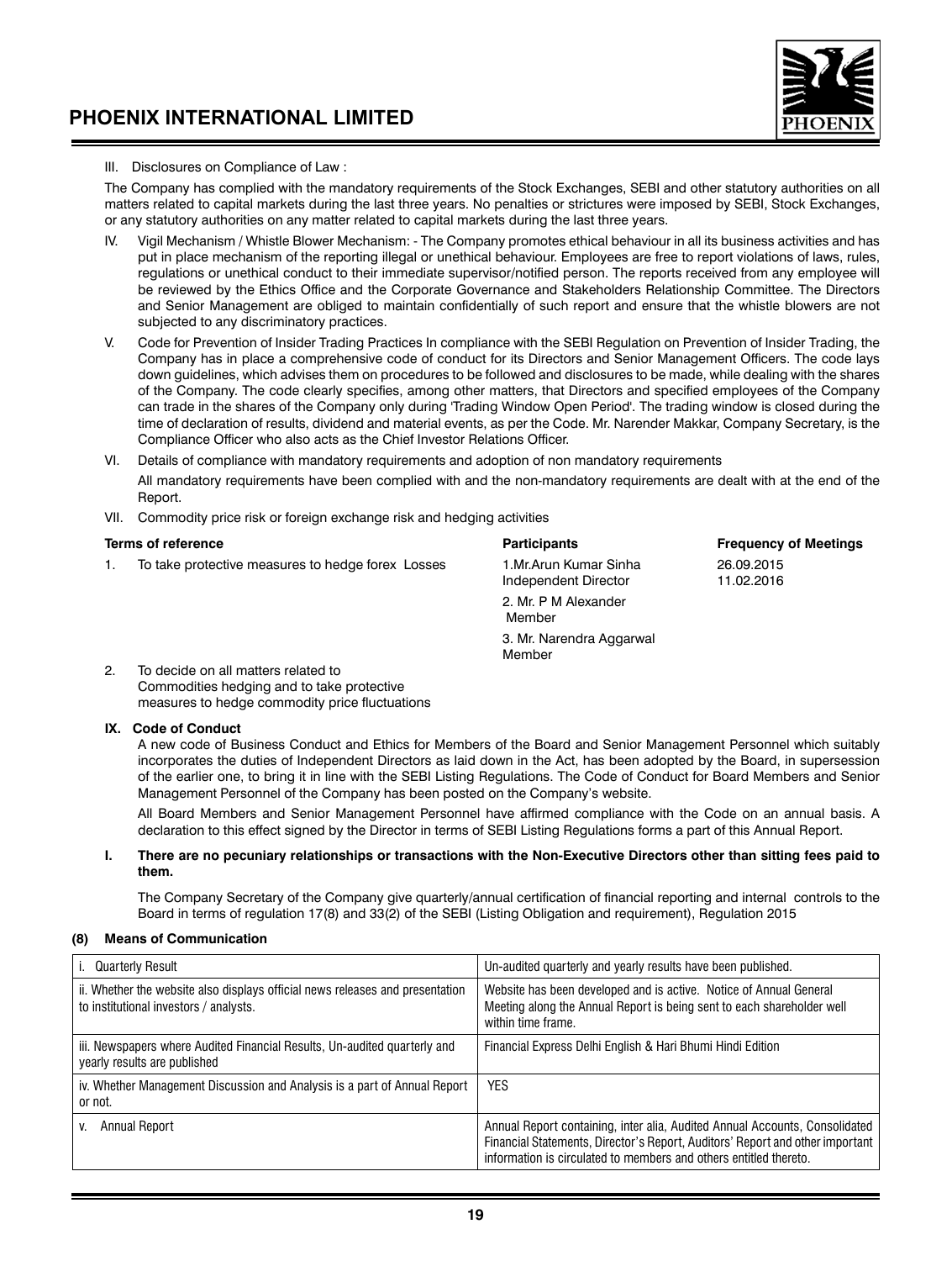

### **(9) Subsidiary Monitoring Framework**

All the subsidiary companies of the Company are Board managed with their Boards of Directors having the rights and obligations to manage such companies in the best interest of their Shareholders. As a majority shareholder, the Company nominates its representatives on the Boards of subsidiary companies and monitors the performance of such companies inter alia, by the following means-

- a) Financial statements, in particular the investments made by the unlisted subsidiary companies, are reviewed quarterly by the Audit Committee of the Company.
- b) All minute of the meetings of subsidiary companies are placed before the Company's Board regularly.
- c) A statement containing all significant transactions and arrangements entered into by the unlisted subsidiary companies is placed before the Company's Board.

### **MANAGEMENT DISCUSSION AND ANALYSIS REPORT**

The Indian Footwear Industry has demonstrated exponential growth and continues to take advantage of the favourable current economic climate to further leverage growth opportunities. The Government has acted as an important catalyst in bringing greater investment to this sector and has granted fiscal relief and incentives to augment production and exports. Innovation continues to be the focal point in your Company's manufacturing, sales, marketing and various brand-building efforts.

The company has manufacturing facility of shoes uppers at Chennai and achieved a turnover of Rs.3825.80 Lacs during the current year as compared to Rs. 3939.28 Lacs during the previous year.

Your Company is always striving to create a favourable work environment with the available resources at its command and is doing its best to retain the available talents within the company.

The Company is having expertise in the product line in which it has been operating. The Company in the past was a continuously profit earning and dividend paying Company.

Your company is well aware of the opportunities, threats and risks involved in the business and it takes every effort to convert the threats and risks into opportunities.

Your Company annually reviews "risk maps" to help identify potential business threats. The capability of these risk mitigation plans, developed to redress identified threats, is honed to protect the interests of all Shareholders. Crisis management plans are well documented.

The Company has a proper and adequate system of internal controls to ensure that all assets are safeguarded and protected against loss from unauthorized use or disposition and that transaction are authorized and reported correctly.

#### **(11) General Shareholder Information**

#### **(a) Annual General Meeting**

| Date & Time                                     | ٠                   | 29/09/2016 at 10:00 A.M.                                               |
|-------------------------------------------------|---------------------|------------------------------------------------------------------------|
| Place                                           | ٠                   | Lok Kala Manch, 20, Institutional Area, Lodhi Road, New Delhi -110003. |
| (b) Financial Calendar (Tentative)              | ÷                   | ending March 31                                                        |
| <b>Financial Results for the Quarter Ended:</b> |                     |                                                                        |
| 30th June, 2016                                 |                     | On or before 14th August, 2016                                         |
| 30th September, 2016                            | ٠                   | On or before 14th November, 2016                                       |
| 31st December, 2016                             |                     | On or before 14th February, 2017                                       |
| 31st March, 2017                                |                     | On or before 30th May, 2017                                            |
| (c) Date of book Closure                        | ٠<br>$\blacksquare$ | 23.09.2016 TO 29th September, 2016                                     |

### **Listing on Stock Exchanges:**

The shares of the Company are listed on the following stock exchanges:

| <b>S. No.</b> | <b>STOCK EXCHANGE</b> | <b>ADDRESS</b>                                                                                   |
|---------------|-----------------------|--------------------------------------------------------------------------------------------------|
| (a)           | Bombay Stock Exchange | The Bombay Stock Exchange, Phiroze Jeejeebhoy Tower<br>25th Floor, Dalal Street, Mumbai- 400 001 |

The Company has paid Annual Listing Fees for the Financial Year 2016-2017 to Stock Exchanges.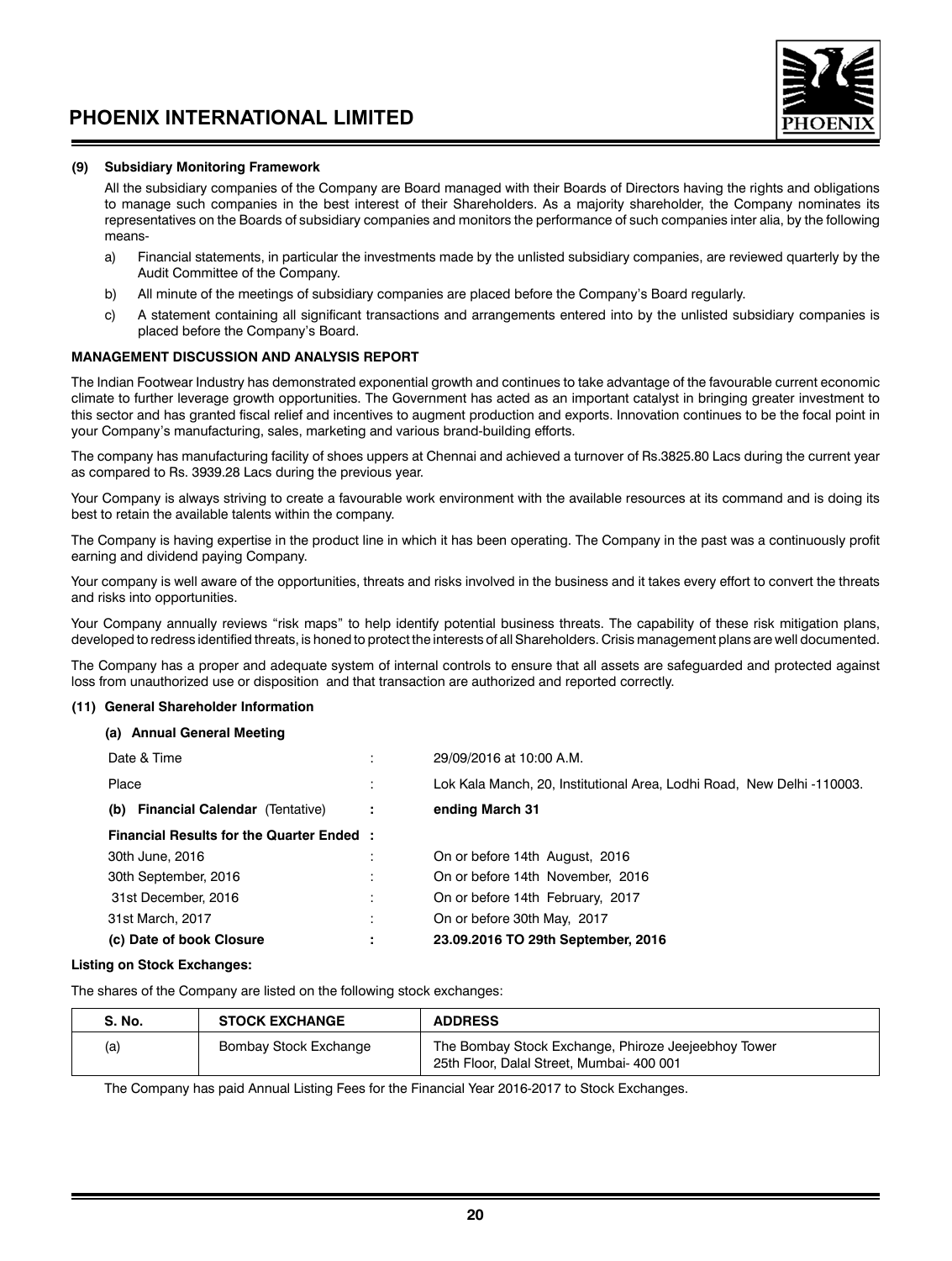

### **(d) Stock Exchange Code at BSE : 526481**

Stock Market Data: Highest & Lowest during each month in last financial year from April, 2015 to March, 2016 on Bombay Stock Exchange.

| <b>YEAR</b> | <b>MONTH</b> | <b>HIGHEST RATE (₹)</b> | LOWEST RATE (₹) |
|-------------|--------------|-------------------------|-----------------|
| 2015        | April        | 8.3                     | 7.73            |
| 2015        | May          | 9.99                    | 7.33            |
| 2015        | June         | 10.48                   | 8.36            |
| 2015        | July         | 10.14                   | 7.51            |
| 2015        | August       | 9.8                     | 8.12            |
| 2015        | September    | 9.9                     | 7.8             |
| 2015        | October      | 9.65                    | 7.98            |
| 2015        | November     | 9.41                    | 7.86            |
| 2015        | December     | 11.77                   | 7.97            |
| 2016        | January      | 14.95                   | 11.09           |
| 2016        | February     | 13.11                   | 9.52            |
| 2016 March  | 11.38        | 8.76                    |                 |

### **(d) Share Transfer System:**

The Company has out sourced share transfer function to M/s Mas Services Limited, which is registered with SEBI as a Category-I Registrar and Transfer Agent.

Share Transfer Process : The shares in physical form for transfer should be lodged at the office of the Company's Registrar and Share Transfer Agent, or at the Registered Office of the Company. The transfers are processed within 10 days from the date of receipt of such request for transfer, if technically found to be in order and complete in all respects. As per directives issued by SEBI it is compulsory to trade in securities of any Company's equity shares in dematerialized form.

### **(e) Dematerialization of Shares:**

The process of conversion of shares from physical form to electronic form is known as dematerialisation. For dematerializing the shares, the shareholders should open a demat account with a Depository Participant (DP). He/She is required to submit a Demat Request Form duly filled up along with the share certificates to his/her DP. The DP will allocate a demat request number and shall forward the request physically as well as electronically, through NSDL/CDSL, to the Registrar and Share Transfer Agent. On receipt of the demat request both physically and electronically and after verification, the shares are dematerialised and an electronic credit of shares is given in the account of the shareholder. The Company has entered into agreement with NSDL and CDSL for the purpose. The Company ISIN No. is INE245B01011.

### **(g) (i) Distribution of Shareholding as on 31st March, 2016**

| <b>Shareholding of Nominal Value</b> | <b>Shareholders</b> |            | <b>Share Amount</b> |            |
|--------------------------------------|---------------------|------------|---------------------|------------|
|                                      | <b>Number</b>       | % to Total | Amount In $(3)$     | % to Total |
|                                      | $\overline{2}$      | 3          | 4                   | 5          |
| Up to 5000                           | 8217                | 90.099     | 14909240            | 8.88       |
| $5001 - 10,000$                      | 494                 | 5.417      | 3977570             | 2.369      |
| 10.001-20.000                        | 197                 | 2.16       | 3003860             | 1.789      |
| 20.001-30.000                        | 72                  | 0.789      | 1864410             | 1.11       |
| 30.001-40.000                        | 32                  | 0.351      | 1129670             | 0.673      |
| 40.001-50.000                        | 34                  | 0.373      | 1620400             | 0.965      |
| 50,001-1,00,000                      | 40                  | 0.439      | 3015190             | 1.796      |
| 1,00,001- and above                  | 34                  | 0.373      | 138375260           | 82.417     |
| 9120                                 | 100                 | 167895600  | 100                 |            |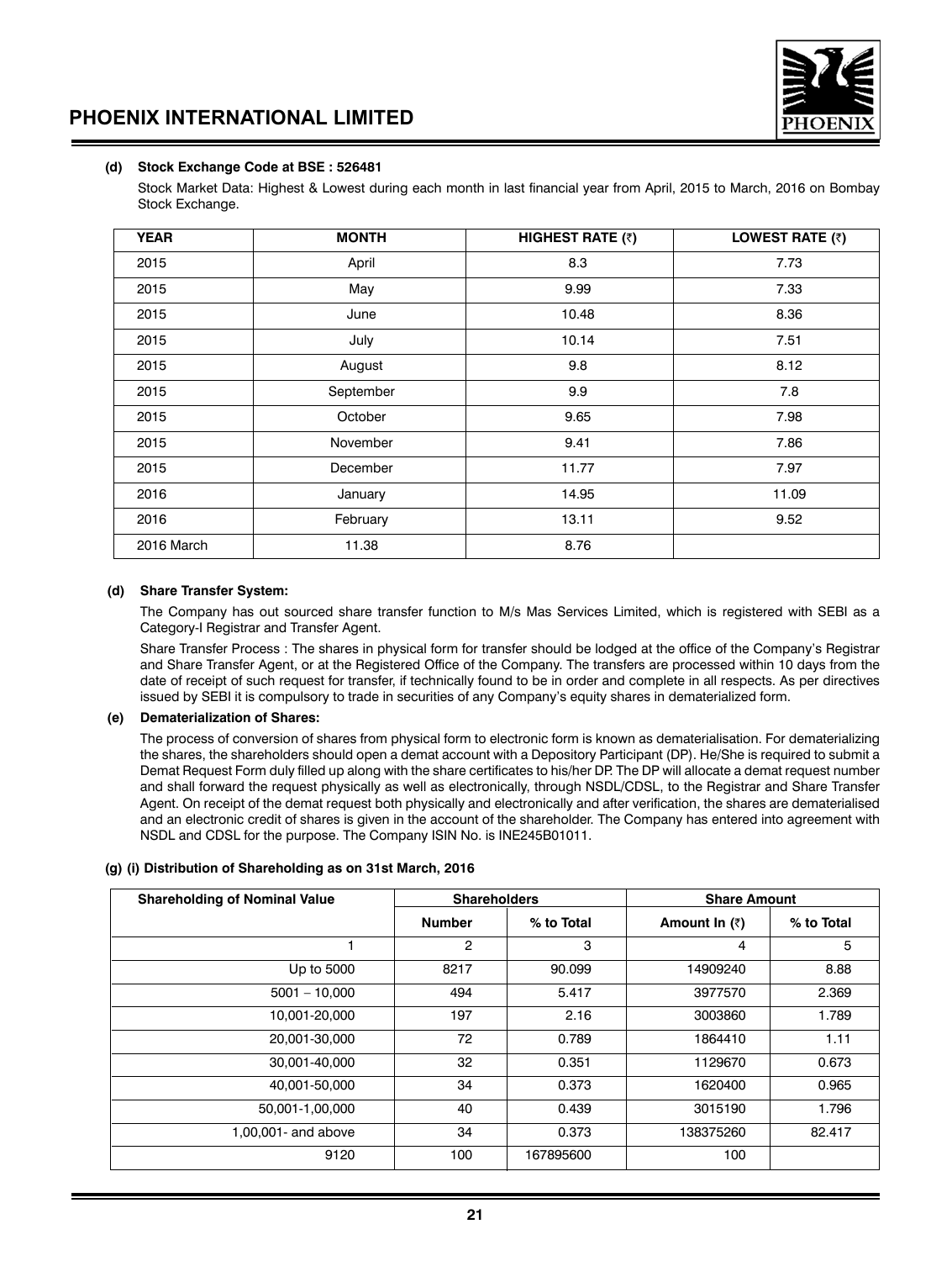

**(g) (ii) Shareholding Pattern as on 31st March, 2016**

|                | Category                                                                                                                | No. of shares held | Percentage of shareholding |
|----------------|-------------------------------------------------------------------------------------------------------------------------|--------------------|----------------------------|
| Α.             | Promoter's holding                                                                                                      |                    |                            |
| 1              | Promoters                                                                                                               |                    |                            |
|                | - Indian Promoters                                                                                                      | 27,36,000          | 16.296                     |
|                | Foreign Promoters<br>$\overline{\phantom{a}}$                                                                           | Nil                | Nil                        |
| $\overline{2}$ | Persons acting in concert                                                                                               | 90,53,450          | 53.923                     |
|                | Sub - Total:                                                                                                            | 1,17,89,450        | 70.219                     |
| В.             | <b>Non-Promoters Holding</b>                                                                                            |                    |                            |
| 3              | Institutional Investors                                                                                                 |                    |                            |
|                | a. Mutual Funds and UTI                                                                                                 | Nil                | Nil                        |
|                | b. Banks, Financial Institutions, Insurance Companies (Central<br>/Sale Govt. Institutions/Non-Government Institutions) | Nil                | Nil                        |
|                | <b>Flls</b><br>C.                                                                                                       | Nil                | Nil                        |
|                | <b>Sub Total</b>                                                                                                        | Nil                | Nil                        |
| 4              | <b>Others</b>                                                                                                           |                    |                            |
|                | a. Corporate Bodies                                                                                                     | 770419             | 4.59                       |
|                | b. Indian Public                                                                                                        | 3090954            | 18.42                      |
|                | c. NRIs/OCBs                                                                                                            | 1122146            | 6.67                       |
|                | d. Any other (please specify)- Clearing Members                                                                         | 16591              | 0.1                        |
|                | Sub-Total                                                                                                               | 50,00,110          | 29.782                     |
|                | <b>Grand Total</b>                                                                                                      | 1,67,89,560        | 100                        |

Position of Dematerialisation of shares as on 31st March 2016:

| NSDL          | ٠ | 1677284       |
|---------------|---|---------------|
| CDSL          |   | 915593        |
| TOTAL         | ۰ | 14196683      |
| Total Holding |   | 16789560      |
| isin No       |   | ISIN245B01011 |

### **(h) Registrar and Transfer Agent**

### **Mas Services Limited,**

| : T-34,2nd Floor, Okhla Industrial Area, Phase-II, New Delhi -110020 |
|----------------------------------------------------------------------|
| : 26387281/82/83                                                     |
| : 26387384                                                           |
| : info@masserv.com                                                   |
|                                                                      |

**Outstanding GDRs/ADRs/Warrants or any convertible instruments, conversion date and likely impact on equity** Nil

### **(i) Plant Location**

Phoenix International Ltd. Door No. 35/1, Ground Floor, Five Furlons Road, Maduvankarai, Guindy, Chennai-600032 Telephone: 044-2240638, Fax : NIL Email : acconts@phoenixintl.com

### **(j) Address for Correspondence**

Phoenix International Limited 3rd Floor, Gopala Tower, 25, Rajendra Place, New Delhi – 110008 Telephone : (91)(11)25747696, Fax : (91)(11)25751937 E-mail : narendermakkar@yahoo.com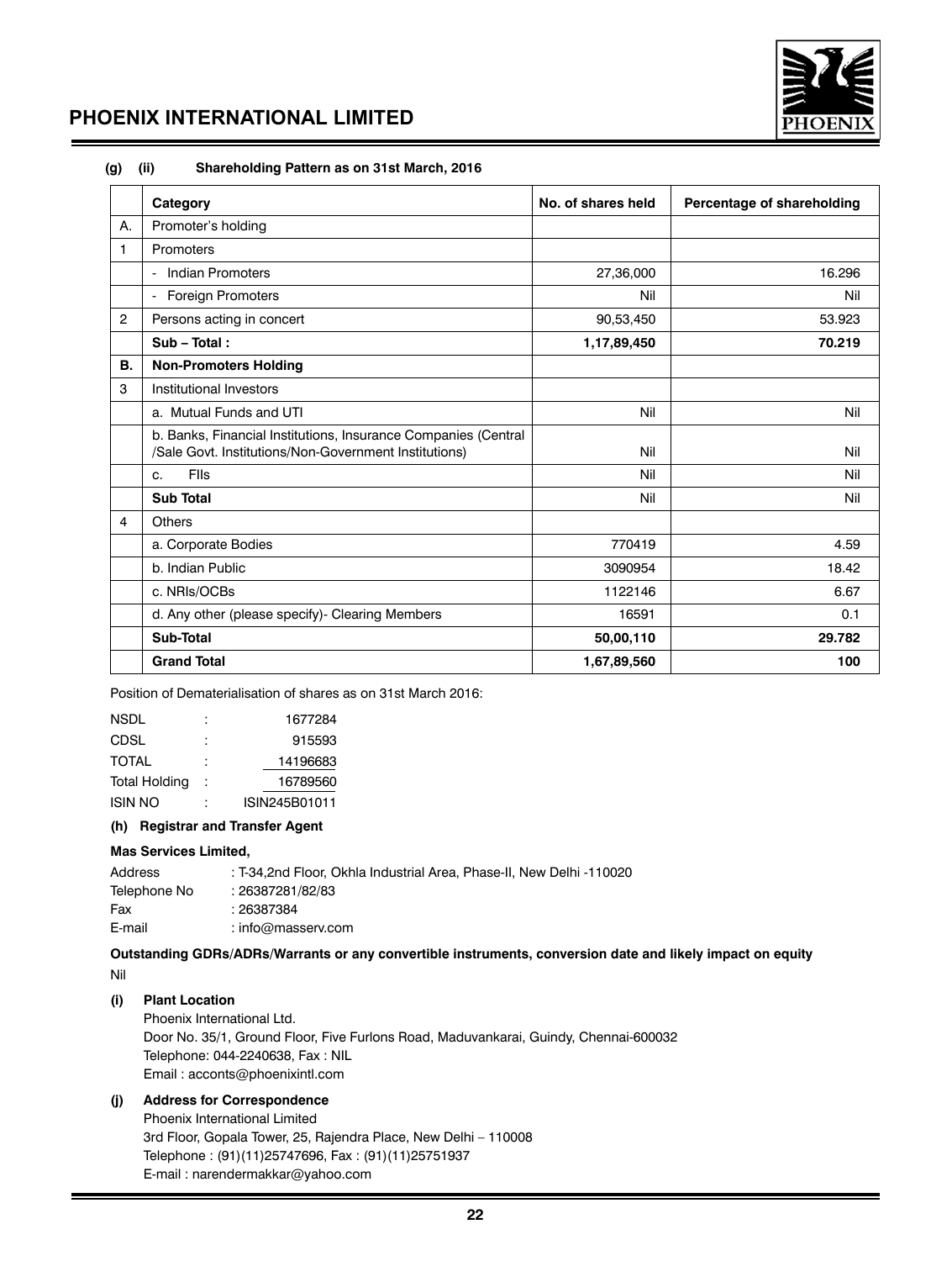



### **(k) Reconciliation of Share Capital**

As stipulated by SEBI, a qualified Practising Company Secretary carries out audit of Reconciliation of Share Capital to reconcile the total admitted, issued and listed capital with National Securities Depository Limited (NSDL) and Central Depository Services (India) Limited (CDSL) and Stock Exchanges.

### **(l) Details of mandatory requirement of Listing Regulations**

| <b>Particulars</b>                                                                                                  | <b>Requlation No</b>                    | <b>Complied Status</b> |
|---------------------------------------------------------------------------------------------------------------------|-----------------------------------------|------------------------|
| Independent director(s) have been appointed in terms of<br>specified criteria of 'independence' and/or 'eligibility | $16(1)(b)$ & $25(6)$                    | Complied with          |
| Board composition                                                                                                   | 17(1)                                   | Complied with          |
| Meeting of Board of directors                                                                                       | 17(2)                                   | Complied with          |
| Review of Compliance Report                                                                                         | 17(3)                                   | Complied with          |
| Plans for orderly succession for appointments                                                                       | 17(4)                                   | Complied with          |
| Code of Conduct                                                                                                     | 17(5)                                   | Complied with          |
| Fees/compensation                                                                                                   | 17(6)                                   | Complied with          |
| Minimum Information                                                                                                 | 17(7)                                   | Complied with          |
| Compliance Certificate                                                                                              | 17(8)                                   | Complied with          |
| Risk Assessment & Management                                                                                        | 17(9)                                   | Complied with          |
| Performance Evaluation of Independent Director                                                                      | 17(10)                                  | Complied with          |
| <b>Composition of Audit Committee</b>                                                                               | 18(1)                                   | Complied with          |
| Meeting of Audit Committee                                                                                          | 18(2)                                   | Complied with          |
| Composition of Nomination & Remuneration Committee                                                                  | $19(1)$ & (2)                           | Complied with          |
| Composition of Stakeholder Relationship Committee                                                                   | $20(1)$ & $(2)$                         | Complied with          |
| Vigil Mechanism                                                                                                     | 22                                      | Complied with          |
| Policy for related party Transaction                                                                                | $23(1), (5), (6), (7)$ & $(8)$          | Complied with          |
| Prior or Omnibus approval of Audit Committee for all<br>related party transactions                                  | 23(2), (3)                              | <b>NA</b>              |
| Approval for material related party transactions                                                                    | 23(4)                                   | <b>NA</b>              |
| Maximum Directorship & Tenure                                                                                       | $25(1)$ & $(2)$                         | Complied with          |
| Other Corporate Governance requirements with respect to<br>subsidiary of listed entity                              | $24(2)$ , $(3)$ , $(4)$ , $(5)$ & $(6)$ | <b>NA</b>              |

### **NON MANDATORY REQUIREMENT**

Non Mandatory Requirements will be implemented by the Company as and when required and/or deemed necessary by the Board.

This Corporate Governance Report of the Company is in compliance with the requirements of the SEBI Listing Regulations.

For and on behalf of the Board of Directors **Phoenix International Limited**

Place: New Delhi **Place: New Delhi Narender Makkar** PM Alexander Makkar PM Alexander PM Alexander PM Alexander<br>Director & Company Secretary Chairman **Director & Company Secretary**<br>DIN-00026857

DIN-00050022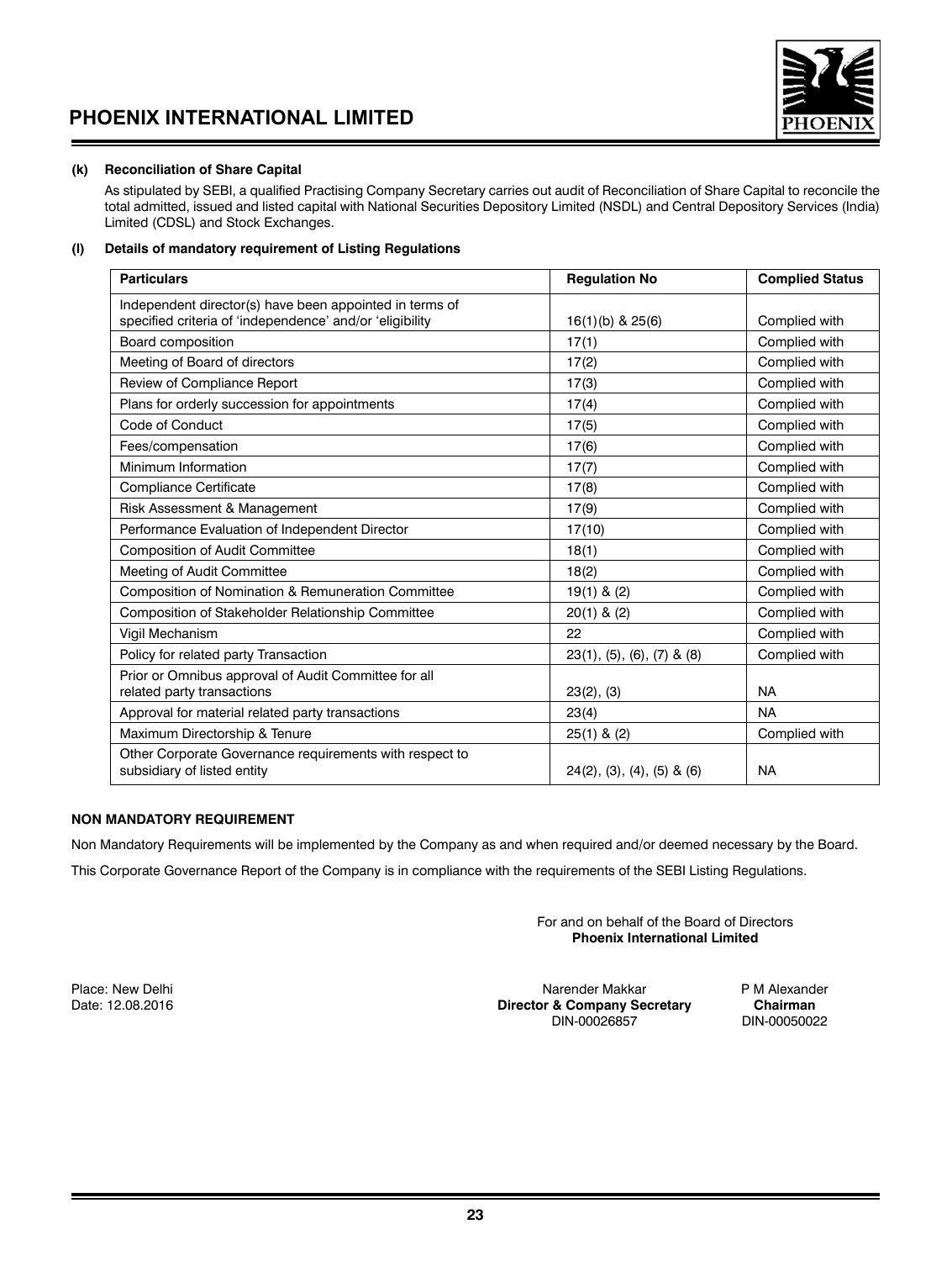



### **ANNEXURE – 2**

### **CODE OF CONDUCT AND COMPLIANCE WITH THE CODE OF CONDUCT**

"The Company's Board of Directors and Senior Management are responsible for and are committed to setting the standards of conduct contained in this Code and for updating these standards, as appropriate, to ensure their continuing relevance, effectiveness and responsiveness to the need of investors and all other stakeholders as also reflect corporate, legal and regulatory developments. This Code should be adhered to in letter and in sprit."

The Code has been circulated to all the members of the Board and Senior Management and the compliance of the same has been affirmed by them. A declaration signed by Directors is given below:

### I hereby confirm that:

The Company has obtained from all the members of the Board and Senior Management, affirmation that they have complied with the Company's Code of Business Conduct and Ethics for Directors and Senior Management Personnel for the financial year ended 31st March, 2016 in terms of the SEBI Listing Regulations.

> For and on behalf of the Board of Directors **Phoenix International Limited**

Place: New Delhi **Place: New Delhi Narender Makkar** PM Alexander Makkar PM Alexander PM Alexander PM Alexander<br>Director & Company Secretary Chairman Date: 12.08.2016 **Director & Company Secretary Chairman** DIN-00026857 DIN-00050022

### **AUDITOR'S REPORT ON CORPORATE GOVERNANCE**

To,

THE MEMBERS OF PHOENIX INTERNATIONAL LIMITED

We have examined the compliance of conditions of Corporate Governance by Phoenix International Limited ("Company") for the year ended on March 31, 2016 as stipulated in Regulations 17, 18, 19, 20, 21, 22, 23, 24, 25, 26, 27 and clauses (b) to (i) of sub regulation (2) of regulation 46 and para C , D and E of Schedule V of the Securities and Exchange Board of India (Listing Obligations and Disclosure Requirements) Regulations, 2015 (collectively referred to as "SEBI Listing Regulations, 2015)..

The compliance of conditions of corporate governance is the responsibility of the Company's management. Our examination was limited to review the procedures and implementation thereof, adopted by the Company for ensuring the compliance of the conditions of the Corporate Governance. It is neither an audit nor an expression of opinion on the financial statements and records of the Company.

In our opinion and to the best of our information and according to the explanations given to us, and the representations made by the Directors and the management, we certify that the Company has complied with the conditions of Corporate Governance as stipulated in the SEBI Listing Regulations, 2015. .

We further state that such compliance is neither an assurance as to the future viability of the Company nor the efficiency and effectiveness with which the management has conducted the affairs of the Company.

> **For Pradip Bhardwaj & Co. Chartered Accountants** FRN- 013697C

> > **per Pradip Bhardwaj** Partner M.No. 500219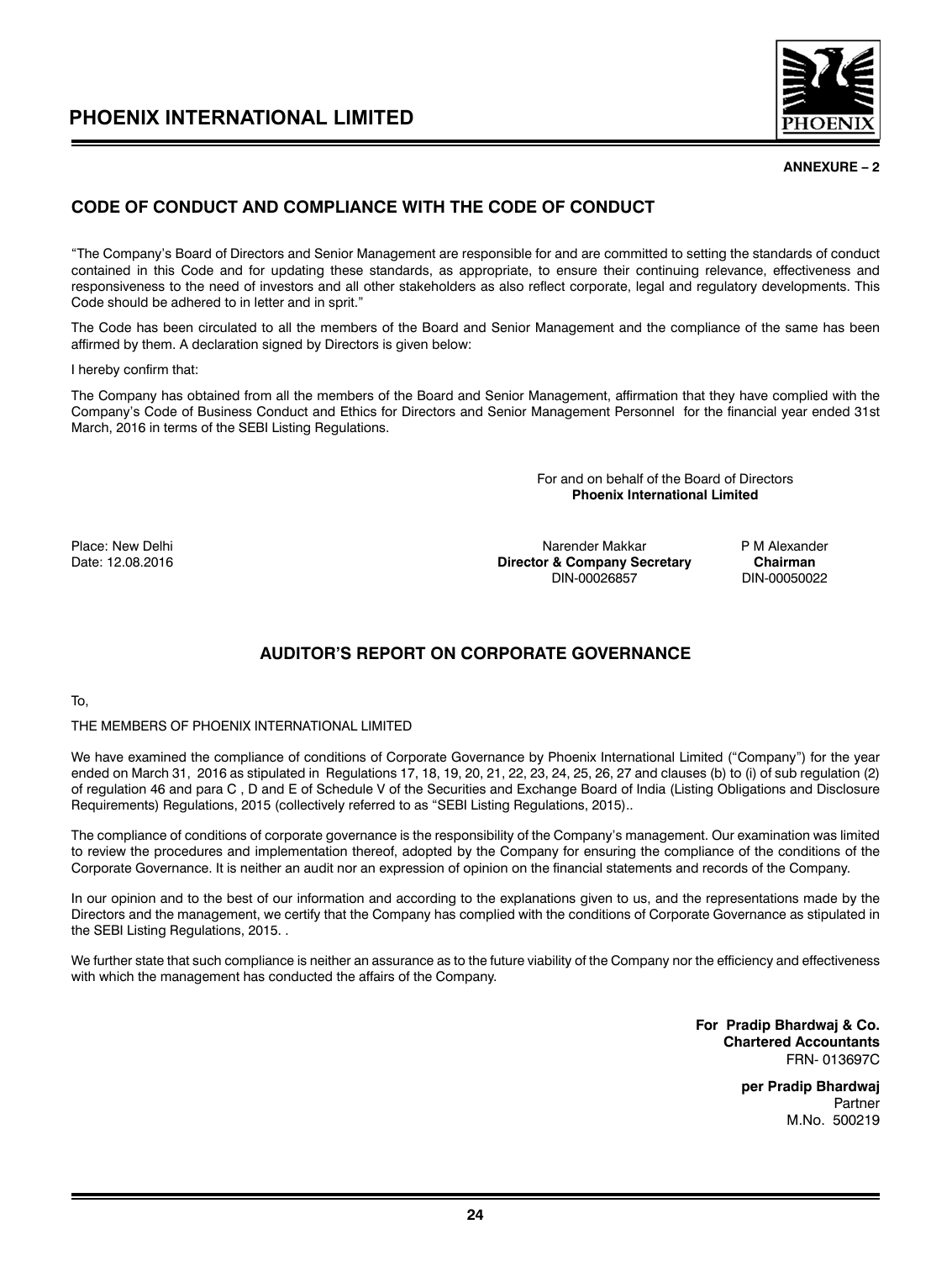

### **Certification by CEO/CFO**

The Board of Directors **PHOENIX INTERNATIONAL LIMITED**  LOK KALA MANCH, 20 INSTITUTIONAL AREA, LODHI ROAD, NEW DELHI - 110003

### **Ref: Certification by CEO/CFO for Financial Year 2015-2016**

We, the undersigned, in our respective capacities of PHOENIX INTERNATIONAL LIMITED ("the Company) to the best of our knowledge and belief certify that:

- We have reviewed the financial statements and the cash flow statement for the financial year 2015-2016 and that to the best of our knowledge and belief:
	- i. These statements do not contain any materially untrue statement or omit any material fact or contain statements that might be misleading;
	- ii. These statements together present a true and fair view of the Company's affairs and are in compliance with existing accounting standards, applicable laws and regulations.
- (b) There are, to the best of our knowledge and belief, no transactions entered into by the Company during the year which are fraudulent, illegal or in violation of the Company's code of conduct.
- (c) We accept responsibility for establishing and maintaining internal controls for financial reporting and that we have evaluated the effectiveness of the internal control systems of the Company pertaining to financial reporting and we have disclosed to the auditors and the Audit Committee, deficiencies in the design or operation of such internal controls, if any, of which we are aware and the steps we have taken and/or propose to take to rectify these deficiencies.
- (d) We have indicated to the auditors and the Audit committee, wherever applicable, the following:
	- i. significant changes in internal control over financial reporting during the year;
	- ii. significant changes in accounting policies during the year and that the same have been disclosed in the notes to the financial statements; and
	- iii. instances of significant fraud of which we have become aware and the involvement therein, if any, of the management or an employee having a significant role in the Company's internal control system over financial reporting.

For and on behalf of the Board of Directors **Phoenix International Limited**

Place: New Delhi Narender Makkar P M Alexander Makkar P M Alexander Makkar P M Alexander Date: 12.08.2016 Date: 12.08.2016 Director & Company Secretary Chairman<br>DIN-00026857 DIN-00050022 DIN-00026857 DIN-00050022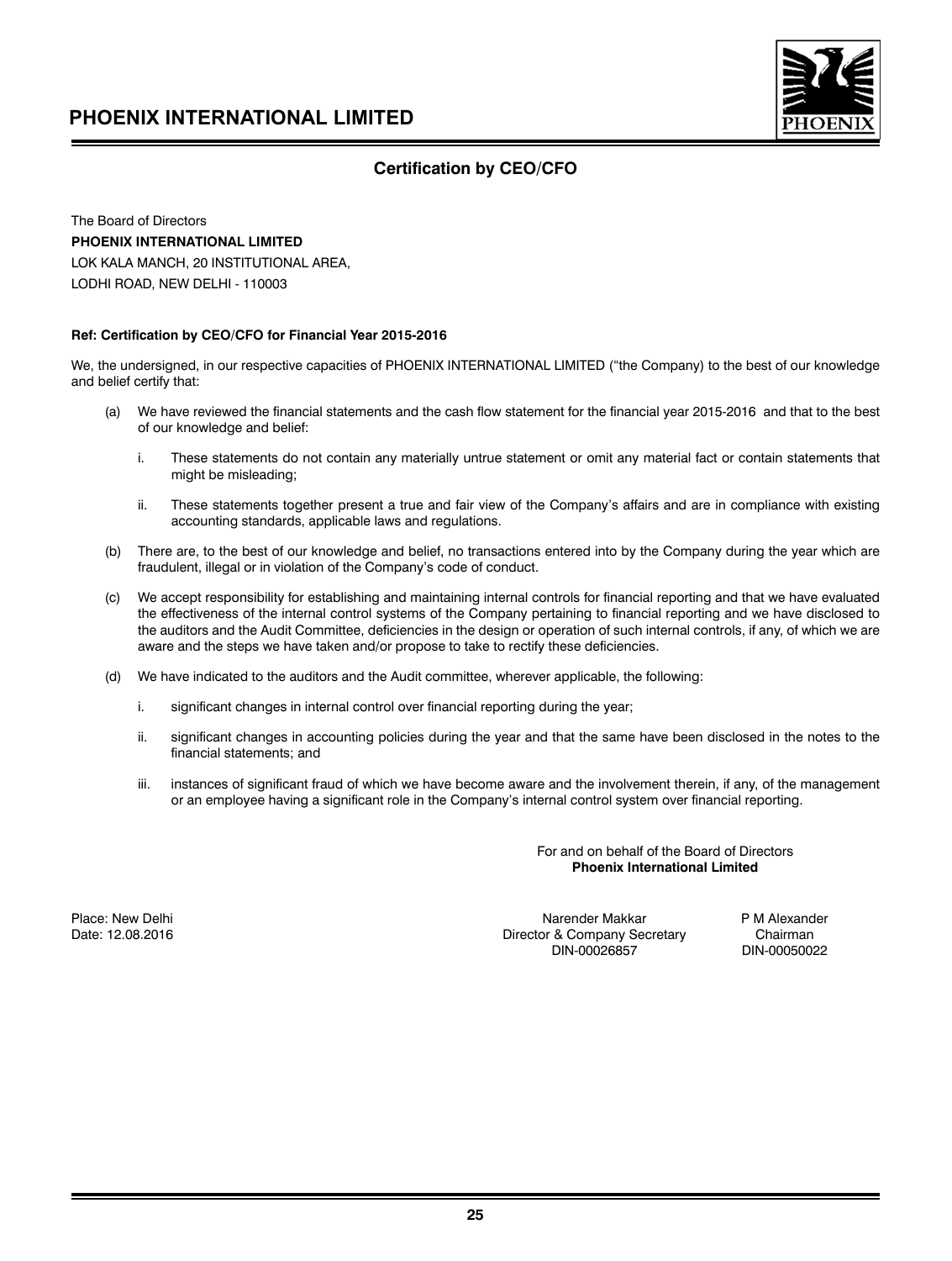

**Annexure 1**

### **Statement containing salient features of the financial statement of subsidiaries/Associate companies/ joint ventures**

### **Part "A": Subsidiaries**

|                | Name of the subsidiary                                                                                                          | <b>Phoenix Industries Limited</b> | <b>Phoenix Cement Limited</b> |
|----------------|---------------------------------------------------------------------------------------------------------------------------------|-----------------------------------|-------------------------------|
| 1.             | Reporting period for the subsidiary concerned,<br>if different from the holding company's reporting period                      | 31.03.2016                        | 31.03.2016                    |
| 2.             | Reporting currency and Exchange rate as on the last date<br>of the relevant Financial year in the case of foreign subsidiaries. | <b>NA</b>                         | <b>NA</b>                     |
| 3.             | Share capital (Rs.)                                                                                                             | 94,323,000                        | 82,95,35,700                  |
| 4.             | Reserves & surplus                                                                                                              | (22, 47, 89, 499)                 | (55,60,72,450)                |
| 5.             | <b>Total assets</b>                                                                                                             |                                   |                               |
| 6.             | <b>Total Liabilities</b>                                                                                                        |                                   |                               |
| 7 <sub>1</sub> | Investments                                                                                                                     |                                   |                               |
| 8.             | Turnover                                                                                                                        | <b>NIL</b>                        | <b>NIL</b>                    |
| 9.             | Profit before taxation                                                                                                          | (16, 26, 813)                     | $-62,408$                     |
| 10.            | Provision for taxation                                                                                                          | <b>NIL</b>                        | <b>NIL</b>                    |
| 11.            | Profit after taxation                                                                                                           | (16, 26, 813)                     | $-62,408$                     |
| 12.            | <b>Proposed Dividend</b>                                                                                                        | <b>NIL</b>                        | <b>NIL</b>                    |
| 13.            | % of shareholding                                                                                                               | 89.40%                            | 48.25%                        |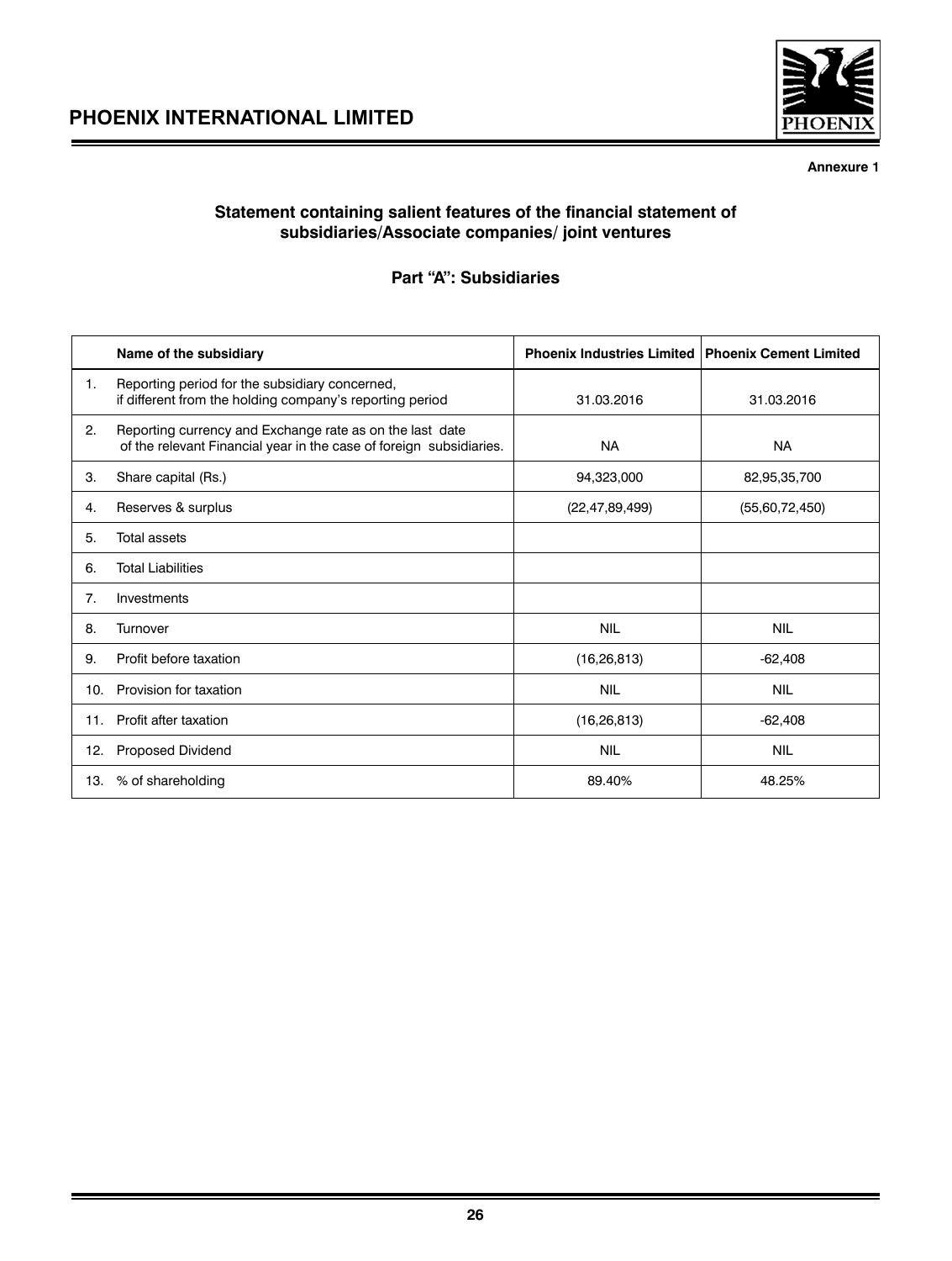

**Annexure 2**

### **FORM NO. MGT 9**

### **EXTRACT OF ANNUAL RETURN**

**As on financial year ended on 31.03.2015**

### **Pursuant to Section 92 (3) of the Companies Act, 2013 and rule 12(1) of the Company (Management & Administration) Rules, 2014.**

### **I. REGISTRATION & OTHER DETAILS:**

|   | CIN                                                                                    | L74899DL1987PLC030092                                                        |
|---|----------------------------------------------------------------------------------------|------------------------------------------------------------------------------|
| 2 | <b>Registration Date</b>                                                               | 28-12-87                                                                     |
| 3 | Name of the Company                                                                    | PHOENIX INTERNATIONAL LIMITED                                                |
| 4 | Category/Sub-category of the Company                                                   | LIMITED BY SHARES                                                            |
| 5 | Address of the Registered office & contact details<br>25 RAJENDRA PLACE DELHI - 110008 | 3RD FLOOR, GOPALA TOWER,                                                     |
| 6 | Whether listed company                                                                 | <b>YES</b>                                                                   |
|   | Name, Address & contact details of the Registrar<br>& Transfer Agent, if any.          | <b>MAS SERVICES LIMITED,</b><br>T-34, OKHLA INDUSTRIAL AREA PHASE -II, DELHI |

### **II. PRINCIPAL BUSINESS ACTIVITIES OF THE COMPANY**

(All the business activities contributing 10 % or more of the total turnover of the company shall be stated)

| S. No. | Name and Description of main products / services | NIC Code of the<br><b>Product/service</b> | % to total turnover of<br>the company |
|--------|--------------------------------------------------|-------------------------------------------|---------------------------------------|
|        | ٠                                                |                                           |                                       |
|        |                                                  |                                           |                                       |
|        |                                                  |                                           |                                       |

### **III. PARTICULARS OF HOLDING, SUBSIDIARY AND ASSOCIATE COMPANIES**

| <b>SN</b> | Name and address of the Company   | CIN/GLN               | Holding/ Subsidiary<br>/ Associate | "% of shares<br>held | Applicable<br>Section |
|-----------|-----------------------------------|-----------------------|------------------------------------|----------------------|-----------------------|
|           | <b>Phoenix Industries Limited</b> | U74899DL1999PLC101593 | Subsdairy                          | 89.40%               |                       |
|           | <b>Phoenix Cement Limited</b>     | U74899DI1995PLC065806 | Subsdairy                          | 51%                  |                       |
| з         |                                   |                       |                                    |                      |                       |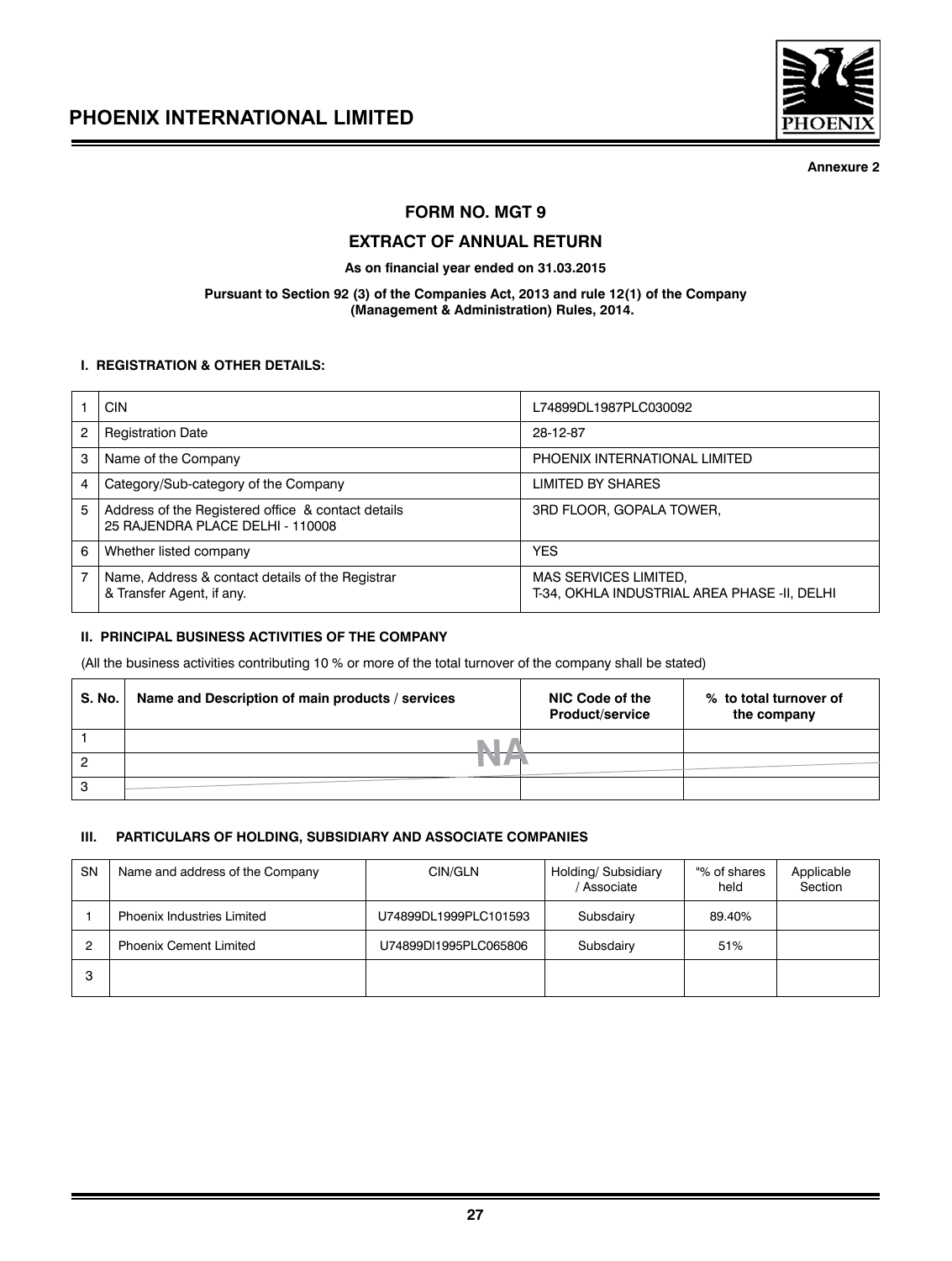



### **IV. SHARE HOLDING PATTERN**

(Equity share capital breakup as percentage of total equity)

### **(i) Category-wise Share Holding**

| <b>Category of Shareholders</b>  |         |            | No. of Shares held at the beginning of the year<br>[As on 31-March-2016] | No. of Shares held at the end of the year<br>[As on 31-March-2015] |                |            | % Change<br>during the   |            |          |
|----------------------------------|---------|------------|--------------------------------------------------------------------------|--------------------------------------------------------------------|----------------|------------|--------------------------|------------|----------|
|                                  | Demat   | Physical   | Total                                                                    | % of Total                                                         | Demat          | Physical   | Total                    | % of Total | year     |
| A. Promoters                     |         |            |                                                                          |                                                                    |                |            |                          |            |          |
| $(1)$ Indian                     |         |            |                                                                          |                                                                    |                |            |                          |            |          |
| a) Individual/HUF                | ÷       | 2,736,000  | 2,736,000                                                                | 16.30%                                                             |                | 2,736,000  | 2,736,000                | 16.30%     | 0.00%    |
| b) Central Govt                  |         |            |                                                                          | $0.00\%$                                                           |                |            |                          | 0.00%      | 0.00%    |
| c) State Govt(s)                 |         |            |                                                                          | $0.00\%$                                                           |                |            |                          | 0.00%      | 0.00%    |
| d) Bodies Corp.                  | 106,250 | 8,947,200  | 9,053,450                                                                | 53.92%                                                             |                | 9,053,450  | 9,053,450                | 53.92%     | 0.00%    |
| e) Banks / Fl                    |         |            |                                                                          | 0.00%                                                              |                |            |                          | 0.00%      | 0.00%    |
| f) Any other                     |         |            |                                                                          | 0.00%                                                              |                |            |                          | 0.00%      | 0.00%    |
| Sub Total (A) (1)                | 106,250 | 11,683,200 | 11,789,450                                                               | 70.22%                                                             |                | 11,789,450 | 11,789,450               | 70.22%     | 0.00%    |
| (2) Foreign                      |         |            |                                                                          |                                                                    |                |            |                          |            |          |
| a) NRI Individuals               |         |            | ä,                                                                       | 0.00%                                                              |                |            |                          | 0.00%      | 0.00%    |
| b) Other Individuals             |         |            |                                                                          | $0.00\%$                                                           |                |            |                          | 0.00%      | 0.00%    |
| c) Bodies Corp.                  |         |            | ä,                                                                       | 0.00%                                                              |                |            |                          | 0.00%      | 0.00%    |
| d) Any other                     |         |            |                                                                          | $0.00\%$                                                           |                |            |                          | 0.00%      | 0.00%    |
| Sub Total (A) (2)                | ×,      |            |                                                                          | $0.00\%$                                                           |                |            |                          | $0.00\%$   | $0.00\%$ |
| TOTAL (A)                        | 106,250 | 11,683,200 | 11,789,450                                                               | 70.22%                                                             |                | 11,789,450 | 11,789,450               | 70.22%     | $0.00\%$ |
| <b>B. Public Shareholding</b>    |         |            |                                                                          |                                                                    |                |            |                          |            |          |
| 1. Institutions                  |         |            |                                                                          |                                                                    |                |            |                          |            |          |
| a) Mutual Funds                  |         |            | ÷,                                                                       | 0.00%                                                              |                |            |                          | 0.00%      | 0.00%    |
| b) Banks / FI                    |         |            |                                                                          | 0.00%                                                              |                |            |                          | 0.00%      | 0.00%    |
| c) Central Govt                  |         |            |                                                                          | 0.00%                                                              |                |            |                          | 0.00%      | 0.00%    |
| d) State Govt(s)                 |         |            | ä,                                                                       | 0.00%                                                              |                |            | $\overline{\phantom{a}}$ | 0.00%      | 0.00%    |
| e) Venture Capital Funds         |         |            |                                                                          | 0.00%                                                              |                |            |                          | 0.00%      | 0.00%    |
| f) Insurance Companies           |         |            |                                                                          | 0.00%                                                              |                |            |                          | 0.00%      | 0.00%    |
| g) Flls                          |         |            |                                                                          | 0.00%                                                              |                |            |                          | 0.00%      | 0.00%    |
| h) Foreign Venture Capital Funds |         |            | $\blacksquare$                                                           | 0.00%                                                              |                |            |                          | 0.00%      | 0.00%    |
| i) Others (specify)              |         |            | $\overline{\phantom{a}}$                                                 | 0.00%                                                              |                |            |                          | 0.00%      | 0.00%    |
| Sub-total $(B)(1)$ :-            | ٠       |            | $\blacksquare$                                                           | $0.00\%$                                                           | $\blacksquare$ |            |                          | 0.00%      | $0.00\%$ |
| 2. Non-Institutions              |         |            |                                                                          |                                                                    |                |            |                          |            |          |
| a) Bodies Corp.                  |         |            |                                                                          |                                                                    |                |            |                          |            |          |
| i) Indian                        | 260,866 | 514,000    | 774,866                                                                  | 4.62%                                                              | 244100         | 514000     | 758,100                  | 4.62%      | 0.00%    |
| ii) Overseas                     |         |            |                                                                          |                                                                    |                |            |                          |            |          |
| b) Individuals                   |         |            |                                                                          |                                                                    |                |            |                          |            |          |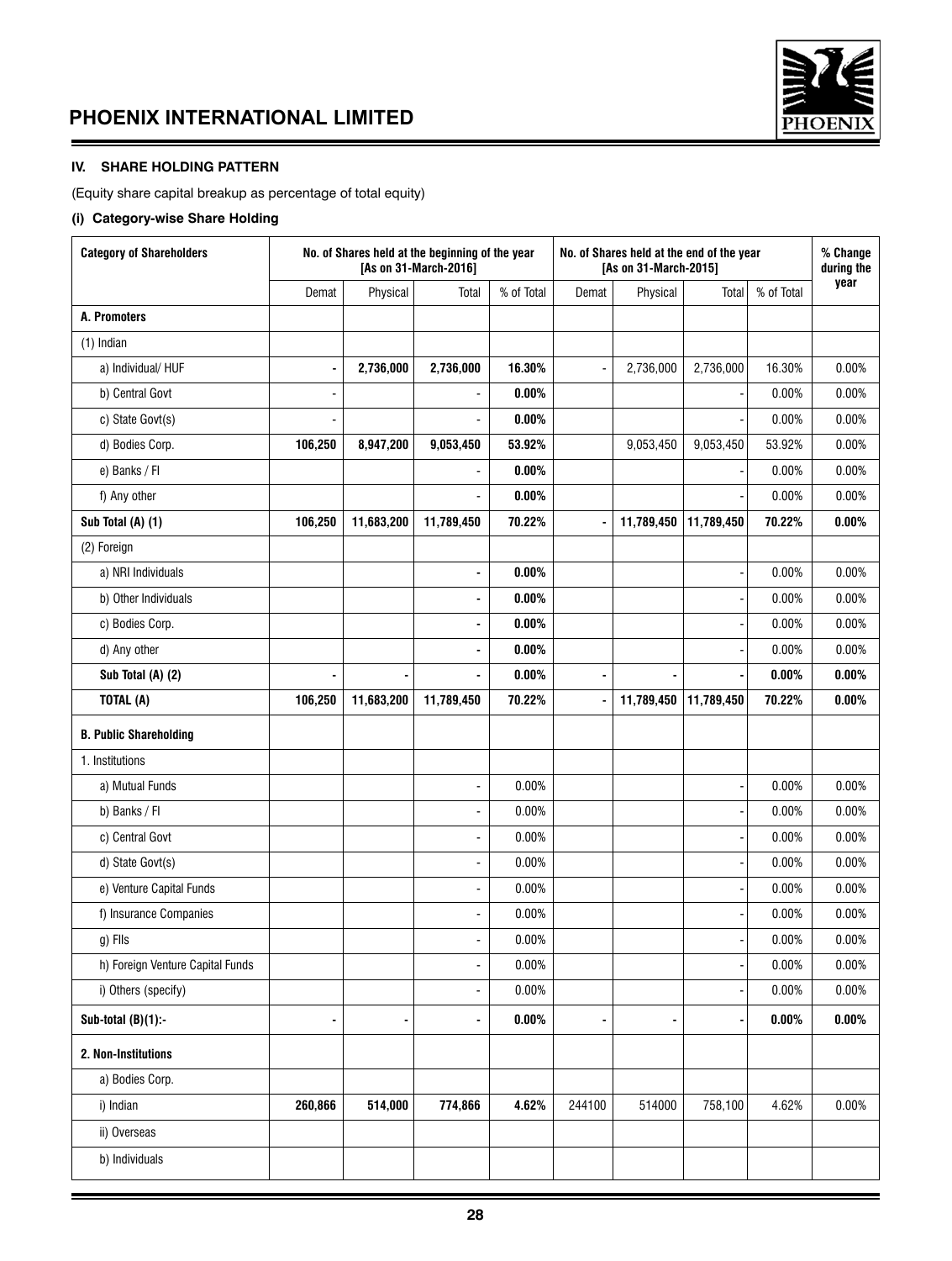

| <b>Category of Shareholders</b>                                                        | No. of Shares held at the beginning of the year<br>[As on 31-March-2016] |            |                          |            |           | No. of Shares held at the end of the year<br>[As on 31-March-2015] |            |            |           |  |
|----------------------------------------------------------------------------------------|--------------------------------------------------------------------------|------------|--------------------------|------------|-----------|--------------------------------------------------------------------|------------|------------|-----------|--|
|                                                                                        | Demat                                                                    | Physical   | Total                    | % of Total | Demat     | Physical                                                           | Total      | % of Total | year      |  |
| i) Individual shareholders holding<br>nominal share capital<br>upto Rs. 1 lakh         | 1.844.166                                                                | 853.833    | 2.697.999                | 16.07%     | 1819787   | 866351                                                             | 2.686.138  | 15.10%     | 0.97%     |  |
| ii) Individual shareholders<br>holding nominal share capital in<br>excess of Rs 1 lakh | 330,986                                                                  | 48.300     | 379,286                  | 2.26%      | 383390    | 48300                                                              | 431.690    | 2.57%      | 0.31%     |  |
| c) Others (specify)                                                                    |                                                                          |            |                          |            |           |                                                                    |            |            |           |  |
| Non Resident Indians                                                                   | 13,759                                                                   | 1,107,400  | 1,121,159                | 6.68%      | 13408     | 1107400                                                            | 1,120,808  | 6.68%      | 0.00%     |  |
| <b>Overseas Corporate Bodies</b>                                                       |                                                                          |            |                          | $0.00\%$   |           |                                                                    |            | 0.00%      | 0.00%     |  |
| <b>Foreign Nationals</b>                                                               |                                                                          |            |                          | $0.00\%$   |           |                                                                    |            | 0.00%      | 0.00%     |  |
| <b>Clearing Members</b>                                                                | 26.800                                                                   |            | 26,800                   | 6.26%      | 3374      |                                                                    | 3.374      | 0.02%      | $-87.41%$ |  |
| <b>Trusts</b>                                                                          |                                                                          |            | $\overline{\phantom{a}}$ | $0.00\%$   |           |                                                                    | ٠          | 0.00%      | 0.00%     |  |
| Foreign Bodies - D R                                                                   |                                                                          |            | $\overline{\phantom{a}}$ | 0.00%      |           |                                                                    |            | 0.00%      | 0.00%     |  |
| Sub-total $(B)(2)$ :-                                                                  | 2.476.577                                                                | 2,523,533  | 5.000.110                | 29.78%     | 2,464,059 |                                                                    | 5.000.110  | 29.78%     | $0.00\%$  |  |
| <b>Total Public (B)</b>                                                                | 2,476,577                                                                | 2,523,533  | 5,000,110                | 29.78%     | 2,464,059 |                                                                    | 5,000,110  | 29.78%     | $0.00\%$  |  |
| C. Shares held by Custodian<br>for GDRs & ADRs                                         |                                                                          |            | $\blacksquare$           | $0.00\%$   |           |                                                                    |            | 0.00%      | 0.00%     |  |
| Grand Total $(A + B + C)$                                                              | 2,582,827                                                                | 14,206,733 | 16.789.560               | 100.00%    | 2.464.059 | 11.789.450                                                         | 16,789,560 | 100.00%    | $0.00\%$  |  |

### **(ii) Shareholding of Promoter**

| SN             | <b>Shareholder's Name</b>             |                         | Shareholding at the beginning of the year     |                                                         |                         | Shareholding at the end of the year           |                                                         |          |  |
|----------------|---------------------------------------|-------------------------|-----------------------------------------------|---------------------------------------------------------|-------------------------|-----------------------------------------------|---------------------------------------------------------|----------|--|
|                |                                       | No. of<br><b>Shares</b> | % of total<br><b>Shares of</b><br>the Company | % of Shares<br>Pledged<br>encumbered<br>of total Shares | No. of<br><b>Shares</b> | % of total<br><b>Shares of</b><br>the Company | % of Shares<br>Pledged<br>encumbered<br>of total Shares |          |  |
|                | Phoenix International Finance Limited | 106,250                 | 0.63%                                         | 0                                                       | 106,250                 | 0.63%                                         | 0                                                       | $0.00\%$ |  |
| $\overline{2}$ | D N Kalsi                             | 1.600                   | 0.01%                                         | 0                                                       | 1,600                   | 0.01%                                         | $\mathbf{0}$                                            | $0.00\%$ |  |
| 3              | Mayflower Management Services Pvt Ltd | 2,880,000               | 17.15%                                        | 0                                                       | 2,880,000               | 17.15%                                        | 0                                                       | 0.00     |  |
| 4              | Vanguard Services Pvt Ltd             | 3,120,000               | 18.58%                                        | 0                                                       | 3.120.000               | 18.58%                                        | $\mathbf{0}$                                            | $0.00\%$ |  |
| 5              | Spartan Management Services Pvt Ltd   | 2,880,000               | 17.15%                                        | 0                                                       | 2.880.000               | 17.15%                                        | $\mathbf{0}$                                            | $0.00\%$ |  |
| 6              | <b>Fitzroy Exports Pvt Ltd</b>        | 16.800                  | 0.10%                                         | 0                                                       | 16.800                  | 0.10%                                         | $\mathbf{0}$                                            | $0.00\%$ |  |
| 7              | Mayflower Management Services Pvt Ltd | 2,880,000               | 17.15%                                        | 0                                                       | 2.880.000               | 17.15%                                        | $\mathbf{0}$                                            | $0.00\%$ |  |
| 8              | <b>Focus Energy Limited</b>           | 200                     | $0.00\%$                                      | 0                                                       | 200                     | $0.00\%$                                      | $\mathbf{0}$                                            | 0.00     |  |
| 9              | Ajay Kalsi                            | 2.734.400               | 16.29%                                        | 0                                                       | 2.734.400               | 16.29%                                        | 0                                                       | $0.00\%$ |  |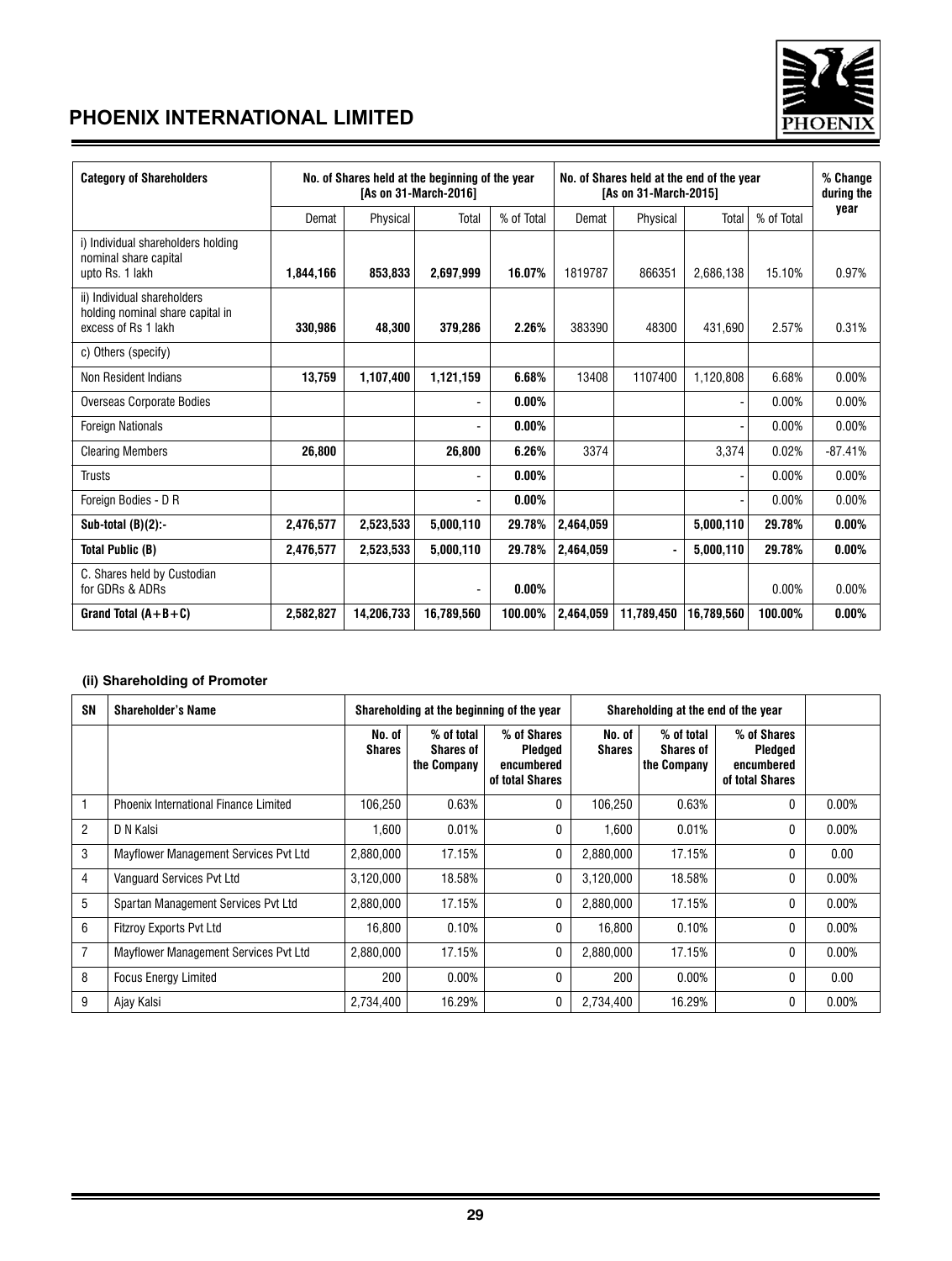

|    | (iii) Change in Promoters' Shareholding (please specify, if there is no change)<br><b>NO CHANGE</b> |             |        |               |                                           |               |                                                |  |  |  |  |  |
|----|-----------------------------------------------------------------------------------------------------|-------------|--------|---------------|-------------------------------------------|---------------|------------------------------------------------|--|--|--|--|--|
| SN | <b>Particulars</b>                                                                                  | <b>Date</b> | Reason |               | Shareholding at the beginning of the year |               | <b>Cumulative Shareholding during the year</b> |  |  |  |  |  |
|    |                                                                                                     |             |        | No. of shares | % of total shares                         | No. of shares | % of total shares                              |  |  |  |  |  |
|    | At the beginning of the year                                                                        |             |        |               | 0.00%                                     |               | 0.00%                                          |  |  |  |  |  |
| റ  | Changes during the year                                                                             |             |        |               | 0.00%                                     |               | 0.00%                                          |  |  |  |  |  |
| 3  | At the end of the year                                                                              |             |        |               | 0.00%                                     |               | 0.00%                                          |  |  |  |  |  |

### **(iv) Shareholding Pattern of top ten Shareholders**

 **(Other than Directors, Promoters and Holders of GDRs and ADRs):**

| <b>SN</b>      | <b>Particulars</b>                    | <b>Date</b> | <b>Reason</b> |               | Shareholding at the beginning of the year |               | <b>Cumulative Shareholding during the year</b> |
|----------------|---------------------------------------|-------------|---------------|---------------|-------------------------------------------|---------------|------------------------------------------------|
|                |                                       |             |               | No. of shares | % of total shares                         | No. of shares | % of total shares                              |
|                | DHANASTRA INVESTMENTS LTD             |             |               | 65,300        | $0.00\%$                                  | 65,300        | $0.00\%$                                       |
| $\overline{2}$ | <b>BDS SHARE BROKERS PRIVATE LTD.</b> |             |               | 38.364        | $0.00\%$                                  | 43,328        | $0.00\%$                                       |
| 3              | CHAMPION INVESTMENTS LTD              |             |               | 158,000       | $0.00\%$                                  | 158,000       | 0.00%                                          |
| 4              | <b>SANJAY GUPTA</b>                   |             |               | 47,700        | $0.00\%$                                  | 47,700        |                                                |
| 5              | CHANDRA PRABHA GHANDHI                |             |               | 25,464        | $0.00\%$                                  | 22,570        | $0.00\%$                                       |
| 6              | PARAS MAL PIPRA                       |             |               | 130,151       | $0.00\%$                                  | 140,123       | $0.00\%$                                       |
| $\overline{7}$ | M L GHANDI                            |             |               | 19,943        | $0.00\%$                                  |               | $0.00\%$                                       |
| 8              | DORCY HOLDING LIMITED                 |             |               | 150,300       | 0.00%                                     | 150,300       |                                                |
| 9              | <b>CARVER FINANCE LIMITED</b>         |             |               | 144,900       | $0.00\%$                                  | 144,900       | 0.00%                                          |
| 10             | DYNAS INVESTMENTS LIMITED             |             |               | 158.200       | $0.00\%$                                  | 158.200       | 0                                              |
| 11             | <b>GJANSHYAM N GAJJAR</b>             |             |               | 16,868        | 0.00%                                     | 16,868        | 0.00%                                          |

### **(v) Shareholding of Directors and Key Managerial Personnel**

**(Other than Directors, Promoters and Holders of GDRs and ADRs):**

| SN           | <b>Particulars</b>           | <b>Date</b> | Reason |               | Shareholding at the beginning of the year |               | <b>Cumulative Shareholding during the year</b> |
|--------------|------------------------------|-------------|--------|---------------|-------------------------------------------|---------------|------------------------------------------------|
|              |                              |             |        | No. of shares | % of total shares                         | No. of shares | % of total shares                              |
|              | <b>Name</b>                  |             |        |               |                                           |               |                                                |
|              | At the beginning of the year |             |        |               | $0.00\%$                                  |               | 0.00%                                          |
|              | Changes during the year      |             |        |               | 0.00%                                     |               | 0.00%                                          |
|              | At the end of the year       |             |        |               | $0.00\%$                                  |               | 0.00%                                          |
| $\mathbf{2}$ | <b>Name</b>                  |             |        |               |                                           |               |                                                |
|              | At the beginning of the year |             |        |               | $0.00\%$                                  |               | 0.00%                                          |
|              | Changes during the year      |             |        | $0.00\%$      |                                           |               | 0.00%                                          |
|              | At the end of the year       |             |        |               | 0.00%                                     |               | 0.00%                                          |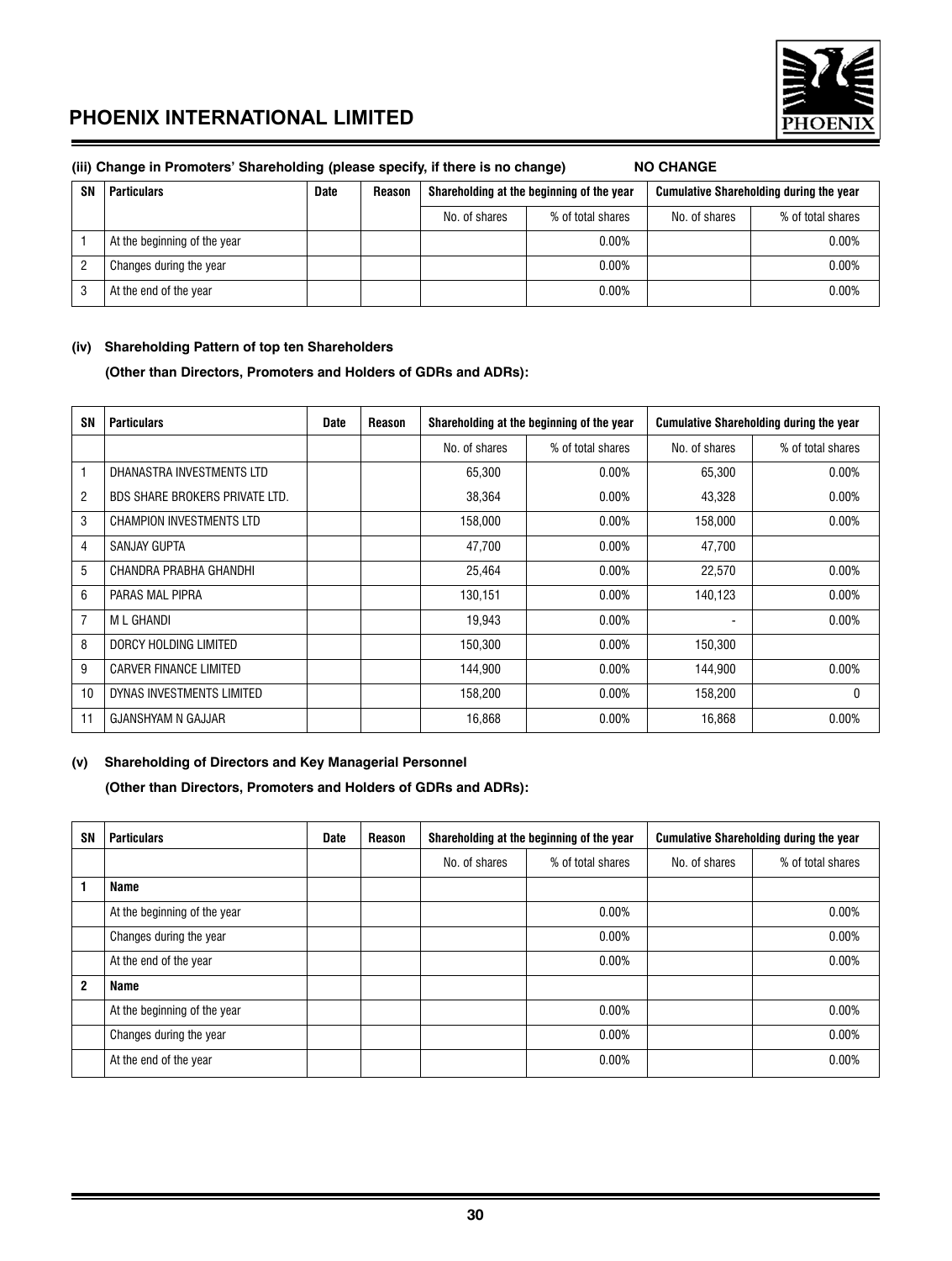



### **V. INDEBTEDNESS**

### **Indebtedness of the Company including interest outstanding/accrued but not due for payment.**

|                                                     |                                         |                        |                          | (Amt. Rs./Lacs)           |
|-----------------------------------------------------|-----------------------------------------|------------------------|--------------------------|---------------------------|
|                                                     | <b>Secured Loans excluding deposits</b> | <b>Unsecured Loans</b> | <b>Deposits</b>          | <b>Total Indebtedness</b> |
| Indebtedness at the beginning of the financial year |                                         |                        |                          |                           |
| i) Principal Amount                                 |                                         |                        |                          |                           |
| ii) Interest due but not paid                       |                                         |                        |                          |                           |
| iii) Interest accrued but not due                   |                                         |                        |                          |                           |
| Total $(i + ii + iii)$                              | $\blacksquare$                          | ٠                      | -                        |                           |
| Change in Indebtedness during the financial year    |                                         |                        |                          |                           |
| * Addition                                          |                                         |                        |                          |                           |
| * Reduction                                         |                                         |                        |                          |                           |
| Net Change                                          | $\overline{\phantom{a}}$                | ٠                      |                          |                           |
| Indebtedness at the end of the financial year       |                                         |                        |                          |                           |
| i) Principal Amount                                 |                                         |                        |                          |                           |
| ii) Interest due but not paid                       |                                         |                        |                          |                           |
| ii) Interest accrued but not due                    |                                         |                        |                          |                           |
| Total $(i+ii+iii)$                                  | $\overline{\phantom{a}}$                | ٠                      | $\overline{\phantom{a}}$ |                           |
|                                                     |                                         |                        |                          |                           |

### **VI. REMUNERATION OF DIRECTORS AND KEY MANAGERIAL PERSONNEL**

A. Remuneration to Managing Director, Whole-time Directors and/or Manager:

| SN.            | <b>Particulars of Remuneration</b>                                                  | Name of MD/WTD/ Manager        | <b>Total Amount</b> |  |
|----------------|-------------------------------------------------------------------------------------|--------------------------------|---------------------|--|
|                | Name                                                                                | Narender Makkar                | (Rs/Lac)            |  |
|                | Designation                                                                         | Director and Company Secretary |                     |  |
|                | Gross salary                                                                        |                                |                     |  |
|                | (a) Salary as per provisions contained in section 17(1) of the Income-tax Act, 1961 |                                |                     |  |
|                | (b) Value of perquisites u/s 17(2) Income-tax Act, 1961                             |                                |                     |  |
|                | (c) Profits in lieu of salary under section 17(3) Income- tax Act, 1961             | $\overline{\phantom{a}}$       |                     |  |
| $\overline{2}$ | <b>Stock Option</b>                                                                 | <b>NIL</b>                     |                     |  |
| 3              | <b>Sweat Equity</b>                                                                 | <b>NIL</b>                     |                     |  |
| 4              | Commission                                                                          | NIL                            |                     |  |
|                | - as % of profit                                                                    |                                |                     |  |
|                | - others, specify                                                                   |                                |                     |  |
| 5              | Others, please specify                                                              | <b>NA</b>                      |                     |  |
|                | Total $(A)$ -                                                                       | $\overline{\phantom{a}}$       |                     |  |
|                | Ceiling as per the Act                                                              |                                |                     |  |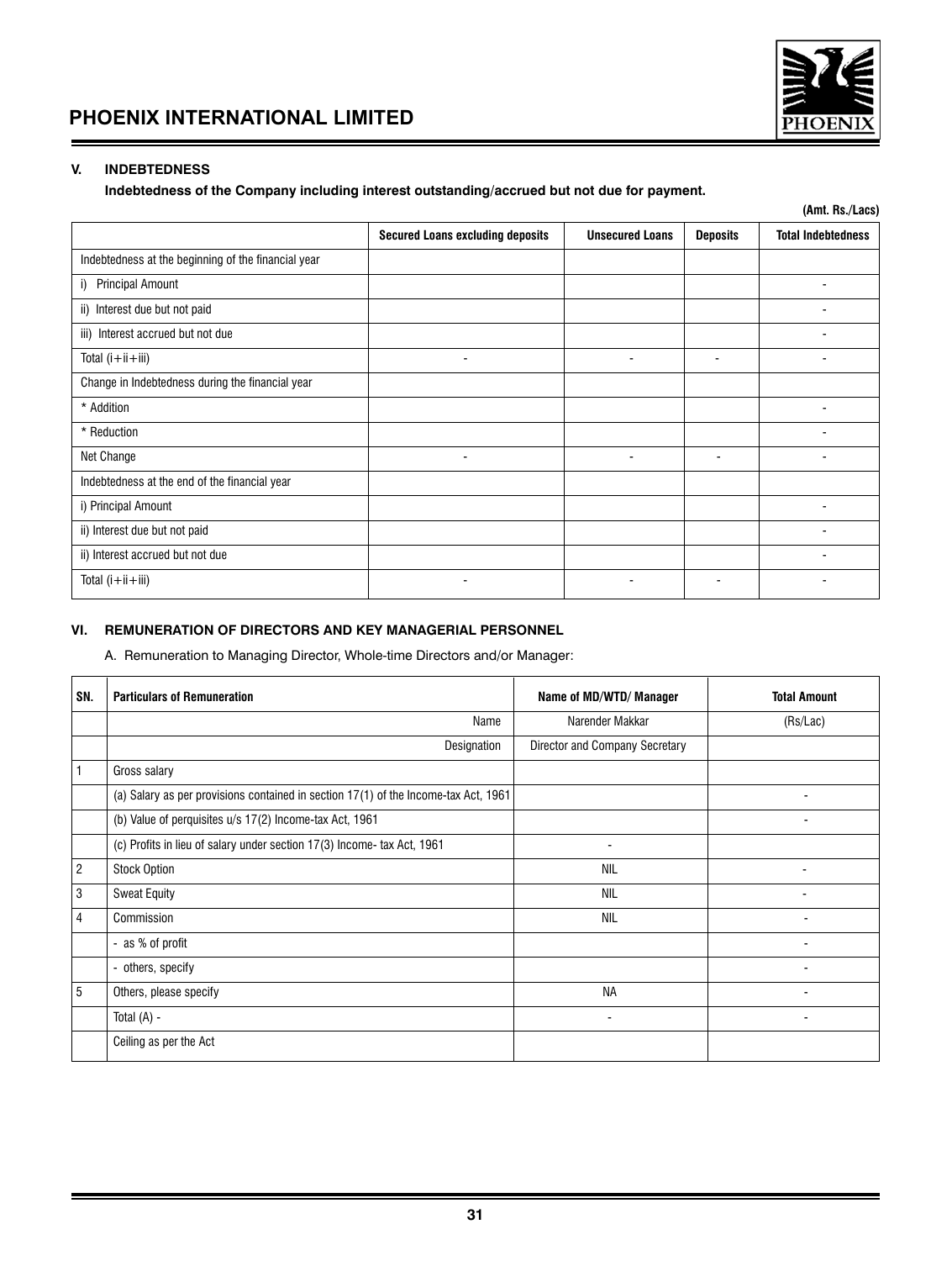

### **B. Remuneration to other Directors**

| SN.            | <b>Particulars of Remuneration</b>                           | <b>Name of Directors</b> | <b>Total Amount (Rs/Lac)</b> |
|----------------|--------------------------------------------------------------|--------------------------|------------------------------|
|                | <b>Independent Directors</b>                                 |                          |                              |
|                | Fee for attending board committee meetings                   |                          |                              |
|                | Commission                                                   |                          |                              |
|                | Others, please specify                                       |                          |                              |
|                | Total (1)                                                    |                          |                              |
| $\overline{2}$ | <b>Other Non-Executive Directors</b>                         |                          |                              |
|                | Fee for attending board committee meetings                   |                          |                              |
|                | Commission                                                   |                          |                              |
|                | Others, please specify                                       |                          |                              |
|                | Total (2)                                                    |                          |                              |
|                | Total $(B) = (1 + 2)$                                        |                          |                              |
|                | Total Managerial Remuneration Overall Ceiling as per the Act |                          |                              |

### **C. Remuneration to Key Managerial Personnel other than MD/Manager/WTD**

| SN.            | <b>Particulars of Remuneration</b>                                                  | Name of MD/WTD/ Manager        | <b>Total Amount</b> |  |
|----------------|-------------------------------------------------------------------------------------|--------------------------------|---------------------|--|
|                | Name                                                                                | Narender Makkar                | (Rs/Lac)            |  |
|                | Designation                                                                         | Director and Company Secretary |                     |  |
| 1              | <b>Gross salary</b>                                                                 |                                |                     |  |
|                | (a) Salary as per provisions contained in section 17(1) of the Income-tax Act, 1961 |                                |                     |  |
|                | (b) Value of perquisites u/s 17(2) Income-tax Act, 1961                             |                                |                     |  |
|                | (c) Profits in lieu of salary under section 17(3) Income- tax Act, 1961             | $\blacksquare$                 |                     |  |
| $\overline{2}$ | <b>Stock Option</b>                                                                 | <b>NIL</b>                     | ٠                   |  |
| 3              | <b>Sweat Equity</b>                                                                 | NIL                            |                     |  |
| 4              | <b>Commission</b>                                                                   | <b>NIL</b>                     |                     |  |
|                | - as % of profit                                                                    |                                |                     |  |
|                | - others, specify                                                                   |                                |                     |  |
| 5              | Others, please specify                                                              | <b>NA</b>                      |                     |  |
|                | Total (A) -                                                                         |                                |                     |  |
|                | Ceiling as per the Act                                                              |                                |                     |  |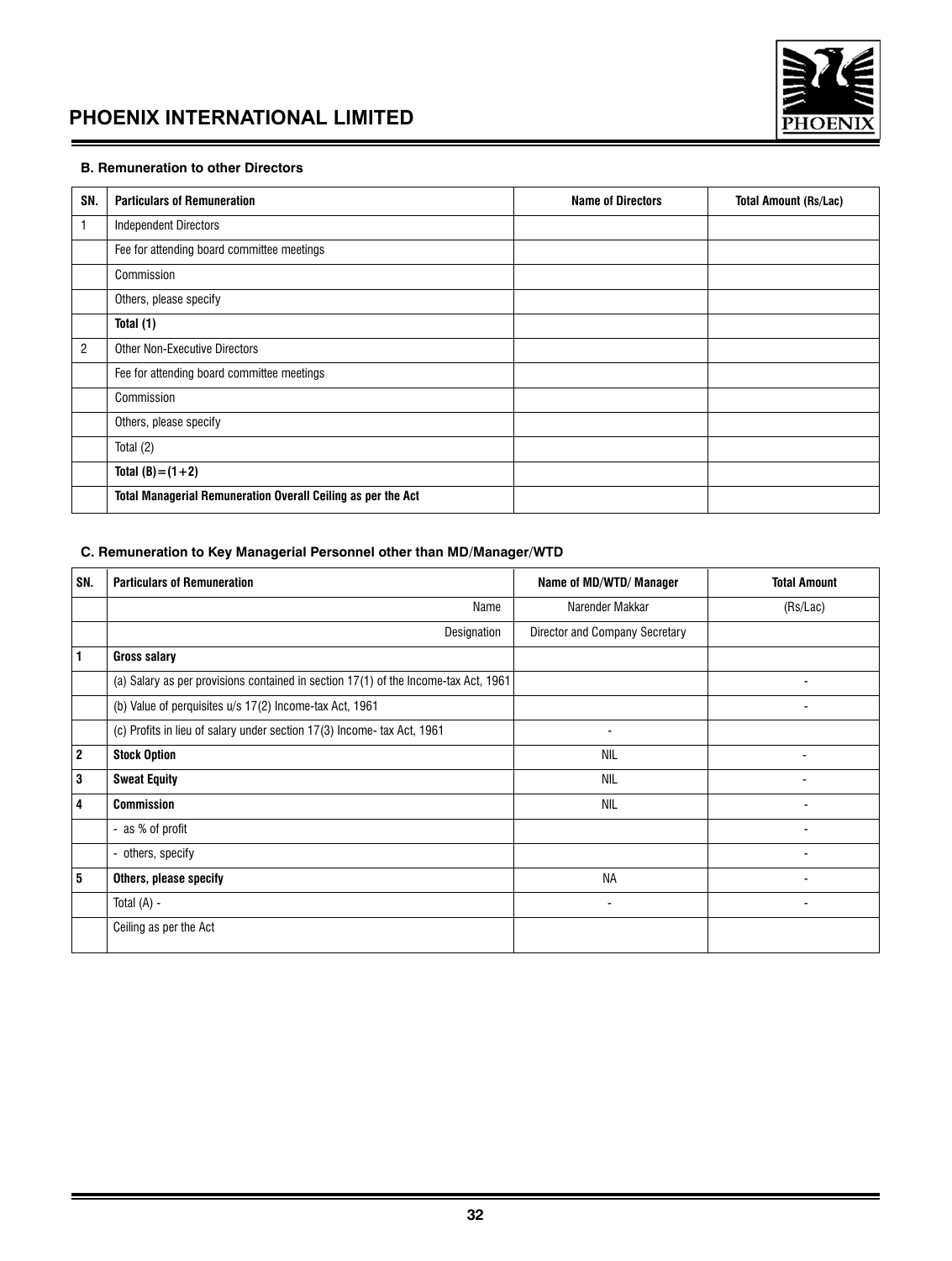

### **VII. PENALTIES / PUNISHMENT/ COMPOUNDING OF OFFENCES:**

| <b>Type</b>                         | Section of the<br><b>Companies Act</b> | <b>Brief Description</b> | Details of Penalty /<br><b>Punishment/ Compounding</b> | Authority [RD /<br><b>NCLT/COURT]</b> | Appeal made,<br>if any (give Details) |
|-------------------------------------|----------------------------------------|--------------------------|--------------------------------------------------------|---------------------------------------|---------------------------------------|
| A. COMPANY                          |                                        |                          |                                                        |                                       |                                       |
| Penalty                             |                                        |                          |                                                        |                                       |                                       |
| Punishment                          |                                        |                          |                                                        |                                       |                                       |
| Compounding                         |                                        |                          |                                                        |                                       |                                       |
| <b>B. DIRECTORS</b>                 |                                        |                          |                                                        |                                       |                                       |
| Penalty                             |                                        |                          |                                                        |                                       |                                       |
| Punishment                          |                                        |                          |                                                        |                                       |                                       |
| Compounding                         |                                        |                          |                                                        |                                       |                                       |
| <b>C. OTHER OFFICERS IN DEFAULT</b> |                                        |                          |                                                        |                                       |                                       |
| Penalty                             |                                        |                          |                                                        |                                       |                                       |
| Punishment                          |                                        |                          |                                                        |                                       |                                       |
| Compounding                         |                                        |                          |                                                        |                                       |                                       |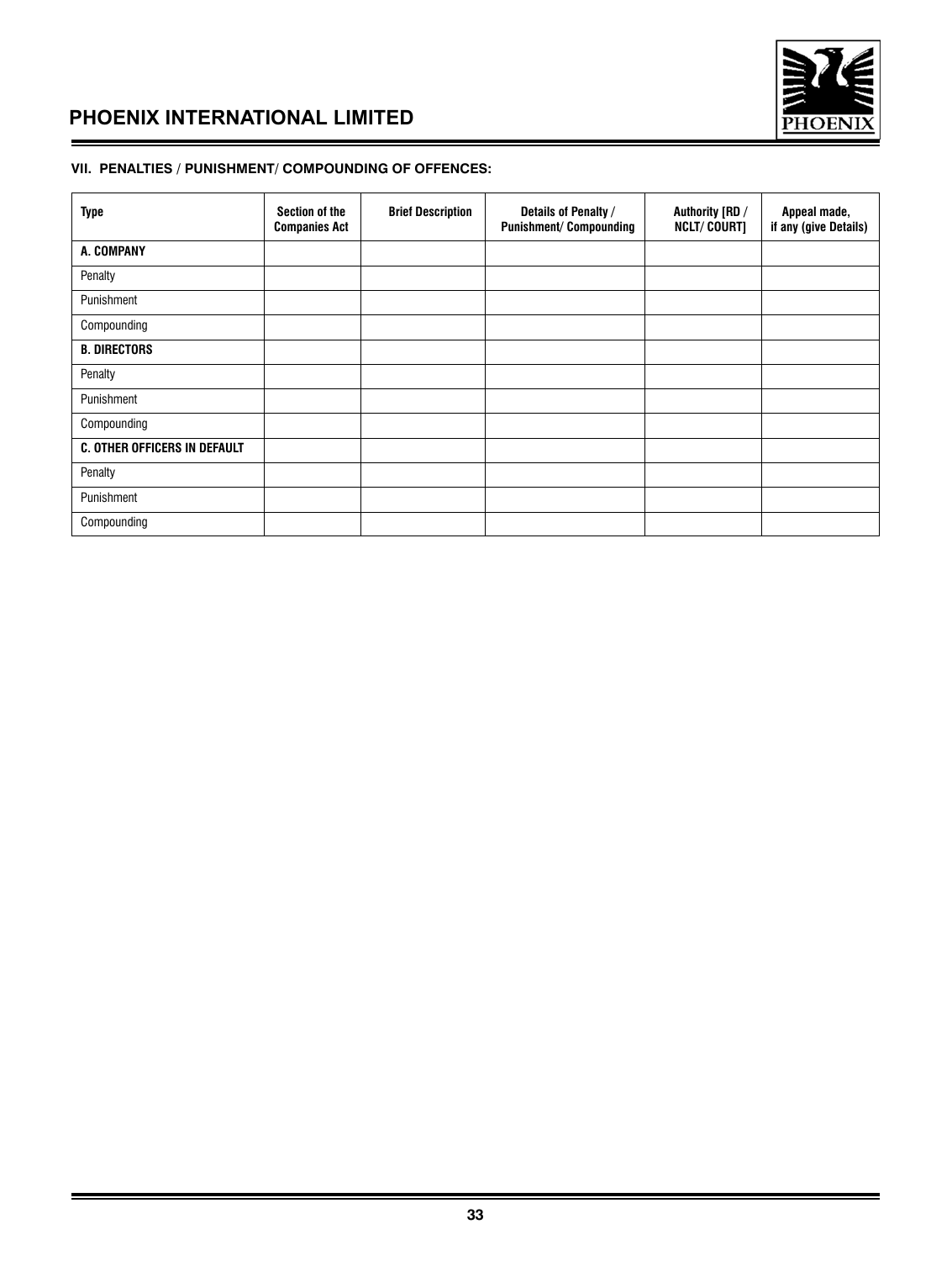

### **ANNEXURE -3**

### **(A) ENERGY CONSERVATION**

Energy conservation is an ongoing process in your company. Your Company is committed to invest in the latest energy efficient technologies, to conserve energy on all location, plants and sites of the Company. As a part of Company's endeavor towards conservation of energy and prevention of energy wastage, constant improvements are undertaken in order to conserve energy on an ongoing basis.

### **a) The steps taken or impact on conservation of energy:**

- 1) The energy conservation measures indication above has helped the company to restrict the impact of increase in the cost of energy thereby reducing the cost of production of goods. Your company has installed following equipment for energy conservation in manufacturing plants:-
	- Servo motors on molding & cutting at manufacturing plants
	- Variables frequency drive on air compressor
	- Insulation of steam lines in the manufacturing plants
	- Power analyzer in systems in manufacturing plants
	- LED lights installed in manufacturing plants
- 2) The Company has started following initiatives at its manufacturing plants
	- Company has been promoting awareness on regular basis on efficient use of electrical equipments like Air Conditioners, Lightings etc
	- Regular analysis of electrical bills of three phase connections is made for improving power factor

### **b) The steps taken by company for utilizing sources of energy**

In addition to various initiatives around energy efficiencies, the company is undertaking a pilot project to harness power by commissioning a solar unit in plants.

### **c) The Capital investment on energy conservation of energy:**

During the year under review company has not made any capital investment for conservation of energy.

### **(B) TECHNOLOY ABSORPTION**

- i) No further efforts were required for technology absorption
- ii) The company is already deriving benefits with exiting technology
- iii) No technology were imported or any expenditure were incurred in R & D during the year under review.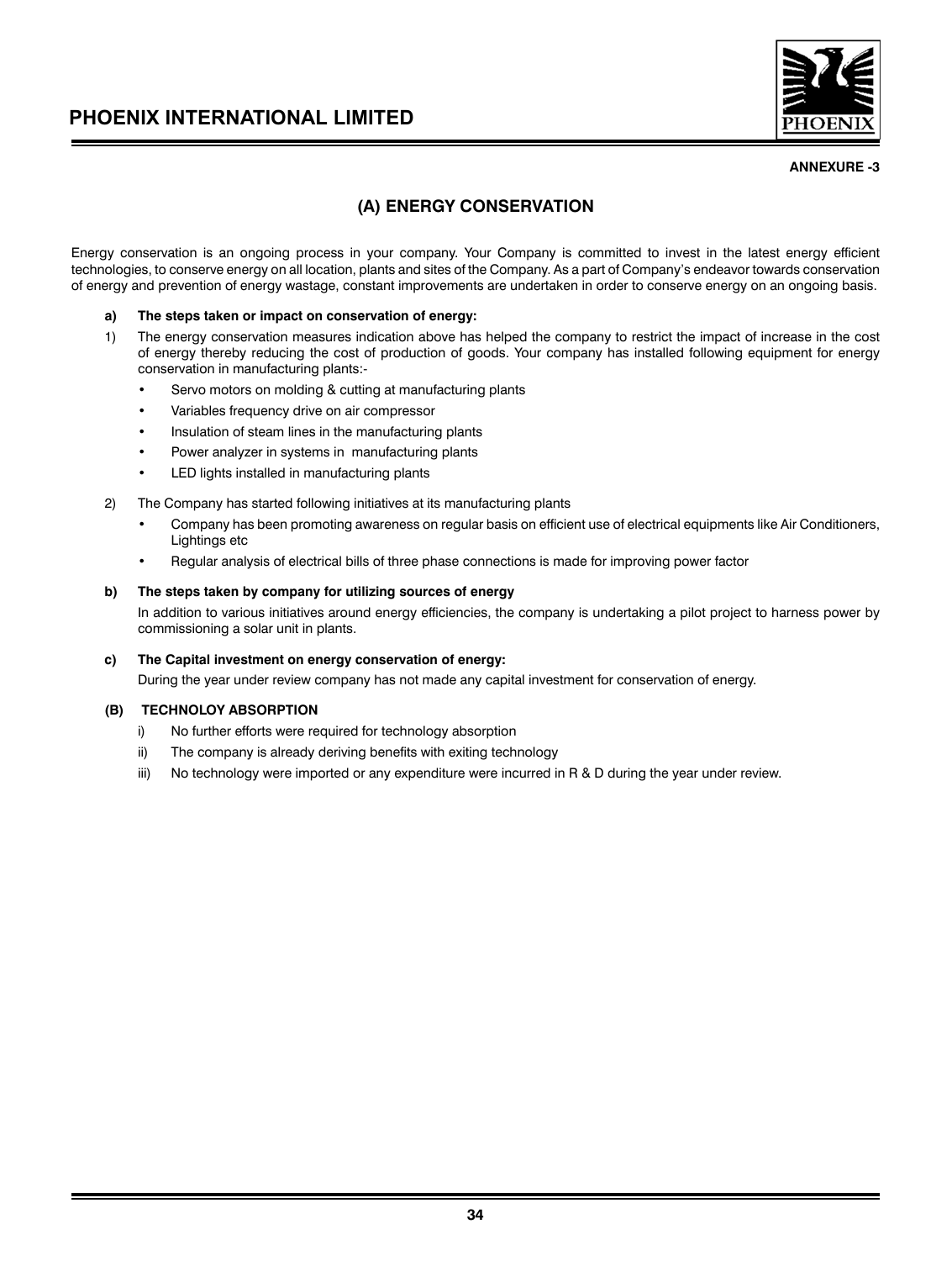

### **ANNEXURE -4**

### **Criteria for determining qualifications, positive attributes and independence of a director**

The Board shall comprise of individuals who have demonstrated significant achievements in business, education, professions, financial sector and public service. They must have the requisite intelligence, education and experience to make a significant contribution to the deliberations of the Board of Directors.

**I. QUALIFICATION CRITERIA** The Nomination and Remuneration Committee of the Board (the "Committee") is responsible for evaluating the qualifications of each director candidate and of those directors who are to be nominated for election by shareholders at each annual general meeting, and for recommending duly qualified director nominees to the full Board for election. The overall ability and experience of individual candidates should determine their suitability. The qualification criteria set forth herein to describe the qualities and characteristics are desired for the Board as a whole and for Board members individually.

### **A. Director Qualification Review Procedure**

The Board shall determine the director's qualifications to serve on the Board, upon the recommendation of the Committee, prior to nominating said director for election at the Company's next annual general meeting. In addition, with respect to each director candidate considered for election to the Board between annual meetings, prior to such election, the Committee shall evaluate each director candidate and recommend to the Board any duly qualified director candidates for recommendation by the Board. The Director candidate shall be evaluated by the Committee as per the criteria set forth herein.

### **B. General Director Qualification Criteria**

The Board has not established specific minimum age, education, years of business experience or specific types of skills for Board members, but, in general, expects a candidate to have extensive experience and proven record of professional success, leadership and the highest level of personal and professional ethics, integrity and values. In its evaluation, the Committee shall consider the Board size and composition of the Board according to the following guidelines: – With respect to Board composition as a whole and the Board Committees, the required number of directors who qualify as "independent" pursuant to applicable rules and the Independence Standards as per the provisions of Companies Act, 2013 and the Listing Agreement with the Stock Exchanges (as may be amended from time to time) shall be maintained.

### **C. Additional Review Criteria**

The Committee shall also consider the personal qualities of each director candidate to be able to make a substantial active contribution to Board deliberations. The director candidate must be willing to commit, as well as have, sufficient time available to discharge the duties of Board membership. The director candidate should be able to develop a good working relationship with other Board members and contribute to the Board's working relationship with the senior management of the Company. The Committee shall also consider its policies with respect to retirement age, change in employment status, as well as all other relevant facts and circumstances in making its recommendations to the Board.

### **II. INDEPENDENCE STANDARDS**

The following would be the independence review procedure and criteria to assist the Committee evaluate the independence of Directors for recommending to the Board for appointment. A Director is independent if the Board affirmatively determines that the Director does not have a direct or indirect material relationship with the Company, including its affiliates or any member of senior management. "Affiliate" shall mean any company or other entity that controls, is controlled by, or is under common control with the Company.

Also, the candidate shall be evaluated based on the criteria provided under the applicable laws including Companies Act, 2013 read with Rules thereon and the Listing Agreement with the Stock Exchanges. In addition to applying these guidelines, the Board will consider all relevant facts and circumstances in making its determination relative to a director's independence.

### **A. Independence Review Procedures**

1. Annual Review The director's independence for the independent director will be determined by the Board on an annual basis upon the declarations made by such Directors as per the provisions of the Companies Act, 2013 read with Rules thereon and the Listing Agreement.

### **2. Individual Director Independence Determinations**

If a director nominee is considered for appointment to the Board between annual general meetings, a determination of independence, upon the recommendation of the Committee, shall be made by the Board prior to such appointment. All determinations of independence shall be made on a case-by-case basis for each director after consideration of all the relevant facts and circumstances and the standards set forth herein. The Board reserves the right to determine that any director is not independent even if he or she satisfies the criteria set forth by the provisions of the Companies Act, 2013 read with Rules thereon and the Listing Agreement.

### **3. Notice of Change of Independent Status**

Each director has an affirmative obligation to inform the Board of any change in circumstances that may put his or her independence at issue.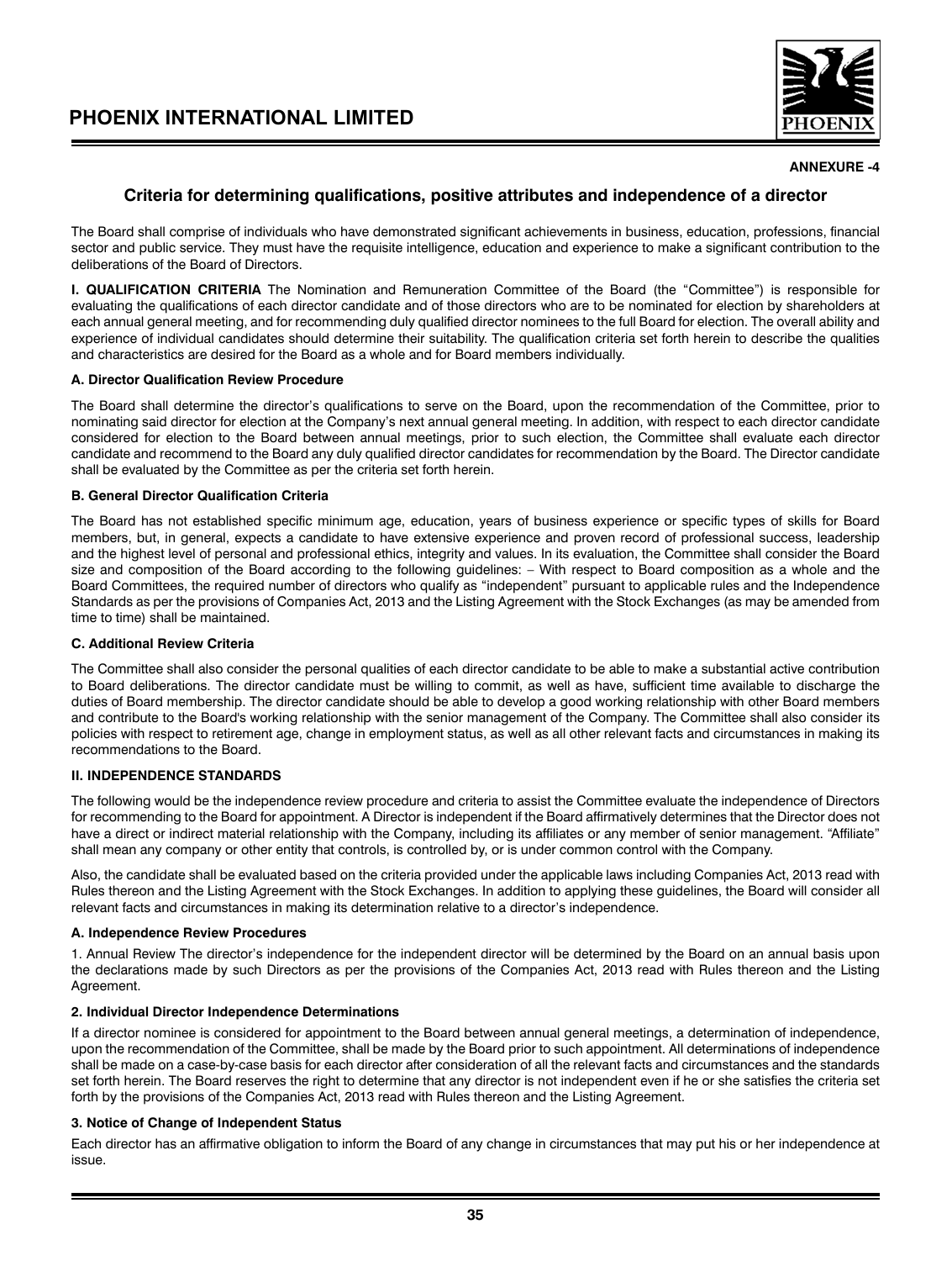

### **ANNEXURE -5**

### **Form No. AOC-2**

(Pursuant to clause (h) of sub-section (3)of section 134 of the Act and Rule 8(2) of the Companies (Accounts) Rules, 2014)

**Form for disclosure of particulars of contracts/arrangements entered into by the company with related parties referred to in sub-section (1) of section 188 of the Companies Act, 2013 including certain arms length transactions under third proviso thereto**

### **1. Details of contracts or arrangements or transactions not at arm's length basis during the Financial Year 2015 -2016:**

| A | Name(s) of the related party and nature of relationship:                                    |                |
|---|---------------------------------------------------------------------------------------------|----------------|
| в | Nature of contracts/arrangements/transactions                                               |                |
| С | Duration of the contracts / arrangements/transactions:                                      |                |
| D | Salient terms of the contracts or arrangements or transactions including the value, if any: |                |
|   | Date(s) of approval by the Board:                                                           |                |
|   | Amount paid as advances, if any:                                                            | Not Applicable |
| G | Date on which the special resolution was passed in general meeting as required under        |                |
|   | first proviso to section 188:                                                               |                |
| H | Date on which the special resolution was passed in general meeting as required under        |                |
|   | first proviso to section 188:                                                               |                |
|   |                                                                                             |                |

### **2. Details of material contracts or arrangement or transactions at arm's length basis:**

| Name(s) of the related party and nature of relationship:                                    |                |
|---------------------------------------------------------------------------------------------|----------------|
| Nature of contracts/arrangements/transactions:                                              |                |
| Duration of the contracts / arrangements/transactions:                                      |                |
| Salient terms of the contracts or arrangements or transactions including the value, if any: | Not Applicable |
| Date(s) of approval by the Board, if any:                                                   |                |
| Amount paid as advances, if any:                                                            |                |
|                                                                                             |                |

For and on behalf of the Board of Directors **Phoenix International Limited**

Place: New Delhi **Place: New Delhi Narender Makkar** PM Alexander Makkar PM Alexander PM Alexander PM Alexander<br>Director & Company Secretary Chairman Director & Company Secretary Chairman<br>DIN-00050022.2016 DIN-00050022 DIN-00026857

**ANNEXURE -6**

### **DETAILS PERTAINING TO REMUNERATION AS REQUIRED UNDER SECTION 197 OF THE COMPANIES ACT, 2013 READ WITH RULE 5(1) OF THE COMPANIES (APPOINTMENT AND REMUNERATION OF MANAGEMENT PERSONNEL RULES, 2014**

The percentage increase in remuneration of Director and Company Secretary during the financial year 2015 – 2016, ratio of the remuneration of each Director of the Company for the financial year 2015 – 2016 and comparison of remuneration of each Key Managerial Personnel (KMP) against the performance of the Company are as under:-

| Sr.<br>No | Name of the Director/KMP<br>and Designation                    | <b>Remuneration of</b><br>Director/KMP for the<br>FY 2015-2016 | % increase in<br>remuneration<br>in the<br>FY 2015-2016 | Ratio of<br><b>Remuneration of</b><br>each Director/<br><b>Employee</b> | <b>Comparison of the</b><br><b>Remuneration of</b><br>the KMP against the<br>performance of the<br>Company |
|-----------|----------------------------------------------------------------|----------------------------------------------------------------|---------------------------------------------------------|-------------------------------------------------------------------------|------------------------------------------------------------------------------------------------------------|
|           | Mr. Arun Kumar Sinha<br>Non Executive and Independent Director | <b>NIL</b>                                                     | NIL                                                     | <b>NIL</b>                                                              | <b>NIL</b>                                                                                                 |
| 2.        | Mr. Narendra Agarwal<br>Non Executive and Independent Director | <b>NIL</b>                                                     | <b>NIL</b>                                              | <b>NIL</b>                                                              | <b>NIL</b>                                                                                                 |
| 3.        | Mr. Narender Makkar<br><b>Executive Director</b>               | <b>NIL</b>                                                     | <b>NIL</b>                                              | <b>NIL</b>                                                              | <b>NIL</b>                                                                                                 |
| 4.        | Mr. P.M. Alexander<br>Non Executive Director                   | <b>NIL</b>                                                     | <b>NIL</b>                                              | <b>NIL</b>                                                              | <b>NIL</b>                                                                                                 |
| 5.        | Mrs. Rekha Mittal<br>Non Executive Director                    | <b>NIL</b>                                                     | <b>NIL</b>                                              | <b>NIL</b>                                                              | <b>NIL</b>                                                                                                 |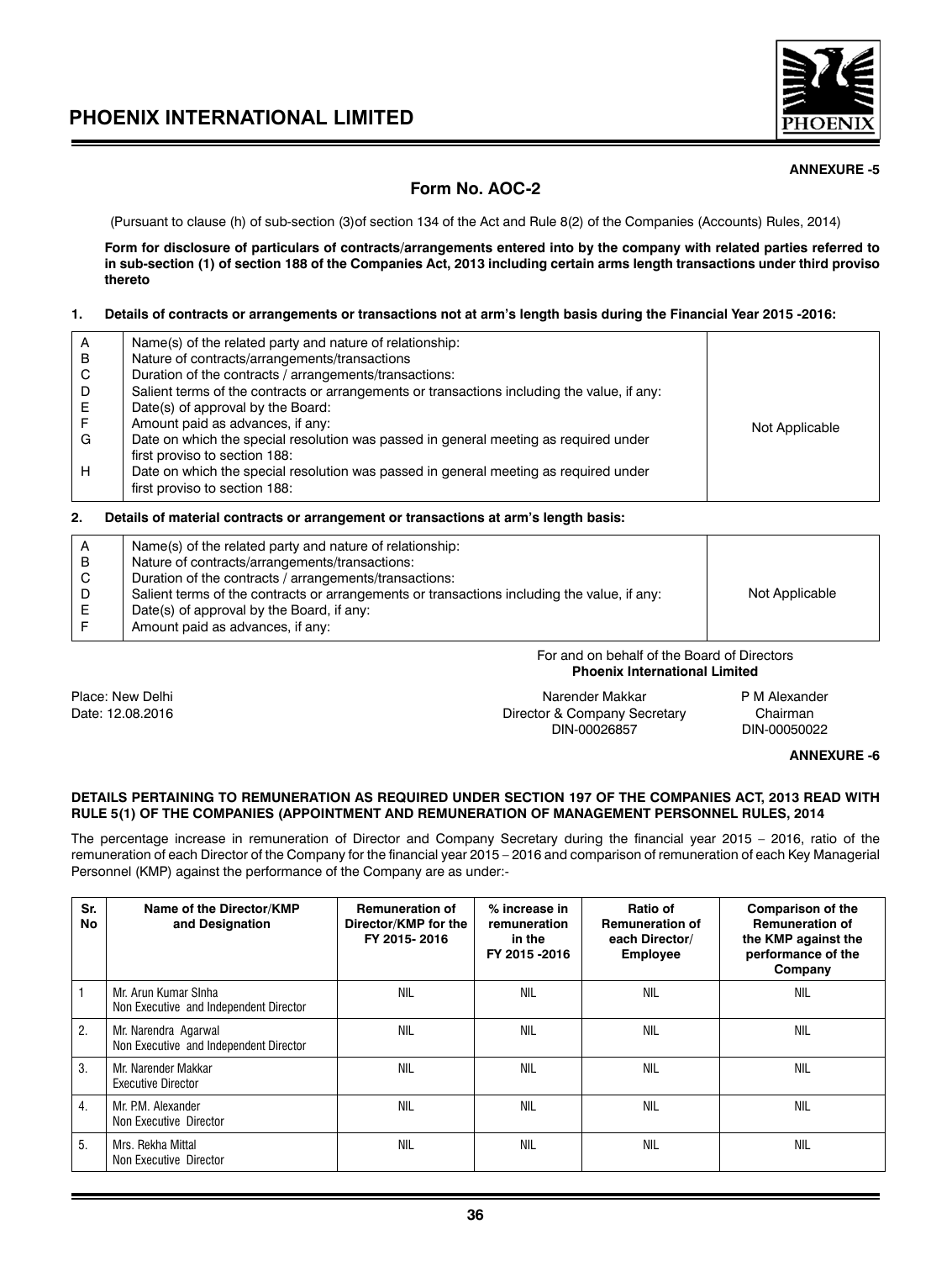

### **ANNEXURE -7**

### **Remuneration Policy**

### **BACKGROUND**

Phoenix International Limited (hereinafter referred as the 'Company') practices a corporate culture that is based on the tenets of trusteeship, empowerment, accountability, control and ethical practices with transparency at its core for creation of maximum value for the stakeholders.

### **BRIEF OVERVIEW UNDER COMPANIES ACT 2013**

{Section 178 and Companies [Meetings of Board and its Powers] Rules 2014}

- Constitution of the Nomination and Remuneration Committee consisting of three or more non-executive directors out of which not less than one-half shall be independent directors
- The Nomination and Remuneration Committee shall identify persons who are qualified to become directors and who may be appointed in senior management in accordance with the criteria laid down, recommend to the Board their appointment and removal and shall carry out evaluation of every director's performance.
- The Nomination and Remuneration Committee shall formulate the criteria for determining qualifications, positive attributes and independence of a director and recommend to the Board a policy, relating to the remuneration for the directors, key managerial personnel and senior management personnel i.e. employees at one level below the Board including functional heads.
- The Nomination and Remuneration Committee shall, while formulating the policy ensure that:

the level and composition of remuneration is reasonable and sufficient to attract, retain and motivate directors of the quality required to run the company successfully;

relationship of remuneration to performance is clear and meets appropriate performance benchmarks; and remuneration to directors, key managerial personnel and senior management involves a balance between fixed and incentive pay reflecting short and long-term performance objectives appropriate to the working of the company and its goals.

Such policy shall be disclosed in the Board's report.

### **BRIEF OVERVIEW OF THE REVISED CLAUSE 49 OF LISTING AGREEMENT**

### **IV. Nomination and Remuneration Committee**

- A. The company shall set up a Nomination and Remuneration committee which shall comprise at least three directors, all of whom shall be non-executive directors and at least half shall be independent. Chairman of the committee shall be an independent director.
- **B. The role of the committee shall, INTER-ALIA, include the following:**

Formulation of the criteria for determining qualifications, positive attributes and independence of a director and recommend to the Board a policy, relating to the remuneration of the directors, key managerial personnel and other employees;

Formulation of criteria for evaluation of Independent Directors and the Board;

Devising a policy on Board diversity;

Identifying persons who are qualified to become directors and who may be appointed in senior management in accordance with the criteria laid down, and recommend to the Board their appointment and removal. The company shall disclose the remuneration policy and the evaluation criteria in its Annual Report.

### **PRESENT POSITION OF DIRECTORS and KMP OF THE COMPANY**

- The Company has constituted a Nomination and Remuneration Committee of the Board of Directors (Board).
- At present there are total Five Directors on the Board of which four (4) are Non-Executive and Independent, and the remaining One (1) is Executive Director. Director draws remuneration from the Company.
- Key Managerial Personnel (KMP) consists of Director and Company Secretary who is employees.

### **TERMS OF REFERENCE OF NOMINATION AND REMUNERATION COMMITTEE**

- Formulate the criteria for determining qualifications, positive attributes and independence of a director and recommend to the Board a policy, relating to the remuneration for the directors, key managerial personnel and other employees.
- Act as Selection and Compensation Committee to evaluate suitability of candidates for various senior positions and determine appropriate compensation package for them. Selection of related persons whether or not holding place of profit in the Company to be carried out strictly on merit and where applicable, be subjected to review by the Audit Committee of and/or the Board with approval at each stage being obtained by disinterested Independent Directors only.
- Identify persons who are qualified to become directors and who may be appointed in senior management in accordance with the criteria laid down, and recommend to the Board their appointment and removal.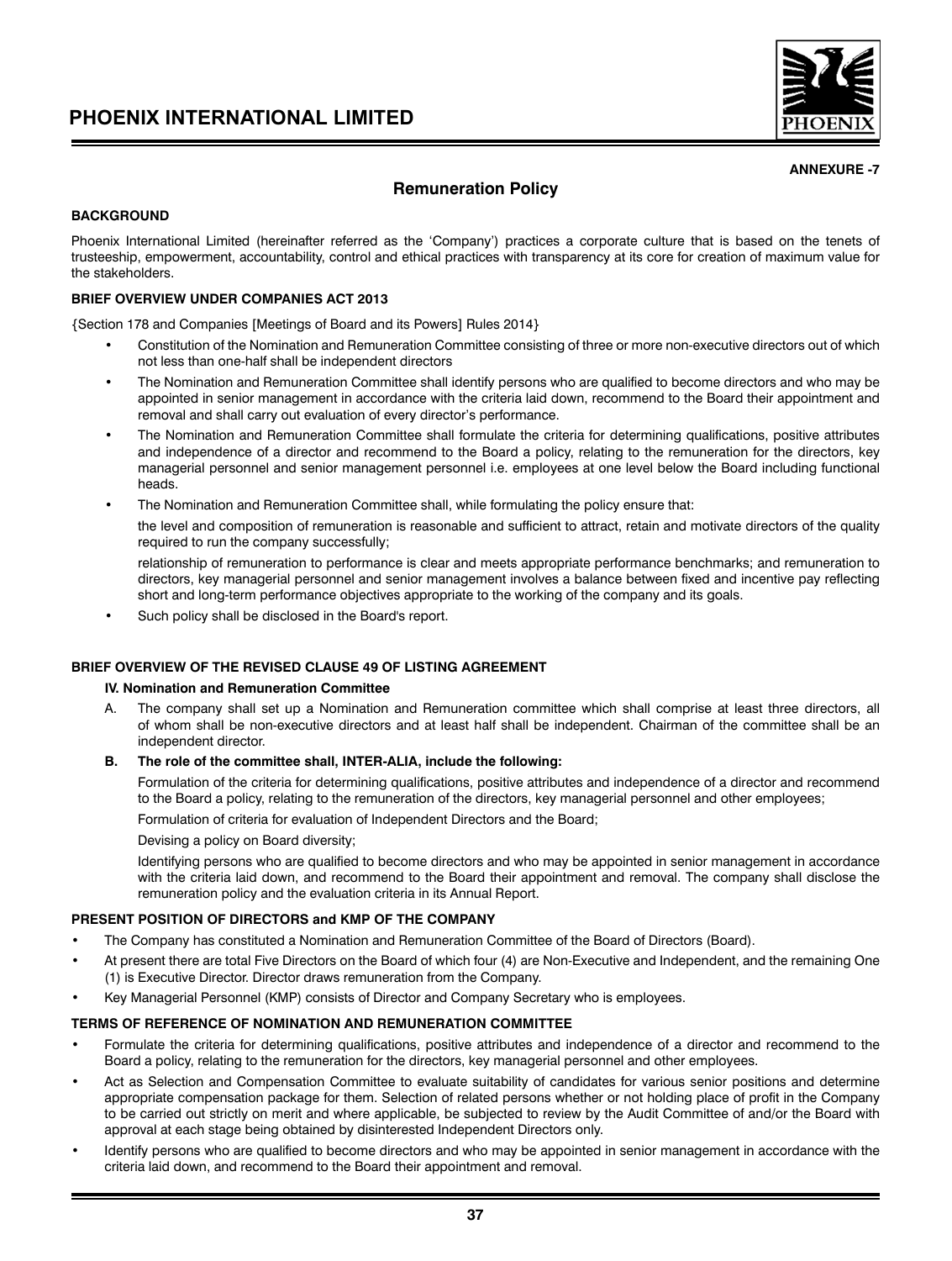

- Removal should be strictly in terms of the applicable law/s and in compliance of principles of natural justice.
- Formulation of criteria for evaluation of Independent Directors and the Board.
- Devising a policy on the Board diversity.
- Recommend to the Board, remuneration including salary, perquisite and commission to be paid to the Company's Executive Directors on an annual basis or as may be permissible by laws applicable.
- Recommend to the Board, the Sitting Fees payable for attending the meetings of the Board/Committee thereof, and, any other benefits such as Commission, if any, payable to the Non- Executive Directors.
- Setting the overall Remuneration Policy and other terms of employment of Directors, wherever required.

### **CRITERIA FOR DETERMINING THE FOLLOWING:-**

Qualifications for appointment of Directors (including Independent Directors):

- Persons of eminence, standing and knowledge with significant achievements in business, professions and/or public service.
- Their financial or business literacy/skills. Their consumer durable / consumer Goods / FMCG industry experience.
- Appropriate other qualification/experience to meet the objectives of the Company.
- As per the applicable provisions of Companies Act 2013, Rules made there under and Clause 49 of Listing Agreement.

The Nomination and Remuneration Committee shall have discretion to consider and fix any other criteria or norms for selection of the most suitable candidate/s.

### **Positive attributes of Directors (including Independent Directors):**

- Directors are to demonstrate integrity, credibility, trustworthiness, ability to handle conflict constructively, and the willingness to address issues proactively.
- Actively update their knowledge and skills with the latest developments in the consumer durable / consumer Goods / FMCG industry, market conditions and applicable legal provisions.
- Willingness to devote sufficient time and attention to the Company's business and discharge their responsibilities
- To assist in bringing independent judgment to bear on the Board's deliberations especially on issues of strategy, performance, risk management, resources, key appointments and standards of conduct.
- Ability to develop a good working relationship with other Board members and contribute to the Board's working relationship with the senior management of the Company.
- To act within their authority, assist in protecting the legitimate interests of the Company, its shareholders and employees
- Independent Directors to meet the requirements of the Companies Act, 2013 read with the Rules made there under and Clause 49 of the Listing Agreement as amended from time to time

### **Criteria for appointment of KMP/Senior Management:**

- To possess the required qualifications, experience, skills and expertise to effectively discharge their duties and responsibilities.
- To practice and encourage professionalism and transparent working environment.
- To build teams and carry the team members along for achieving the goals/objectives and corporate mission.
- To adhere strictly to code of conduct

### **POLICY RELATING TO REMUNERATION OF DIRECTORS, KMP and SENIOR MANAGEMENT PERSONNEL:**

- To ensure that the level and components of remuneration is reasonable and sufficient to attract, retain and motivate Directors, KMP and other employees of the quality required to run the Company successfully.
- No director / KMP/ other employee is involved in deciding his or her own remuneration.
- The trend prevalent in the similar industry, nature and size of business is kept in view and given due weightage to arrive at a competitive quantum of remuneration.
- It is to be ensured that relationship of remuneration to the performance is clear and meets appropriate performance benchmarks which are unambiguously laid down and communicated.
- Improved performance should be rewarded by increase in remuneration and suitable authority for value addition in future.
- Remuneration packages should strike a balance between fixed and incentive pay, where applicable, reflecting short and long term performance objectives appropriate to the Company's working and goals.
- Following criteria are also to be considered:
	- Responsibilities and duties;
	- Time and efforts devoted;
	- Value addition;
	- Profitability of the Company and growth of its business;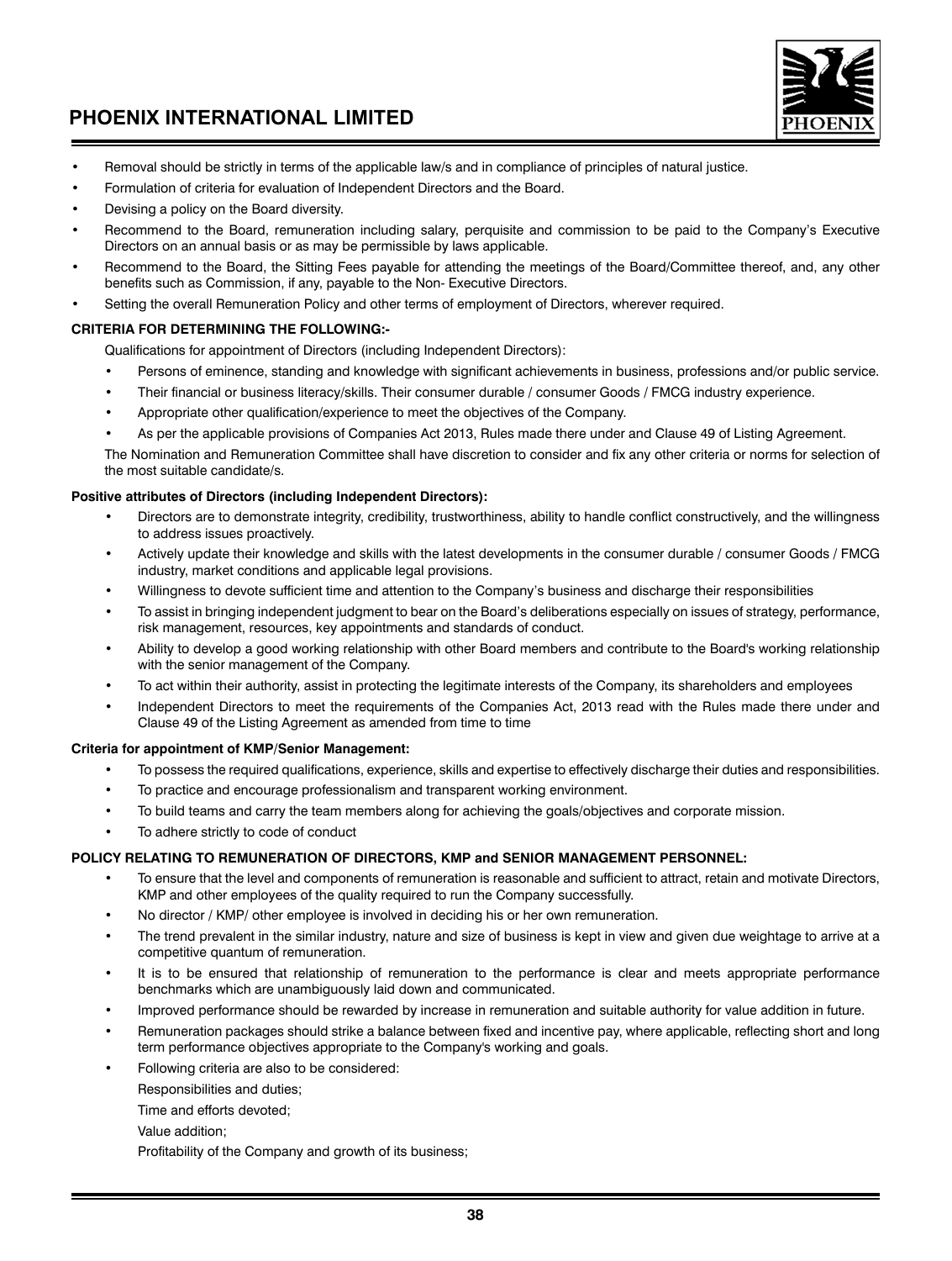

Analyzing each and every position and skills for fixing the remuneration yardstick;

Standards for certain functions where there is a scarcity of qualified resources. Ensuring tax efficient remuneration structures.

Ensuring that remuneration structure is simple and that the cost to the Company (CTC) is not shown inflated and the effective take home remuneration is not low. Other criteria as may be applicable.

- Consistent application of remuneration parameters across the organisation.
- Provisions of law with regard making payment of remuneration, as may be applicable, are complied.
- Whenever, there is any deviation from the Policy, the justification /reasons should also be indicated / disclosed adequately.

### **REVIEW**

The policy shall be reviewed by the Nomination and Remuneration Committee and the Board, from time to time as may be necessary

**ANNEXURE -8**

### **Form No. MR-3**

### **SECRETARIAL AUDIT REPORT**

### FOR THE FINANCIAL YEAR ENDED 31ST MARCH, 2016

[Pursuant to section 204(1) of the Companies Act, 2013 and rule No.9 of the Companies (Appointment and Remuneration Personnel) Rules, 2014]

To,

The Members, Phoenix International Limited

3rd Floor Gopala Tower

25 Rajendra Place

New Delhi -110008

We have conducted the secretarial audit of the compliance of applicable statutory provisions and the adherence to good corporate practices by M/s Phoenix International Limited (hereinafter called the company). Secretarial Audit was conducted in a manner that provided us a reasonable basis for evaluating the corporate conducts/statutory compliances and expressing our opinion thereon.

Based on our verification of the company's books, papers, minute books, forms and returns filed and other records maintained by the company and also the information provided by the Company, its officers, agents and authorized representatives during the conduct of secretarial audit, we hereby report that in our opinion, the Company has, during the audit period covering the financial year ended on 31st March, 2016 (Audit Period) complied with the statutory provisions listed hereunder and also that the Company has proper boardprocesses and compliance-mechanism in place to the extent, in the manner and subject to the reporting made hereinafter:

We have examined the books, papers, minute books, forms and returns filed and other records maintained by the company for the financial year ended on 31st March, 2016 according to the provisions of:

- (i) The Companies Act, 2013 (the Act) and the rules made thereunder;
- (ii) The Securities Contracts (Regulation) Act, 1956 ('SCRA') and the rules made thereunder;
- (iii) The Depositories Act, 1996 and the Regulations and Bye-laws framed thereunder;
- (iv) Foreign Exchange Management Act, 1999 and the rules and regulations made thereunder to the extent of Foreign Direct Investment, Overseas Direct Investment
- (v) The following Regulations and Guidelines prescribed under the Securities and Exchange Board of India Act, 1992 ('SEBI Act'):-
	- (a) The Securities and Exchange Board of India (Substantial Acquisition of Shares and Takeovers) Regulations, 2011;
	- (b) The Securities and Exchange Board of India (Prohibition of Insider Trading) Regulations, 1992;
	- (c) The Securities and Exchange Board of India (Issue of Capital and Disclosure Requirements) Regulations, 2009; Not applicable to the Company during the Audit period
	- (d) The Securities and Exchange Board of India (Employee Stock Option Scheme and Employee Stock Purchase Scheme) Guidelines, 1999; - Not applicable to the Company during the Audit period
	- (e) The Securities and Exchange Board of India (Issue and Listing of Debt Securities) Regulations, 2008; Not applicable to the Company during the Audit period
	- (f) The Securities and Exchange Board of India (Registrars to an Issue and Share Transfer Agents) Regulations, 1993 regarding the Companies Act and dealing with client;
	- (g) The Securities and Exchange Board of India (Delisting of Equity Shares) Regulations, 2009; and Not applicable to the Company during the Audit period
	- (h) The Securities and Exchange Board of India (Buyback of Securities) Regulations, 1998; Not applicable to the Company during the Audit period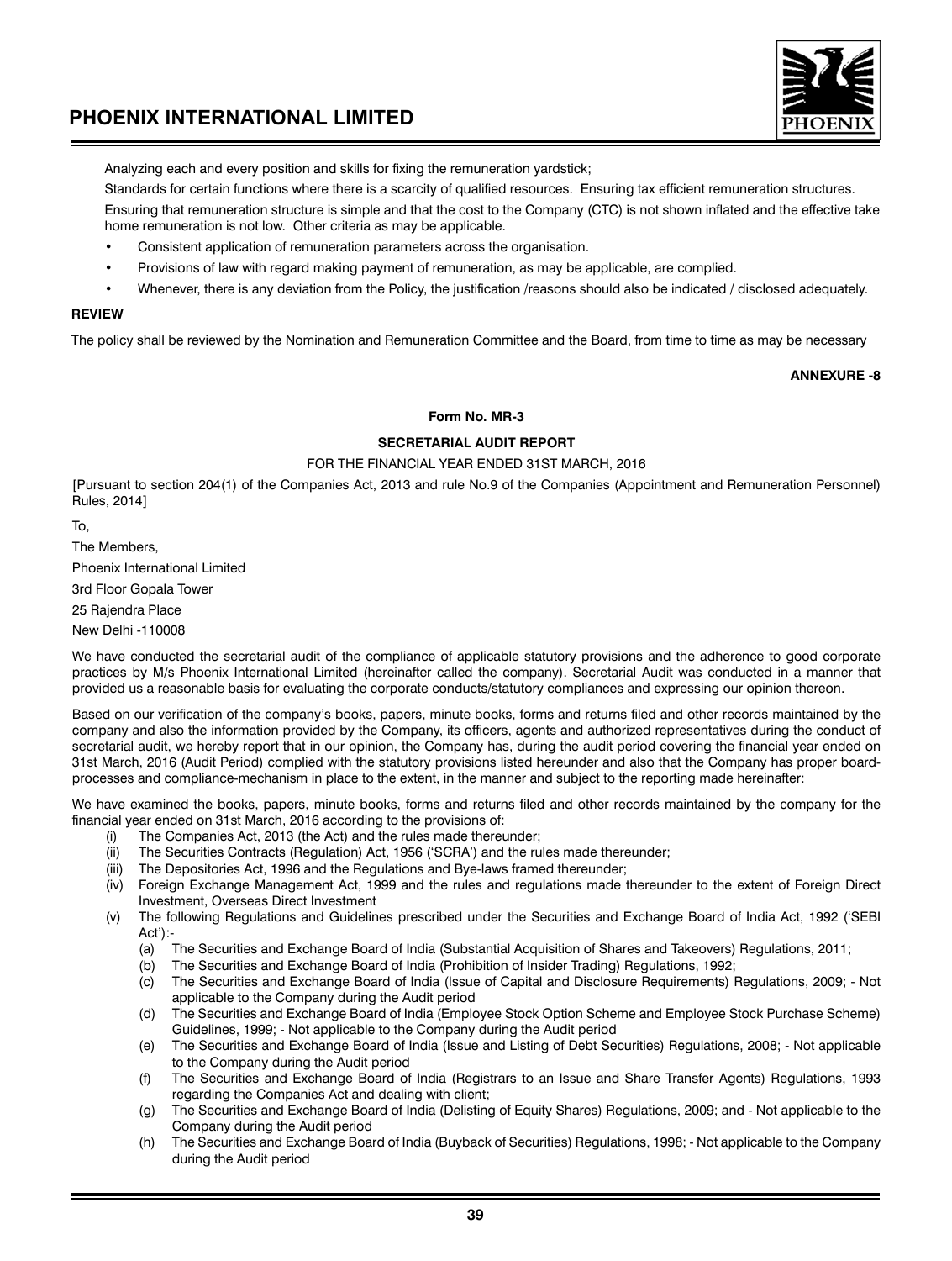

(vi) As informed by the management of the Company there is no specific law applicable to the business of the Company. We have also examined compliance with the applicable clauses of the following:

- Secretarial Standards issued by The Institute of Company Secretaries of India.
	- (ii) The Listing Agreements entered into by the Company with Stock Exchange(s), applicable to the company during Audit Period as the company is a listed entity.

During the period under review, having regard to the compliance system prevailing in the company and on examination of the relevant documents and records in pursuance thereof, on test-check basis and based on the information provided by the Company, its officers and authorized representatives during the conduct of the audit, the Company has generally complied with the provisions of the Act, Rules, Regulations, Guidelines, Standards, etc. mentioned above subject to the observations mentioned below:<br>1. Form MGT-14 in respect of approval of financial statement by the Board of Directors for financial

- Form MGT-14 in respect of approval of financial statement by the Board of Directors for financial year 2014-2015 has not been filed with the Registrar of Companies (ROC).
- 2 The Company has no Chief Financial Officer (CFO) and Managing Director or Chief Executive Officer (CEO) or Manager or Whole-time-Director as whole-time key managerial personnel on their Board.
- 3 Form MGT-14 relating to Special resolutions passed under Section 180(1)(a) and 180(1)(c) of the Companies Act, 2013 pursuant to Postal Ballot Notice dated 26.09.2015 has not been filed with ROC.

To the best of our knowledge and understanding, we are of the view that during the period under review, the Company has complied with the provisions of the Acts, Rules, Regulations, Guidelines etc. as referred above, so far as compliance of company secretarial functions, board process and existence of a compliance management system are concerned.

In respect of other laws specifically applicable to the Company, we have relied on the information/records shown to us by the Company during the course of our audit on test check basis and the reporting is limited to the holding and maintenance of licenses and /or registration under the Acts, Rules, Regulations as specified by the Company.

### **We further report that**

- The Board of Directors of the Company is duly constituted with proper balance of Executive Directors, Non-Executive Directors and Independent Directors. The changes in the composition of the Board of Directors that took place during the period under review were carried out in compliance with the provisions of the Act.
- Adequate notice is given to all directors to schedule the Board Meetings, agenda and detailed notes on agenda were sent at least seven days in advance, and a system exists for seeking and obtaining further information and clarifications on the agenda items before the meeting and for meaningful participation at the meeting.
- As per the minutes of the meeting duly recorded and signed by the Chairman, the decisions of the Board unanimous and no dissenting views have been recorded.

We further report that as represented by the Company and relied upon by us there are adequate systems and processes in the company commensurate with the size and operations of the company to monitor and ensure compliance with applicable laws, rules, regulations and guidelines.

We further report that the compliance by the Company of applicable labour laws and financial laws, like direct and indirect tax laws and financial accounts, has not been reviewed in this Audit since the same have been subject to review by statutory financial audit and other designated professionals.

### **Date: 12/08/2016 Mayank Panwar & Co. Place: New Delhi ACS. No. 41991, CP No. 15643**

Note: This report is to be read with our letter of even date which is annexed as "Annexure A" and forms as integral part of this report.

**Annexure - A**

To, The Members, **Phoenix International Limited** 3rd Floor Gopala Tower 25 Rajendra Place New Delhi -110008

### **Our report of even date is to be read along with this letter.**

- 1. Maintenance of secretarial record is the responsibility of the management of the company. Our responsibility is to express an opinion on these secretarial records based on our audit.
- 2. We have followed the audit practices and processes as were appropriate to obtain reasonable assurance about the correctness of the contents of the Secretarial records. The verification was done on test basis to ensure that correct facts are reflected in secretarial records. We believe that the processes and practices, we followed provide a reasonable basis for our opinion.
- 3. We have not verified the correctness and appropriateness of financial records, taxation compliance and Books of Accounts of the company.
- 4. Where ever required, we have obtained the Management representation about the compliance of laws, rules and regulations and happening of events etc.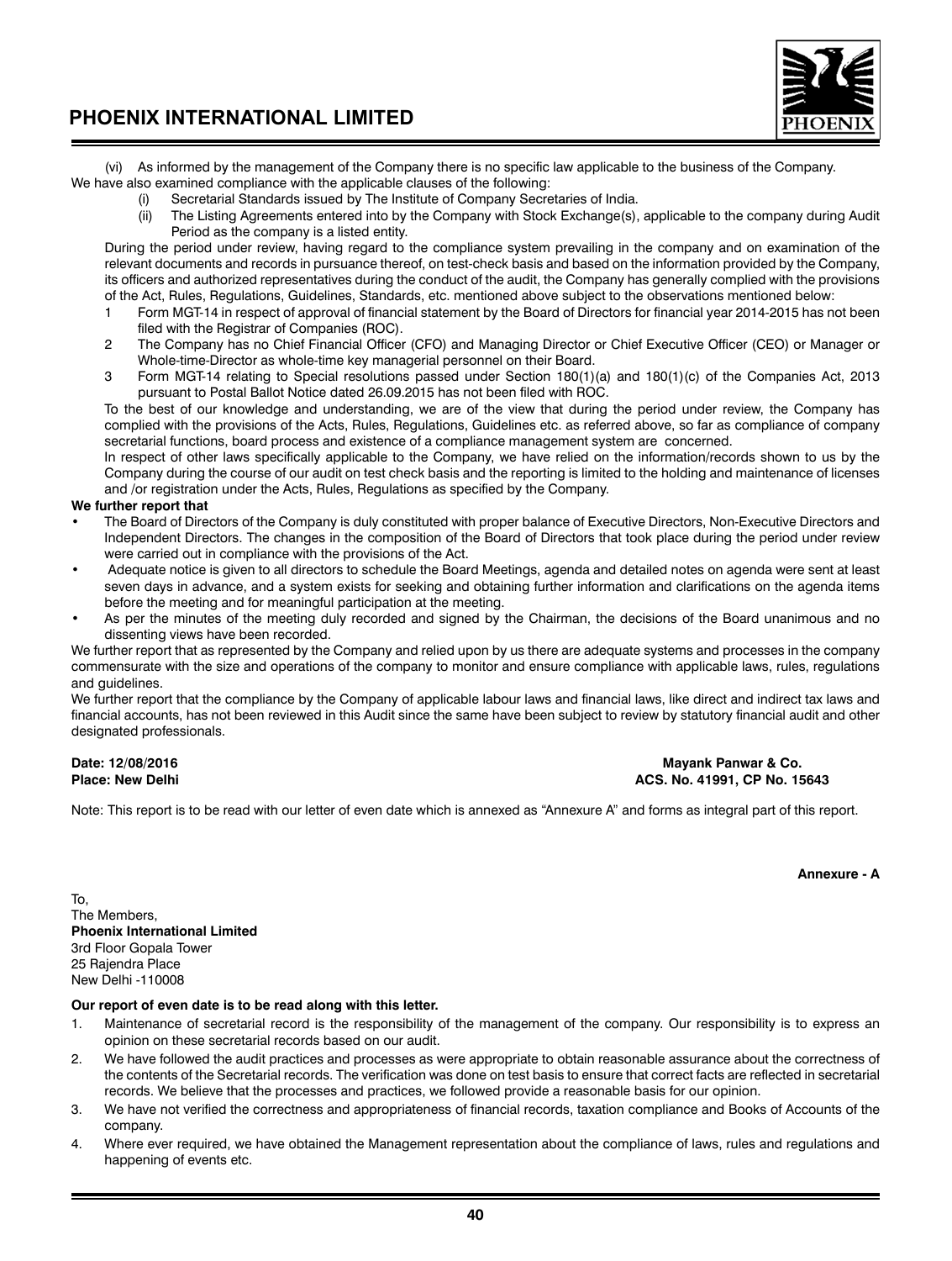

- 5. The compliance of the provisions of Corporate and other applicable laws, rules, regulations, standards is the responsibility of management. Our examination was limited to the verification of procedures on test basis.
- 6. The Secretarial Audit report is neither an assurance as to the future viability of the company nor of the efficacy or effectiveness with which the management has conducted the affairs of the company.
- 7. For the purpose of our Secretarial Audit, we have assumed that all of the documents shown and/ or submitted to us as copies are in conformity with the originals and all documents shown and/ or submitted to us as originals are genuine and authentic. We have also relied upon the verbal or written statements of officers and other representatives of the Company. While conducting the audit, reliance has been placed on the information, documents and undertakings shown and/ or submitted to us by the Company and our Secretarial Audit Report is entirely based on the same.
- 8. We have not carried out any search at any public office including the office of Registrar of Companies for the purposes of our review. We have not conducted any site visit in relation to the properties and manufacturing facilities of the Company. We express no opinion as to the title of the Company in relation to its immovable properties.
- 9. We have not conducted Secretarial Audit on the core financial, taxation and labour aspects of the Company including liabilities, rights and obligations of the Company in relation to the applicable taxes.
- 10. We have assumed the authenticity of all signatures, originality and completeness of all the documents shown and/ or submitted to us to be in conformity with the original documents supplied as copies. We have assumed that all relevant documents and information have been shown and/ or provided to us and the conclusions set out therein clarify that no further documents and / or information exists that may have been withheld and / or not made available and/ or shown to us.
- 11. Depending upon the requirement, we have applied substantive and test check procedures while reviewing the information supplied by the Company. This review is confined to and is limited to the business of the Company and to the extent of the information furnished to us by the Company. In preparing this Report, we have limited our enquiries to matters of a legal nature and accordingly we express no opinion on any other matters including marketing, purchasing, logistics, manufacturing, maintenance, engineering, operations, technical, brand analysis, commercial or financial information or issues and accounts of the Company relating to or otherwise.
- 12. Our review of regulatory licenses and approvals is limited to documents which have been shown to us. We do not claim to be experts in the line of the specific business/industry, which is the subject matter of our Secretarial Audit Report.
- 13. We express no comment/opinion/observation as to matters governed by any law other than the laws of India. Our Secretarial Audit Report is based on the laws of India as such laws stand at the date hereof.
- 14. Mayank Panwar & Co., its partners, associates, employees or staff, shall not be held responsible or held liable in the event of any loss and/or damage suffered by the addressees of this Secretarial Audit Report or prospective investors of the Company or any third party, as a result of placing reliance on the contents of this Secretarial Audit Report and or on any written or verbal representation(s) of the Company or its officers not in fact being correct or genuine.

 **For Mayank Panwar & Co. Place: New Delhi CS Mayank Panwar) Practising Company Secretary M. No.: 41991 C. P. No.: 15643**

| Sr. | Observation                                                                                                                                                                                              | Reply                                                                                                                        |
|-----|----------------------------------------------------------------------------------------------------------------------------------------------------------------------------------------------------------|------------------------------------------------------------------------------------------------------------------------------|
|     | Form MGT-14 in respect of approval of financial statement by the Board of<br>Directors for financial year 2014-2015 has not been filed with the Registrar<br>of Companies (ROC).                         | The company is taking necessary steps for its filling of the<br>same                                                         |
|     | The Company has no Chief Financial Officer (CFO) and Managing Director or<br>Chief Executive Officer (CEO) or Manager or Whole-time-Director as whole-<br>time key managerial personnel on their Board.  | The company has appointed the following<br>1 Mr. Babby Kutty as CFO wef 12-08-2016<br>2 Mr. Muesh Rana as CEO wef 12-08-2016 |
| 3   | Form MGT-14 relating to Special resolutions passed under Section 180(1)(a)<br>and 180(1)(c) of the Companies Act, 2013 pursuant to Postal Ballot Notice<br>dated 26.09.2015 has not been filed with ROC. | The company is taking necessary steps for its filling of the<br>same                                                         |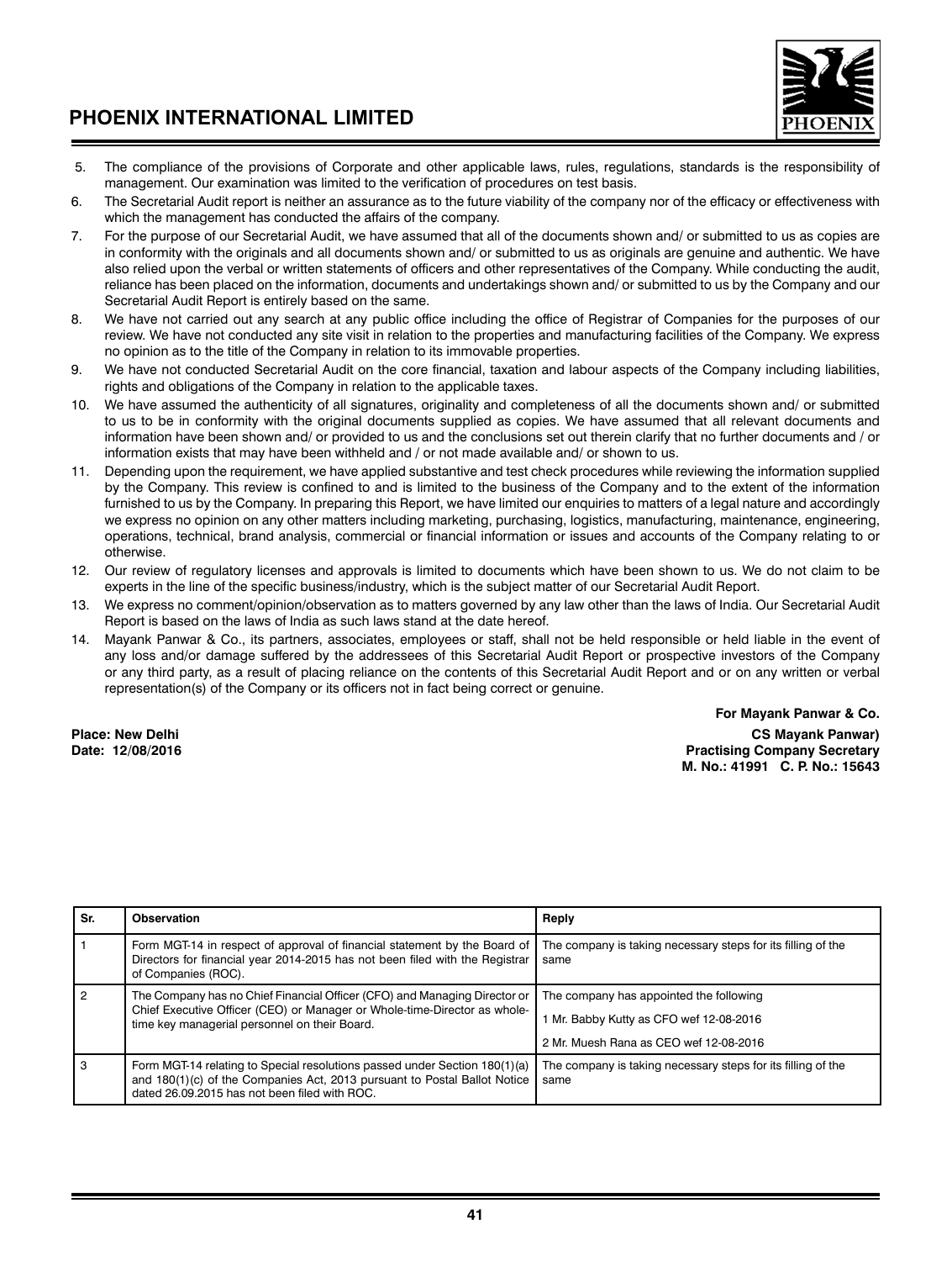

### **INDEPENDENT AUDITOR'S REPORT**

### **To the Members of Phoenix International Limited**

#### **Report on the Financial Statements**

We have audited the accompanying financial statements of Phoenix International Limited("the Company"), which comprise the Balance Sheet as at March 31, 2016, the Statement of Profit and Loss and Cash Flow Statement for the year then ended and a summary of significant accounting policies and other explanatory information.

#### Management's Responsibility for the Financial Statements

Management is responsible for the preparation of these financial statements that give a true and fair view of the financial position, financial performance and cash flows of the Company in accordance with Accounting principles generally accepted in India , including the Accounting Standards specified under section 133 of the Act, read with Rule 7 of the Companies (Accounts) Rules, 2014. This responsibility also includes maintenance of adequate accounting records in accordance with the provisions of the Act for safeguarding the assets of the Company and for preventing and detecting frauds and other irregularities, selection and application of appropriate accounting policies, making judgments and estimates that are reasonable and prudent, and design, implementation and maintenance of adequate internal financial controls, that were operating effectively for ensuring the accuracy and completeness of the accounting records, relevant to the preparation and presentation of the financial statements that give a true and fair view and are free from material misstatement, whether due to fraud or error.

### **Auditor's Responsibility**

Our responsibility is to express an opinion on these financial statements based on our audit. We conducted our audit in accordance with the Standards on Auditing issued by the Institute of Chartered Accountants of India. Those Standards require that we comply with ethical requirements and plan and perform the audit to obtain reasonable assurance about whether the financial statements are free from material misstatement.

An audit involves performing procedures to obtain audit evidence about the amounts and disclosures in the financial statements. The procedures selected depend on the auditor's judgment, including the assessment of the risks of material misstatement of the financial statements, whether due to fraud or error.In making those risk assessments, the auditor considers internal control relevant to the Company's preparation and fair presentation of the financial statements in order to design audit procedures that are appropriate in the circumstances,but not for the purpose of expressing an opinion on the effectiveness of the entity's internal control. An audit also includes evaluating the appropriateness of accounting policies used and the reasonableness of the accounting estimates made by management as well as evaluating the overall presentation of the financial statements.

We believe that the audit evidence we have obtained is sufficient and appropriate to provide a basis for our audit opinion.

### **Opinion**

In our opinion and to the best of our information and according to the explanations given to us, the financial statements give the information required by the Act in the manner so required and give a true and fair view in conformity with the accounting principles generally accepted in India:.

- (a) in the case of the Balance Sheet, of the state of affairs of the Company as at March 31, 2016;
- (b) in the case of the Statement of Profit and Loss , ofthe profit for the year ended on that date; and
- (c) in the case of the Cash Flow Statement, of the cash flows for the year ended on that date.

### **Report on Other Legal and Regulatory Requirements**

- 1. As required by the Companies (Auditor's Report) Order, 2016 ("the Order") issued by the Central Government of India in terms of sub-section (11) of section 143 of the Act and on the basis of such checks of the books and records of the company as we considered appropriate and according to information and explanations given to us, we give in the Annexure a statement on the matters specified in paragraphs 3 and 4 of the Order.
- 2. As required by section 143(3) of the Act, we report that:
	- (a) we have obtained all the information and explanations which to the best of our knowledge and belief were necessary for the purpose of our audit;
	- (b) in our opinion, proper books of account as required by law have been kept by the Company so far as appears from our examination of those books;
	- (c) the Balance Sheet, Statement of Profit and Loss and Cash Flow Statement dealt with by this Report are in agreement with the books of account;
	- (d) in our opinion, the financialstatements comply with the Accounting Standards specified under section 133 of the Act, as applicable.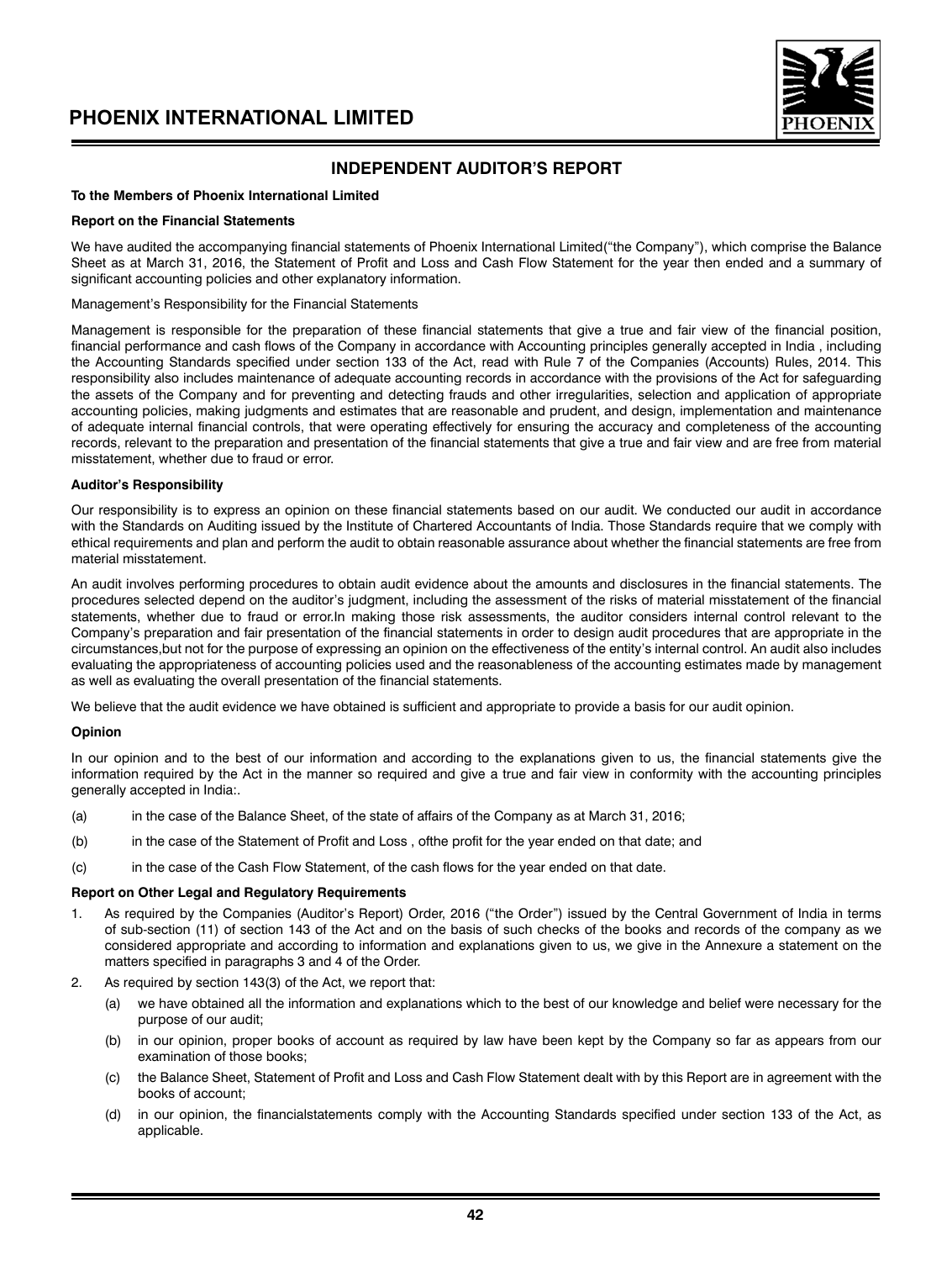

- (e) on the basis of written representations received from the Directors as on March 31, 2016 under section 164(2) of the Companies Act,2013, and taken on record by the Board of Directors, none of the directors is disqualified as on March 31, 2016, from being appointed as a director in terms of provisions of section 164(2) of the Companies Act,2013.
- With respect to the adequacy of internal financial controls over financial reporting and operating effectiveness of such controls, refer to our audit report "Annexure A", which is based on auditor's report of the company. Our report expresses an unmodified opinion on the adequacy and operating effective effectiveness of internal financial controls over financial reporting of the company
- (g) With respect to the other matters to be included in the Auditor's Report in accordance with Rule 11 of the Companies (Audit and Auditors), 2014, In our opinion and to the best of our information and according to the explanations given to us;
	- The Company has disclosed the impact of pending litigations on its financial position in its financial statements as referred to Note no 28 to the financial statement.
	- (ii) the company has not entered into any long-term contracts including derivative contracts, requiring provision under applicable laws or accounting standards, for material foreseeable losses, and
	- (iii) There has been no delay in transferring the amounts, required to be transferred, to the Investor Education and Protection Fund by the company.

Place: New Delhi **For Pradip Bhardwaj& Co.** Date: 31/05/2016 **Chartered Accountants FRN- 013697C**

> **Pradip Bhardwaj (Partner) M.No: 500219**

### **ANNEXURE REFERRED TO IN PARAGRAPH '1'UNDER THE HEADING "REPORT ON OTHER LEGAL AND REGULATORY REQUIREMENTS" OF OUR AUDIT REPORT OF EVEN DATETO THE MEMBERS OF PHOENIX INTERNATIONAL LIMITED**

1. (a) According to the information and explanations given to us, the company is maintaining proper records of fixed assets, including the quantitative details and its situations.

(b) Physical verification of fixed assets has been made by the management during the year and no material discrepancies were noticed on such verification.

(c) According to the information and explanations given to us, and on the basis of records maintained by the company, the title deeds of immovable properties are held in the name of the company.

- 2. The management has conducted physical verification of inventory at reasonable interval during the period and no material discrepancies were noticed on physical verification.
- 3. The company has not granted any loans, secured or unsecured to Companies, Firm,Limited Liability Partnership or parties covered in register maintained u/s 189 of Companies Act, 2013.
- 4. According to the information and explanations given to us, the company has complied the provision of section 185& 186 of Companies Act, 2013, with respect to loans & investment made.
- 5. According to the information and explanations given to us, the company has not accepted any deposits in terms of directives issued by Reserve Bank of India and the provisions of section 73 to 76 or any other provisions of the Companies Act and the rules framed there under, hence clause v of paragraph 3of the Companies (Auditor's Report) Order, 2016 is not applicable.
- 6. According to the information and explanations given to us, maintenance of cost records have not been specified by the Central Government under sub- section (1) of Section 148 of Companies Act,2013, hence clause vi of paragraph 3of the Companies (Auditor's Report) Order,2016 is not applicable.
- 7. (a)According to the information and explanations given to us, the company is generally regular in depositing with appropriate authorities undisputed statutory dues as applicable to the company.According to the information and explanations given to us, no undisputed amounts payable in respect of Provident fund, employees state insurance, income tax, sales tax, wealth tax, service tax, customs duty, excise duty, Value added tax, cess and any other statutory dues were outstanding, as at 31.03.2016 for a period of more than six months from the date they become payable.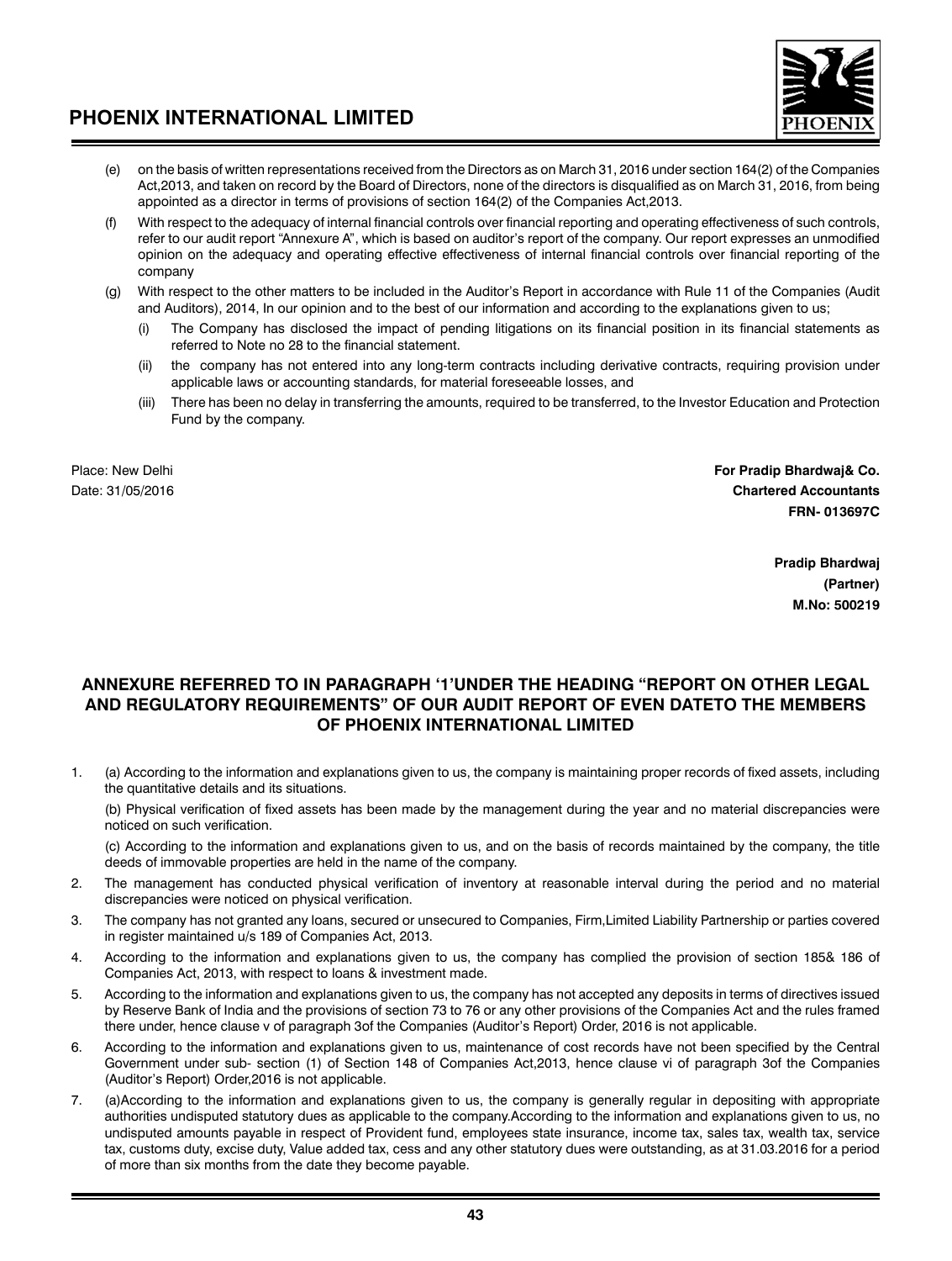

(b) As per information and explanation provided to us,the following are the contingent liabilities against which the appeal is pending to the various authorities

| <b>Particulars</b>         | <b>Authorities</b>                 | <b>Amounts</b> |
|----------------------------|------------------------------------|----------------|
| 1. Sales Tax               | <b>Commissioner Appeal</b>         | 2,91,515       |
| 2. Wealth Tax              | <b>Commissioner Appeal</b>         | 8.45.144       |
| 3. Service Tax             | <b>CESTAT</b>                      | 92.24.464      |
| 4. Employee Provident Fund | EPF Appellate Tribunal, New Delhi  | 18.63.744      |
| 5. Central Excise (2016)   | Commissioner appeal Central Excise | 36,10,420      |

- 8. According to the information and explanations give to us, the company has taken TermLoan from Oriental Bank of Commerce but there is no default in repayment of principal and interest during the year.
- 9. According to the information and explanations given to us, the company has obtained a Term Loan of Rs.95 Crores from Oriental Bank of Commerce during the year under audit, and which is applied for the purpose for which those are raised.
- 10. During the course of our examination of the books and records of the company in accordance with generally accepted accounting practices, no fraud on or by the company has been noticed or reported during the year covered by our audit.
- 11. According to information and explanation given to us and on the basis of records maintained by the company, the company has paid/provided for managerial remuneration in accordance with the requisites approval of mandated by the provision of section 197read with schedule V to the Companies Act 2013.
- 12. In our opinion and according information and explanation given to us, the company is not a NidhiCompany. Accordingly, paragraph 3 (xii) of the Order is not applicable to the company.
- 13. According to information or explanation given to us together, transaction with related party are compliance with sections 177 & 188 of the Companies Act,2013 and details of which have been disclosed in the financial statements.
- 14. According to information and explanation given to us and based on our examinations of the records maintained by the company, the company has not made any preferential allotment/ private placement of share or fully or partly convertible debentures during the year. Hence clause 3 (xiv) is not applicable on the company.
- 15. According to information and explanation given to us, the company has not entered into non cash transaction with directors or persons connected with him. Accordingly paragraph 3 (xv) not applicable on the company.
- 16. According to information and explanation given to us, the company is not required to be registered under section 45-IA of Reserve Bank of India Act, 1934, Hence clause 3 (xvi) is not applicable on the company.

Place: New Delhi **For Pradip Bhardwaj& Co. Chartered Accountants FRN- 013697C**

> **Pradip Bhardwaj (Partner) M.No: 500219**

### **ANNEXURE -A TO THE INDEPENDENT AUDITORS' REPORT**

**(Referred to in paragraph (f) under report on other legal and Regulatory Requirement section of our report of even date**

### **Report on the Internal Financial Controls over Financial Reporting under Clause (i) of Sub –section 3 of section 143 of the Companies Act 2013**

We have audited the internal financial controls over financial reporting of Phoenix International Limited in conjunction with our audit of the financial statement of the Company for the year ended and as on that date.

### **Managements Responsibility for Internal Financial Controls**

The respective Board of Directors of the Company are responsible for establishing and maintaining internal financial controls based on the respective internal control over financial reporting criteria established by the company considering the essential components of internal control stated in the Guidance Note on Audit of Internal Financial Controls over financial Reporting issued by the Institute of Chartered Accountants of India (the guidance Note). These responsibilities include the design, implementation and maintenance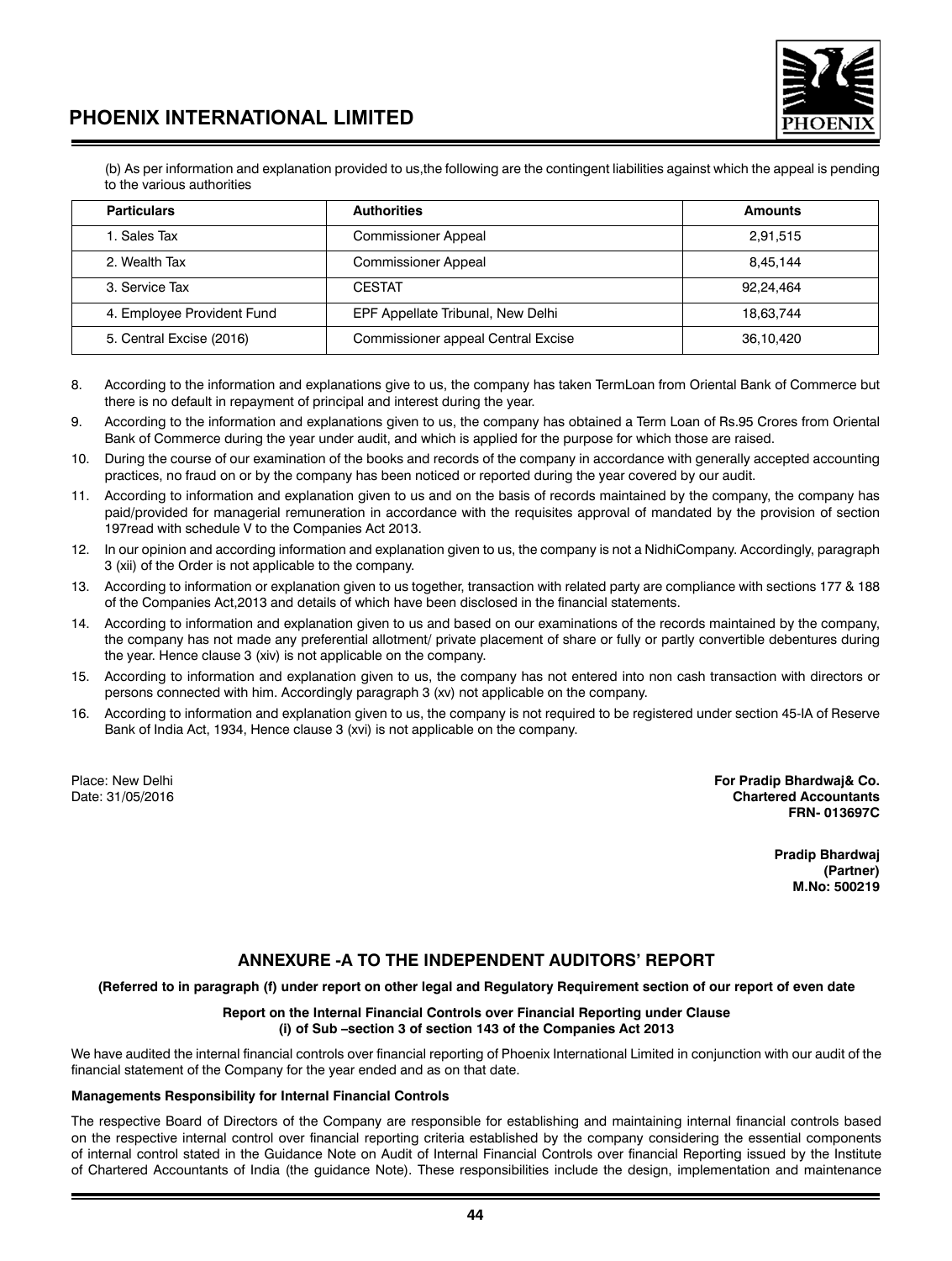

of adequate internal financial controls that were operating effectively for ensuring the orderly and efficient conducts of its business, including adherence to the respective company's policies, the safeguarding of its assets, the prevention and detection of frauds and errors, the accuracy and completeness of the accounting records and the timely preparation of reliable financial information, as required under the Act.

### **Auditors Responsibility**

Our responsibility is to express an opinion on the company's internal financial controls over financial reporting based on our audit. We conducted our audit in accordance with the Standards on Auditing prescribed under section 143(10) of the Act and the Guidance Note, to the extent applicable to an audit of internal financial controls over financial reporting. Those Standards and the Guidance Note require that we comply with the ethical requirements and plan and perform the audit to obtain reasonable assurance about whether adequate internal financial controls over financial reporting was established and maintained and if such controls operated effectively in all material respects.

Our audit involves performing procedures to obtain audit evidence about the adequacy of the internal financial controls system over financial reporting and their operating effectiveness. Our audit of internal financial controls over financial reporting included obtaining an understanding of internal financial controls over financial reporting assessing the risk that a material weakness exists, and testing and evaluating the design and operating effectiveness of internal control based on the assessed risk. The Procedures selected depend on the auditors' judgment, including the assessment of the risks of material misstatement of the financial statement, whether due to fraud or error.

We believe that the audit evidence we have obtained, in terms of their reports referred to in the other matter paragraph below, is sufficient and appropriate to provide a basis for our audit opinion on the company's internal financial controls system over financial reporting.

Meaning of internal financial controls over financial reporting

A company's internal financial control over financial reporting is a process designed to provide reasonable assurance regarding the reliability of financial reporting and the preparation of financial statements for external purposes in accordance with generally accepted accounting principles. A company's internal financial control over financial reporting includes those policies and procedures that (1) pertain to the maintenance of records that ,in reasonable detail, accurately and fairly reflect transactions and dispositions of the assets of the company; (2) provide reasonable assurance that transactions are recorded as necessary to permit preparations of financial statements in accordance with generally accepted accounting principles, and that receipts and expenditures of the company are being made only in accordance with authorization of management and director of company; and (3)provide reasonable assurance regarding prevention or timely detection of unauthorized acquisition, use, or disposition of the company's assets that could have a material effect on the financial statements

### **Inherent Limitations of Internal Financial Controls over Financial Reporting**

Because of the inherent limitations of internal financial controls over financial reporting, including the possibility of collusion or improper management override of controls, material misstatements due to error or fraud may occur and not be detected. Also, projections of any evaluation of the internal financial controls over financial reporting to future periods are subject to the risk that the internal financial control over financial reporting may become inadequate because of change in conditions, or that the degree of compliance with the policies or procedures may deteriorate.

### **Opinion**

In our opinion to the best of our information and according to the explanations given to us, the company have in all material respects, an adequate internal financial controls system over financial reporting and such internal financial controls over financials reporting were operating effectively as at March 31, 2016, based on the internal control over financial reporting criteria established by the company considering the essential components of internal control stated in the Guidance Note.

Place: New Delhi **For Pradip Bhardwaj& Co. Chartered Accountants FRN- 013697C**

> **Pradip Bhardwaj (Partner) M.No: 500219**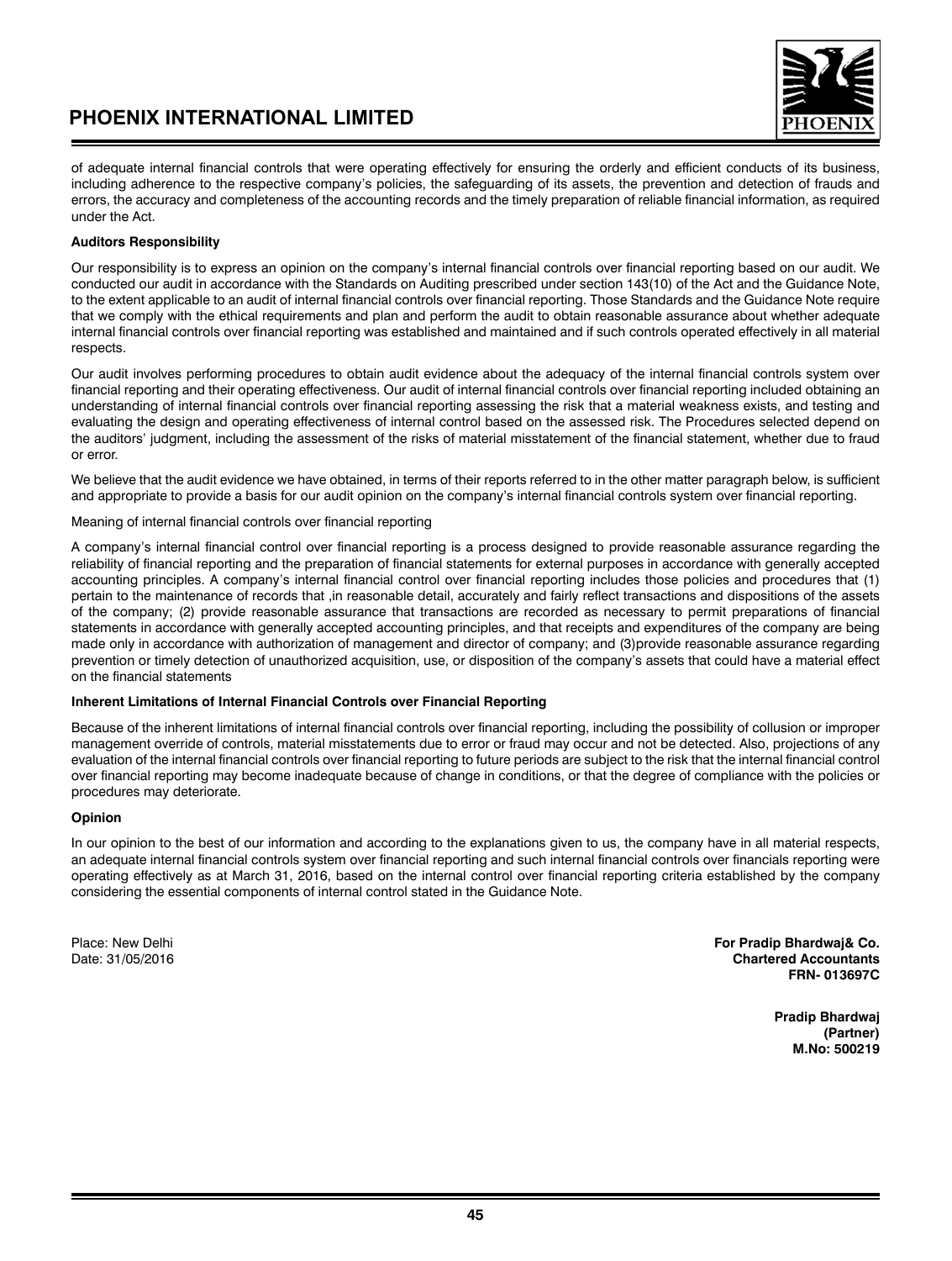

### **PHOENIX INTERNATIONAL LIMITED CIN : L74899DL1987PLC030092 Standalone Balance Sheet as at 31st March, 2016**

|              | <b>PARTICULARS</b>                     | <b>Note</b><br><b>No</b> | As at<br>31st March, 2016 | As at<br>31st March, 2015 |
|--------------|----------------------------------------|--------------------------|---------------------------|---------------------------|
| $\mathbf{L}$ | <b>EQUITY AND LIABILITIES</b>          |                          |                           |                           |
| (1)          | <b>Shareholder's Funds</b>             |                          |                           |                           |
|              | (a) Share Capital                      | $\overline{c}$           | 187,895,600               | 187,895,600               |
|              | (b) Reserves and Surplus               | 3                        | 520,849,249               | 511,117,398               |
| (2)          | Deferred tax Liability                 |                          | 3,263,199                 |                           |
| (3)          | <b>Non-Current Liabilities</b>         |                          |                           |                           |
|              | (a) Long Term Borrowings               | 4                        | 904,809,145               | 415,098,829               |
|              | (b) Long Term Liabilities              | 5                        | 56,690,019                | 51,890,019                |
|              | (c) Long Term Provisions               | 6                        | 926,395                   | 1,008,148                 |
| (4)          | <b>Current Liabilities</b>             |                          |                           |                           |
|              | (a) Trade Payables                     | $\overline{7}$           | 185,096,441               | 178,360,583               |
|              | (b) Other Current Liabilities          | 8                        | 23,941,269                | 41,143,007                |
|              | (c) Short-Term Provisions              | 9                        | 26,299,905                | 20,353,734                |
| <b>TOTAL</b> |                                        |                          | 1,909,771,221             | 1,406,867,318             |
|              | II. ASSETS                             |                          |                           |                           |
| (1)          | Non-Current Assets                     |                          |                           |                           |
|              | (a) Fixed Assets                       |                          |                           |                           |
|              | (i) Tangible Assets                    | 10                       | 349,075,174               | 355,648,456               |
|              | (ii) Capital Work-in-Progress          | 10                       | 23,242,075                | 23,242,075                |
|              | (b) Non-Current Investments            | 11                       | 159,082,580               | 159,082,580               |
|              | (c) Long Term - Loans and Advances     | 12                       | 963,199,322               | 511,791,387               |
| (2)          | <b>Current Assets</b>                  |                          |                           |                           |
|              | (a) Inventories                        | 13                       | 50,685,282                | 51,829,794                |
|              | (b) Trade Receivables                  | 14                       | 274,476,224               | 154,948,584               |
|              | (c) Cash and Cash Equivalents          | 15                       | 17,622,748                | 40,291,994                |
|              | (d) Short Term Loans & Advances        | 16                       | 71,709,804                | 105,054,827               |
|              | (e) Other Current Assets               | 17                       | 678,012                   | 4,977,621                 |
|              |                                        | <b>TOTAL</b>             | 1,909,771,221             | 1,406,867,318             |
|              | <b>Significant Accounting Policies</b> | $\mathbf{1}$             |                           |                           |
|              | Notes on Financial Statements          | 2 to 41                  |                           |                           |

*As per our report of even date annexed*

FRN- 013697C

**Partner Company Secretary Company Secretary**<br>M.No. 500219 M.No. 20027347 DIN: 00027347 DIN: 00050022 M.No. 500219

per Pradip Bhardwaj **Narendra Aggarwal P. M. Alexander Narender Makkar** 

**For Pradip Bhardwaj & Co.** The School of the Board of Directors Chartered Accountants<br>
Chartered Accountants The School of Directors Accountants of the Board Of Directors Phoenix International Limited **Phoenix International Limited** 

Place : New Delhi Dated : 31.05.2016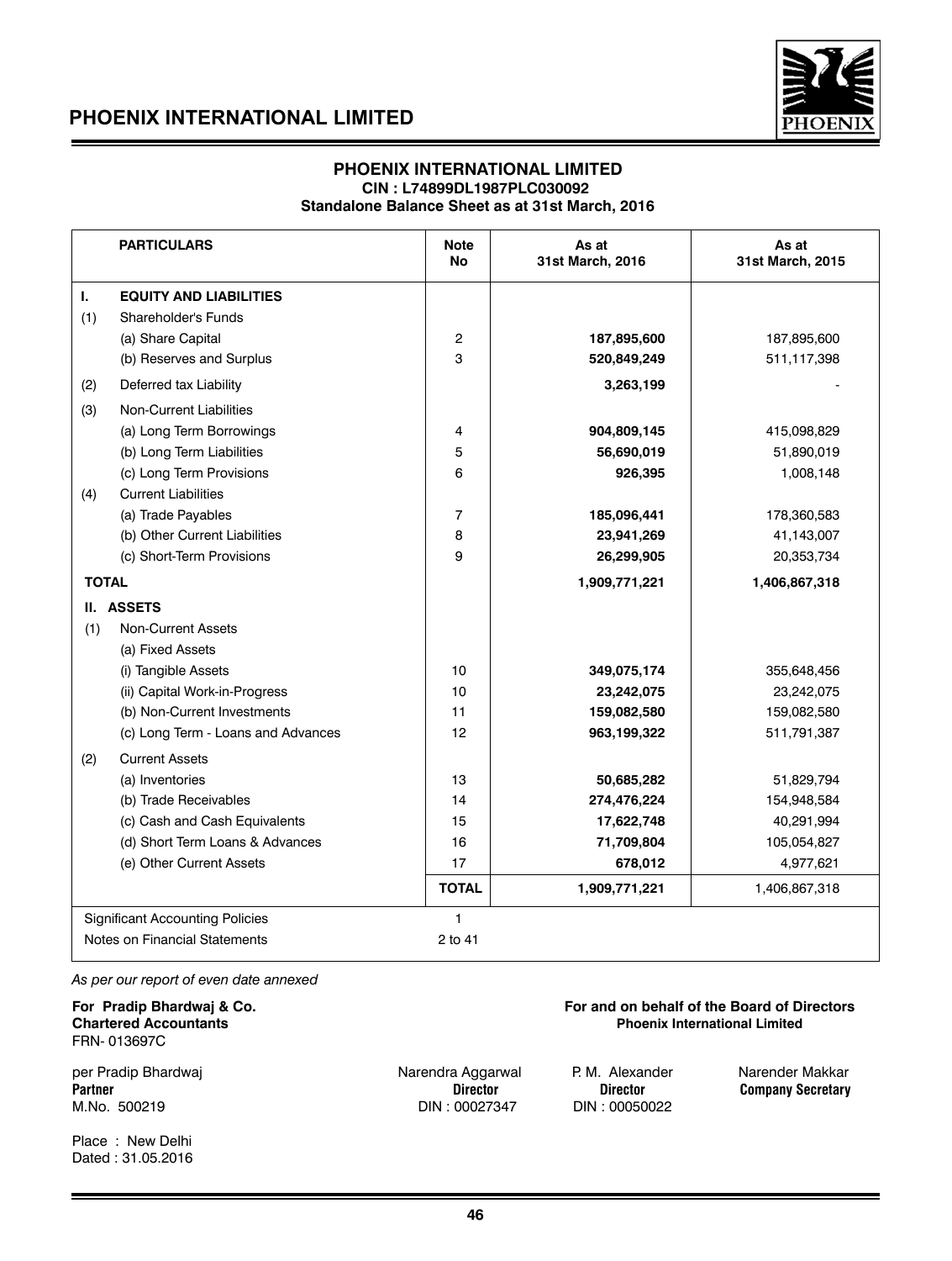

### **PHOENIX INTERNATIONAL LIMITED CIN : L74899DL1987PLC030092 Standalone Profit & Loss Account for the Year Ended 31st March, 2016**

|                | <b>PARTICULARS</b>                        | <b>Note</b><br><b>No</b> | As at<br>31st March, 2016 | As at<br>31st March, 2015 |
|----------------|-------------------------------------------|--------------------------|---------------------------|---------------------------|
| L              | <b>Revenue from Operations</b>            | 18                       | 373,877,442               | 391,736,150               |
| Ш              | <b>Other Income</b>                       | 19                       | 8,702,600                 | 2,192,624                 |
| $\mathbf{III}$ | Total Revenue (I +II)                     |                          | 382,580,042               | 393,928,774               |
| IV             | <b>Expenses</b>                           |                          |                           |                           |
|                | Cost of Material Consumed                 | 20                       | 202,785,887               | 229,764,607               |
|                | Changes in Inventories of finished goods, | 21                       | (6, 194, 452)             | 4,095,869                 |
|                | Work-in-progress and Stock-in-Trade       |                          |                           |                           |
|                | Employees' Benefit Expenses               | 22                       | 7,136,844                 | 11,376,050                |
|                | <b>Financial Costs</b>                    | 23                       | 75,090,605                | 61,099,928                |
|                | Depreciation                              | 10                       | 6,603,474                 | 13,145,131                |
|                | <b>Other Expenses</b>                     | 24                       | 78,162,634                | 59,735,279                |
|                | <b>Total Expenses (IV)</b>                |                          | 363,584,992               | 379,216,864               |
| v              | Profit before Tax (III - IV)              |                          | 18,995,050                | 14,711,910                |
| VI             | <b>Tax Expenses</b>                       |                          |                           |                           |
|                | (1) Provision for Income Tax              |                          | 6,000,000                 | 5,50 0,000                |
|                | (2) Deffered Tax Liability                |                          | 3,263,199                 |                           |
| VII            | Profit/(Loss) for the year (V-VI)         |                          | 9,731,851                 | 9,211,910                 |
| VIII           | Earning per equity share:                 |                          |                           |                           |
|                | Basic & Diluted                           | 25                       | 0.58                      | 0.55                      |
|                | <b>Significant Accounting Policies</b>    | $\mathbf{1}$             |                           |                           |
|                | Notes on Financial Statements             | 2 to 41                  |                           |                           |

### *As per our report of even date annexed*

For Pradip Bhardwaj & Co. **For and on behalf of the Board of Directors**<br>Chartered Accountants **For and on the Board of Directors**<br>Phoenix Internatinal Limited **Phoenix Internatinal Limited** FRN- 013697C per Pradip Bhardwaj (and the Narendra Aggarwal P. M. Alexander Narender Makkar Narender Makkar Narender Makkar<br>Partner (Director Director Director Director Director ) **Partner Company Secretary**<br>M.No. 500219 **Director** Director **Director** DIN: 00027347 **DIN: 00050022** DIN : 00027347

Place : New Delhi Dated : 31.05.2016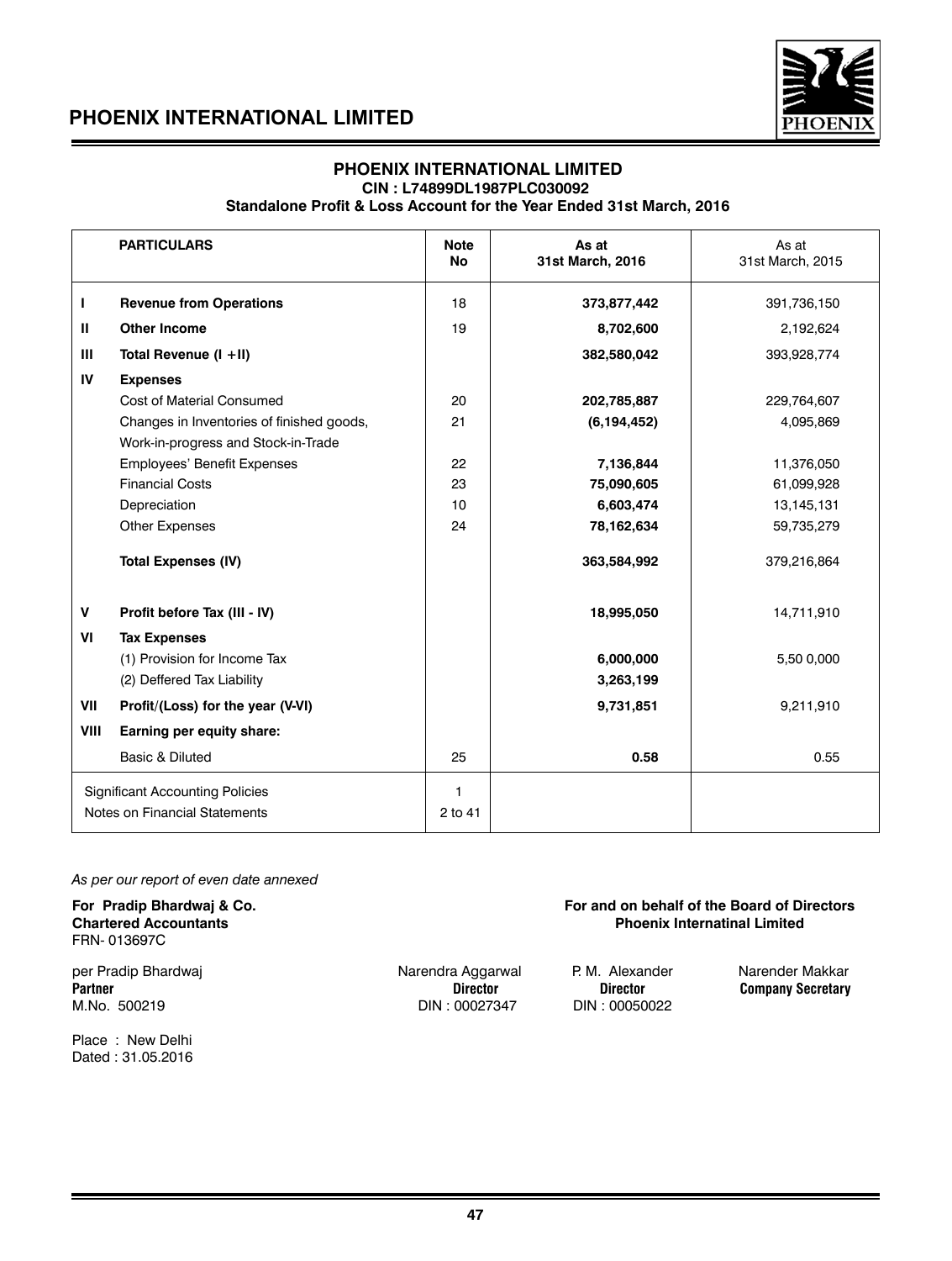

### **PHOENIX INTERNATIONAL LIMITED CIN : L74899DL1987PLC030092**

**Standalone Cash Flow Statement for the Year Ended 31st March, 2016** 

| <b>PARTICULARS</b>                                                                          | For the Year Ended<br>31st March, 2016 | For the Year Ended<br>31st March, 2015 |
|---------------------------------------------------------------------------------------------|----------------------------------------|----------------------------------------|
| A. Cash Flow from Operating Activities<br>Net Profit /(Loss) before Tax<br>Adjustments for: | 18,995,050                             | 14,711,910                             |
| Depreciation & Amortization Exp.                                                            | 6,603,474                              | 13,145,131                             |
| Foreign Exchange (Net)                                                                      | (6,885,113)                            | 6,067,966                              |
| Interest (Net)                                                                              | 75,010,386                             | 60,597,701                             |
| Loss on sale of Fixed Assets                                                                |                                        | 447,441                                |
| <b>Operating profit before Working Capital Changes</b>                                      | 93,723,796                             | 94,970,149                             |
| Trade receivables & Other current assets                                                    | (81,883,007)                           | (3,218,540)                            |
| Changes in Stock in Trade                                                                   | 1,144,512.00                           | 17,108,082                             |
| Trade Payables & other liabilities                                                          | 13,138,538                             | 23,558,518                             |
| Cash from Operating Activities                                                              | 26,123,838                             | 132,418,210                            |
| Taxes paid                                                                                  | 6,000,000                              | 5,500,000                              |
| Net cash from operating activities                                                          | 20,123,838                             | 126,918,210                            |
| <b>B.</b> Cash flow from Investing Activities                                               |                                        |                                        |
| Purchase of Fixed Assets / CWIP                                                             | (30, 192)                              | (61, 371)                              |
| Sale of Fixed Assets                                                                        |                                        | 1,628,000                              |
| Foreign Exchange (Net)                                                                      | 6.885.113                              |                                        |
| <b>Interest Received</b>                                                                    | 80,219                                 | 502,227                                |
| Net Cash used in investing activities                                                       | 6,935,140                              | 2,068,856                              |
| C. Cash flow from Financing Activities                                                      |                                        |                                        |
| Advances from Subsidiaries / Others                                                         | (451, 407, 935)                        | (4,710,479)                            |
| Repayment of Long Term Borrowing                                                            | (478, 029, 684)                        | (48, 263, 190)                         |
| Receiving of Loan Term Borrowing                                                            | 950,000,000                            |                                        |
| Security Deposits (Paid) / Received                                                         | 4,800,000                              | (4,599,150)                            |
| <b>Interest Paid</b>                                                                        | (75,090,605)                           | (61,099,928)                           |
| <b>Net Cash from Financing Activities</b>                                                   | (49, 728, 223)                         | (118, 672, 747)                        |
| Net Increases (Decreases) in cash and cash Equivalents                                      | (22, 669, 245)                         | 10,314,318                             |
| Cash and Cash Equivalent at the beginning                                                   | 40,291,994                             | 29,977,676                             |
| Cash and Cash Equivalent at the end of the Year                                             | 17,622,748                             | 40,291,994                             |

We have examined the above cash flow statement of Phoenix International Limited for the year ended 31.03.2016. The statement has been prepared by the management in accordance with the listing requirments of Security Exchange board of India (SEBI) and is based on and derived from the audited financial statement of the company for the year ended 31.03.2016.

*As per our report of even date annexed*

FRN- 013697C

per Pradip Bhardwaj Narendra Aggarwal P. M. Alexander Narender Makkar **Partner Director Director Company Secretary** M.No. 500219 DIN : 00027347 DIN : 00050022

Place : New Delhi Dated : 31.05.2016

**For Pradip Bhardwaj & Co. For and on behalf of the Board of Directors Chartered Accountants Phoenix Internatinal Limited**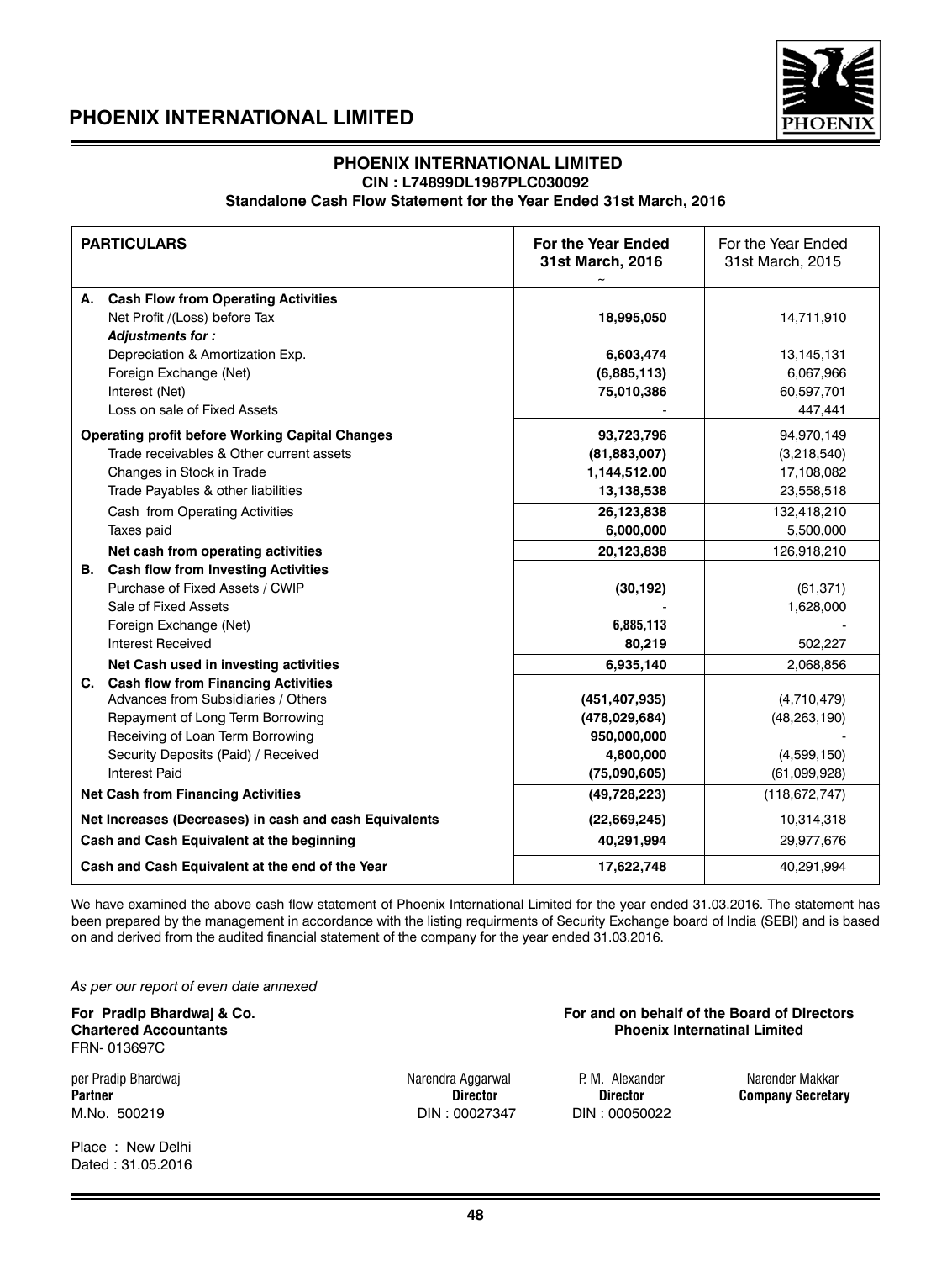### **Note - 1**



### **SIGNIFICANT ACCOUNTING POLICIES**

### **1. a) BASIS OF PREPARATION OF FINANCIAL STATEMENT**

These Financial Statements have been prepared to comply with the Generally Accepted Accounting Principles (Indian GAAP) including the Accounting Standards notified under the relevant provisions of the Companies Act 2013. The Financial Statements are prepared on accrual basis under the historical cost convention. The financials Statements are presented in Indian rupees rounded off to the nearest rupees.

### **b) USE OF ESTIMATES**

The preparation of financial statements in conformity with Generally Accepted Accounting Principles (Indian GAAP) requires judgments, estimates and assumptions to be made that affect the reported amounts of assets and liabilities and disclosure of contingent liabilities on the date of financial statements and reported amounts of revenue and expenses during the reporting period. Difference between the actual results and estimates are recognised in the period in which the results are known/materealised.

### **2. FIXED ASSETS**

Tangible Assets are stated at cost net of recoverable taxes,trade discount and rebates and include amount added on revaluation,less accumlated depreciation and impairment loss,if any.The cost of tangible assets comprises its purchase price,borrowing cost and any cost directly attributable to bringing the assets to its working condition for its intended use. Projects under which assets are not ready for their intended use are disclosed under Capital Work-in-Progress

### **3. VALUATION OF INVENTORIES**

Items of inventories are measured at lower of cost and net realisable value after providing for obsolescence, if any. Cost of inventories comprises of cost of purchase, cost of conversion and other costs including manufacturing overheads incurred in bringing them to their respective present location and condition.

### **4. DEPRECIATION**

- a) Depreciation on Fixed Assets is provided to the extent of depreciable amount on the Written Down Value (WDV) Method except in case of assets pertaining to unit- Noida A-37 where depreciation is provided on Straight Line Method (SLM). Depreciation is provided based on useful life of the assets as prescribed in Schedule II to the Companies Act, 2013.
- b) No write off is made in respect of long term lease hold land.

### **5. FOREIGN EXCHANGE TRANSACTION**

- a. Transactions denominated in foreign currencies are recorded at the exchange rate prevailing on the date of the transaction or that approximates the actual rate at the date of the transaction.
- b. Monetary items denominated in foreign currencies at the year end are restated at year end rates. In case of items which are covered by forward exchange contracts, the difference between the year end rate and rate on the date of the contract is recognised as exchange difference and the premium paid on forward contracts is recognised over the life of the contract.
- c. Non-monetary foreign currency items are carried at cost.
- d. In respect of integral foreign operations, all transactions are translated at rates prevailing on the date of transaction or that approximates the actual rate at the date of transaction. Monetary assets and liabilities are restated at the year end rates.
- e. Any income or expense on account of exchange difference either on settlement or on translation is recognised in the Profit and Loss Statement."

### **6. REVENUE RECOGNITION**

Revenue is recognised only when risk and rewards incidental to ownership are transferred to the customer, it can be reliably measured and it is reasonable to expect ultimate collection.Revenue from opereation include sale of goods and services.Export Sales are accounted for on the basis of the date of Bill of Lading, Domestic sales are accounted for on the basis of ex-factory / godown dispatches. Sales include excise duty but exclude discounts, sales tax and all other charges. Interest income is recognised on a time proportion basis taking into account the amount outstanding and the intrest rate applicable.

### **7. EXPORT BENEFITS**

Sale of advance licenses is accounted for on realizations basis, Duty Drawbacks and Duty entitlement Pass Book benefits are accounted for on accrual basis.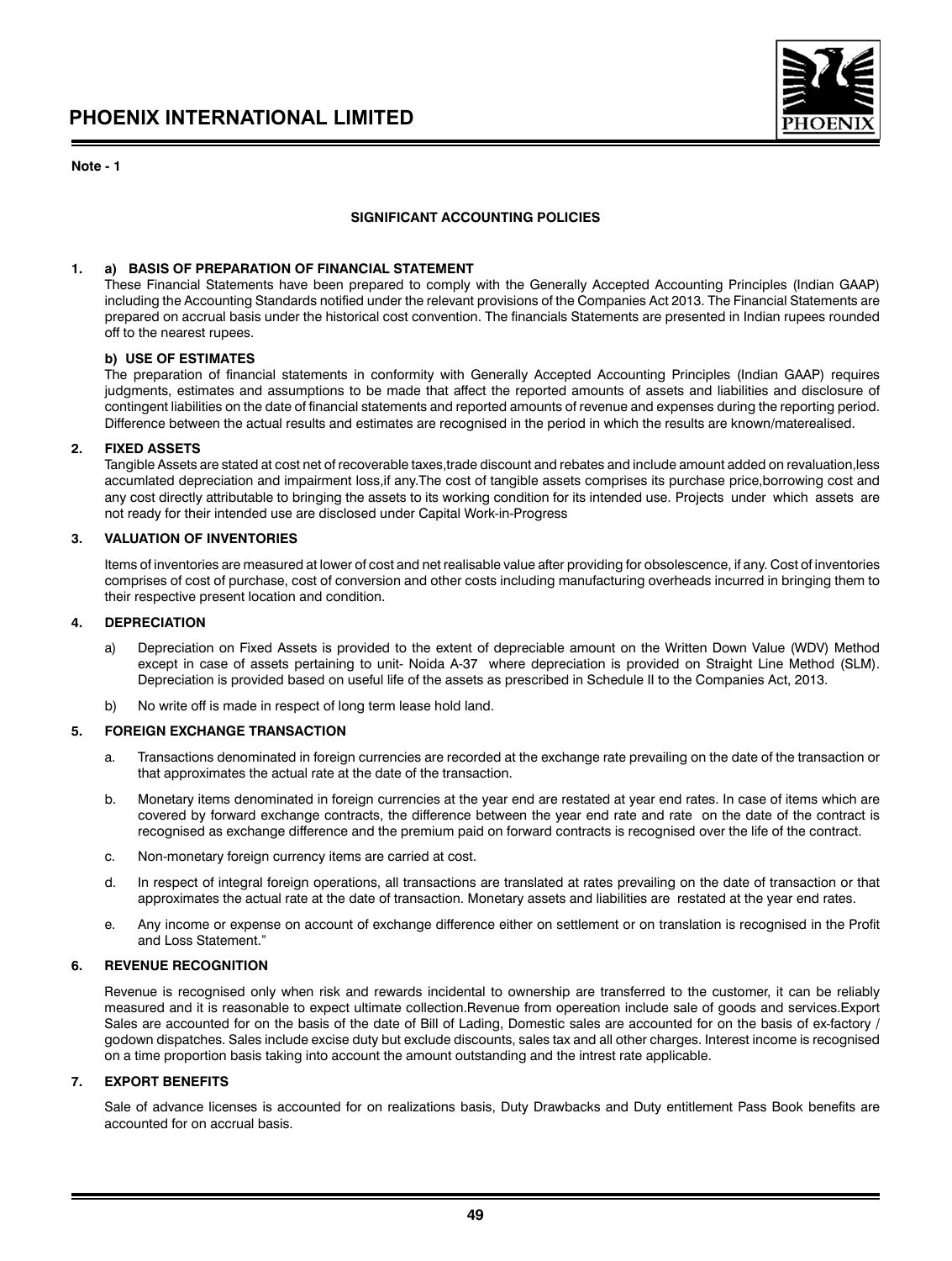

### **8. RETIREMENT BENEFITS**

- a) Contributions to Provident fund are made at the prescribed rates in the recognized funds and charged to the Profit and Loss A/c.
- b) Provision for Gratuity are to be made on the basis of actuarial valuation.
- c) Every employee who has completed five years or more of service gets a gratuity on leaving at 15 days salary (last drawn salary) for each completed year of service. Year end liability on account of retirement benefits to employees are provided.
- d) Leave encashment is accounted for on year to year basis and not accumulated to be enchased at the time of retirement.

### **9. INVESTMENTS**

"Investments in subsidiary and other companies are treated as long term investments and are stated at cost. Provision of diminution in the market value of long- term investments is made only if such decline is considered permanent by the Management. Dividend is accounted for as and when received.

### **10. IMPAIRMENT OF FIXED ASSETS**

An assets is treated as impaired when the carrying cost of assets exceeds its recoverable value. An impairment loss is charged to the Profit anf Loss Statement in the year in which an assets is identified as impaired. The impairment loss is recognised in prior accounting period is reversed if there has been a change in the estimates of recoverable amount.

### **11. PROVISIONS,CONTINGENT LIABILITIES AND CONTINGENT ASSETS**

Provision is rcognised in the accounts when there is a present obligation as a result of past events and it is probable that an outflow of resources will be required to settle the obligation and reliable estimates can be made.Provision are not discounted to their present value and are determined based on the best estimate required to settle the obligation at the reporting date.These estimates at each reportind date and adjusted to reflect the current best estimates.

### **12. Leases**

Lease arrangements where the risk & rewards incidental to ownership of an assets substatially vest with the lessor, are recognised with the lessor, are recognised as operating lease. Lease rentals under operating lease are recognised in the statement of profit & loss accounts as per lease agrement with the parties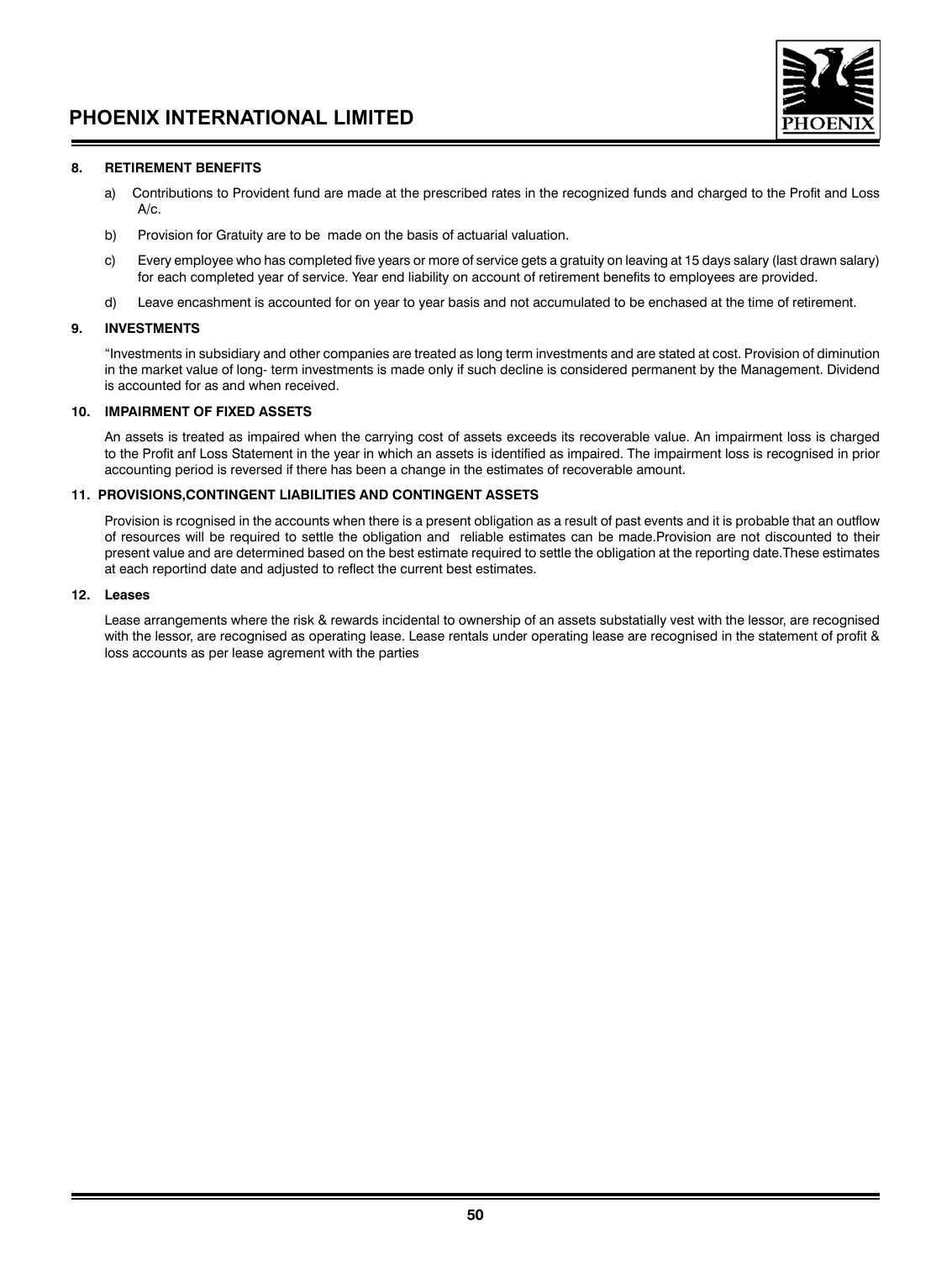

### **Notes to Financial Statements for the Year Ended 31st March, 2016**

| 2. SHARE CAPITAL                                         |              | As at<br>31st March, 2016 |               | As at<br>31st March, 2015 |               |
|----------------------------------------------------------|--------------|---------------------------|---------------|---------------------------|---------------|
|                                                          |              | No of Shares<br>Value (₹) |               | No of Shares              | Value $(3)$   |
| (a) Authorised Share Capital                             |              |                           |               |                           |               |
| Equity Share $@$ 10/- each                               |              | 50,000,000                | 500.000.000   | 50,000,000                | 500.000.000   |
| 4% Cumulative Redeemable Preference Shares @ ₹100/- each |              | 10.000.000                | 1.000.000.000 | 10.000.000                | 1.000.000.000 |
|                                                          | <b>TOTAL</b> | 60.000.000                | 1.500.000.000 | 60.000.000                | 1.500.000.000 |

### **(b) Issued, Subscribed and fully paid up**

| Equity Share $@$ 10/- each                              |       | 16.789.560 | 167.895.600 | 16.789.560 | 167,895,600 |
|---------------------------------------------------------|-------|------------|-------------|------------|-------------|
| 4% Cumulative Redeemable Preference Shares @ 100/- each |       | 200,000    | 20,000,000  | 200,000    | 20,000,000  |
|                                                         | TOTAL | 16.989.560 | 187.895.600 | 16.989.560 | 187,895,600 |

### **(c) Disclosure for Shareholidng**

The details of shareholders holding more than 5%

| Name of Shareholder                     | No. of<br><b>Shares held</b> | $%$ age<br>of Holding | No. of<br>Shares held | $%$ age<br>of Holding |
|-----------------------------------------|------------------------------|-----------------------|-----------------------|-----------------------|
| (i) Equity Shares:                      |                              |                       |                       |                       |
| Mr. Ajay Kalsi                          | 2.734.400                    | 16.29%                | 2.734.400             | 16.29                 |
| Mayflower Management Services Pvt. Ltd. | 2.880,000                    | 17.15%                | 2.880.000             | 17.15                 |
| Spartan Management Services Pvt. Ltd.   | 2,880,000                    | 17.15%                | 2.880,000             | 17.15%                |
| Vanquard Services Pvt. Ltd.             | 3.120.000                    | 18.58%                | 3.120.000             | 18.58%                |
| <b>TOTAL</b>                            | 11,614,400                   | 69.18%                | 11.614.400            | 69.18%                |

### **(ii) Preference Shares :**

| Granada Services Pvt. Ltd. |              | 200,000 | 100% | 200.000 | 100% |
|----------------------------|--------------|---------|------|---------|------|
|                            | <b>TOTAL</b> | 200,000 | 100% | 200.000 | 100% |

| (d) Reconciliation of Shares Outstanding        |              | No. of Shares | Value (₹)   | No of Shares             | Value (₹)   |
|-------------------------------------------------|--------------|---------------|-------------|--------------------------|-------------|
| (i) Equity Shares:                              |              |               |             |                          |             |
| Shares outstanding at the beginning of the year |              | 16.789.560    | 167,895,600 | 16.789.560               | 167,895,600 |
| Shares Issued during the year                   |              |               |             |                          |             |
| Shares bought back during the year              |              |               |             | $\overline{\phantom{a}}$ |             |
| Any other movement                              |              |               | -           | ۰                        |             |
| Shares outstanding at the end of the year       | <b>TOTAL</b> | 16.789.560    | 167,895,600 | 16.789.560               | 167.895.600 |

**(ii) Preference Shares :**

| Shares outstanding at the beginning of the year |       | 200,000                  | 20,000,000 | 200.000                  | 20.000.000 |
|-------------------------------------------------|-------|--------------------------|------------|--------------------------|------------|
| Shares Issued during the year                   |       | -                        |            | $\overline{\phantom{0}}$ |            |
| Shares bought back during the year              |       | $\overline{\phantom{0}}$ |            | $\overline{a}$           |            |
| Any other movement                              |       | -                        |            | $\overline{\phantom{a}}$ |            |
| Shares outstanding at the end of the year       | TOTAL | 200.000                  | 20,000,000 | 200,000                  | 20.000.000 |
|                                                 |       |                          |            |                          |            |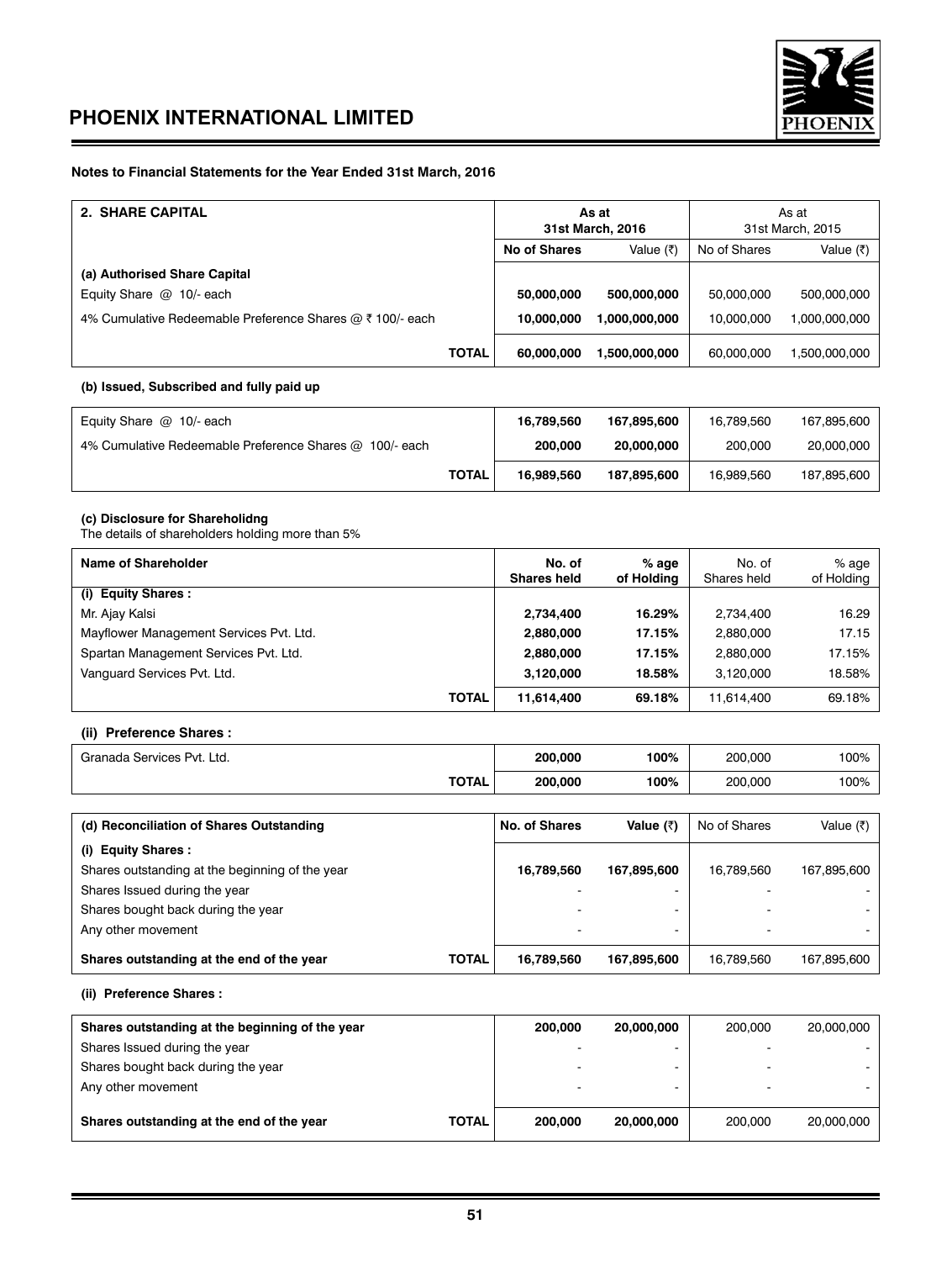

| <b>PARTICULARS</b>                                                                                                |              |             | As at<br>31st March, 2016 (₹) | As at<br>31st March, 2015 (₹) |             |
|-------------------------------------------------------------------------------------------------------------------|--------------|-------------|-------------------------------|-------------------------------|-------------|
| 3. RESERVES & SURPLUS<br><b>General Reserve</b><br>As per last Balance Sheet<br><b>Securities Premium Reserve</b> |              |             | 100, 121, 793                 |                               | 100,121,793 |
| As per last Balance Sheet                                                                                         |              |             | 124,198,900                   |                               | 124,198,900 |
| <b>Profit &amp; Loss Account - Balance</b>                                                                        |              |             |                               |                               |             |
| <b>Opening Balance</b>                                                                                            |              | 286,796,705 |                               | 289,893,159                   |             |
| Adjustment of Fixed Assets                                                                                        |              |             |                               | (12,308,364)                  |             |
| Net Profit for the Current Year                                                                                   |              | 9,731,851   | 296,528,556                   | 9,211,910                     | 286,796,705 |
|                                                                                                                   | <b>TOTAL</b> |             | 520,849,249                   |                               | 511,117,398 |

| <b>PARTICULARS</b>                                    |              |                    | As at<br>31st March, 2016 (₹) | As at<br>31st March, 2015 (₹) |             |  |
|-------------------------------------------------------|--------------|--------------------|-------------------------------|-------------------------------|-------------|--|
|                                                       |              | <b>Non Current</b> | Current                       | Non Current                   | Current     |  |
| <b>4. LONG TERM BORROWINGS</b>                        |              |                    |                               |                               |             |  |
| Loans From banks: Secured (Oriental Bank of Commerce) |              | 22,260,000         | 904.809.145                   | 40.000.000                    | 415,098,829 |  |
|                                                       | <b>TOTAL</b> | 22.260.000         | 904.809.145                   | 40.000.000                    | 415.098.829 |  |

#### **Notes :**

A) Term Loan from Oriental Bank of Commerce of Rs. 9270.69 Lacs (Previous year Rs. 4,550.99 Lacs) is secured by way of Equitable Mortgage of Land and Building measuring 61,690 Sq. Meters at A-37, Sector 60, Noida assigned by way of security of the rights of borrower under sub lease/lease agreements including assignment of receivables of future rentals/lease money and first charge on all moveable / Fixed Assets & Inventory (existing and future) of the Company. The Loan is repayable in 144 Equated monthly installments from the date of disbursement. Due within a year Rs.222.60 Lacs excluding interest (Previous Year Rs. 1,087.23 Lacs including interest).

B) Term Loan from Oriental Bank of Commerce Amount Rs. 1751.76 Lacs are repayble over a period of 2 to 5 years.

| <b>PARTICULARS</b>              | As at<br>31st March, 2016 (₹) | As at<br>31st March, 2015 (₹) |
|---------------------------------|-------------------------------|-------------------------------|
| <b>5. LONG TERM LIABILITIES</b> |                               |                               |
| Security Deposit Received       | 56,690,019                    | 51,890,019                    |
| <b>TOTAL</b>                    | 56,690,019                    | 51,890,019                    |

| <b>PARTICULARS</b>                                                        | As at<br>31st March, 2016 (₹) | As at<br>31st March, 2015 (₹) |
|---------------------------------------------------------------------------|-------------------------------|-------------------------------|
| <b>6. LONG TERM PROVISIONS</b><br>Gratuity (As per Actuarial Certificate) | 926.395                       | 1,008,148                     |
| <b>TOTAL</b>                                                              | 926,395                       | 1,008,148                     |

| <b>PARTICULARS</b>                                                   | As at                | As at                |
|----------------------------------------------------------------------|----------------------|----------------------|
|                                                                      | 31st March, 2016 (₹) | 31st March, 2015 (₹) |
| <b>TRADE PAYABLES</b><br>Payable against Supplies, Services & Others | 185.096.441          | 178,360,583          |
| <b>TOTAL</b>                                                         | 185,096,441          | 178,360,583          |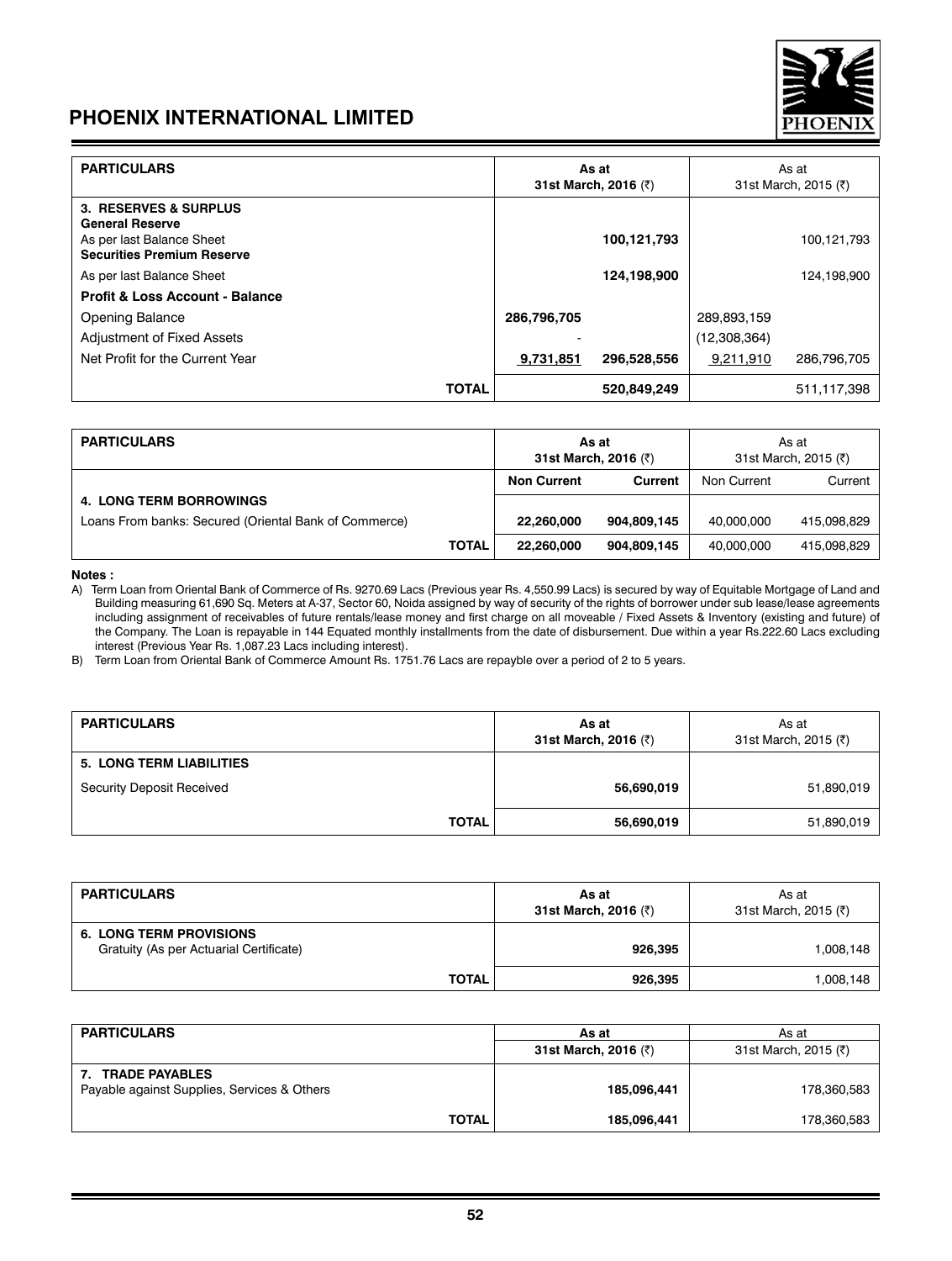

| <b>PARTICULARS</b>                                         | As at<br>31st March, 2016 (₹) | As at<br>31st March, 2015 (₹) |
|------------------------------------------------------------|-------------------------------|-------------------------------|
| <b>8. OTHER CURRENT LIABILITIES</b>                        |                               |                               |
| Current Maturity of Long Term Borrowing (Refer Note No. 4) | 22,260,000                    | 40,000,000                    |
| Payable to Others                                          | 1,077,645                     | 770,073                       |
| Payable to Govt. Authority                                 | 603,624                       | 372,934                       |
| <b>TOTAL</b>                                               | 23,941,269                    | 41,143,007                    |

| <b>PARTICULARS</b>                     | As at<br>31st March, 2016 (₹) | As at<br>31st March, 2015 (₹) |
|----------------------------------------|-------------------------------|-------------------------------|
| <b>9. SHORT TERM PROVISIONS</b>        |                               |                               |
| Income Tax                             | 26,212,000                    | 20,212,000                    |
| Gratuity (As per Acturial certificate) | 87.905                        | 141,734                       |
| <b>TOTAL</b>                           | 26,299,905                    | 20,353,734                    |

### **10. FIXED ASSETS**

(All Amount In Rs.)

-

| VASSETS                             |                     | <b>GROSS BLOCK</b>          |                              |                     |                     |                   | <b>DEPRECIATION</b>         |                          | <b>NET BLOCK</b>    |                     |
|-------------------------------------|---------------------|-----------------------------|------------------------------|---------------------|---------------------|-------------------|-----------------------------|--------------------------|---------------------|---------------------|
| <b>Particulars</b>                  | As at<br>01.04.2015 | Additions for<br>the Period | Sales/Transfer<br>Adjustment | As at<br>31.03.2016 | Up to<br>31.03.2015 | For<br>the Period | Sale/Transfer<br>Adiustment | Up to<br>31.03.2016      | As at<br>31.03.2016 | As at<br>31.03.2015 |
| Land                                | 35.715.590          |                             |                              | 35,715,590          |                     |                   |                             | $\overline{a}$           | 35,715,590          | 35,715,590          |
| <b>Building</b>                     | 571.513.620         |                             |                              | 571.513.620         | 253,299,466         | 6.037.504         |                             | 259.336.970              | 312.176.650         | 318,214,154         |
| Plant and Machinery (chennai)       | 38.507.919          | $\overline{\phantom{a}}$    |                              | 38.507.919          | 38.278.749          | 40.754            |                             | 38.319.503               | 188.416             | 229,170             |
| <b>Electrical Installation</b>      | 28.129.653          |                             |                              | 28,129,653          | 27.407.297          | 270.369           |                             | 27.677.666               | 451,987             | 722,356             |
| Vehicles                            | 6.629.432           |                             |                              | 6.629.432           | 6,471,182           | 39.683            |                             | 6.510.865                | 118,567             | 158,250             |
| Office and Other Equipment(chennai) | 4.059.594           | 30.192                      |                              | 4.089.786           | 3.780.211           | 127.942           |                             | 3.908.153                | 181,633             | 279,383             |
| Furniture & Fixtures                | 3,249,925           | $\overline{\phantom{a}}$    |                              | 3,249,925           | 2,920,372           | 87,222            |                             | 3,007,594                | 242,331             | 329,553             |
| Wooden Structure                    | 2,878,972           |                             |                              | 2,878,972           | 2,878,972           |                   |                             | 2,878,972                |                     |                     |
| <b>TOTAL</b>                        | 690,684,705         | 30,192                      |                              | 690,714,897         | 335,036,249         | 6,603,474         |                             | 341,639,723              | 349,075,174         | 355,648,456         |
| <b>Capital Work In Progress:-</b>   |                     |                             |                              |                     |                     |                   |                             |                          |                     |                     |
| Machinery                           | 23,242,075          |                             |                              | 23,242,075          |                     |                   |                             | $\overline{\phantom{0}}$ | 23,242,075          | 23,242,075          |
| <b>TOTAL</b>                        | 23,242,075          |                             |                              | 23,242,075          | $\overline{a}$      |                   |                             | $\overline{\phantom{0}}$ | 23,242,075          | 23,242,075          |
| <b>GRAND TOTAL - Current Year</b>   | 713,926,780         | 30,192                      |                              | 713,956,972         | 335,036,249         | 6,603,474         |                             | 341,639,723              | 372,317,249         | 378,890,531         |
| <b>GRAND TOTAL - Previous Year</b>  | 718,163,046         | 61,371                      | 4,297,637                    | 713,926,780         | 311,804,951         |                   | 13,145,131   10,086,167     | 335,036,249              | 378,890,531         | 406,358,095         |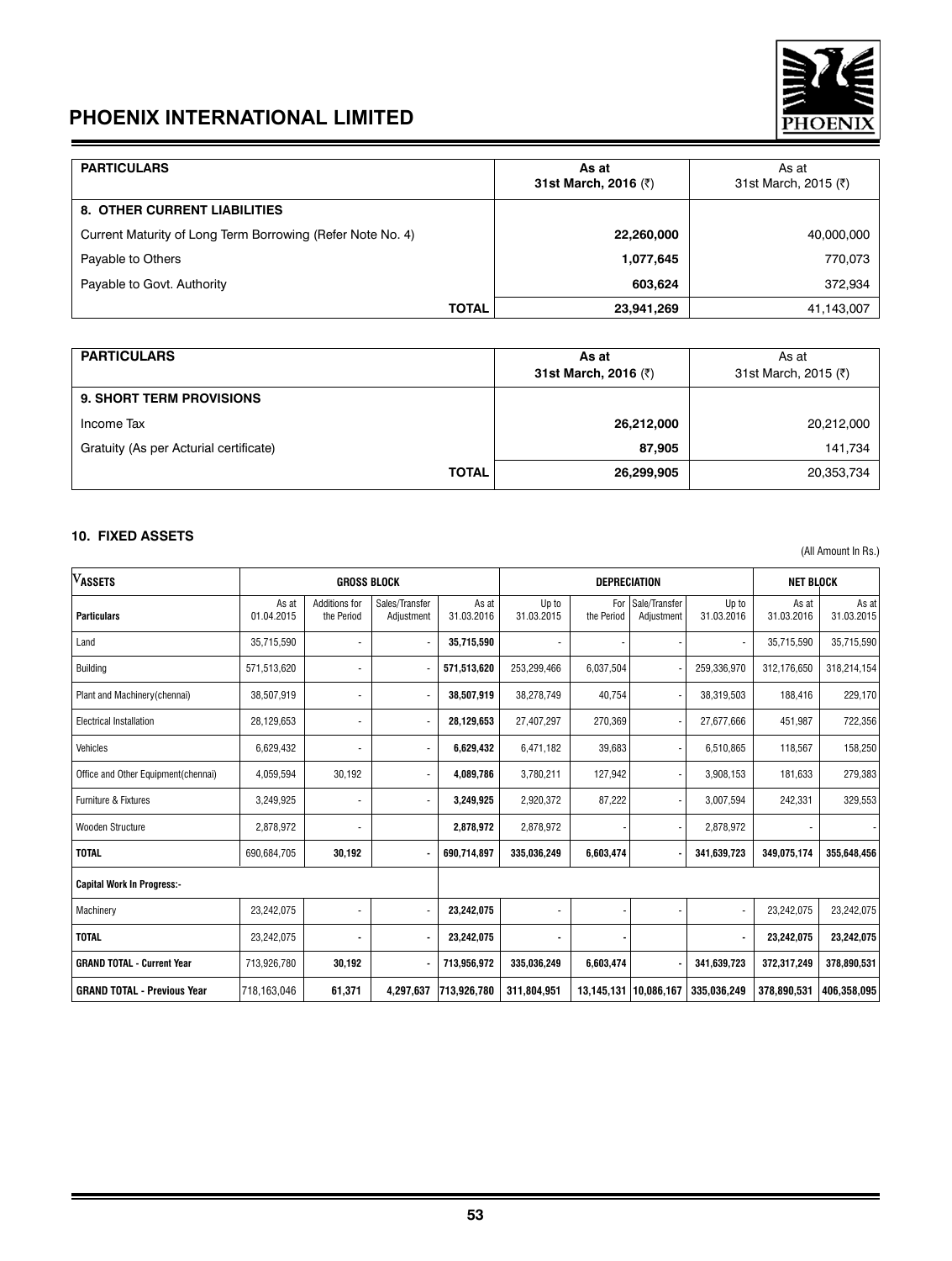

| <b>PARTICULARS</b>                                                                                                                   |               | As at<br>31st March, 2016 (₹) | As at<br>31st March, 2015 (₹) |                |
|--------------------------------------------------------------------------------------------------------------------------------------|---------------|-------------------------------|-------------------------------|----------------|
|                                                                                                                                      | No. of Shares | Value (In Rs.)                | No. of Shares                 | Value (In Rs.) |
| <b>11. NON CURRENT INVESTMENTS</b><br>Long Term Investments - At Cost<br>Investments, Unquoted in Equity Instruments - fully paid up |               |                               |                               |                |
| Phoenix Industries Ltd. (Subsidiary Company)                                                                                         | 8,432,200     | 27,104,727                    | 8.432.200                     | 27,104,727     |
| Phoenix Cement Ltd. (Subsidiary Company)                                                                                             | 41,953,510    | 130,846,956                   | 41,953,510                    | 130,846,956    |
| Phoenix Hydrocarbons Ltd.                                                                                                            | 10            | 100                           | 10                            | 100            |
| Phoenix Power Development Corporation Ltd.                                                                                           | 10            | 100                           | 10                            | 100            |
| Focus Offshore Services Pyt. I td.                                                                                                   | 10            | 100                           | 10                            | 100            |
| Bloomsbury Trading PTE Ltd., (Foreign Company)                                                                                       | 46,000        | 1,130,597                     | 46,000                        | 1,130,597      |
| <b>TOTAL</b>                                                                                                                         | 50,431,740    | 159,082,580                   | 50,431,740                    | 159,082,580    |

### **Notes :**

i. Aggregate amount of unquoted shares 15.91 Lacs

ii.Value of Shares is net of provision of decline in value of investment which is of permanent nature.

| <b>PARTICULARS</b>                                | As at<br>31st March, 2016 (₹) | As at<br>31st March, 2015 (₹) |
|---------------------------------------------------|-------------------------------|-------------------------------|
| <b>12. LONG TERM LOAN &amp; ADVANCES</b>          |                               |                               |
| Unsecured, Considered Goods                       |                               |                               |
| Security Deposit Paid                             | 7,014,291                     | 3,922,729                     |
| Loans and Advances to Subsidiary Company          | 500,425,744                   | 500,425,744                   |
| Advance Paid to Suppliers - Other, Consider goods | 248,419,287                   | 7,442,914                     |
| <b>Other Advances</b>                             | 207,340,000                   |                               |
| <b>TOTAL</b>                                      | 963,199,322                   | 511,791,387                   |

| <b>PARTICULARS</b>     | As at<br>31st March, 2016 (₹) | As at<br>31st March, 2015 (₹) |
|------------------------|-------------------------------|-------------------------------|
| <b>13. INVENTORIES</b> |                               |                               |
| <b>Raw Materials</b>   | 35,824,444                    | 43,163,408                    |
| Work in Progress       | 10,294,100                    | 5,575,950                     |
| <b>Finished Goods</b>  | 4,566,738                     | 3,090,436                     |
| <b>TOTAL</b>           | 50,685,282                    | 51,829,794                    |

| <b>PARTICULARS</b>                            | As at<br>31st March, 2016 (₹) |             | As at<br>31st March, 2015 (₹) |             |
|-----------------------------------------------|-------------------------------|-------------|-------------------------------|-------------|
| <b>14. TRADE RECEIVABLES</b>                  |                               |             |                               |             |
| Outstanding for a period exceeding six months |                               |             |                               |             |
| Unsecured, Considered Good                    | 155,555,320                   |             | 72.332.641                    |             |
| Less: Provision for Doubtful Debts            |                               | 155,555,320 | (61, 307, 832)                | 11,024,809  |
| Other Receivable                              |                               | 118,920,904 |                               |             |
| Debtors, Unsecured, Considered Good           |                               |             |                               | 143,923,775 |
| <b>TOTAL</b>                                  |                               | 274,476,224 |                               | 154,948,584 |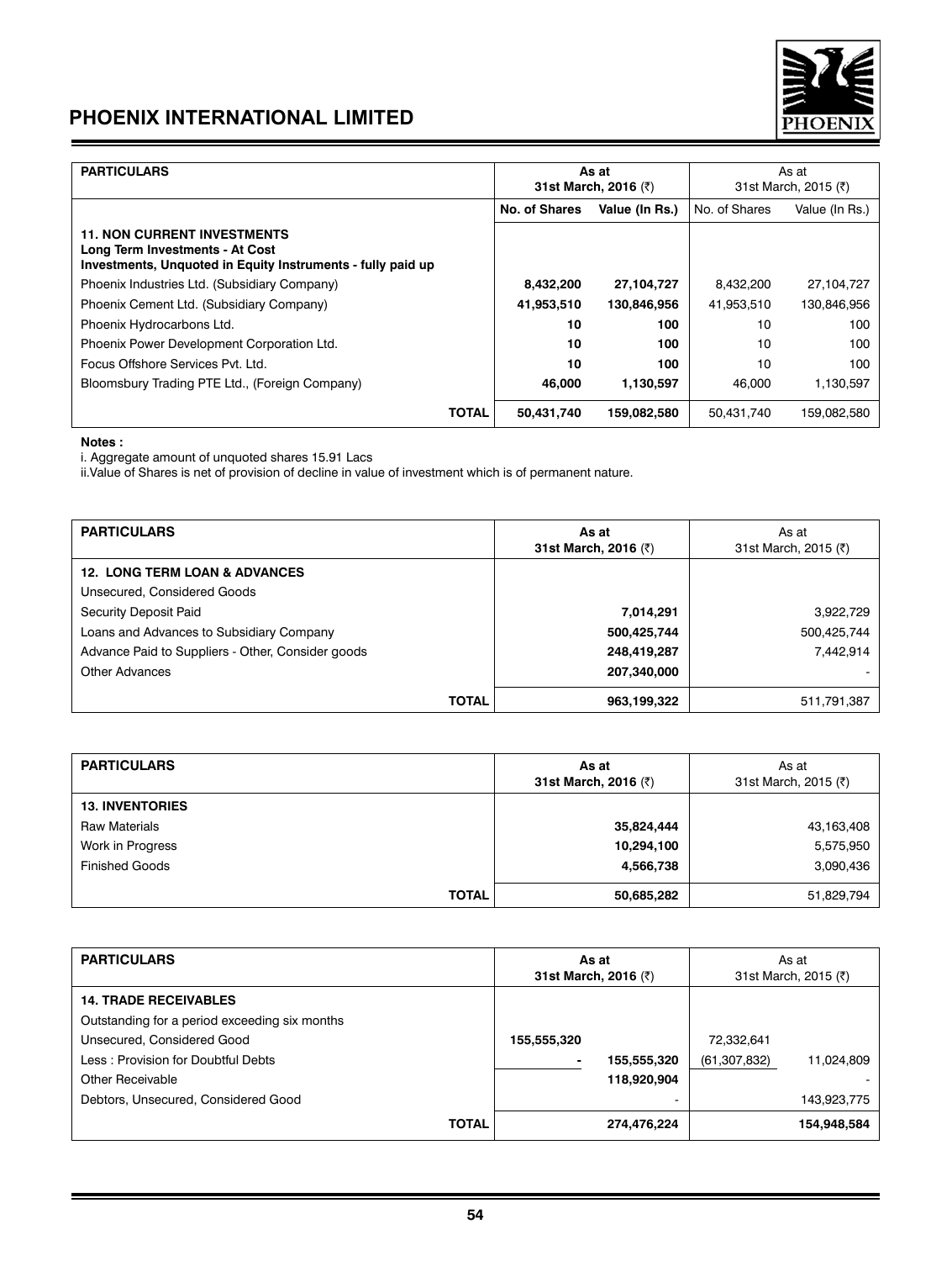

|     | <b>PARTICULARS</b>                                          |              | As at<br>31st March, 2016 (₹) |            | As at<br>31st March, 2015 (₹) |            |
|-----|-------------------------------------------------------------|--------------|-------------------------------|------------|-------------------------------|------------|
|     | <b>15. CASH &amp; CASH EQUIVALENTS</b>                      |              |                               |            |                               |            |
| (i) | <b>Balances with Scheduled Banks</b><br>In current Accounts |              | 16,439,479                    |            | 35,253,605                    |            |
|     | In Deposit Accounts                                         |              | 716,695                       | 17,156,173 | 1,512,115                     | 36,765,720 |
| (i) | Cash on hand                                                |              |                               | 466,575    |                               | 3,526,274  |
|     |                                                             | <b>TOTAL</b> |                               | 17,622,748 |                               | 40,291,994 |

| <b>PARTICULARS</b>                             | As at<br>31st March, 2016 (₹) |            | As at<br>31st March, 2015 (₹) |             |
|------------------------------------------------|-------------------------------|------------|-------------------------------|-------------|
| <b>16. SHORT TERM LOAN &amp; ADVANCES</b>      |                               |            |                               |             |
| Unsecured, Considered Goods<br>Due from Others | 1,257,663                     | 1,257,663  | 49.269.544                    | 49.269.544  |
| Balances with Govt. Authorities                |                               | 70,452,141 |                               | 55.785.283  |
| <b>TOTAL</b>                                   |                               | 71,709,804 |                               | 105,054,827 |

| <b>PARTICULARS</b>              | As at<br>31st March, 2016 (₹) | As at<br>31st March, 2015 (₹) |
|---------------------------------|-------------------------------|-------------------------------|
| <b>17. OTHER CURRENT ASSETS</b> |                               |                               |
| <b>Prepaid Expenses</b>         | 616,639                       | 4,962,626                     |
| Interest Accrued but not due    | 61,373                        | 14.995                        |
| <b>TOTAL</b>                    | 678,012                       | 4,977,621                     |

| <b>PARTICULARS</b>                                                                             |              | As at<br>31st March, 2016 (₹) | As at<br>31st March, 2015 (₹) |
|------------------------------------------------------------------------------------------------|--------------|-------------------------------|-------------------------------|
| <b>18. REVENUE FROM OPERATION / SALES</b>                                                      |              |                               |                               |
| Sales of Products                                                                              |              | 220,500,724                   | 260.463.489                   |
| Sale of Services - Rental<br>{TDS Deducted Rs. 1,54,63,295/- Previous year Rs. 1,31,27,266 /-} |              | 153.376.718                   | 131.272.661                   |
|                                                                                                | <b>TOTAL</b> | 373,877,442                   | 391,736,150                   |

| <b>PARTICULARS</b>                      | As at<br>31st March, 2016 (₹) | As at<br>31st March, 2015 (₹) |
|-----------------------------------------|-------------------------------|-------------------------------|
| <b>19. OTHER INCOME</b>                 |                               |                               |
| Interest on Deposits, Margin Money etc. | 80,219                        | 502,227                       |
| Other Receipts / Misc. Income           | 1,737,268                     | 1,690,397                     |
| Exchange Gain / (Loss)                  | 6,885,113                     |                               |
| <b>TOTAL</b>                            | 8,702,600                     | 2,192,624                     |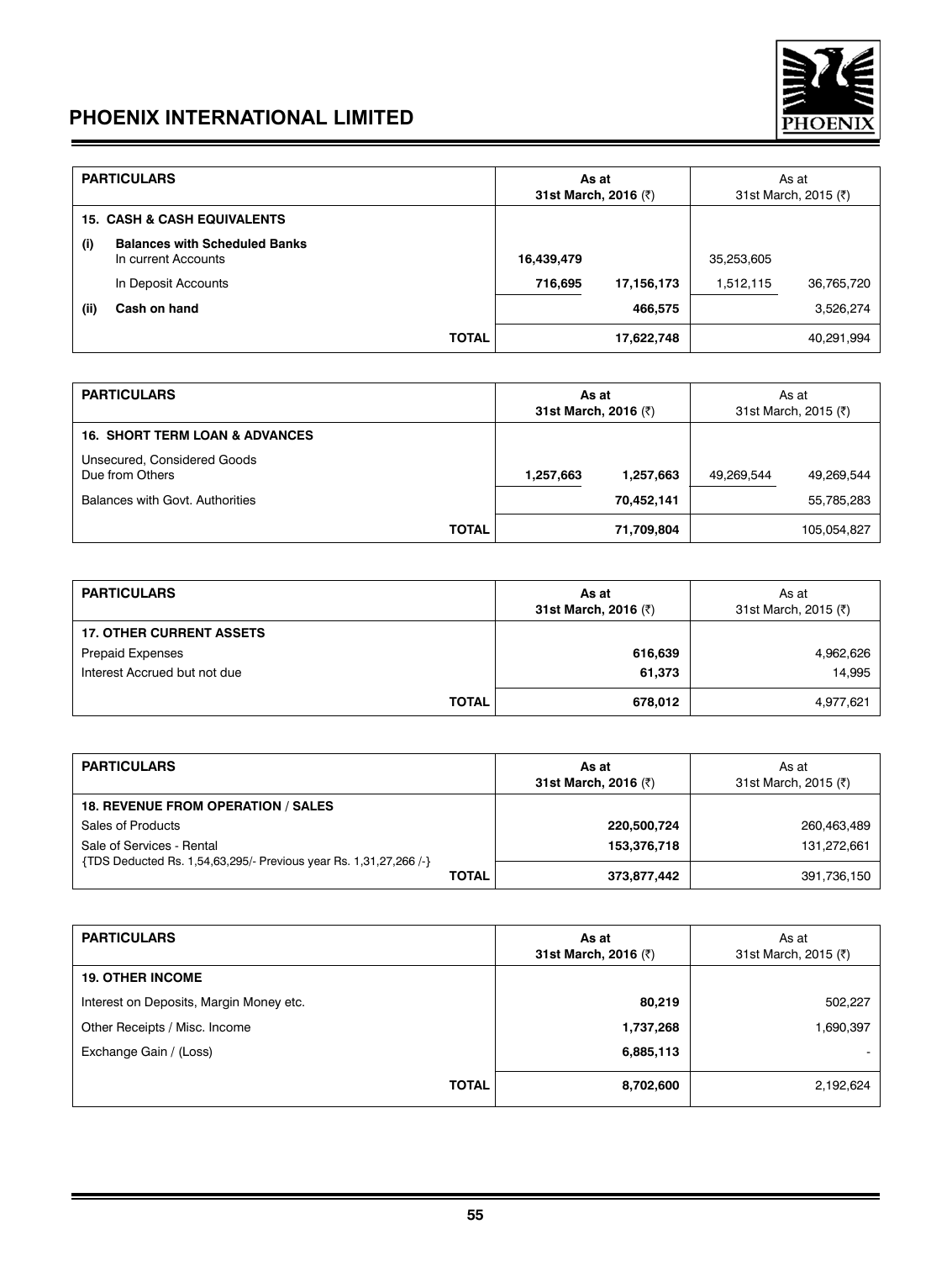

| <b>PARTICULARS</b>                                          | As at<br>31st March, 2016 (₹) | As at<br>31st March, 2015 (₹) |
|-------------------------------------------------------------|-------------------------------|-------------------------------|
| <b>20. COST OF MATERIAL CONSUMED</b>                        |                               |                               |
| Inventory at the beginning of the year                      | 43,163,408                    | 56,175,622                    |
| Add: Purchase of Raw Material, components, packing material | 195,446,923                   | 211,918,057                   |
| Add: ITC reversal of earlier Years                          |                               | 4,834,336                     |
| Less: Inventory at the end of the year                      | 35,824,444                    | 43,163,408                    |
| <b>TOTAL</b>                                                | 202,785,887                   | 229,764,607                   |

| <b>PARTICULARS</b>               |              | As at<br>31st March, 2016 (₹) |               | As at<br>31st March, 2015 (₹) |            |
|----------------------------------|--------------|-------------------------------|---------------|-------------------------------|------------|
|                                  |              |                               |               |                               |            |
| <b>21. CHANGE IN INVENTORIES</b> |              |                               |               |                               |            |
| <b>Opening Stock</b>             |              |                               |               |                               |            |
| <b>Finished Goods</b>            |              | 3,090,436                     |               | 1.916.224                     |            |
| Work in Progress                 |              | 5,575,950                     | 8.666.386     | 10,846,031                    | 12.762.255 |
| <b>Closing Stock</b>             |              |                               |               |                               |            |
| <b>Finished Goods</b>            |              | 4,566,738                     |               | 3.090.436                     |            |
| Work in Progress                 |              | 10,294,100                    | 14,860,838    | 5,575,950                     | 8,666,386  |
| <b>Changes in Inventories</b>    | <b>TOTAL</b> |                               | (6, 194, 452) |                               | 4,095,869  |

| <b>PARTICULARS</b>                             | As at<br>31st March, 2016 (₹) | As at<br>31st March, 2015 (₹) |
|------------------------------------------------|-------------------------------|-------------------------------|
| <b>22. EMPLOYEES' BENEFIT EXPENSES</b>         |                               |                               |
| Salaries & Benefits                            | 6,613,812                     | 11,004,177                    |
| Employer Contribution to Provident Fund & ESIC | 234,291                       | 205,037                       |
| <b>Staff Welfare Expenses</b>                  | 288,741                       | 166,836                       |
| <b>TOTAL</b>                                   | 7,136,844                     | 11,376,050                    |

| <b>PARTICULARS</b>          | As at<br>31st March, 2016 (₹) | As at<br>31st March, 2015 (₹) |
|-----------------------------|-------------------------------|-------------------------------|
| <b>23. FINANCIAL COST</b>   |                               |                               |
| <b>Interest Paid</b>        |                               |                               |
| On Term Loans               | 73,471,236                    | 60,459,810                    |
| Intrest Paid-Others         | 588,657                       |                               |
| Bank Charges / Upfront Fees | 1,030,712                     | 640,118                       |
| <b>TOTAL</b>                | 75,090,605                    | 61,099,928                    |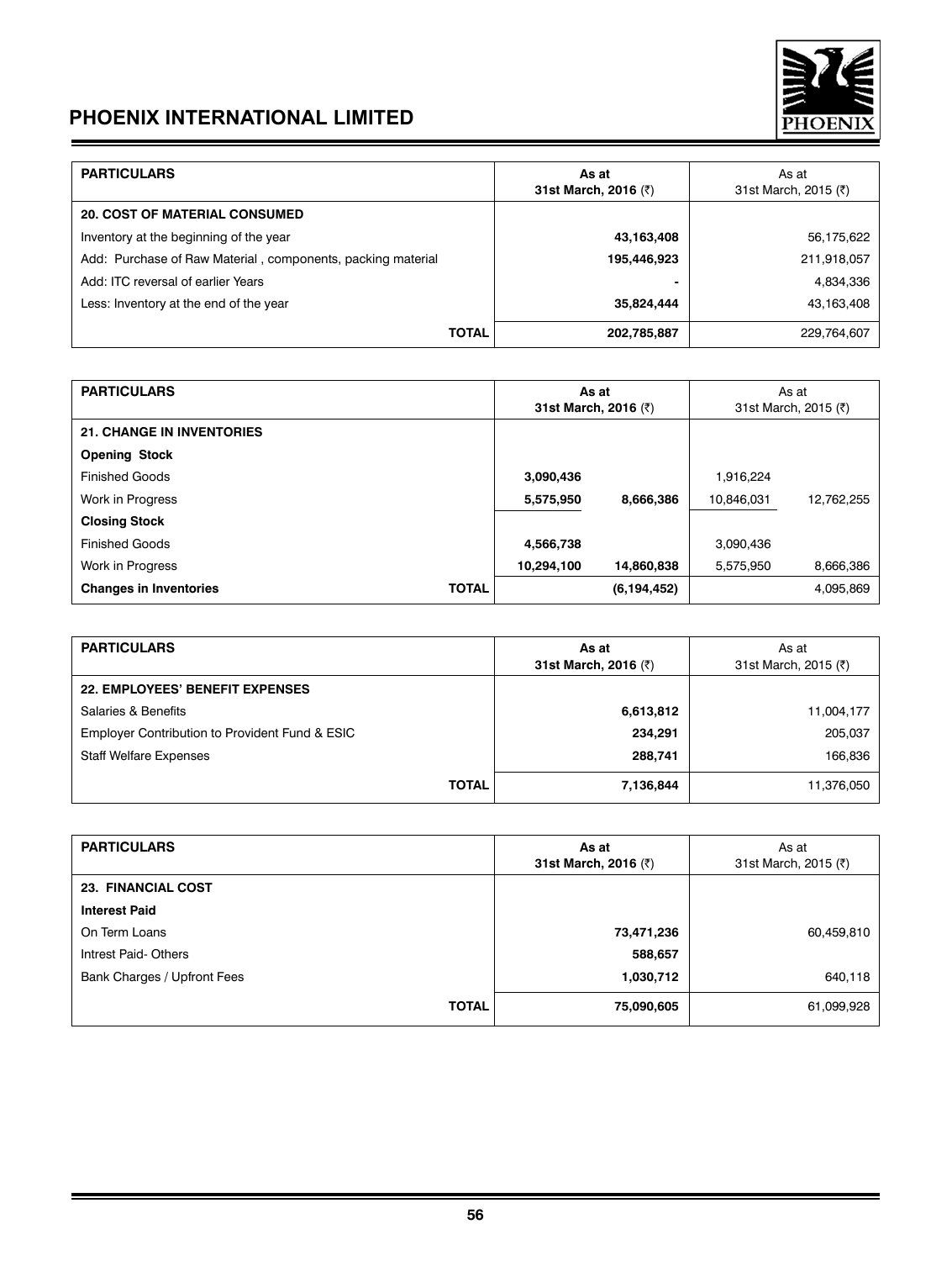

| <b>PARTICULARS</b>                                 | As at<br>31st March, 2016 (₹) | As at<br>31st March, 2015 (₹) |
|----------------------------------------------------|-------------------------------|-------------------------------|
| <b>24. OTHER EXPENSES</b>                          |                               |                               |
| Insurance Expenses                                 | 219,238                       | 181,846                       |
| <b>Rent Expenses</b>                               | 4,547,706                     | 3,183,725                     |
| Rates & Taxes                                      | 1,229,330                     | 190,004                       |
| Fabrication / Job Work Expenses                    | 52,657,151                    | 25,131,131                    |
| <b>Electicity &amp; Water Charges</b>              | 64,198                        | 6,785,000                     |
| Power & Fuel Expenses                              | 121,076                       | 125,500                       |
| Auditor's Remunerations                            | 200,000                       | 150,000                       |
| Repairs & Maintenance - Building                   | 350,821                       | 140,030                       |
| - Machinery                                        | 81,762                        | 118,419                       |
| - Vehicles                                         | 424,916                       | 350,231                       |
| - Others                                           | 57,694                        | 100,411                       |
| Loss on Sale of Assets                             |                               | 447,441                       |
| <b>Custom Duties &amp; Taxes Paid</b>              | 1,014,115                     | 1,108,914                     |
| Advertisement, Publicity & Business Promotion Exp. | 669,925                       | 126,210                       |
| Exchange Gain / (Loss)                             |                               | 6,067,966                     |
| Freight Inward/Outward, Handling and Clearing Exp. | 4,533,751                     | 6,335,266                     |
| Travelling & Conveyance Expenses                   | 380,980                       | 519,390                       |
| Legal & Professional Fees                          | 2,420,135                     | 1,190,561                     |
| Other Misc. Expenses                               | 1,074,572                     | 553,275                       |
| Printing & Stationery, Books & Perodicals          | 500,937                       | 508,902                       |
| Watch & Ward Expenses                              | 965,167                       | 1,028,908                     |
| <b>Communication Expenses</b>                      | 801,775                       | 642,931                       |
| Registrar & Transfer Agent Expenses                | 305,933                       | 161,969                       |
| <b>AGM Expenses</b>                                | 55,006                        | 31,699                        |
| Debts/ Amount Written off                          | 5,486,447                     | 4,555,550                     |
| <b>TOTAL</b>                                       | 78,162,634                    | 59,735,279                    |

| <b>PARTICULARS</b>                              | As at<br>31st March, 2016 (₹) | As at<br>31st March, 2015 (₹) |  |
|-------------------------------------------------|-------------------------------|-------------------------------|--|
| <b>25. BASIC AND DILUTED EARNING PER SHARE:</b> |                               |                               |  |
| Net Profit / (Loss) After Tax (In ₹)            | 9,731,851                     | 9,211,910                     |  |
| Weighted Average Number of Equity Shares        | 16,789,560                    | 16,789,560                    |  |
| Nominal Value of Equity Shares (In ₹)           | 10                            | 10                            |  |
| Basic and Diluted Earning Per Share (In ₹)      | 0.58                          | 0.55                          |  |

### **26. RELATED PARTY DISCLOSURE**

i) In accordance with the requirements of Accounting Standard (AS-18) on Related Party Disclosures, the name of the related parties where control exist and/or with whom transactions have taken place during the year and description of relationships , as identified and certified by management are: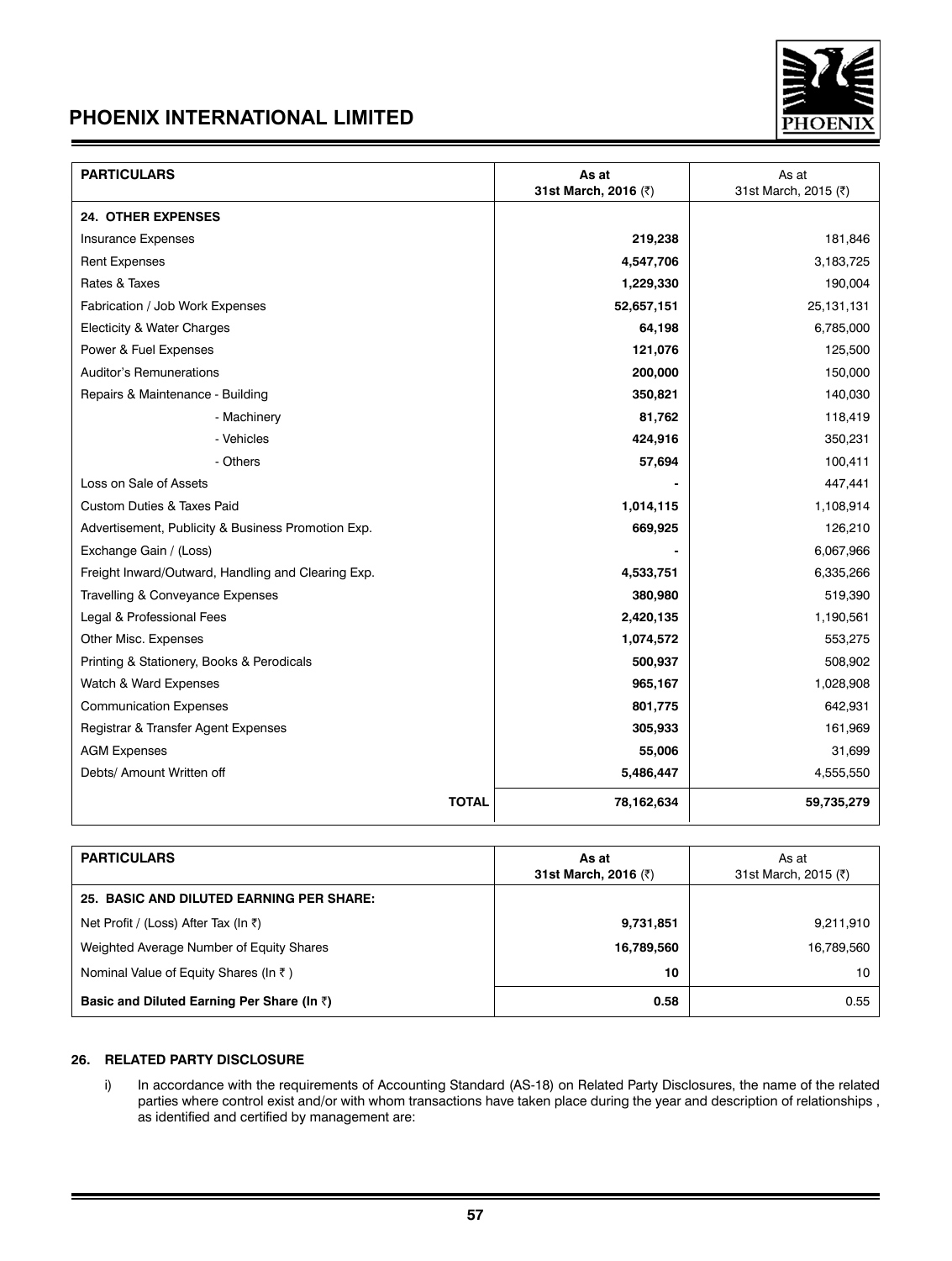

### **Mr. Narendra Aggarwal**

**/Indirect common control:**

Mr. Narender Makkar **Focus Energy Limited** Mr. Narender Makkar Focus Energy Limited Phoenix Industries Limited Mr. P. M. Alexander Phoenix Cement Limited

**ii) The following transactions were carried out with related parties parties in the ordinary course of business :**

| Name of the Related Party     | <b>Nature of Transactions</b>  | Volume of<br><b>Transactions</b> | As at<br>31.03.2016 | As a<br>31.03.2015 |
|-------------------------------|--------------------------------|----------------------------------|---------------------|--------------------|
| Mr. Narender Makkar           | Directors Remuneration         | 920.000                          | 124.700             | 104.400            |
| Phoenix Industries Limited    | Advance Recoverable            |                                  | 4,840,000           | 484,000,000        |
| Phoenix Industries Limited    | Investments (Net of Provision) |                                  | 27,104,727          | 27.104.727         |
| <b>Phoenix Cement Limited</b> | Advance Recoverable            | $\overline{\phantom{a}}$         | 16,425,744          | 16.425.744         |
| <b>Phoenix Cement Limited</b> | Investments (Net of Provision) |                                  | 130,846,956         | 130.846.956        |
| Granada Services Pvt. Ltd.    | Rental Income                  | 31,252,197                       | (716, 692)          |                    |
| <b>Focus Energy Limited</b>   | Sale of Goods                  | 225,921,610                      | 177,712,103         | 32.087.369         |
| Phoenix Industries Limited    | Other advances                 | 205,840,000                      | 205,840,000         |                    |
| <b>Phoenix Cement Limited</b> | Other advances                 | 1.500.000                        | 1,500,000           |                    |
|                               |                                |                                  |                     |                    |

#### **Notes:**

Sale of Goods to Focus Energy Ltd. during the F.Y. Ended 31/03/2015 is 14,25,57,395/-.

| <b>PAYMENT TO AUDITORS</b><br>27.                    | <b>Year Ended</b><br>31st March, 2016 | Year Ended<br>31st March, 2015 |  |
|------------------------------------------------------|---------------------------------------|--------------------------------|--|
| Audit Fees - Statutory Audit (including service tax) | 120,000                               | 134,832                        |  |
| - Tax Audit (including service tax)                  | 30,000                                | 33,708                         |  |
| Out of Pocket Expenses                               | 10,000                                | 10,000                         |  |
| Professional Charges for Other Services              | 40,000                                | 74,211                         |  |
| <b>TOTAL</b>                                         | 200,000                               | 252,751                        |  |

| <b>28. CONTINGENT LIABILITIES NOT PROVIDED FOR</b> | <b>Year Ended</b><br>31st March, 2016 | Year Ended<br>31st March, 2015 |  |
|----------------------------------------------------|---------------------------------------|--------------------------------|--|
| 1. Sales Tax                                       | 291,515                               | 291,515                        |  |
| 2. Wealth Tax                                      | 845,144                               | 845,144                        |  |
| 3. Service Tax                                     | 9,224,464                             | 16,932,465                     |  |
| 4. Employee Provident Fund                         | 1,863,744                             | 1,863,744                      |  |
| 5. Central Excise                                  | 3,610,420                             |                                |  |
| <b>TOTAL</b>                                       | 15,835,287                            | 19,932,868                     |  |

### **29. DISCLOSURE WITH RESPECT TO EMPLOYEES' BENEFITS**

"Every employee who has completed five years or more of service gets a gratuity on leaving at the rate of 15 days salary (last drawn salary) for each completed year of service.

Year end liablity on account of retirement benefits to employees are provided on acturial valuation. Contribution to defined contribution scheme such as Provident and Family Pension fund are charged to Profit & Loss Account as expenses.

| <b>PARTICULARS</b>                                                    | <b>Year Ended</b><br>31st March, 2016 (₹) | Year Ended<br>31st March, 2015 (₹) |
|-----------------------------------------------------------------------|-------------------------------------------|------------------------------------|
| Membership Data                                                       |                                           |                                    |
| Number of Employees                                                   | 13                                        | 21                                 |
| Qualifying Monthly Salary for Gratuity Computation (In $\bar{\tau}$ ) | 147,199.00                                | 222,199.00                         |
| Average Past Service                                                  | 10.15                                     | 6.9                                |



**(Amount in )**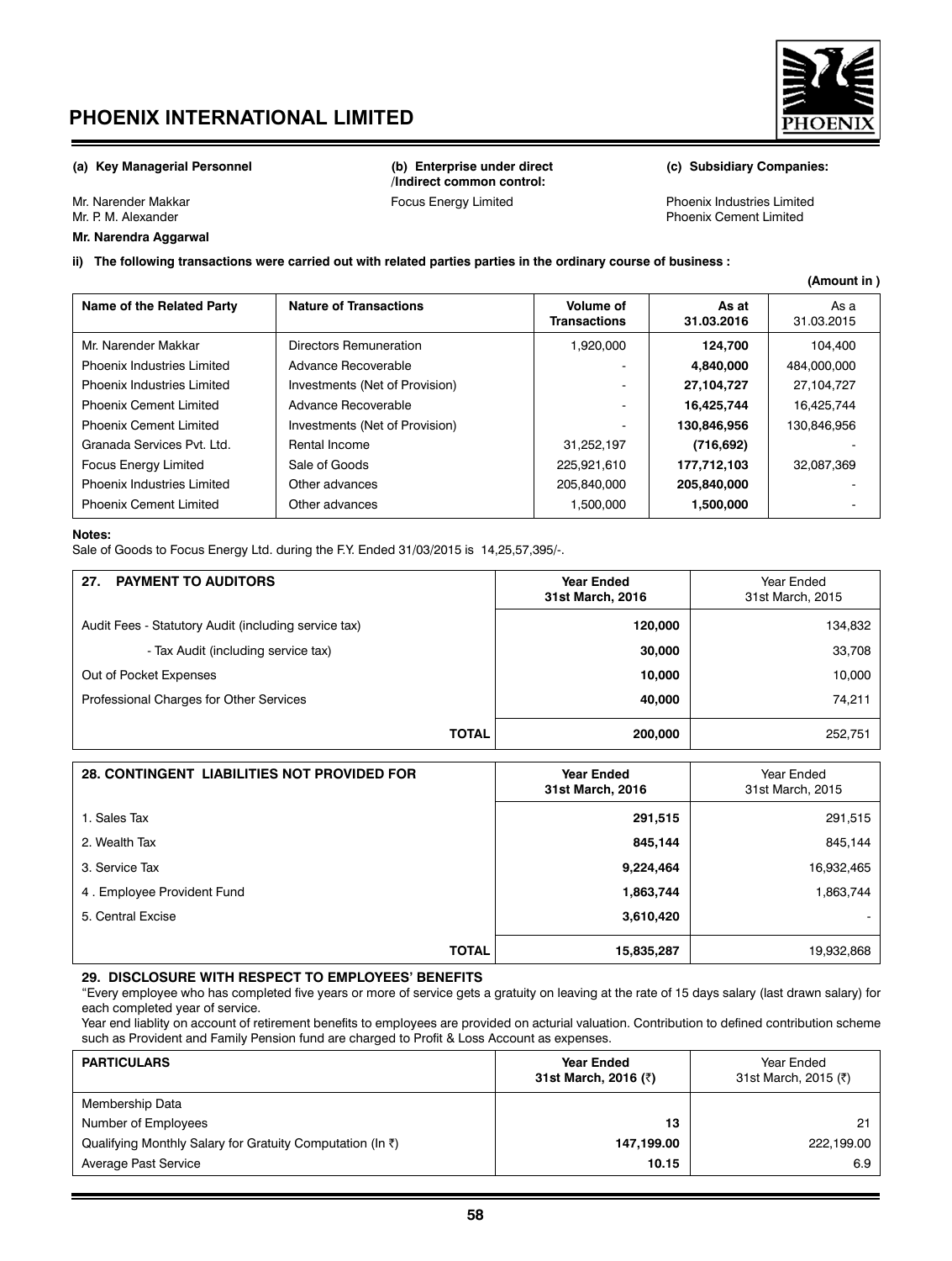

| Average Age                                                         | 40 Years      | 37.48         |
|---------------------------------------------------------------------|---------------|---------------|
| Average Outstanding Service of Employees upto Retirement            | 20 Years      | 22.52         |
| <b>Estimated Term of Benefit Obligations</b>                        | 10 Years      | 11 years      |
| <b>Financial Assumptions</b>                                        |               |               |
| Discount Rate                                                       | 7.50%         | 7.80%         |
| Rate of increase in Compensation levels                             | 10.00%        | 10.00%        |
| Rate of Return on Plan Assets                                       |               |               |
| <b>MOVEMENT IN THE LIABILITY RECOGNIZED IN</b><br>THE BALANCE SHEET |               |               |
| Opening Net Liability (In ₹)                                        | 1,149,882.00  | 1,447,807.00  |
| Expenses as above ( $\ln$ ₹)                                        | (135, 582.00) | (226, 820.00) |
| Benefits paid directly by the enterprise (In $\bar{z}$ )            |               | (71, 105.00)  |
| Contributions paid into the Fund (In $\bar{z}$ )                    |               |               |
| Closing Net Liability (In)                                          | 1,014,300.00  | 1,149,882.00  |

### **30. FAIR VALUE OF CURRENT AND NON CURRENT ASSETS**

In the opinion of Management, the value on realization of current and non current assets, loans & advances in the ordinary course of business would be at least equal to the amount at which they are stated in the Balance Sheet and provision for all known liabilities is adequate.

| <b>31. DIRECTOR'S REMUNERATIONS</b>                               | <b>Year Ended</b><br>31st March, 2016 | Year Ended<br>31st March, 2015 |
|-------------------------------------------------------------------|---------------------------------------|--------------------------------|
| Salary, Wages & Other Allowances<br>Contributions to EPF / Others | 1,901,400<br>18,600                   | 1,901,400<br>18,600            |
| <b>TOTAL</b>                                                      | 1,920,000                             | 1,920,000                      |

### **32. DISCLOSURE OF LOAN / ADVANCES AND INVESTMENT IN ITS OWN SHARES BY THE LISTED COMPANIES, THEIR SUBSIDIARIES, ASSOCIATES ETC. CERTIFIED BY MANAGEMENT**

|                   |             | Year Ended<br>31st March, 2015        |             |  |
|-------------------|-------------|---------------------------------------|-------------|--|
|                   | 707,765,744 |                                       | 500,425,744 |  |
|                   |             |                                       | 5.515.00    |  |
|                   |             |                                       |             |  |
| 84,32,300 (Nos.)  | 27,104,727  | 84,32,300 (Nos.)                      | 27,104,727  |  |
| 4,19,53,510 (Nos) | 130,846,956 | 4,19,53,510 (Nos)                     | 130.846.956 |  |
|                   |             | <b>Year Ended</b><br>31st March, 2016 |             |  |

### **33.Disclosure in relation to leased primises as per AS 19**

| <b>PERIOD</b>                                    | <b>Year Ended</b><br>31st March, 2016 | Year Ended<br>31st March, 2015 |
|--------------------------------------------------|---------------------------------------|--------------------------------|
| Not later than one year                          | 160,100,848                           | 146,560,022                    |
| Later than one year but not later than five year | 670,925,110                           | 61,655,222                     |
| Later than five year                             | 1,992,437,814                         | 2,245,670,028                  |

Total amount recognised in the statement of profit & loss for the year ended March 31,2016 is 15.33 cr (March 31, 2015 is 13.13 cr)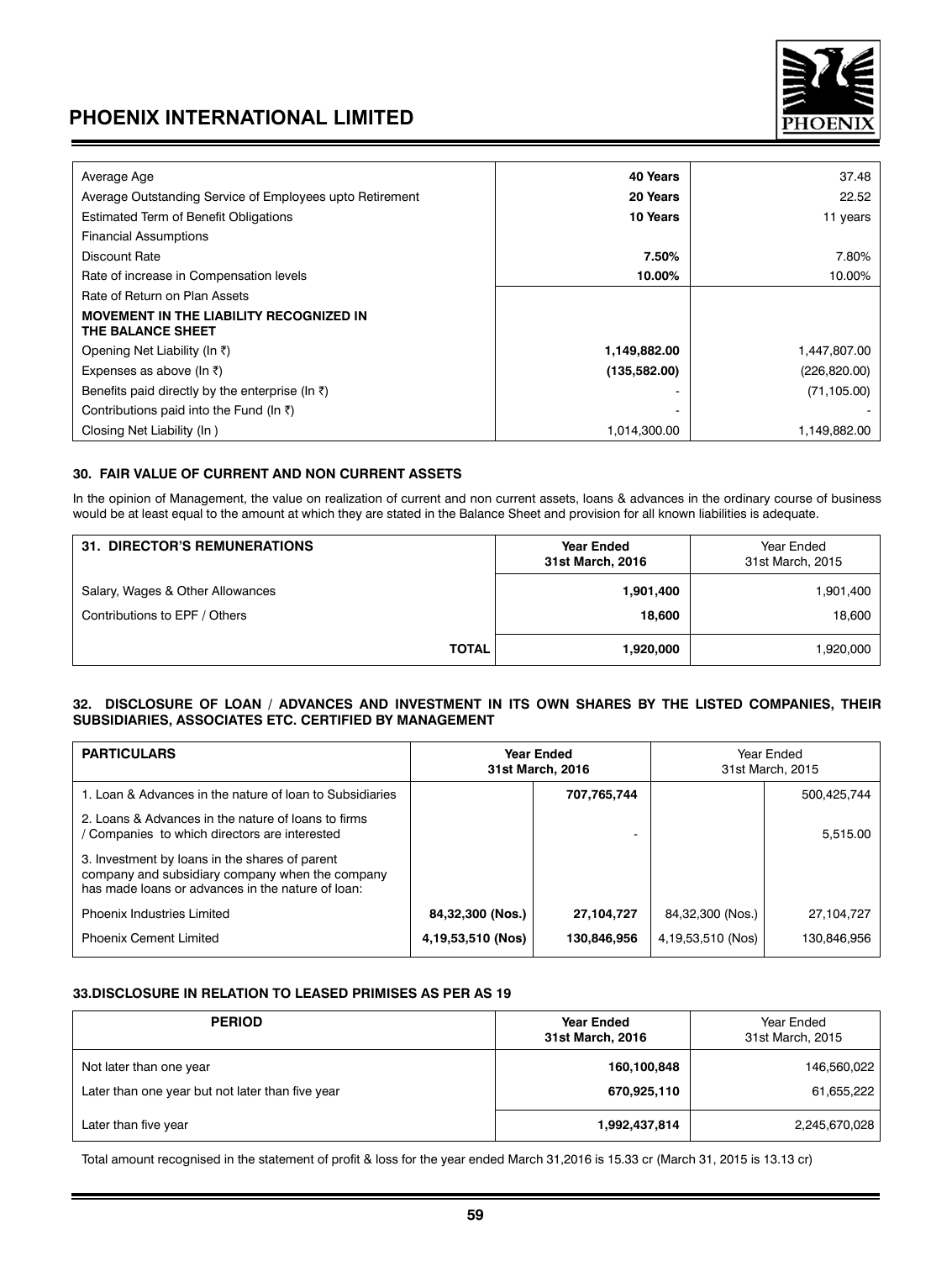

### **34. SEGMENT REPORTING**

### **A) PRIMARY SEGMENT INFORMATION**

The Company has identified two reportable segments viz. Manufacturing of Shoes Upper and Rental Income from Immovable Property. As per Accounting Standard on Segment Reporting (AS-17), "Segment Reporting" the Company has reported segment information. Gross turnover of Company is Rs. 3,825.80 Lacs during the period 01.04.2015 to 31.03.2016 (Previous Year Rs. 3,939.29 Lacs).

|                                                                 | <b>RENTAL</b>      |                    | <b>SHOES</b>       |                    | <b>OTHERS</b>      |                    | <b>GRAND TOTAL</b> |                    |
|-----------------------------------------------------------------|--------------------|--------------------|--------------------|--------------------|--------------------|--------------------|--------------------|--------------------|
| <b>PARTICULARS</b>                                              | As at<br>31.03.016 | As at<br>31.03.015 | As at<br>31.03.016 | As at<br>31.03.015 | As at<br>31.03.016 | As at<br>31.03.015 | As at<br>31.03.016 | As at<br>31.03.015 |
| I) Segment Revenue                                              | 1,533.77           | 1,312.73           | 2,205.01           | 2.604.63           | 86.22              | 16.90              | 3,825.00           | 3,934.26           |
| Less: Excise Duty / Service<br><b>Tax Recovered</b>             |                    |                    |                    |                    |                    |                    |                    |                    |
| Net Turnover                                                    | 1,533.77           | 1,312.73           | 2,205.01           | 2.604.63           | 86.22              | 16.90              | 3,825.00           | 3,934.26           |
| II) Segment Results before<br><b>Interest and Tax</b>           | 1,147.25           | 890.25             | (293.43)           | (160.47)           | 86.22              | 16.90              | 940.06             | 746.69             |
| Less: Interest Expenses                                         | 750.91             | 604.60             |                    |                    |                    |                    | 750.91             | 604.60             |
| Add: Interest Income                                            | 0.09               | 3.42               | 0.71               | 1.60               |                    |                    | 0.80               | 5.02               |
| Add: Exceptional Items                                          | ۰                  |                    |                    |                    |                    |                    |                    |                    |
| Profit before Tax                                               | 396.44             | 289.07             | (292.72)           | (158.86)           | 86.22              | 16.90              | 189.95             | 147.12             |
| <b>Current Tax</b>                                              | 60.00              | 55.00              |                    |                    |                    |                    | 60.00              | 55.00              |
| Deferred Tax Liability                                          | 32.63              |                    |                    |                    |                    |                    | 32.63              |                    |
| Profit after Tax                                                | 303.81             | 234.07             | (292.72)           | (158.86)           | 86.22              | 16.90              | 97.32              | 92.12              |
| <b>III) OTHER INFORMATION</b>                                   |                    |                    |                    |                    |                    |                    |                    |                    |
| <b>Segment Assets</b>                                           | 13,979.09          | 4.916.48           | 3,577.73           | 2,557.10           | 1,540.89           | 6.595.09           | 19,097.71          | 14,068.67          |
| <b>Segment Liabilities</b>                                      | 10,154.67          | 1,036.86           | 1,855.60           | 1,490.69           |                    | 4,550.99           | 12,010.26          | 7,078.54           |
| Capital Expenditure                                             |                    |                    |                    |                    |                    |                    |                    |                    |
| Depreciation and Amortisation                                   | 2.74               | 122.67             | 3.73               | 8.78               | 59.57              |                    | 66.03              | 131.45             |
| "Non Cash Expenses other than<br>Depreciation and Amortisation" |                    | 123.08             |                    |                    |                    |                    |                    | 123.08             |

### **B) SECONDARY SEGMENT INFORMATION**

|             | <b>PARTICULARS</b>                         | 2015-16   | 2014-15                  |
|-------------|--------------------------------------------|-----------|--------------------------|
| I)          | <b>Segment Revenue - External Turnover</b> |           |                          |
|             | Within India                               | 3,825.80  | 3,636.18                 |
|             | Outside India                              | ٠         | 303.11                   |
|             | <b>Total Revenue</b>                       | 3,825.80  | 3,939.29                 |
| $\vert$ II) | <b>Segment Assets</b>                      |           |                          |
|             | Within India                               | 19,097.71 | 14,068.67                |
|             | Outside India                              | ٠         | $\overline{\phantom{0}}$ |
|             | <b>Total Assets</b>                        | 19,097.71 | 14,068.67                |
| III)        | <b>Segment Liability</b>                   |           |                          |
|             | Within India                               | 12,010.26 | 7,078.54                 |
|             | Outside India                              | ٠         | $\blacksquare$           |
|             | <b>Total Liability</b>                     | 12,010.26 | 7,078.54                 |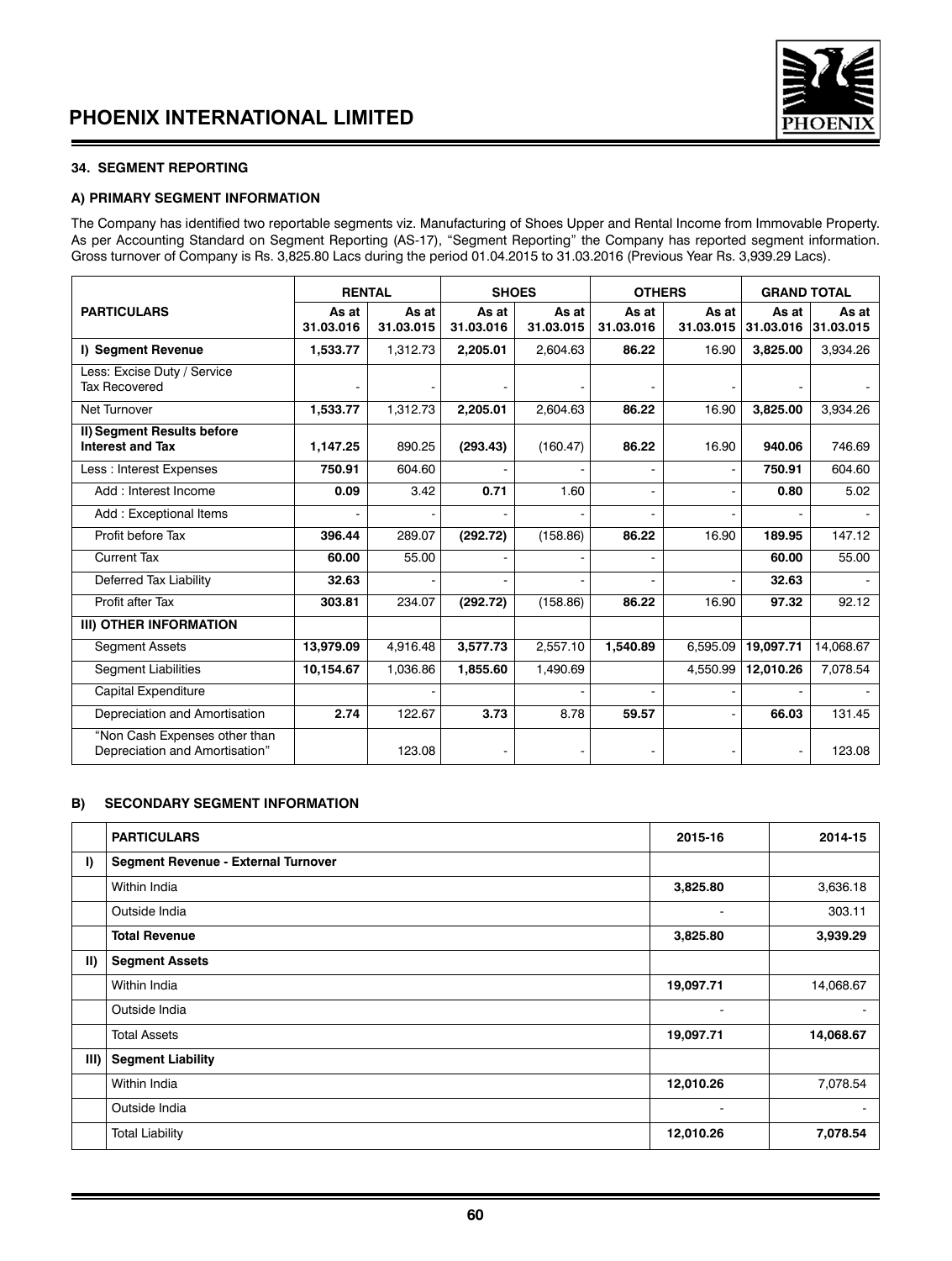

### **35. Additional information pursuant to the provisions of Part II of Schedule III of the Companies Act, 2013, to the extent relevant, are given as under :**

### **I) PARTICULARS OF CAPACITY AND PRODUCTION AS ON 31.03.2016**

|                    |              |                                   | <b>LICENSED CAPACITY</b><br><b>INSTALLED CAPACITY</b> |                    |                                                    |                                   | <b>PRODUCTION</b>                 |
|--------------------|--------------|-----------------------------------|-------------------------------------------------------|--------------------|----------------------------------------------------|-----------------------------------|-----------------------------------|
| <b>DESCRIPTION</b> | <b>UNIT</b>  | Year Ended on<br>31st March, 2016 | Year Ended on<br>31st March, 2015                     | Year Ended on      | Year Ended on<br>31st March, 2016 31st March, 2015 | Year Ended on<br>31st March, 2016 | Year Ended on<br>31st March, 2015 |
| Shoes Upper        | <b>PAIRS</b> | N.A                               | N.A                                                   | Refer note 1 below |                                                    | 107.018                           | 65.932                            |
| Samples / Others   |              | N.A                               | N.A                                                   | Refer note 1 below |                                                    | ۰                                 | 1.228                             |

Notes : Installed capacity is as certified by the management & Relied upon by the Auditor being technical matter. Installed capacity is for 12 months.

### **II ) PARTICULARS OF STOCKS AND SALES & SERVICES AS ON 31.03.2016**

| <b>UNIT</b>         |        | <b>Opening Stock</b><br>As at 1st April, 2015 | "Production / Purchase<br>During the year |   | <b>Sales</b><br>Year ended on<br>31st March, 2016 |              | <b>Closing Stock</b><br>As at 31st March, 2016 |              |
|---------------------|--------|-----------------------------------------------|-------------------------------------------|---|---------------------------------------------------|--------------|------------------------------------------------|--------------|
|                     | Qty.   | (Value In ₹)                                  | (Value In ₹)<br>Qty.                      |   | Qty.                                              | (Value In ₹) | Qty.                                           | (Value In ₹) |
| Shoes Upper (Pairs) | 10.249 | 8.666.386                                     | 107.018                                   | - | 103.931                                           | 184,349,210  | 13.336                                         | 14,860,838   |
| <b>TOTAL</b>        | 10.249 | 8.666.386                                     | 107.018                                   |   |                                                   | 184.349.210  |                                                | 14,860,838   |

### **III ) PARTICULARS OF MATERIALS CONSUMED AS ON 31.03.2016**

| <b>DESCRIPTION</b>                   | <b>UNIT</b> | Year ended on 31st March, 2016          |              | Year ended on 31st March, 2015 |              |
|--------------------------------------|-------------|-----------------------------------------|--------------|--------------------------------|--------------|
|                                      |             | Qty.                                    | (Value In ₹) | Qty.                           | (Value In ₹) |
| Finished Leather / Lining and Others | Sqr. Mtrs.  | $\overline{\phantom{0}}$                | 202,785,887  |                                | 229.764.607  |
| <b>TOTAL</b>                         |             | 202,785,887<br>$\overline{\phantom{0}}$ |              |                                | 229.764.607  |

### **IV) VALUE OF IMPORTED / INDIGENOUS RAW MATERIAL, STORE SPARES AND COMPONENTS CONSUUMED AS ON 31.03.2016**

| <b>DESCRIPTION</b> |                                                 | Year ended on 31st March, 2016 | Year ended on 31st March, 2015 |                  |  |
|--------------------|-------------------------------------------------|--------------------------------|--------------------------------|------------------|--|
|                    | Consumption (In $\bar{z}$ )<br>% of Consumption |                                | Consumption ( In ₹)            | % of Consumption |  |
| Imported           | 139,262,670                                     | 68.67%                         | 183.130.619                    | 79.70%           |  |
| Indigenous         | 63,523,218                                      | 31.33%                         | 46.633.988                     | 20.30%           |  |
| <b>TOTAL</b>       | 202,785,887                                     | 100%                           | 229.764.607                    | 100%             |  |

### **V ) VALUE OF IMPORTS OF C.I.F BASIS AS ON 31.03.2016**

| <b>DESCRIPTION</b>                                  | Year ended on 31st March, 2016 |             | Year ended on 31st March, 2015 |             |
|-----------------------------------------------------|--------------------------------|-------------|--------------------------------|-------------|
|                                                     | (Value In₹)                    |             | (Value In₹)                    |             |
| Raw Material Stores & Spares and Component / Others |                                | 138,783,616 |                                | 157,768,835 |
| <b>Capital Goods</b>                                | -                              |             |                                |             |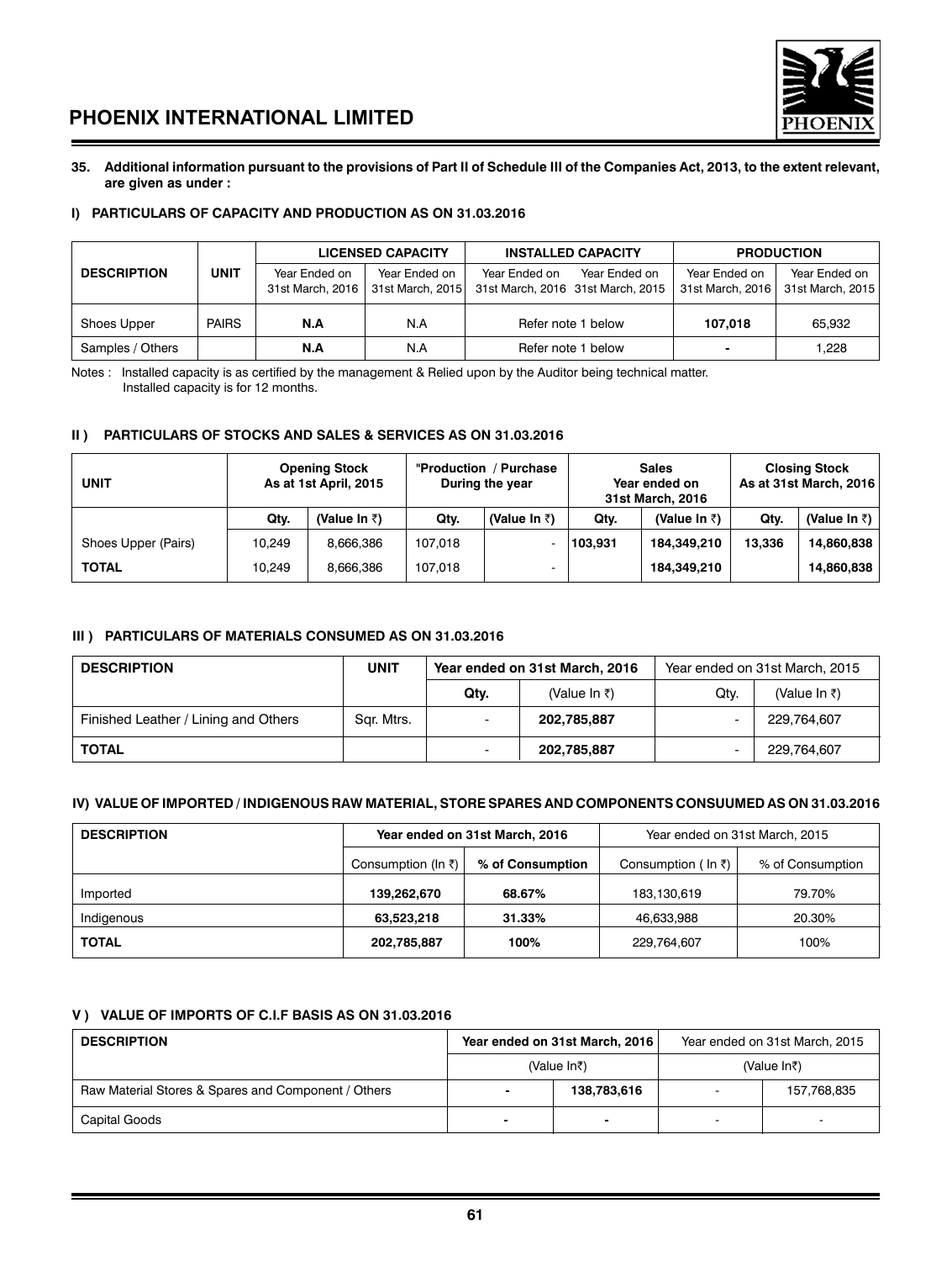

### **VI ) EARNING / EXPENDITURE IN FOREIGN CURRENCY AS ON 31.03.2015**

| <b>DESCRIPTION</b>                                                   | Year ended on 31st March, 2016 |             | Year ended on 31st March, 2015 |             |
|----------------------------------------------------------------------|--------------------------------|-------------|--------------------------------|-------------|
|                                                                      | (Value In₹)                    |             | (Value In₹)                    |             |
| Earnings in Foreign Currency / Export Sales                          |                                |             |                                | 30,311,236  |
| Remitance in Foreign Currency-Material & Others including Travelling |                                | 135.938.098 |                                | 187.809.561 |

- 36. The accounts of the company have been prepared on going concern basis as per Accounting Standard (AS-1) "Disclosure of Accounting Policies".
- 37. The Company generally enters into cancelable operating leases for office premises, factory premises and residence of the employees, normally renewable on expiry.
- 38. No creditor has intimated about their status being of small scale industrial undertakings.
- 39. As per Accounting Standard 5, Net Profit or loss for the period,and Prior Period Item and Change in Accounting Policy Issued by ICAI, Prior period expenses are of Rs. 103950/-."
- 40. Debit / Credit balances as on 31st March 2016 of Debtors, Creditors, Loans & Advances and other parties accounts are subject to confirmations.
- 41. Previous year figures have been regrouped / rearranged wherever considered necessary to conform to the classification adopted in the current year.

### *As per our report of even date annexed*

FRN- 013697C

### For Pradip Bhardwaj & Co. **For and on behalf of the Board of Directors**<br>Chartered Accountants **For and on the Board of Directors Phoenix Internatinal Limited**

per Pradip Bhardwaj Narendra Aggarwal P. M. Alexander Narender Makkar M.No. 500219 DIN : 00027347 DIN : 00050022

Place : New Delhi Dated : 31.05.2016

**Company Secretary**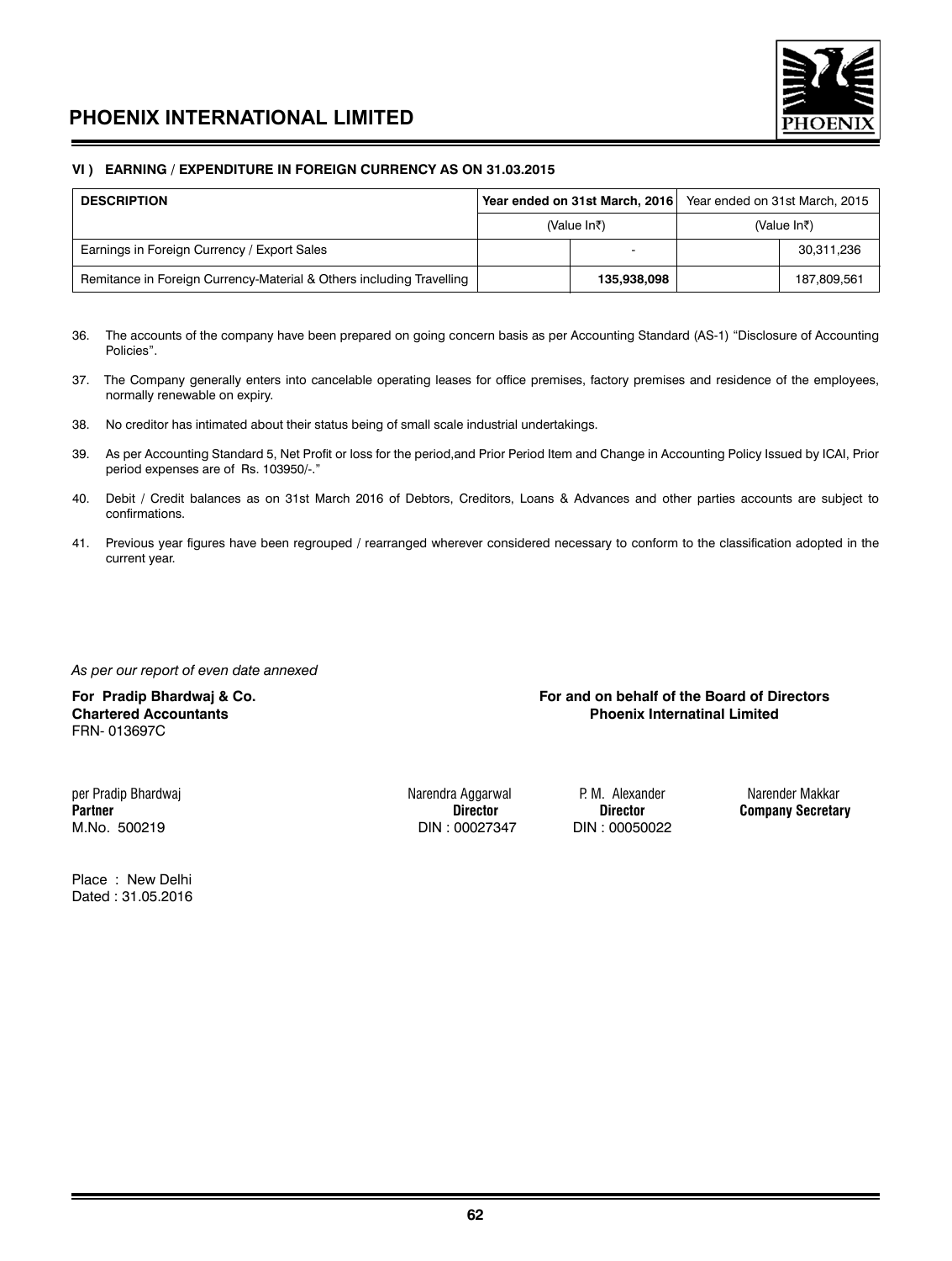

### **Independent Auditors' Report**

### **To the Board of Directors of Phoenix International Limited**

#### **Report on the Financial Statements**

We have audited the accompanying Consolidated Financial Statements of Phoenix International Limited ('the Company') and its subsidiaries, which comprise the Consolidated Balance Sheet as at 31st March 2016, the Consolidated Profit and Loss account and Consolidated Cash Flows Statement for the year then ended and a summary of significant accounting policies and other explanatory information.

### **Management's Responsibility for the Consolidated Financial Statements**

The Company's Board of Directors is responsible for the matters stated in section 134(5) of the Companies Act,2013 (''the Act'') with respect to the preparation of these Consolidated Financial Statement that give a true & fair view of the financial position, financial performance and cash flow of the Group in accordance with the accounting principles generally accepted in India, including the Accounting Standard specified under section 133 of the Act, read with the rule 7 of the Companies (Accounts) Rules,2014.This responsibility also includes maintenance of adequate accounting records in accordance with the provision of the Act for safeguarding the assets of the group and for preventing and detecting frauds and other irregularities; selection and application of the appropriate accounting policies; making judgements and estimates that are reasonable and prudent; and the design, implementation and maintenance of adequate internal financial control, that were operating effectively for ensuring the accuracy and completeness of the accounting records, relevant to the preparation and the presentation of the Consolidated Financial statement that give a true and fair view and are free from material misstatement, whether due to fraud or error.

### **Auditor's Responsibility**

Our responsibility is to express an opinion on these consolidated financial statements based on our audit. We conducted our audit in accordance with the Standards on Auditing specified under section 143(10) of the Act. Those Standards require that we comply with ethical requirements and plan and perform the audit to obtain reasonable assurance about whether the consolidated financial statements are free from material misstatement.

An audit involves performing procedures to obtain audit evidence about the amounts and disclosures in the consolidated financial statements. The procedures selected depend on the auditor's judgment, including the assessment of the risks of material misstatement of the consolidated financial statements, whether due to fraud or error. In making those risk assessments, the auditor considers internal control relevant to the Company's preparation and presentation of the consolidated financial statements that give a true and fair view in order to design audit procedures that are appropriate in the circumstances, but not for the purpose of expressing an opinion on the effectiveness of the entity's internal control. An audit also includes evaluating the appropriateness of accounting policies used and the reasonableness of the accounting estimates made by management, as well as evaluating the overall presentation of the consolidated financial statements.

We believe that the audit evidence we have obtained is sufficient and appropriate to provide a basis for our audit opinion on the Consolidated Financial Statements.

### **Opinion**

In our opinion and to the best of our information and according to the explanations given to us, the consolidated financial statements give a true and fair view in conformity with the accounting principles generally accepted in India:

- in the case of the consolidated balance sheet, of the state of affairs of the Company as at 31st March 2016;
- (ii) in the case of the consolidated profit and loss account, of the profit for the year ended on that date; and
- (iii) in the case of the consolidated cash flow statement, of the cash flows for the year ended on that date.

#### **Other Matters**

We did not audit the financial statements of the subsidiaries, whose financial statements reflect Total Assets of Rs. 9958.37 Lakh as at March 31, 2016, Total Revenues of Rs. 0.91 Lakh and net cash outflow amounting to Rs.837.46 Lakh the year ended on that date, as considered in the consolidated financial statements. These financial statements have been audited by other auditors whose reports have been furnished to us by the Management and our opinion, in so far as it relates to the amounts and disclosures included in respect of these subsidiaries, is based solely on the reports of the other auditors.

### **Report on Other Legal and Regulatory Requirements**

As required by section 143(3) of the Act, we report that:

- (a) we have obtained all the information and explanations which to the best of our knowledge and belief were necessary for the purpose of our audit of the aforesaid Consolidated Financial Statement.
- (b) in our opinion, proper books of account as required by law relating to preparation of consolidated financial statements have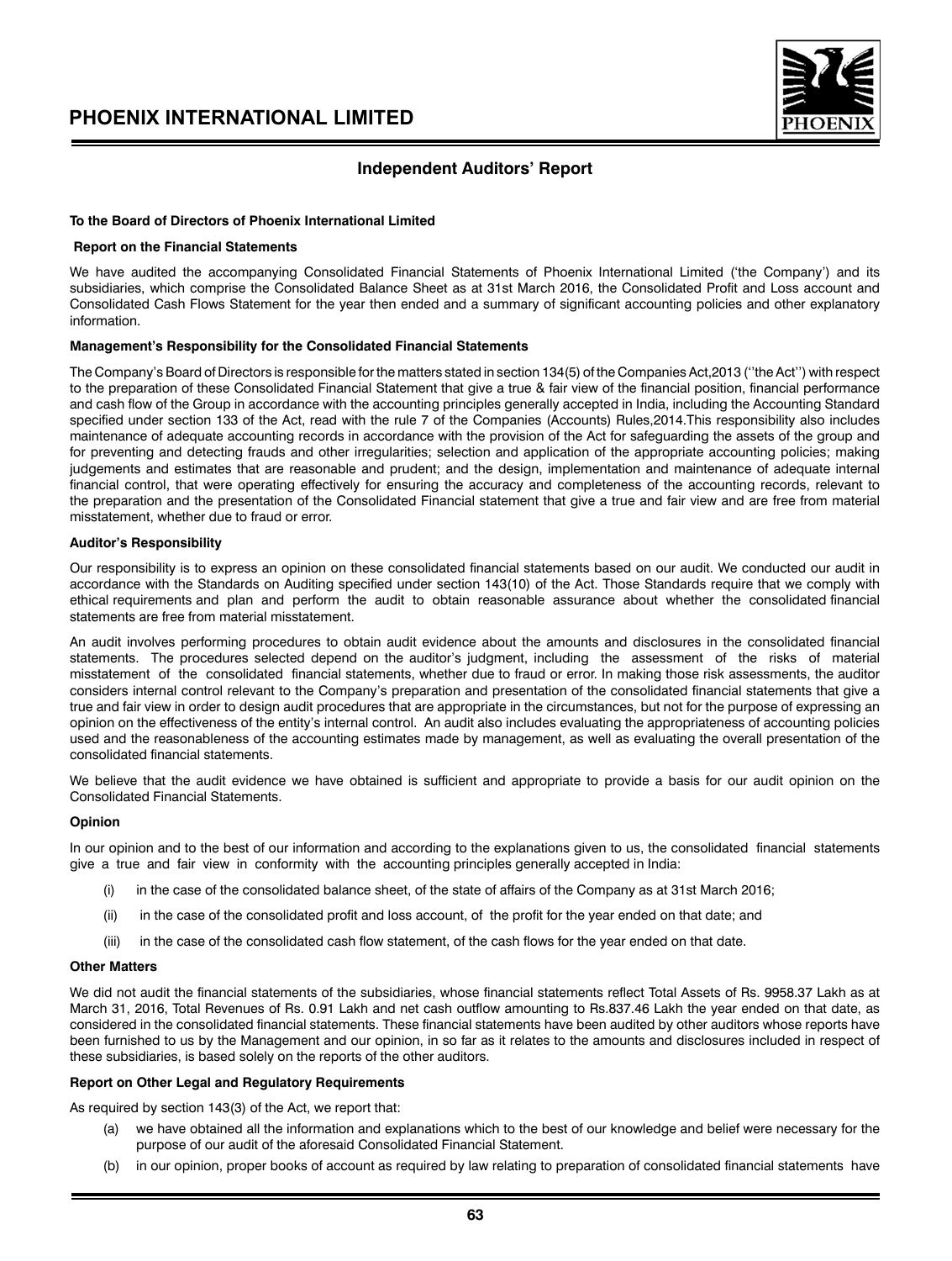

been kept so far as it appears from our examination of those books and the reports of other auditors.

- (c) The Consolidated Balance Sheet, Consolidated Statement of Profit and Loss and Consolidated Cash Flow Statement dealt with by this Report are in agreement with the relevant books of accounts maintained for the purpose of preparation of the Consolidated Financial Statement.
- (d) in our opinion, the consolidated financial statements comply with the Accounting Standards specified under section 133 of the Act, as applicable.
- (e) on the basis of written representations received from the Directors as on March 31, 2016, taken on record by the Board of Directors and the reports of the statutory auditors of its subsidiary companies incorporated in India, none of the directors of the group companies, incorporated in India is disqualified as on March 31, 2016, from being appointed as a director in terms of provisions of section 164(2) of the Companies Act, 2013.
- (f) With respect to the adequacy of internal financial controls over financial reporting and operating effectiveness of such controls, refer to our audit report "Annexure A", which is based on auditor's report of the company and its subsidiary companies incorporated in India. Our report expresses an unmodified opinion on the adequacy and operating effectiveness of internal financial controls over financial reporting of the company and its subsidiary companies incorporated in India.
- (g) With respect to the other matters to be included in the Auditor's Report in accordance with Rule 11 of the Companies (Audit and Auditors), 2014, In our opinion and to the best of our information and according to the explanations given to us;
	- The Company has disclosed the impact of pending litigations on its consolidated financial position of the group in its consolidated financial statements as on March 31, 2016.
	- (ii) The Group Companies has not entered into any long-term contracts including derivative contracts, requiring provision under applicable laws or accounting standards, for material foreseeable losses, and
	- (iii) There has been no delay in transferring the amounts, required to be transferred, to the Investor Education and Protection Fund by the company.

Place: New Delhi **ForPradip Bhardwaj& Co.** Date: 31/05/2016 **Chartered Accountants FRN- 013697C**

> **Pradip Bhardwaj (Partner) M.No: 500219**

### **ANNEXURE -A TO THE INDEPENDENT AUDITORS' REPORT**

### **(Referred to in paragraph (f) under report on other legal and Regulatory Requirement section of our report of even date**

### **Report on the Internal Financial Controls over Financial Reporting under Clause (i) of Sub –section 3 of section 143 of the Companies Act 2013**

We have audited the internal financial controls over financial reporting of Phoenix International Limited ('the Company') and its subsidiary incorporated in india as at March 31,2016in conjunction with our audit of the Consolidated Financial Statement of the Company for the year ended and as on that date.

### **Managements Responsibility for Internal Financial Controls**

The respective Board of Directors of the Company and its subsidiary companies incorporated in india, are responsible for establishing and maintaining internal financial controls based on the respective internal control over financial reporting criteria established by the company and its subsidiary considering the essential components of internal control stated in the Guidance Note on Audit of Internal Financial Controls over financial Reporting issued by the Institute of Chartered Accountants of India (the guidance Note). These responsibilities include the design, implementation and maintenance of adequate internal financial controls that were operating effectively for ensuring the orderly and efficient conducts of its business, including adherence to the respective company's policies, the safeguarding of its assets, the prevention and detection of frauds and errors, the accuracy and completeness of the accounting records and the timely preparation of reliable financial information, as required under the Act.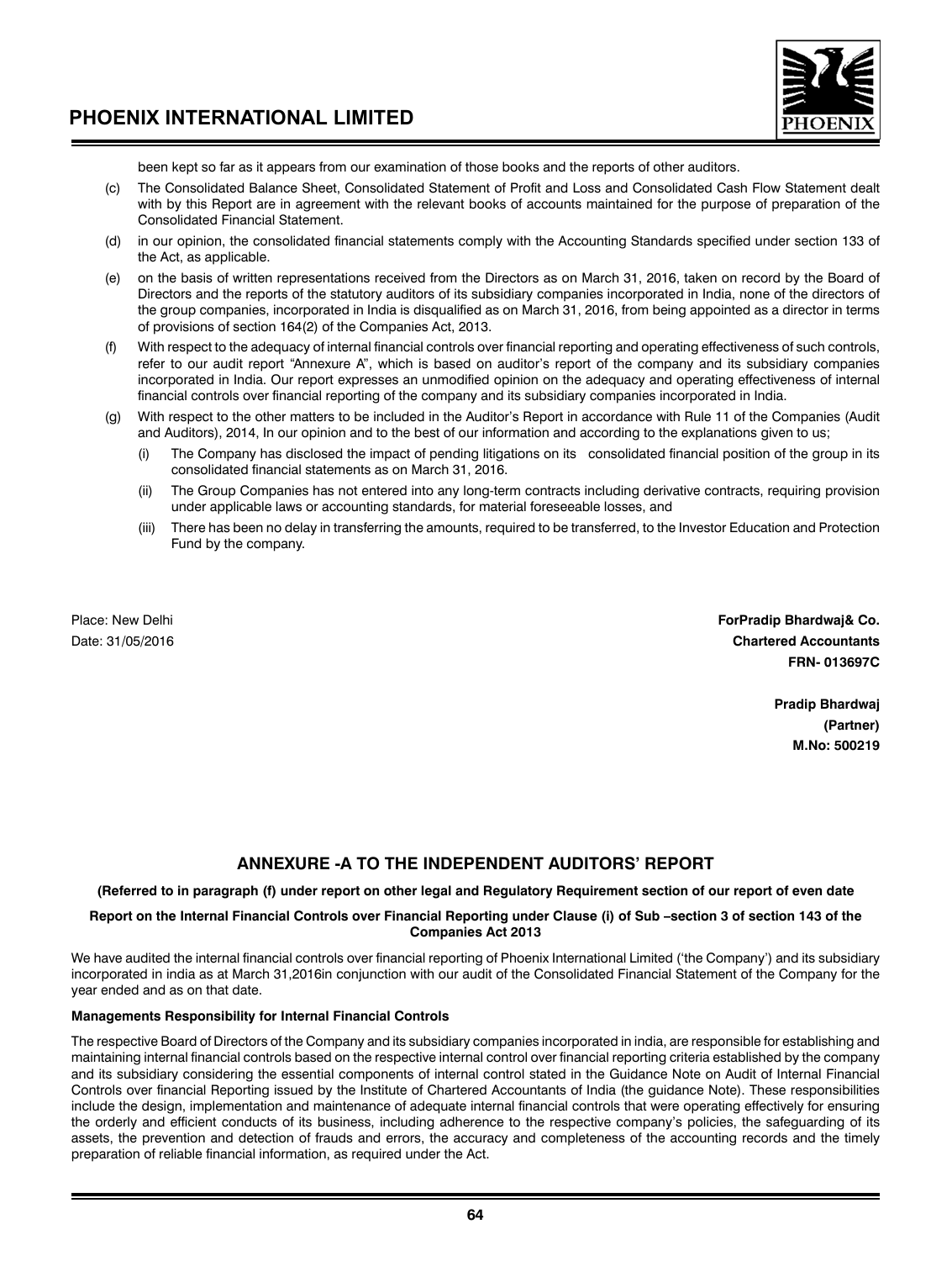

### **Auditors Responsibility**

Our responsibility is to express an opinion on the company's internal financial controls over financial reporting based on our audit. We conducted our audit in accordance with the Standards on Auditing prescribed under section 143(10) of the Act and the Guidance Note, to the extent applicable to an audit of internal financial controls over financial reporting. Those Standards and the Guidance Note require that we comply with the ethical requirements and plan and perform the audit to obtain reasonable assurance about whether adequate internal financial controls over financial reporting was established and maintained and if such controls operated effectively in all material respects.

Our audit involves performing procedures to obtain audit evidence about the adequacy of the internal financial controls system over financial reporting and their operating effectiveness. Our audit of internal financial controls over financial reporting included obtaining an understanding of internal financial controls over financial reporting assessing the risk that a material weakness exists, and testing and evaluating the design and operating effectiveness of internal control based on the assessed risk. The Procedures selected depend on the auditors' judgment, including the assessment of the risks of material misstatement of the financial statement, whether due to fraud or error.

We believe that the audit evidence we have obtained and the audit evidence obtained by the of the subsidiary, in terms of their reports referred to in the other matter paragraph below, is sufficient and appropriate to provide a basis for our audit opinion on the company's internal financial controls system over financial reporting.

### **Meaning of internal financial controls over financial reporting**

A company's internal financial control over financial reporting is a process designed to provide reasonable assurance regarding the reliability of financial reporting and the preparation of financial statements for external purposes in accordance with generally accepted accounting principles. Acompany's internal financial control over financial reporting includes those policies and procedures that (1) pertain to the maintenance of records that ,in reasonable detail,accurately and fairly reflect transactions and dispositions of the assets of the company; (2) provide reasonable assurance that transactions are recorded as necessary to permit preparations of financial statements in accordance with generally accepted accounting principles, and that receipts and expenditures of the company are being made only in accordance with authorization of management and director of company; and (3)provide reasonable assurance regarding prevention or timely detection of unauthorized acquisition, use, or disposition of the company's assets that could have a material effect on the financial statements

### **Inherent Limitations ofInternal Financial Controls over Financial Reporting**

Because of the inherent limitations of internal financial controls over financial reporting, including the possibility of collusion or improper management override of controls,material misstatements due to error or fraud mayoccur and not be detected.Also,projections of any evaluation of the internal financial controls over financial reporting to future periods are subject to the risk that the internal financial control over financial reporting may become inadequate because of change in conditions, or that the degree of compliance with the policies or procedures may deteriorate.

### **Opinion**

In our opinion to the best of our information and according to the explanations given to us, the company and its subsidiary companies have in all material respects, an adequate internal financial controls system over financial reporting and such internal financial controls over financials reporting were operating effectively as at March 31, 2016, based on the internal control over financial reporting criteria established by the company and its subsidiary companies incorporated in indiaconsidering the essential components of internal control stated in the Guidance Note.

Place: New Delhi **ForPradip Bhardwaj& Co.** Date: 31/05/2016 **Chartered Accountants FRN- 013697C**

> **Pradip Bhardwaj (Partner) M.No: 500219**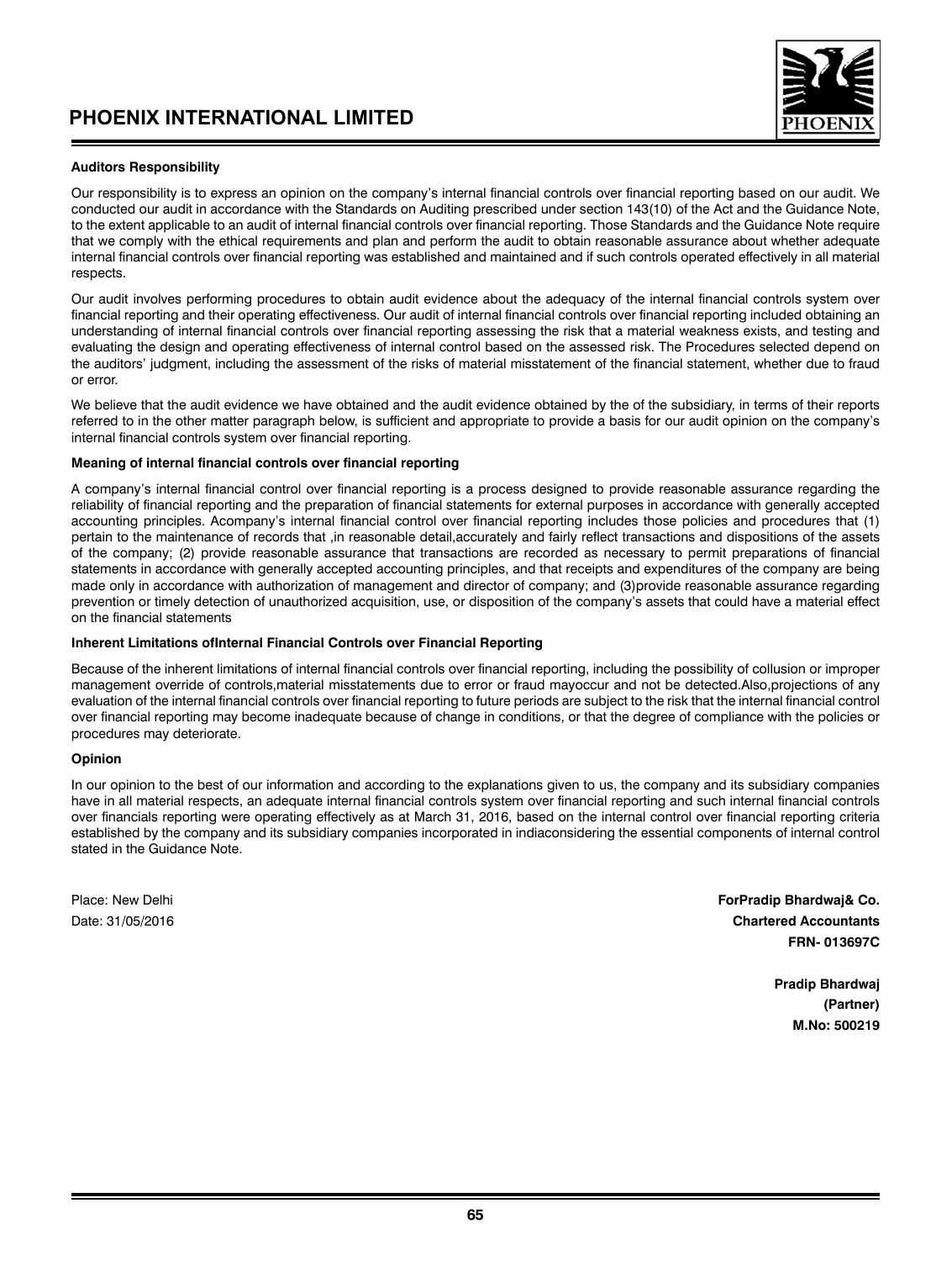

### **PHOENIX INTERNATIONAL LIMITED CIN : L74899DL1987PLC030092**

 **Consolidated Balance Sheet for the Year Ended 31st March, 2016**

| <b>PARTICULARS</b>                     | <b>Note</b> | For the Year Ended | For the Year Ended |
|----------------------------------------|-------------|--------------------|--------------------|
|                                        | No.         | 31st March, 2016   | 31st March, 2015   |
|                                        |             |                    |                    |
| <b>EQUITY AND LIABILITIES</b><br>ı.    |             |                    |                    |
| (1)<br>Shareholder's Funds             |             |                    |                    |
| (a) Share Capital                      | 2           | 187,895,600        | 187,895,600        |
| (b) Reserves and Surplus               | 3           | 444,723,944        | 383,227,641        |
| (c) Currency translation Reserve       |             | 88,960,066         |                    |
| Minority Interest                      |             |                    | 53,557,051         |
| <b>Non-Current Liabilities</b><br>(2)  |             |                    |                    |
| (a) Long Term Borrowings               | 4           | 932,212,694        | 608,038,829        |
| (b) Deferred Tax Liability             |             | 3,263,198          |                    |
| (c) Long Term Liabilities              | 5           | 56,690,019         | 51,890,019         |
| (d) Long Term Provisions               | 6           | 1,120,241          | 1,129,302          |
|                                        |             |                    |                    |
| (3) Current Liabilities                |             |                    |                    |
| (a) Trade Payables                     | 7           | 185,096,441        | 204,582,027        |
| (b) Other Current Liabilities          | 8           | 52,562,078         | 50,282,414         |
| (c) Short-Term Provisions              | 9           | 26,299,905         | 20,353,734         |
| <b>TOTAL</b>                           |             | 1,978,824,186      | 1,560,956,617      |
| II. ASSETS                             |             |                    |                    |
| (1) Non-Current Assets                 |             |                    |                    |
| (a) Fixed Assets                       |             |                    |                    |
| (i) Tangible Assets                    | 10          | 349,075,174        | 356,434,427        |
| (ii) Capital Work-in-Progress          | 10          | 46,116,795         | 46,116,795         |
| (b) Non-Current Investments            | 11          | 80,462,402         | 237,854,902        |
| (c) Long Term Loans and Advances       | 12          | 615,938,153        | 17,745,349         |
| (2) Current Assets                     |             |                    |                    |
| (a) Inventories                        | 13          | 53,240,905         | 54,385,418         |
| (b) Trade Receivables                  | 14          | 276,638,107        | 140,914,719        |
| (c) Cash and Cash Equivalents          | 15          | 23,272,103         | 129,688,136        |
| (d) Short Term Loans & Advances        | 16          | 533,400,945        | 572,837,660        |
| (e) Other Current Assets               | 17          | 679,602            | 4,979,211          |
| <b>TOTAL</b>                           |             | 1,978,824,186      | 1,560,956,617      |
|                                        |             |                    |                    |
| <b>Significant Accounting Policies</b> | 1           |                    |                    |
| Notes on Financial Statements          | 2 to 41     |                    |                    |

*As per our report of even date*

For Pradip Bhardwaj & Co. **For and on behalf of the Board of Directors**<br>Chartered Accountants **For and on the Board of Directors**<br>Phoenix Internatinal Limited FRN- 013697C

per Pradip Bhardwaj Narendra Aggarwal P. M. Alexander Narender Makkar **Partner Director Director Company Secretary**  M.No. 500219 DIN : 00027347 DIN : 00050022

Place : New Delhi Dated : 31.05.2016

**Phoenix Internatinal Limited**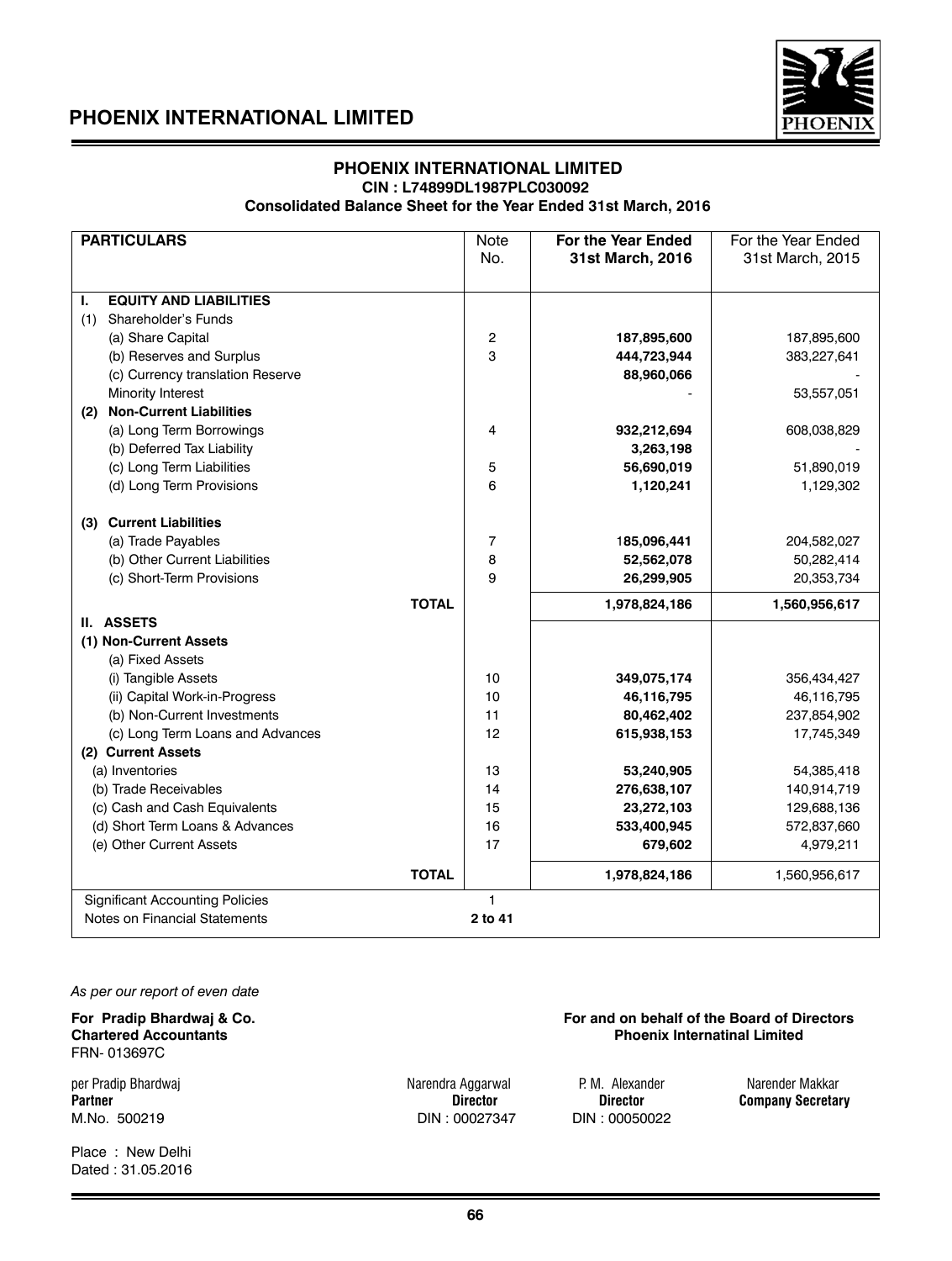

### **PHOENIX INTERNATIONAL LIMITED CIN : L74899DL1987PLC030092**

### **Consolidated Profit & Loss Account for the Year Ended 31st March, 2016**

| <b>PARTICULARS</b>                                                        |         | For the Year Ended<br>31st March, 2016 | For the Year Ended<br>31st March, 2015 |
|---------------------------------------------------------------------------|---------|----------------------------------------|----------------------------------------|
| A. Cash Flow from Operating Activities                                    |         |                                        |                                        |
| I Revenue from Operations                                                 |         | 373,877,442                            | 391,736,150                            |
| II Other Income                                                           | 19      | 8,793,830                              | 2,196,874                              |
| III Total Revenue (I +II)                                                 |         | 382,671,272                            | 393,933,024                            |
| <b>IV Expenses</b>                                                        |         |                                        |                                        |
| <b>Cost of Material Consumed</b>                                          | 20      | 202,785,888                            | 224,757,203                            |
| Changes in Inventories of finished goods,                                 | 21      | (6, 194, 452)                          | 4,095,869                              |
| Work-in-progress and Stock-in-Trade<br><b>Employees' Benefit Expenses</b> |         | 8,000,680                              | 11,978,744                             |
| <b>Financial Costs</b>                                                    | 23      | 75,093,339                             | 61,101,435                             |
| Depreciation                                                              | 10      | 7,389,440                              | 14,589,032                             |
| <b>Other Expenses</b>                                                     |         | 78,393,923                             | 64,965,744                             |
| <b>Total Expenses (IV)</b>                                                |         | 365,468,818                            | 381,488,027                            |
| Profit before Tax (III - IV)<br>V                                         |         | 17,202,454                             | 12,444,997                             |
| <b>Tax Expenses</b><br>VI<br>(1) Provision for Income Tax                 |         | 6,000,000                              | 5,500,000                              |
| (2) Deferred Tax Liability                                                |         | 3,263,198                              |                                        |
| VII Profit/(Loss) for the year (V-VI)                                     |         | 7,939,256                              | 6,944,997                              |
| VIII Earning per equity share:                                            |         |                                        |                                        |
| <b>Basic &amp; Diluted</b>                                                |         | 0.47                                   | 0.41                                   |
| <b>Significant Accounting Policies</b>                                    |         |                                        |                                        |
| Notes on Financial Statements                                             | 2 to 41 |                                        |                                        |

*As per our report of even date*

**For Pradip Bhardwaj & Co.** The South of the Board of Directors of Directors Chartered Accountants<br>Chartered Accountants **Chartered Accountants** FRN- 013697C

per Pradip Bhardwaj **Narendra Aggarwal P. M. Alexander Natur** Narendra Makkar<br>Partner **Partner Company Secretar Partner Company Secretar Partner Partner Company Secretar Partner Company Secretary Company Secretary**<br>  $\begin{array}{ccc}\n\text{Director} & \text{Director} & \text{Company Secretary} \\
\text{M.No. } 500219 & & \text{OM1: } 00027347 & & \text{DIN : } 00050022\n\end{array}$ M.No. 500219 DIN : 00027347

Place : New Delhi Dated : 31.05.2016

**Phoenix Internatinal Limited**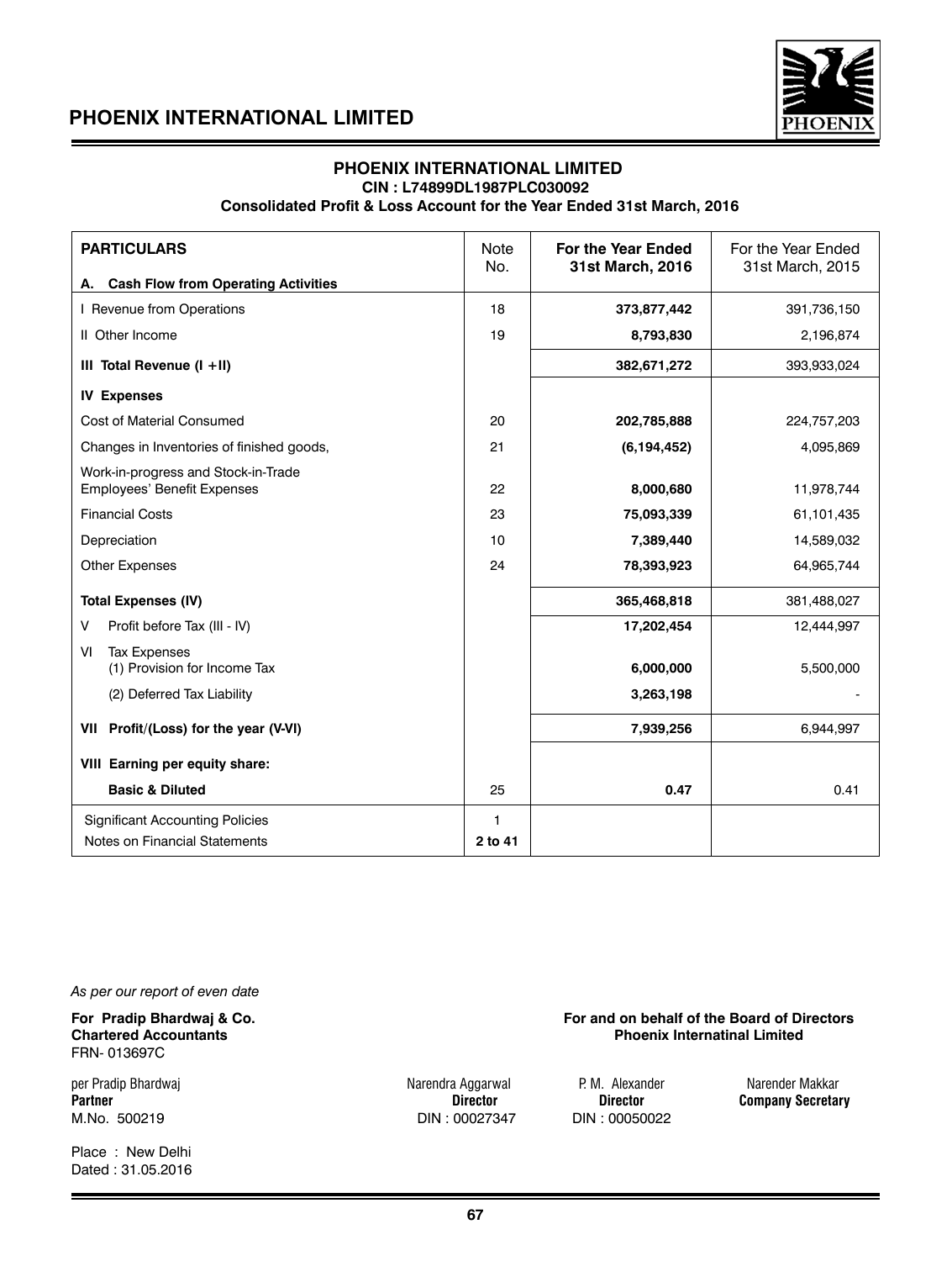

### **PHOENIX INTERNATIONAL LIMITED CIN : L74899DL1987PLC030092 Consolidated Cash Flow Statement for the Year Ended 31st March, 2016**

|    | <b>PARTICULARS</b>                                     | <b>For the Year Ended</b> | For the Year Ended |
|----|--------------------------------------------------------|---------------------------|--------------------|
|    |                                                        | 31st March, 2016          | 31st March, 2015   |
| А. | <b>Cash Flow from Operating Activities</b>             |                           |                    |
|    | Net Profit /(Loss) before Tax                          | 17,202,454                | 12,444,997         |
|    | Adjustments for:                                       |                           |                    |
|    | Depreciation & Amortization Exp.                       | 7,389,440                 | 14,589,032         |
|    | <b>Currency Translation Reserve</b>                    | 88,960,066                |                    |
|    | Foreign Exchange (Net)                                 | (6,885,113)               | 59,957,583         |
|    | Interest (Net)                                         | 75,013,120                | 6,067,966          |
|    | Loss on sale of Fixed Assets                           |                           | 447,441            |
|    | <b>Operating profit before Working Capital Changes</b> | 181,679,967               | 93,507,019         |
|    | Trade receivables & Other current assets               | (91, 987, 064)            | 9,648,822          |
|    | Changes in Stock in Trade                              | 1,144,512.85              | 17,108,084         |
|    | Trade Payables & other liabilities                     | (11, 268, 812)            | 5,624,083          |
|    | Cash from Operating Activities                         | 79,568,604                | 125,888,007        |
|    | Taxes paid                                             | 6,000,000                 | 5,500,000          |
|    | Net cash from operating activities                     | 73,568,604                | 120,388,007        |
|    | <b>B.</b> Cash flow from Investing Activities          |                           |                    |
|    | Purchase of Fixed Assets / CWIP                        | (30, 192)                 | (61, 371)          |
|    | Investment                                             | 157,392,500               |                    |
|    | Sale of Fixed Assets                                   |                           | 1,628,000          |
|    | Foreign Exchange                                       | 6,885,113                 |                    |
|    | <b>Interest Received</b>                               | 80,219                    | 502,227            |
|    | Net Cash used in investing activities                  | 164,327,640               | 2,068,856          |
| C. | Cash flow from Financing Activities                    |                           |                    |
|    | Advances from Subsidiaries / Others                    | (598, 192, 804)           | 84,464,065         |
|    | Repayment of Long Term Borrowing                       | (625, 826, 135)           | (48, 263, 190)     |
|    | Receiving of Loan Term Borrowing                       | 950,000,000               |                    |
|    | Security Deposits (Paid) / Received                    | 4,800,000                 | (4,599,150)        |
|    | <b>Interest Paid</b>                                   | (75,093,339)              | (60, 459, 810)     |
|    | <b>Net Cash from Financing Activities</b>              | (344, 312, 278)           | (28, 858, 085)     |
|    | Net Increases/(Decreases) in cash and cash Equivalents | (106, 416, 033)           | 93,598,778         |
|    | Cash and Cash Equivalent at the beginning              | 129,688,136               | 36,089,358         |
|    | Cash and Cash Equivalent at the end of the Year        | 23,272,103                | 129,688,136        |
|    |                                                        |                           |                    |

We have examined the above cash flow statement of Phoenix International Limited for the year ended 31.03.2016 The statement has been prepared by the management in accordance with the listing requirments of Security Exchange Board of India (SEBI) and is based on and derived from the audited financial statement of the company for the year ended 31.03.2016.

*As per our report of even date*

**For Pradip Bhardwaj & Co. For and on behalf of the Board of Directors Chartered Accountants Phoenix Internatinal Limited** FRN- 013697C

M.No. 500219 DIN : 00027347

Place : New Delhi Dated : 31.05.2016

per Pradip Bhardwaj Narendra Aggarwal P. M. Alexander Narender Makkar<br>Partner **National Partner Company Secretal** Partner Director **Director** Director **National Partner** 

**Partner Director Company Secretary**<br> **PIN**: 00050022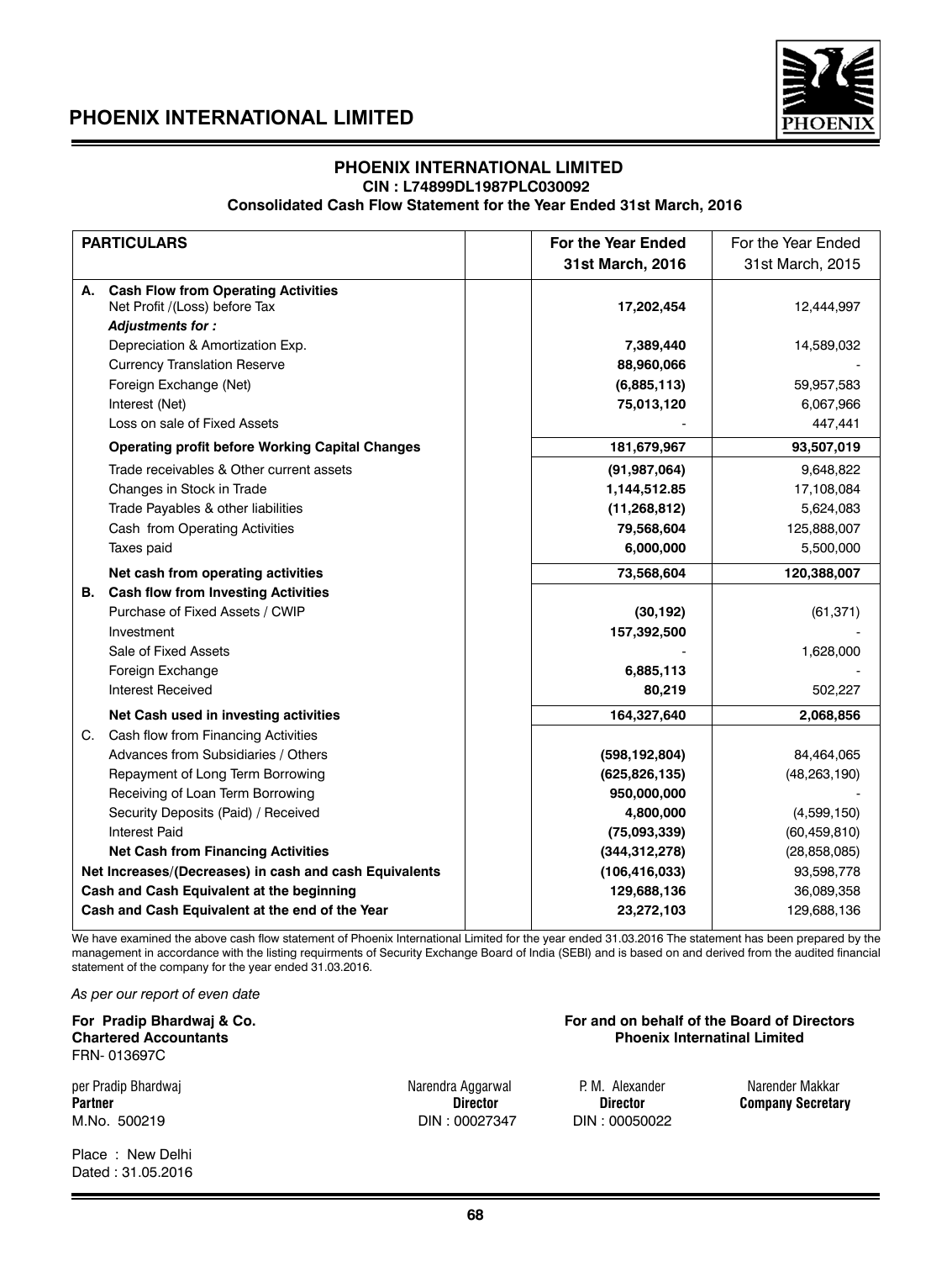

**Annexure- "A"**

### **SIGNIFICANT ACCOUNTING POLICIES**

### **1. a) BASIS OF PREPARATION OF FINANCIAL STATEMENT**

These Financial Statements have been prepared to comply with the Generally Accepted Accounting Principles (Indian GAAP) including the Accounting Standards notified under the relevant provisions of the Companies Act 2013.

The Financial Statements are prepared on accrual basis under the historical cost convention. The financials Statements are presented in Indian rupees rounded off to the nearest rupees.

### **b) USE OF ESTIMATES**

The preparation of financial statements in conformity with Generally Accepted Accounting Principles (Indian GAAP) requires judgments, estimates and assumptions to be made that affect the reported amounts of assets and liabilities and disclosure of contingent liabilities on the date of financial statements and reported amounts of revenue and expenses during the reporting period. Difference between the actual results and estimates are recognised in the period in which the results are known/materealised.

### **2. FIXED ASSETS**

Tangible Assets are stated at cost net of recoverable taxes,trade discount and rebates and include amount added on revaluation,less accumlated depreciation and impairment loss,if any.The cost of tangible assets comprises its purchase price,borrowing cost and any cost directly attributable to bringing the assets to its working condition for its intended use.

Projects under which assets are not ready for their intended use are disclosed under Capital Work-in-Progress

### **3. VALUATION OF INVENTORIES**

Items of inventories are measured at lower of cost and net realisable value after providing for obsolescence, if any. Cost of inventories comprises of cost of purchase, cost of conversion and other costs including manufacturing overheads incurred in bringing them to their respective present location and condition.

### **4. DEPRECIATION**

a) Depreciation on Fixed Assets is provided to the extent of depreciable amount on the Written Down Value (WDV) Method except in case of assets pertaining to unit- Noida A-37 where depreciation is provided on Straight Line Method (SLM). Depreciation is provided based on useful life of the assets as prescribed in Schedule II to the Companies Act, 2013.

b) No write off is made in respect of long term lease hold land.

### **5. FOREIGN EXCHANGE TRANSACTION**

- "a. Transactions denominated in foreign currencies are recorded at the exchange rate prevailing on the date of the transaction or that approximates the actual rate at the date of the transaction.
- b. Monetary items denominated in foreign currencies at the year end are restated at year end rates. In case of items which are covered by forward exchange contracts, the difference between the year end rate and rate on the date of the contract is recognised as exchange difference and the premium paid on forward contracts is recognised over the life of the contract.
- c. Non-monetary foreign currency items are carried at cost.
- d. In respect of integral foreign operations, all transactions are translated at rates prevailing on the date of transaction or that approximates the actual rate at the date of transaction. Monetary assets and liabilities are restated at the year end rates. e. Any income or expense on account of exchange difference either on settlement or on translation is recognised in the Profit and Loss Statement."

### **6. REVENUE RECOGNITION**

Revenue is recognised only when risk and rewards incidental to ownership are transferred to the customer, it can be reliably measured and it is reasonable to expect ultimate collection.Revenue from opereation include sale of goods and services.Export Sales are accounted for on the basis of the date of Bill of Lading. Domestic sales are accounted for on the basis of ex-factory / godown dispatches. Sales include excise duty but exclude discounts, sales tax and all other charges.

Interest income is recognised on a time proportion basis taking into account the amount outstanding and the intrest rate applicable.

### **7. EXPORT BENEFITS**

Sale of advance licenses is accounted for on realizations basis, Duty Drawbacks and Duty entitlement Pass Book benefits are accounted for on accrual basis.

### **8. RETIREMENT BENEFITS**

- a) Contributions to Provident fund are made at the prescribed rates in the recognized funds and charged to the Profit and Loss A/c.
- b) Provision for Gratuity are to be made on the basis of actuarial valuation.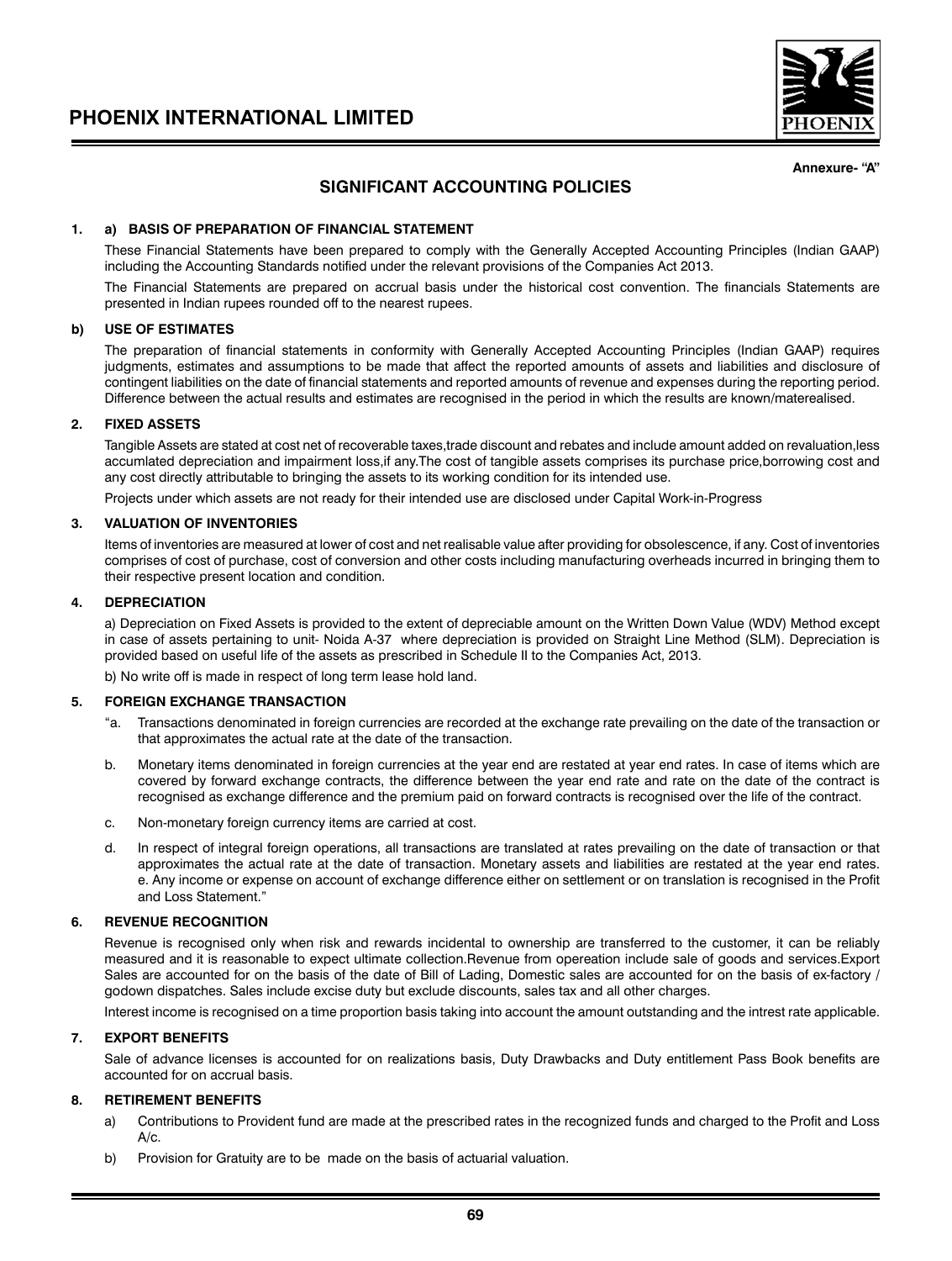

- c) Every employee who has completed five years or more of service gets a gratuity on leaving at 15 days salary (last drawn salary) for each completed year of service. Year end liability on account of retirement benefits to employees are provided.
- d) Leave encashment is accounted for on year to year basis and not accumulated to be enchased at the time of retirement.

### **9. INVESTMENTS**

"Investments in subsidiary and other companies are treated as long term investments and are stated at cost. Provision of diminution in the market value of long- term investments is made only if such decline is considered permanent by the anagement. Dividend is accounted for as and when received.

### **10. IMPAIRMENT OF FIXED ASSETS**

An assets is treated as impaired when the carrying cost of assets exceeds its recoverable value. An impairment loss is charged to the Profit anf Loss Statement in the year in which an assets is identified as impaired. The impairment loss is recognised in prior accounting period is reversed if there has been a change in the estimates of recoverable amount.

### **11. PROVISIONS,CONTINGENT LIABILITIES AND CONTINGENT ASSETS**

Provision is rcognised in the accounts when there is a present obligation as a result of past events and it is probable that an outflow of resources will be required to settle the obligation and reliable estimates can be made.Provision are not discounted to their present value and are determined based on the best estimate required to settle the obligation at the reporting date.These estimates at each reportind date and adjusted to reflect the current best estimates.

### **12. Leases**

Lease arrangements where the risk & rewards incidental to ownership of an assets substatially vest with the lessor, are recognised with the lessor, are recognised as operating lease. Lease rentals under operating lease are recognised in the statement of profit & loss accounts as per lease agrement with the parties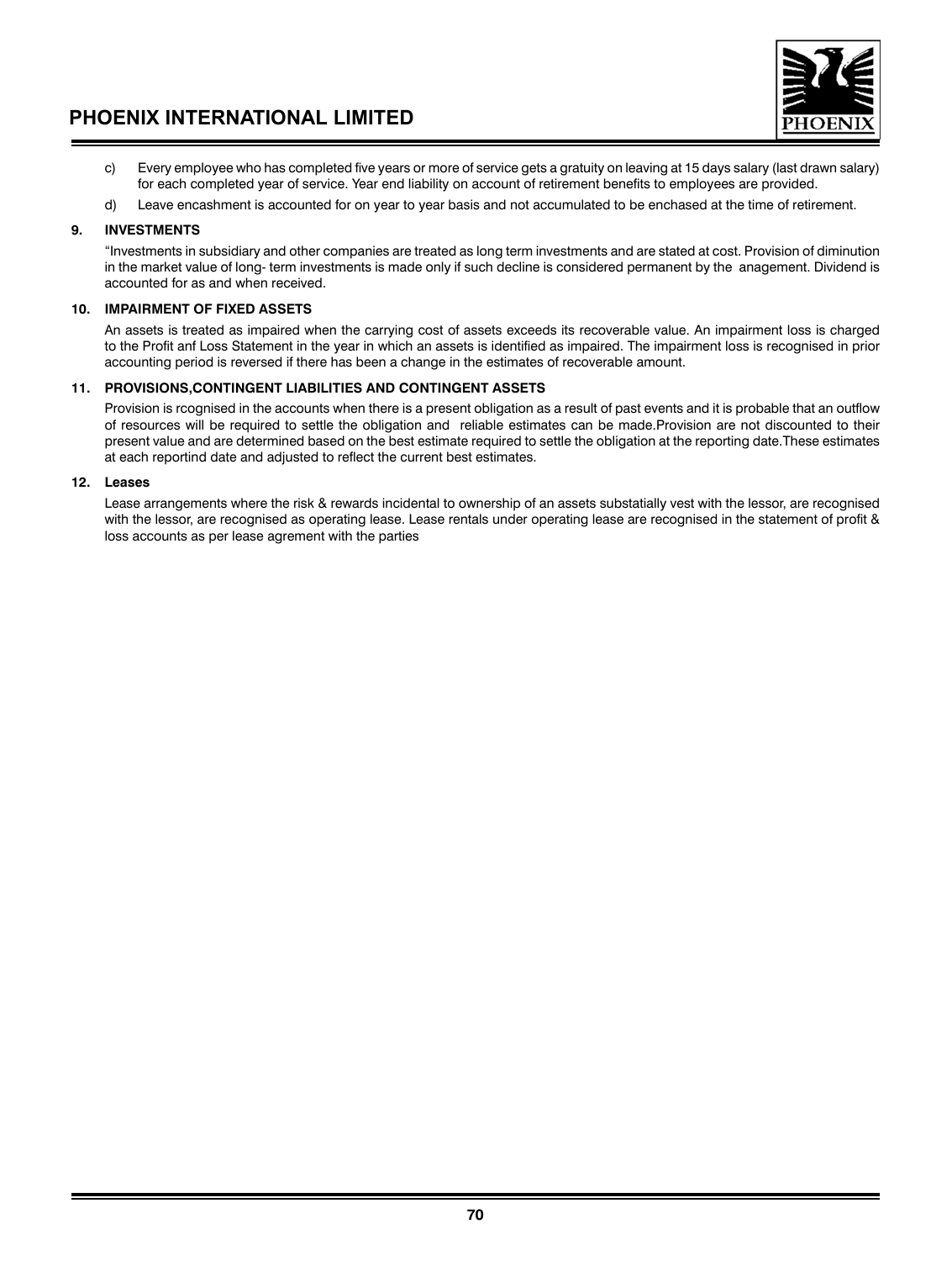

## **Notes to Financial Statements for the Year Ended 31st March, 2016**

| 2. SHARE CAPITAL                                          |              | As at<br>31st March, 2016 |               | As at<br>31st March, 2015 |               |
|-----------------------------------------------------------|--------------|---------------------------|---------------|---------------------------|---------------|
|                                                           |              | No of Shares<br>Value (₹) |               | No of Shares              | Value (₹)     |
| (a) Authorised Share Capital                              |              |                           |               |                           |               |
| Equity Share $@$ 10/- each                                |              | 50,000,000                | 500,000,000   | 50.000.000                | 500,000,000   |
| 4% Cumulative Redeemable Preference Shares @ ₹ 100/- each |              | 10.000.000                | 1,000,000,000 | 10.000.000                | 1,000,000,000 |
|                                                           | <b>TOTAL</b> | 60,000,000                | 1,500,000,000 | 60.000.000                | 1.500.000.000 |
| (b) Issued, Subscribed and fully paid up                  |              |                           |               |                           |               |

| Equity Share $@$ 10/- each                              |       | 16.789.560 | 167.895.600 | 16.789.560 | 167.895.600 |
|---------------------------------------------------------|-------|------------|-------------|------------|-------------|
| 4% Cumulative Redeemable Preference Shares @ 100/- each |       | 200,000    | 20,000,000  | 200,000    | 20.000.000  |
|                                                         | TOTAL | 16.989.560 | 187.895.600 | 16.989.560 | 187,895,600 |

(c) Disclosure for Shareholidng

The details of shareholders holding more than 5%

| Name of Shareholder                     | No. of<br><b>Shares held</b> | $%$ age<br>of Holding | No. of<br><b>Shares held</b> | % age<br>of Holding |
|-----------------------------------------|------------------------------|-----------------------|------------------------------|---------------------|
| (i) Equity Shares:                      |                              |                       |                              |                     |
| Mr. Ajay Kalsi                          | 2.734.400                    | 16.29%                | 2.734.400                    | 16.29%              |
| Mayflower Management Services Pvt. Ltd. | 2,880,000                    | 17.15%                | 2.880.000                    | 17.15%              |
| Spartan Management Services Pvt. Ltd.   | 2.880,000                    | 17.15%                | 2.880.000                    | 17.15%              |
| Vanquard Services Pvt. Ltd.             | 3.120.000                    | 18.58%                | 3.120.000                    | 18.58%              |
| <b>TOTAL</b>                            | 11,614,400                   | 69.18%                | 11,614,400                   | 69.18%              |

## **(ii) Preference Shares :**

| Granada Services Pvt. Ltd. |              | 200.000 | 100% | 200.000 | 100% |
|----------------------------|--------------|---------|------|---------|------|
|                            | <b>TOTAL</b> | 200,000 | 100% | 200.000 | 100% |

| (d) Reconciliation of Shares Outstanding        |              | No. of Shares            | Value $(\bar{z})$ | <b>No of Shares</b>      | Value (₹)   |
|-------------------------------------------------|--------------|--------------------------|-------------------|--------------------------|-------------|
| (i) Equity Shares:                              |              |                          |                   |                          |             |
| Shares outstanding at the beginning of the year |              | 16.789.560               | 167.895.600       | 16.789.560               | 167.895.600 |
| Shares Issued during the year                   |              |                          |                   |                          |             |
| Shares bought back during the year              |              |                          |                   |                          |             |
| Any other movement                              |              | $\overline{\phantom{a}}$ | -                 | $\overline{\phantom{0}}$ |             |
| Shares outstanding at the end of the year       | <b>TOTAL</b> | 16.789.560               | 167.895.600       | 16.789.560               | 167.895.600 |

**(ii) Preference Shares :**

| Shares outstanding at the beginning of the year |              | 200,000 | 20,000,000 | 200,000                  | 20,000,000 |
|-------------------------------------------------|--------------|---------|------------|--------------------------|------------|
| Shares Issued during the year                   |              |         |            |                          |            |
| Shares bought back during the year              |              |         |            | $\overline{\phantom{a}}$ |            |
| Any other movement                              |              |         |            |                          |            |
| Shares outstanding at the end of the year       | <b>TOTAL</b> | 200.000 | 20,000,000 | 200,000                  | 20.000.000 |
|                                                 |              |         |            |                          |            |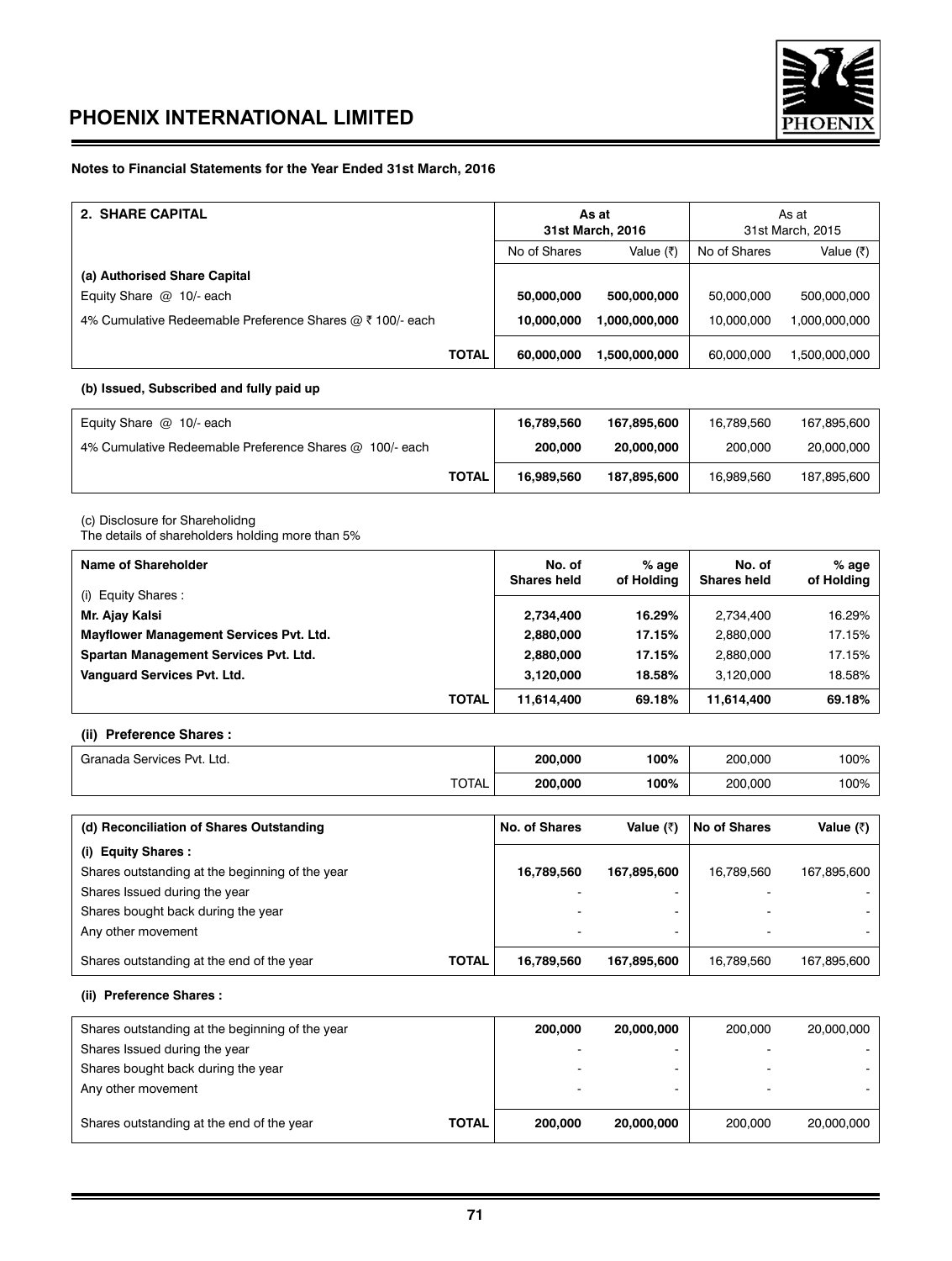

| <b>PARTICULARS</b>               | As at<br>31st March, 2016 (₹) | As at<br>31st March, 2015 (₹) |
|----------------------------------|-------------------------------|-------------------------------|
| <b>3. RESERVES &amp; SURPLUS</b> |                               |                               |
| Capital Reserve on Consolidation | 505,751,449                   | 505,751,449                   |
| General Reserve                  | 100,121,793                   | 100,121,797                   |
| Securities Premium Reserve       | 224,198,900                   | 224,198,900                   |
| Investment Allowance Reserve     | 442,744                       | 442,744                       |
| Profit & Loss Account - Balance  | (447, 287, 249)               | (447, 287, 249)               |
| Minority Interest                | 53,557,051                    |                               |
| <b>Net Profit</b>                | 7,939,256                     |                               |
| <b>TOTAL</b>                     | 444,723,944                   | 383,227,641                   |

| <b>PARTICULARS</b>                            | As at<br>31st March, 2016 (₹) |             | As at<br>31st March, 2015 (₹) |             |
|-----------------------------------------------|-------------------------------|-------------|-------------------------------|-------------|
| <b>4. LONG TERM BORROWINGS</b>                | <b>Non Current</b>            | Current     | Non Current                   | Current     |
| Loans From banks: Secured                     |                               |             |                               |             |
| Oriental Bank of Commerce                     | 22,260,000                    | 904,809,145 | 40.000.000                    | 415,098,829 |
| Loans from Other's : Unsecured<br>From others | ۰                             | 27,403,549  |                               | 192,940,000 |
| <b>TOTAL</b>                                  | 22,260,000                    | 932,212,694 | 40.000.000                    | 608,038,829 |

A) Term Loan from Oriental Bank of Commerce of Rs. 9270.69 Lacs (Previous year Rs. 4,550.99 Lacs) is secured by way of Equitable Mortgage of Land and Building measuring 61,690 Sq. Meters at A-37, Sector 60, Noida assigned by way of security of the rights of borrower under sub lease/lease and Banang measuring signment of receivables of future rentals/lease money and first charge on all moveable / Fixed Assets & Inventory (existing approaching assignment of receivables of future rentals/lease money and first and future) of the Company. The Loan is repayable in 144 Equated monthly installments from the date of disbursement. Due with in a year Rs.222.60 Lacs excluding interest (Previous Year Rs. 1,087.23 Lacs including interest).

B) Term Loan from Oriental Bank of Commerce Amount Rs. 1751.76 Lacs are repayble over a period of 2 to 5 years.

| <b>PARTICULARS</b>              | As at<br>31st March, 2016 (₹) | As at<br>31st March, 2015 (₹) |
|---------------------------------|-------------------------------|-------------------------------|
| <b>5. LONG TERM LIABILITIES</b> |                               |                               |
| Security Deposit Received       | 56,690,019                    | 51,890,019                    |
| <b>TOTAL</b>                    | 56,690,019                    | 51,890,019                    |

| <b>PARTICULARS</b>                                                        | As at<br>31st March, 2016 (₹) | As at<br>31st March, 2015 (₹) |
|---------------------------------------------------------------------------|-------------------------------|-------------------------------|
| <b>6. LONG TERM PROVISIONS</b><br>Gratuity (As per Actuarial Certificate) | 1.120.241                     | 1,129,302                     |
| <b>TOTAL</b>                                                              | 1,120,241                     | 1,129,302                     |

| <b>PARTICULARS</b>                                                   | As at                | As at                |
|----------------------------------------------------------------------|----------------------|----------------------|
|                                                                      | 31st March, 2016 (₹) | 31st March, 2015 (₹) |
| <b>TRADE PAYABLES</b><br>Payable against Supplies, Services & Others | 185,096,441          | 204.582.027          |
| <b>TOTAL</b>                                                         | 185,096,441          | 204,582,027          |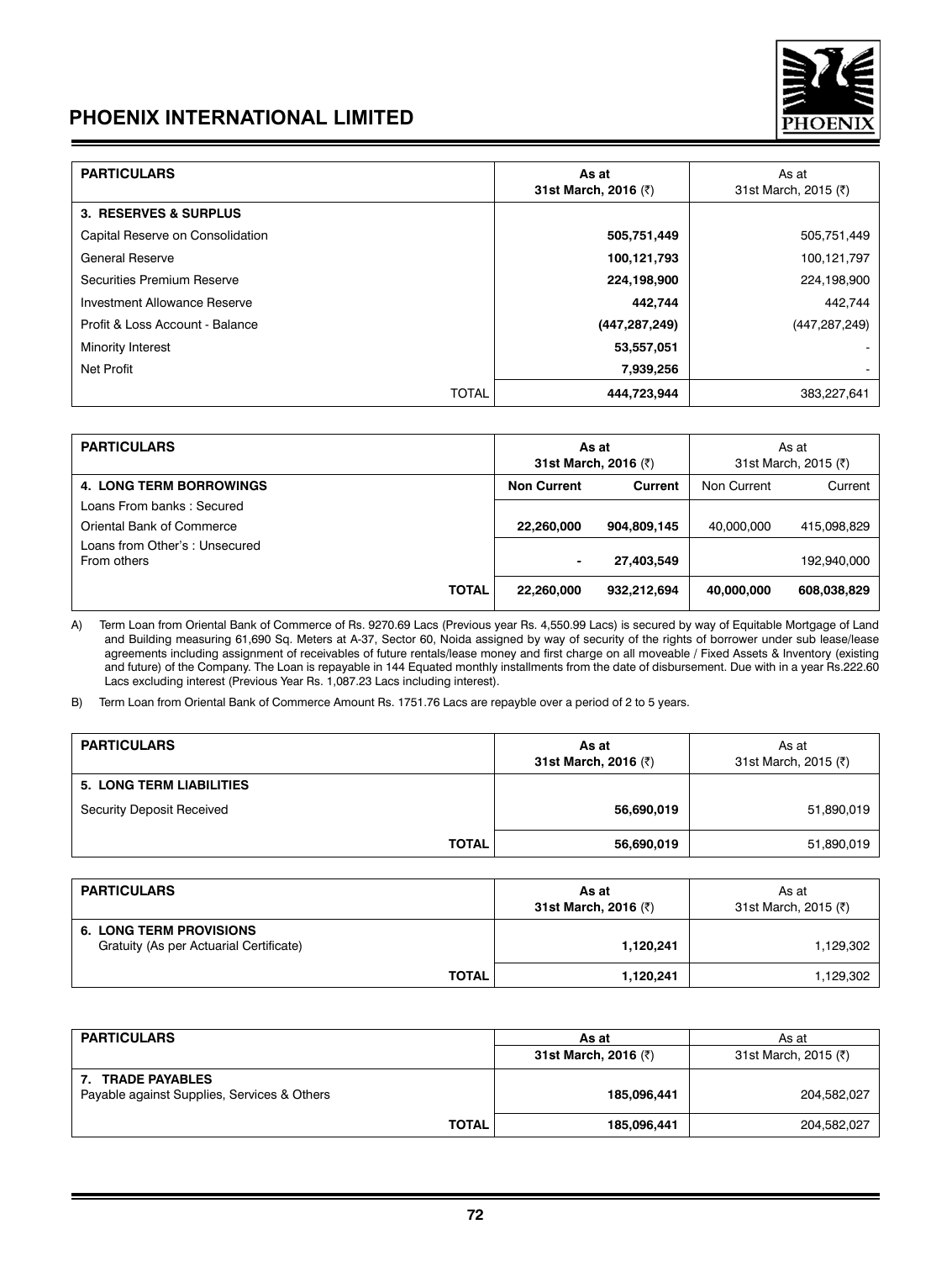

| <b>PARTICULARS</b>                                         | As at<br>31st March, 2016 (₹) | As at<br>31st March, 2015 (₹) |
|------------------------------------------------------------|-------------------------------|-------------------------------|
| <b>8. OTHER CURRENT LIABILITIES</b>                        |                               |                               |
| Current Maturity of Long Term Borrowing (Refer Note No. 4) | 22,260,000                    | 40,000,000                    |
| Payable to Others                                          | 29,698,454                    | 9,907,080                     |
| Payable to Govt. Authority                                 | 603.624                       | 375,334                       |
| <b>TOTAL</b>                                               | 52,562,078                    | 50,282,414                    |

| <b>PARTICULARS</b>                     | As at<br>31st March, 2016 (₹) | As at<br>31st March, 2015 (₹) |
|----------------------------------------|-------------------------------|-------------------------------|
| <b>9. SHORT TERM PROVISIONS</b>        |                               |                               |
| Income Tax                             | 26,212,000                    | 20,212,000                    |
| Gratuity (As per Acturial certificate) | 87,905                        | 141,734                       |
| <b>TOTAL</b>                           | 26,299,905                    | 20,353,734                    |

## **10. FIXED ASSETS**

(All Amount In Rs.)

| <b>ASSETS</b>                       | <b>GROSS BLOCK</b>  |                             |                              | DEPRECIATION        |                     |                   |                                   | <b>NET BLOCK</b>             |                     |                     |                         |
|-------------------------------------|---------------------|-----------------------------|------------------------------|---------------------|---------------------|-------------------|-----------------------------------|------------------------------|---------------------|---------------------|-------------------------|
| Particulars                         | As at<br>01.04.2015 | Additions for<br>the Period | Sales/Transfer<br>Adjustment | As at<br>31.03.2016 | Up to<br>31.03.2015 | For the<br>Period | Adjustment<br>Retained<br>Earning | Sale/Transfer<br>Adjustment  | Up to<br>31.03.2016 | As at<br>31.03.2016 | As at<br>31.03.2015     |
| Land                                | 35.715.590          |                             |                              | 35.715.590          |                     |                   |                                   |                              |                     | 35,715,590          | 35.715.590              |
| Building                            | 571,513,620         |                             |                              | 571.513.620         | 253,299,466         | 6,037,504         | $\overline{\phantom{0}}$          |                              | 259,336,970         |                     | 312,176,650 318,214,154 |
| Plant and Machinery (chennai)       | 66.592.768          |                             |                              | 66.592.768          | 65.580.797          | 823.555           | $\overline{\phantom{0}}$          |                              | 66.404.352          | 188.416             | 1,011,971               |
| <b>Electrical Installation</b>      | 30,061,198          |                             |                              | 30,061,198          | 29.337.229          | 271,982           | -                                 |                              | 29,609,211          | 451,987             | 723,969                 |
| Vehicles                            | 8,171,187           |                             | $\overline{\phantom{a}}$     | 8,171,187           | 8,012,937           | 39,683            | $\overline{\phantom{a}}$          | $\overline{\phantom{a}}$     | 8,052,620           | 118,567             | 158,250                 |
| Office and Other Equipment(chennai) | 5.932.508           | 30.192                      | $\overline{\phantom{a}}$     | 5.962.700           | 5.651.894           | 129,173           | $\overline{\phantom{a}}$          | $\overline{\phantom{a}}$     | 5,781,067           | 181,633             | 280,614                 |
| Furniture & Fixtures                | 6,304,707           |                             | $\overline{\phantom{a}}$     | 6,304,707           | 5,974,828           | 87,548            | $\overline{\phantom{a}}$          | $\overline{\phantom{a}}$     | 6,062,376           | 242,331             | 329,879                 |
| <b>Wooden Structure</b>             | 5.089.636           |                             |                              | 5.089.636           | 5.089.636           |                   | $\overline{\phantom{a}}$          | $\overline{\phantom{a}}$     | 5.089.636           |                     |                         |
| <b>TOTAL</b>                        | 729.381.214         | 30.192                      |                              | 729.411.406         | 372.946.787         | 7.389.440         | ٠                                 |                              | 380,336,232         | 349,075,174         | 356.434.427             |
| Capital Work In Progress:-          |                     |                             |                              |                     |                     |                   |                                   |                              |                     |                     |                         |
| Plant and Machinery - For Re Export | 22.874.720          |                             |                              | 22.874.720          |                     |                   | $\overline{a}$                    | $\qquad \qquad \blacksquare$ |                     | 22,874,720          | 22,874,720              |
| Machinery                           | 23,242,075          |                             |                              | 23,242,075          |                     |                   | $\blacksquare$                    |                              |                     | 23,242,075          | 23,242,075              |
| <b>TOTAL</b>                        | 46.116.795          |                             | ٠                            | 46.116.795          |                     |                   |                                   |                              |                     | 46,116,795          | 46,116,795              |
| <b>GRAND TOTAL - Current Year</b>   | 775.498.009         | 30.192                      |                              | 775,528,201         | 372,946,787         | 7,389,440         | ٠                                 |                              | 380,336,232         | 395,191,969         | 402,551,222             |
| <b>GRAND TOTAL - Previous Year</b>  | 779.935.663         | 61,371                      | 4.499.025                    | 775.498.009         | 348.472.976         | 14.589.032        | ٠                                 | 2.423.585                    | 360.638.423         |                     | 402.551.222 431.462.687 |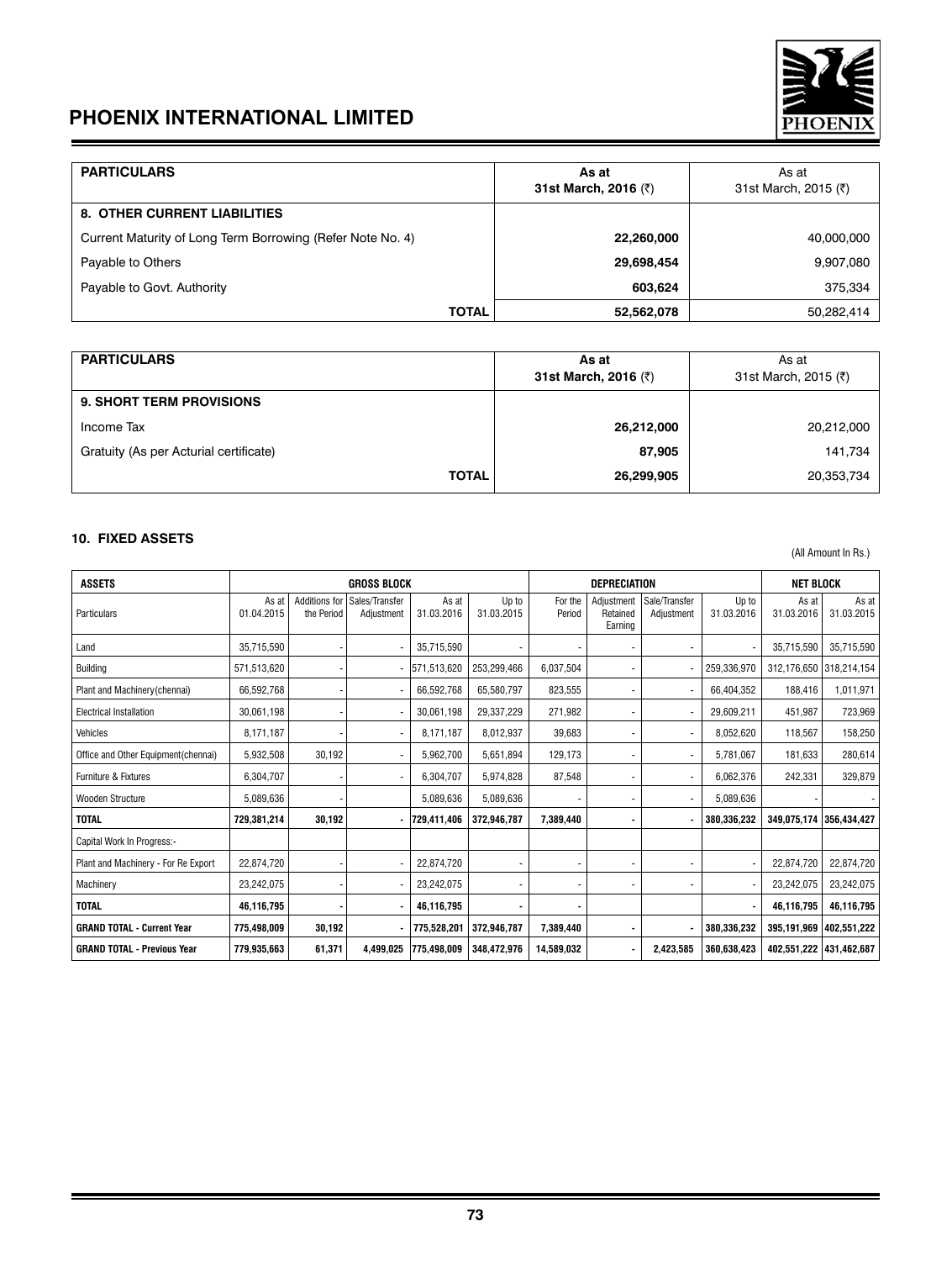

| <b>PARTICULARS</b>                               | As at                     |                      |                      |                |  |
|--------------------------------------------------|---------------------------|----------------------|----------------------|----------------|--|
|                                                  |                           |                      |                      | As at          |  |
|                                                  |                           | 31st March, 2016 (₹) | 31st March, 2015 (₹) |                |  |
|                                                  | No. of Shares             | Value (In Rs.)       | No. of Shares        | Value (In Rs.) |  |
| <b>11. NON CURRENT INVESTMENTS</b>               |                           |                      |                      |                |  |
| Long Term Investments - At Cost Unguoted - Trade |                           |                      |                      |                |  |
| Super Bazaar Co-operative Store Ltd.             | 1,000                     | 10,010               | 1,000                | 10,010         |  |
| <b>Unquoted - Non Trade</b>                      |                           |                      |                      |                |  |
| Phoenix Power Development Corporation Ltd.       | 10                        | 100                  | 10                   | 100            |  |
| Phoenix Hydrocarbons Ltd.                        | 10                        | 100                  | 10                   | 100            |  |
| Focus Offshore Services Pvt. Ltd.                | 10                        | 100                  | 10                   | 100            |  |
| Phoenix Power Development Corporation Ltd.       | 10                        | 100                  | 10                   | 100            |  |
| Bloomsbury Trading PTE Ltd., (Foreign Company)   | 46,000                    | 1,130,597            | 46.000               | 1,130,597      |  |
| Pele Fine Leather Inc. (Foreign Company)         | 1,246,000                 | 58,837,618           | 1,246,000            | 58,837,618     |  |
|                                                  |                           |                      |                      |                |  |
| Build Well Cement Ltd. (Foreign Company)         |                           |                      | 4,000,000            | 176.440.000    |  |
| Quoted                                           |                           |                      |                      |                |  |
| Yellow Valley Leasing and Finance Ltd.           | 24,600                    | 344,400              | 24.600               | 344,400        |  |
| Savare Trade Enterprises Ltd.                    | 72,200                    | 1,091,877            | 72.200               | 1,091,877      |  |
| Phoenix Cement Ltd.                              |                           | 19,047,500           |                      |                |  |
|                                                  | <b>TOTAL</b><br>1,389,840 | 80,462,402           | 5.389.840            | 237,854,902    |  |

**Notes :**

i. Aggregate amount of unquoted shares

ii.Value of Shares is net of provision of decline in value of investment which is of permanent nature.

| <b>PARTICULARS</b>                                | As at<br>31st March, 2016 (₹) | As at<br>31st March, 2015 (₹) |
|---------------------------------------------------|-------------------------------|-------------------------------|
| <b>12. LONG TERM LOAN &amp; ADVANCES</b>          |                               |                               |
| Unsecured, Considered Goods                       |                               |                               |
| Security Deposit Paid                             | 12,380,907                    | 9,289,345                     |
| Loans and Advances to others                      | 89,987,634                    | 7,064,100                     |
| Advance Paid to Suppliers - Other, Consider goods | 513,569,612                   | 1,391,904                     |
| <b>TOTAL</b>                                      | 615,938,153                   | 17,745,349                    |

| <b>PARTICULARS</b>     | As at<br>31st March, 2016 (₹) | As at<br>31st March, 2015 (₹) |
|------------------------|-------------------------------|-------------------------------|
| <b>13. INVENTORIES</b> |                               |                               |
| <b>Raw Materials</b>   | 35,824,444                    | 45,043,350                    |
| Work in Progress       | 10,294,100                    | 5,575,950                     |
| <b>Finished Goods</b>  | 4,566,738                     | 3,766,118                     |
| <b>TOTAL</b>           | 53,240,905                    | 54,385,418                    |

| <b>PARTICULARS</b>                            |             | As at<br>31st March, 2016 (₹) | As at<br>31st March, 2015 (₹) |             |
|-----------------------------------------------|-------------|-------------------------------|-------------------------------|-------------|
| <b>14. TRADE RECEIVABLES</b>                  |             |                               |                               |             |
| Outstanding for a period exceeding six months |             |                               |                               |             |
| Unsecured, Considered Good                    | 155,555,320 | 11,702,956                    |                               |             |
| Less: Provision for Doubtful Debts            |             | 155,555,320                   | (78, 507, 306)                | 39,295,650  |
| Debtors, Unsecured, Considered Good           |             | 121,082,786.73                |                               | 101,619,069 |
| <b>TOTAL</b>                                  |             |                               |                               |             |
|                                               |             | 276,638,107                   |                               | 140,914,719 |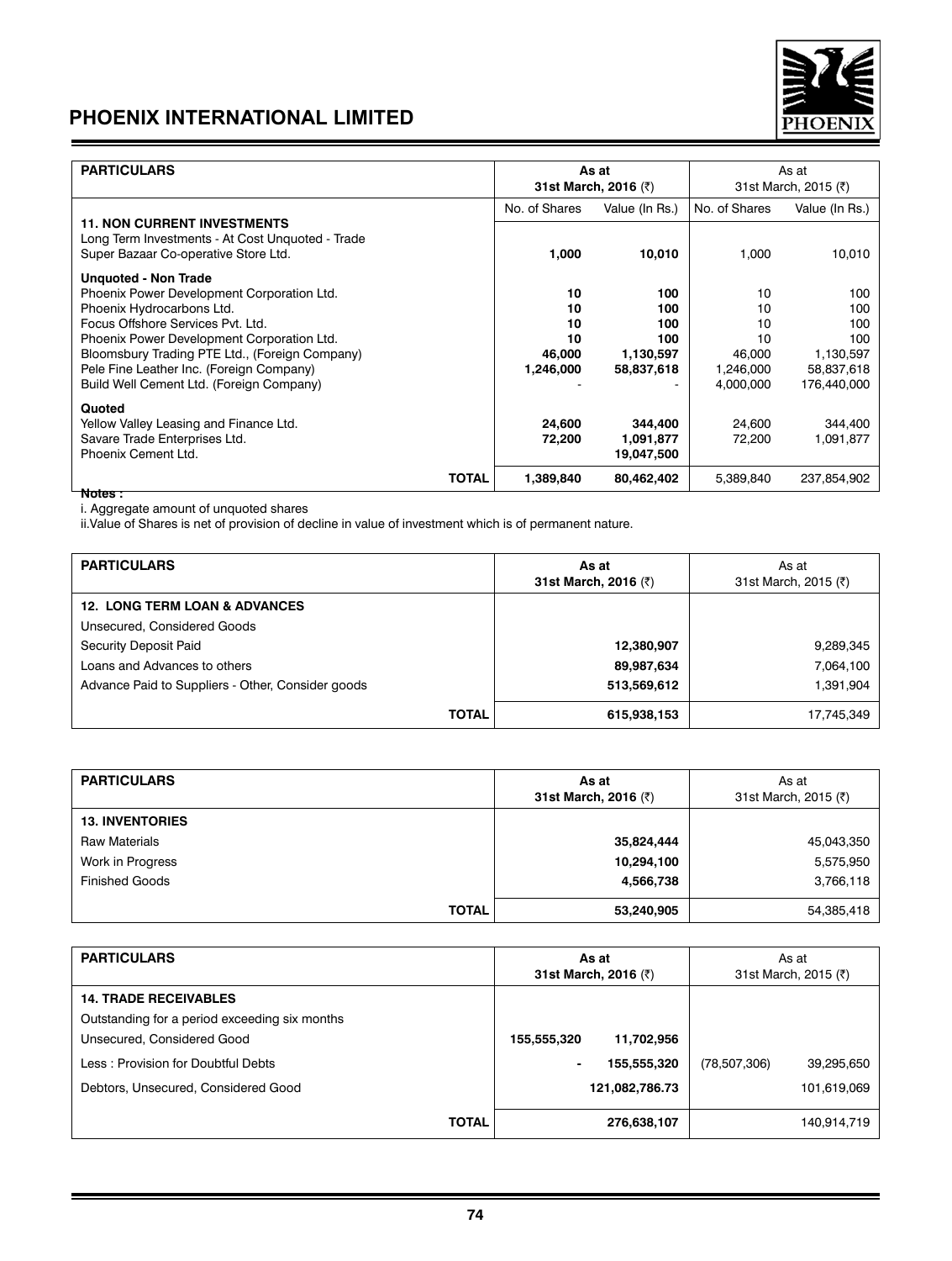

|      | <b>PARTICULARS</b>                     |              | As at<br>31st March, 2016 (₹) |            | As at<br>31st March, 2015 (₹) |             |
|------|----------------------------------------|--------------|-------------------------------|------------|-------------------------------|-------------|
|      | <b>15. CASH &amp; CASH EQUIVALENTS</b> |              |                               |            |                               |             |
| (i)  | <b>Balances with Scheduled Banks</b>   |              |                               |            |                               |             |
|      | In current Accounts                    |              | 18,309,280                    |            | 119,757,794                   |             |
|      | In Deposit Accounts                    |              | 3,013,865                     | 21,323,145 | 3,809,285                     | 123,567,079 |
| (ii) | Cash on hand                           |              |                               | 1,948,958  |                               | 6,121,057   |
|      |                                        |              |                               |            |                               |             |
|      |                                        | <b>TOTAL</b> |                               | 23,272,103 |                               | 129,688,136 |

| <b>PARTICULARS</b>                                                       |             | As at<br>31st March, 2016 (₹) | As at<br>31st March, 2015 (₹) |             |
|--------------------------------------------------------------------------|-------------|-------------------------------|-------------------------------|-------------|
| <b>16. SHORT TERM LOAN &amp; ADVANCES</b>                                |             |                               |                               |             |
| Unsecured. Considered Goods<br>Due from Related Party<br>Due from Others | 462,948,804 | 462,948,804                   | $\overline{a}$<br>517.036.236 | 517,036,236 |
| Balances with Govt. Authorities                                          |             | 70,452,141                    |                               | 55,801,424  |
| <b>TOTAL</b>                                                             | 533,400,945 |                               | 572,837,660                   |             |

| <b>PARTICULARS</b>              | As at<br>31st March, 2016 (₹) | As at<br>31st March, 2015 (₹) |
|---------------------------------|-------------------------------|-------------------------------|
| <b>17. OTHER CURRENT ASSETS</b> |                               |                               |
| <b>Prepaid Expenses</b>         | 616,639                       | 4,962,626                     |
| Interest Accrued but not due    | 61,963                        | 16,585                        |
| <b>TOTAL</b>                    | 679,602                       | 4,979,211                     |

| <b>PARTICULARS</b>                                                                             |       | As at<br>31st March, 2016 (₹) | As at<br>31st March, 2015 (₹) |
|------------------------------------------------------------------------------------------------|-------|-------------------------------|-------------------------------|
| <b>18. REVENUE FROM OPERATION / SALES</b>                                                      |       |                               |                               |
| Sales of Products                                                                              |       | 220,500,724                   | 260,463,489                   |
| Sale of Services - Rental<br>{TDS Deducted Rs. 1,54,63,295/- Previous year Rs. 1,31,27,266 /-} |       | 153,376,718                   | 131.272.661                   |
|                                                                                                | TOTAL | 373,877,442                   | 391,736,150                   |

| <b>PARTICULARS</b>                      | As at<br>31st March, 2016 (₹) | As at<br>31st March, 2015 (₹) |
|-----------------------------------------|-------------------------------|-------------------------------|
| <b>19. OTHER INCOME</b>                 |                               |                               |
| Interest on Deposits, Margin Money etc. | 80,219                        | 502,227                       |
| Other Receipts / Misc. Income           | 1,828,498                     | 1,694,647                     |
| Exchange Gain / (Loss)                  | 6,885,113                     |                               |
| <b>TOTAL</b>                            | 8,793,830                     | 2,196,874                     |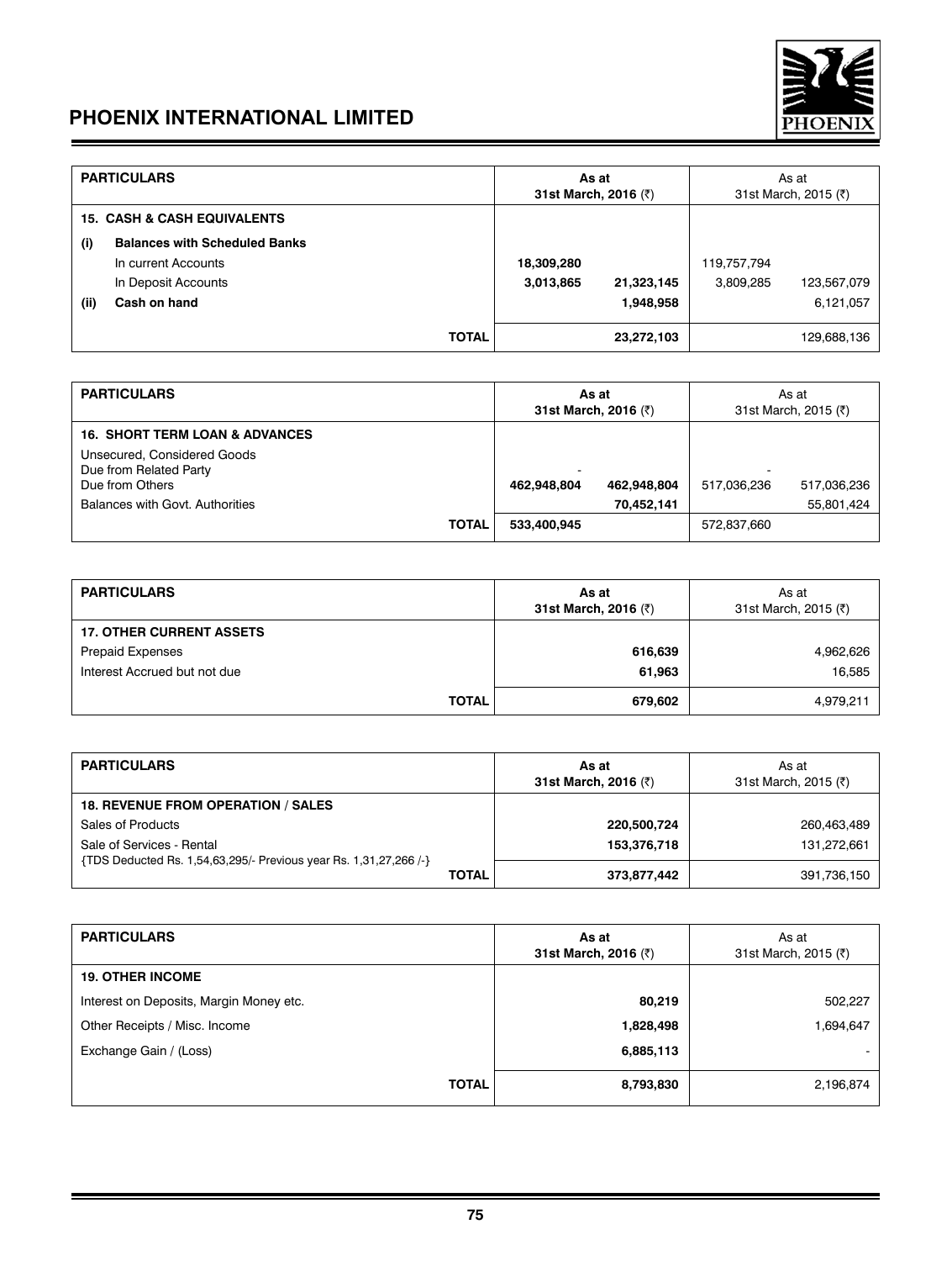

| <b>PARTICULARS</b>                                          | As at<br>31st March, 2016 (₹) | As at<br>31st March, 2015 (₹) |
|-------------------------------------------------------------|-------------------------------|-------------------------------|
| <b>20. COST OF MATERIAL CONSUMED</b>                        |                               |                               |
| Ilnventory at the beginning of the year                     | 45,043,350                    | 58,055,564                    |
| Add: Purchase of Raw Material, components, packing material | 195,446,923                   | 211,744,989                   |
| Add: ITC reversal of earlier Years                          |                               |                               |
| Less: Inventory at the end of the year                      | 37,704,386                    | 45,043,350                    |
| <b>TOTAL</b>                                                | 202,785,888                   | 224,757,203                   |

| <b>PARTICULARS</b>               |              | As at<br>31st March, 2016 (₹) |               | As at<br>31st March, 2015 (₹) |           |
|----------------------------------|--------------|-------------------------------|---------------|-------------------------------|-----------|
| <b>21. CHANGE IN INVENTORIES</b> |              |                               |               |                               |           |
| <b>Opening Stock</b>             |              |                               |               |                               |           |
| <b>Finished Goods</b>            |              | 3,090,436                     |               | 1,916,224                     |           |
| Work in Progress                 |              | 5,575,950                     | 8,666,386     | 10.846.031                    | 12.762.25 |
| <b>Closing Stock</b>             |              |                               |               |                               |           |
| <b>Finished Goods</b>            |              | 4,566,738                     |               | 3.090.436                     |           |
| Work in Progress                 |              | 10,294,100                    | 14,860,838    | 5.575.950                     | 8.666.386 |
| <b>Changes in Inventories</b>    | <b>TOTAL</b> |                               | (6, 194, 452) |                               | 4.095.869 |

| <b>PARTICULARS</b>                             | As at<br>31st March, 2016 (₹) | As at<br>31st March, 2015 (₹) |
|------------------------------------------------|-------------------------------|-------------------------------|
| <b>22. EMPLOYEES' BENEFIT EXPENSES</b>         |                               |                               |
| Salaries & Benefits                            | 7,282,328                     | 11,603,133                    |
| Employer Contribution to Provident Fund & ESIC | 429,611                       | 220,692                       |
| <b>Staff Welfare Expenses</b>                  | 288,741                       | 154,919                       |
| <b>TOTAL</b>                                   | 8,000,680                     | 11,978,744                    |

| <b>PARTICULARS</b>          | As at<br>31st March, 2016 (₹) | As at<br>31st March, 2015 (₹) |
|-----------------------------|-------------------------------|-------------------------------|
| <b>23. FINANCIAL COST</b>   |                               |                               |
| <b>Interest Paid</b>        |                               |                               |
| On Term Loans               | 73,471,236                    | 60,459,810                    |
| Intrest Paid-Others         | 588,657                       |                               |
| Bank Charges / Upfront Fees | 1,033,446                     | 641,625                       |
|                             |                               |                               |
| <b>TOTAL</b>                | 75,093,339                    | 61,101,435                    |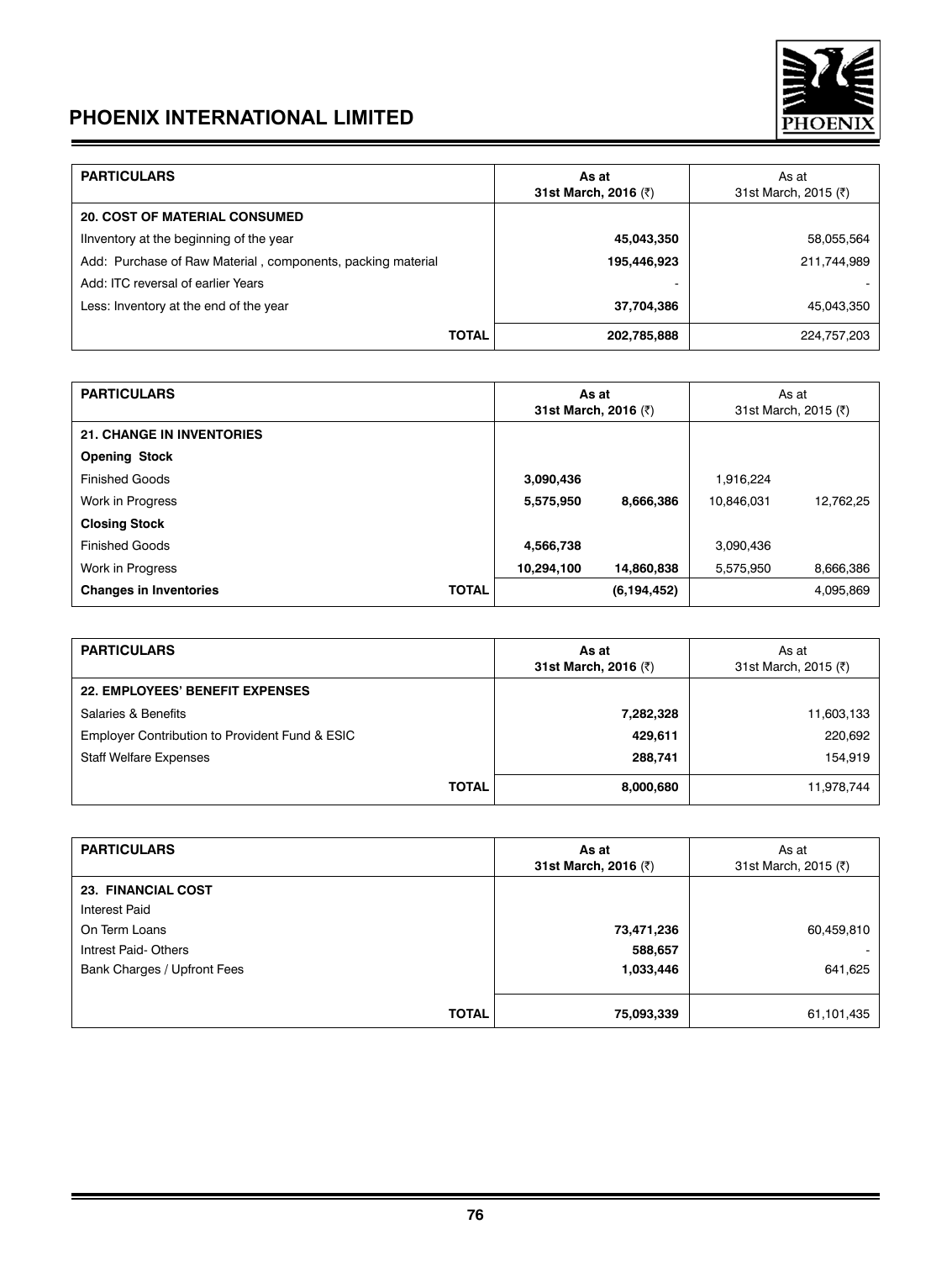

| <b>PARTICULARS</b>                                 | As at<br>31st March, 2016 (₹) | As at<br>31st March, 2015 (₹) |
|----------------------------------------------------|-------------------------------|-------------------------------|
| <b>24. OTHER EXPENSES</b>                          |                               |                               |
| <b>Insurance Expenses</b>                          | 219,238                       | 181,846                       |
| <b>Rent Expenses</b>                               | 4,547,706                     | 3,183,725                     |
| Rates & Taxes                                      | 1,229,330                     | 190,004                       |
| Fabrication / Job Work Expenses                    | 52,657,151                    | 25,304,199                    |
| Electicity & Water Charges                         | 64,198                        |                               |
| Power & Fuel Expenses                              | 121,076                       | 6,910,500                     |
| <b>Auditor's Remunerations</b>                     | 308,700                       | 227,416                       |
| Repairs & Maintenance - Building                   | 350,821                       | 78,795                        |
| - Machinery                                        | 81,762                        | 67,545                        |
| - Vehicles                                         | 424,916                       | 350,231                       |
| - Others                                           | 57,694                        | 212,520                       |
| Loss on Sale of Assets                             |                               | 447,441                       |
| <b>Custom Duties &amp; Taxes Paid</b>              | 1,014,115                     | 5,943,250                     |
| Advertisement, Publicity & Business Promotion Exp. | 669,925                       | 126,210                       |
| Exchange Gain / (Loss)                             |                               | 6,067,966                     |
| Freight Inward/Outward, Handling and Clearing Exp. | 4,533,751                     | 5,163,685                     |
| Travelling & Conveyance Expenses                   | 465,380                       | 537,390                       |
| Legal & Professional Fees                          | 2,443,394                     | 1,238,977                     |
| Other Misc. Expenses                               | 1,089,502                     | 1,804,083                     |
| Printing & Stationery, Books & Perodicals          | 500,937                       | 508,902                       |
| Watch & Ward Expenses                              | 965,167                       | 1,028,908                     |
| <b>Communication Expenses</b>                      | 801,775                       | 642,931                       |
| Registrar & Transfer Agent Exp.                    | 305,933                       | 161,969                       |
| AGM Exp.                                           | 55,006                        | 31,699                        |
| Debts/ Amount Written off                          | 5,486,447                     | 4,555,551                     |
| <b>TOTAL</b>                                       | 78,393,923                    | 64,965,743                    |

| <b>PARTICULARS</b>                              | As at<br>31st March, 2016 (₹) | As at<br>31st March, 2015 (₹) |
|-------------------------------------------------|-------------------------------|-------------------------------|
| <b>25. BASIC AND DILUTED EARNING PER SHARE:</b> |                               |                               |
| Net Profit / (Loss) After Tax (In)              | 7,939,256                     | 6,944,997                     |
| Weighted Average Number of Equity Shares        | 16,789,560                    | 16,789,560                    |
| Nominal Value of Equity Shares (In)             | 10                            | 10                            |
| Basic and Diluted Earning Per Share (In)        | 0.47                          | 0.41                          |

## **26. RELATED PARTY DISCLOSURE**

i) In accordance with the requirements of Accounting Standard (AS-18) on Related Party Disclosures, the name of the related parties where control exist and/or with whom transactions have taken place during the year and description of relationships , as identified and certified by management are: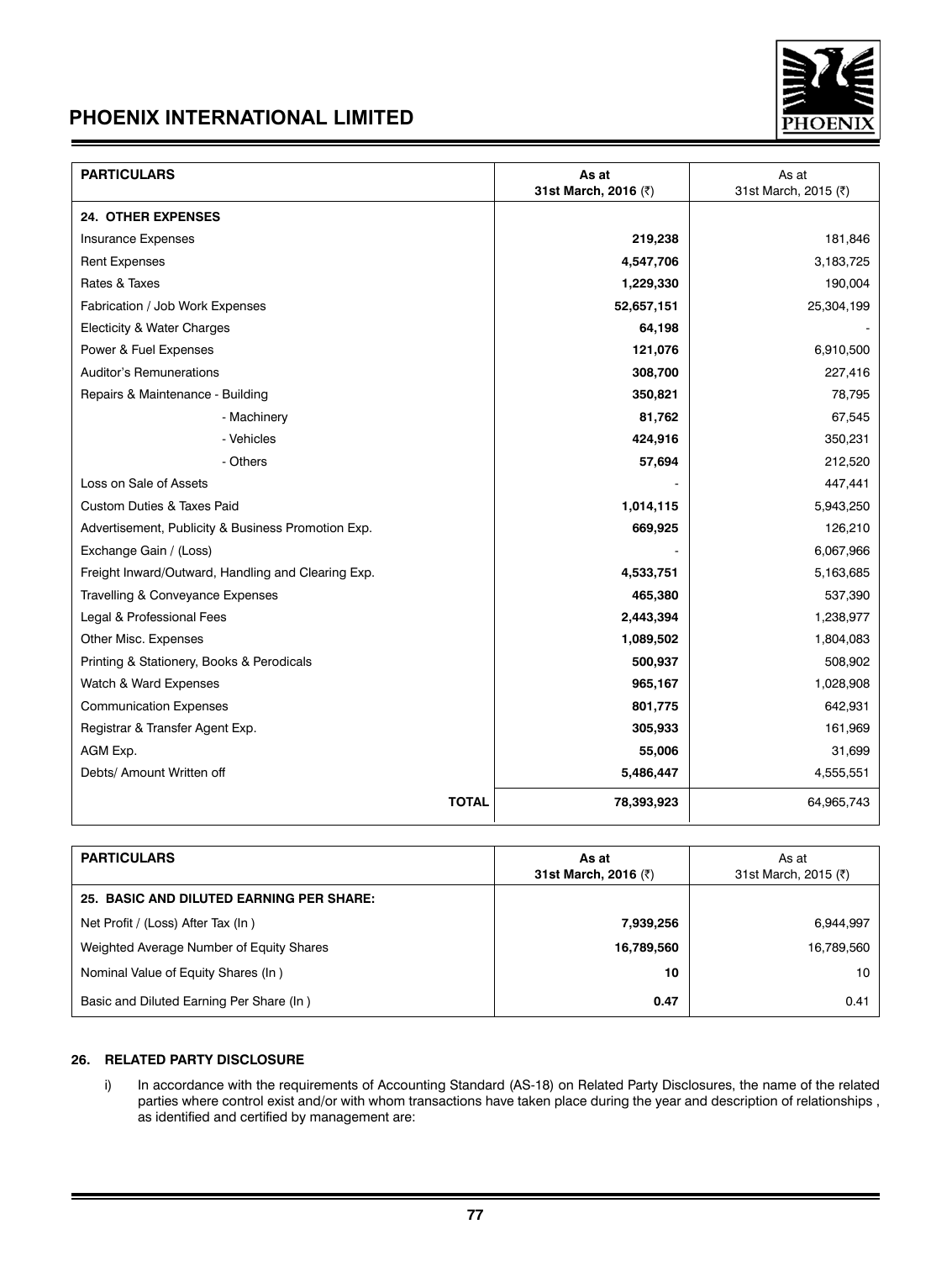

**(Amount in )**

**Mr. Narendra Aggarwal** 

**(a) Key Managerial Personnel (b) Enterprise under direct (c) Subsidiary Companies: /Indirect common control:**

Mr. Narender Makkar **Focus Energy Limited** Mr. Narender Makkar Focus Energy Limited Phoenix Industries Limited Mr. P. M. Alexander Phoenix Cement Limited

### **ii) The following transactions were carried out with related parties parties in the ordinary course of business :**

| Name of the Related Party         | <b>Nature of Transactions</b>  | Volume of<br><b>Transactions</b> | As at<br>31.03.2016 | As a<br>31.03.2015 |
|-----------------------------------|--------------------------------|----------------------------------|---------------------|--------------------|
| Mr. Narender Makkar               | Directors Remuneration         | 1.920.000                        | 124.700             | 104.400            |
| <b>Phoenix Industries Limited</b> | Advance Recoverable            |                                  | 4,840,000           | 484,000,000        |
| <b>Phoenix Industries Limited</b> | Investments (Net of Provision) | -                                | 27,104,727          | 27,104,727         |
| <b>Phoenix Cement Limited</b>     | Advance Recoverable            |                                  | 16,425,744          | 16,425,744         |
| <b>Phoenix Cement Limited</b>     | Investments (Net of Provision) | 19,047,500                       | 130,846,956         | 130,846,956        |
| Granada Services Pvt. Ltd.        | Rental Income                  | 31,252,197                       | (716, 692)          |                    |
| <b>Focus Energy Limited</b>       | Sale of Goods                  | 225,921,610                      | 177,712,103         | 32,087,369         |

**Notes:** Sale of Goods to Focus Energy Ltd. during the F.Y. Ended 31/03/2015 is 14,25,57,395/-.

| <b>PAYMENT TO AUDITORS</b><br>27.                    | <b>Year Ended</b><br>31st March, 2016 | Year Ended<br>31st March, 2015 |
|------------------------------------------------------|---------------------------------------|--------------------------------|
| Audit Fees - Statutory Audit (including service tax) | 120,000                               | 134,832                        |
| - Tax Audit (including service tax)                  | 30,000                                | 33,708                         |
| Professional Charges for Other Services              | 65,000                                | 10,000                         |
| Out of Pocket Expenses                               | 10,000                                | 74,211                         |
| <b>TOTAL</b>                                         | 225,000                               | 252,751                        |

| <b>28. CONTINGENT LIABILITIES NOT PROVIDED FOR</b>                                       | <b>Year Ended</b><br>31st March, 2016 | Year Ended<br>31st March, 2015 |
|------------------------------------------------------------------------------------------|---------------------------------------|--------------------------------|
| Income Tax, Sales Tax, Service Tax, Excise Duty<br>and Custom Duty Demands under Appeals | 157 Lacs                              | 157 Lacs                       |
| <b>TOTAL</b>                                                                             | 157 Lacs                              | 157 Lacs                       |

#### **29 DETAILS OF SUBSIDIARIES**

The consolidated financial statements have been prepared in accordance with the requirement of Accounting Standard (AS - 21) " Consolidated Financial Statements" . The Consolidated Financial Statements comprise the financial statements of Phoenix International Limited (Parent Company) and its following two Subsidiary companies (collectively referred to as " the Group") for the accounting year specified their against.

| Name of the Company     | Country of<br>Incorporation | %Age of Holding<br>As at 31.03.2016 | <b>Accounting Period</b> |
|-------------------------|-----------------------------|-------------------------------------|--------------------------|
| Phoenix Industries Ltd. | India                       | $*100%$                             | 01.04.2015 to 31.03.2016 |
| Phoenix Cement Ltd.     | India                       | ** 100%                             | 01.04.2015 to 31.03.2016 |

\* Including 10.60% held by Phoenix Cement Limited, which is also subsidiary of the Parent Company.

\*\* Including 49.32% held by Phoenix Industries Limited, which is also subsidiary of the Parent Company.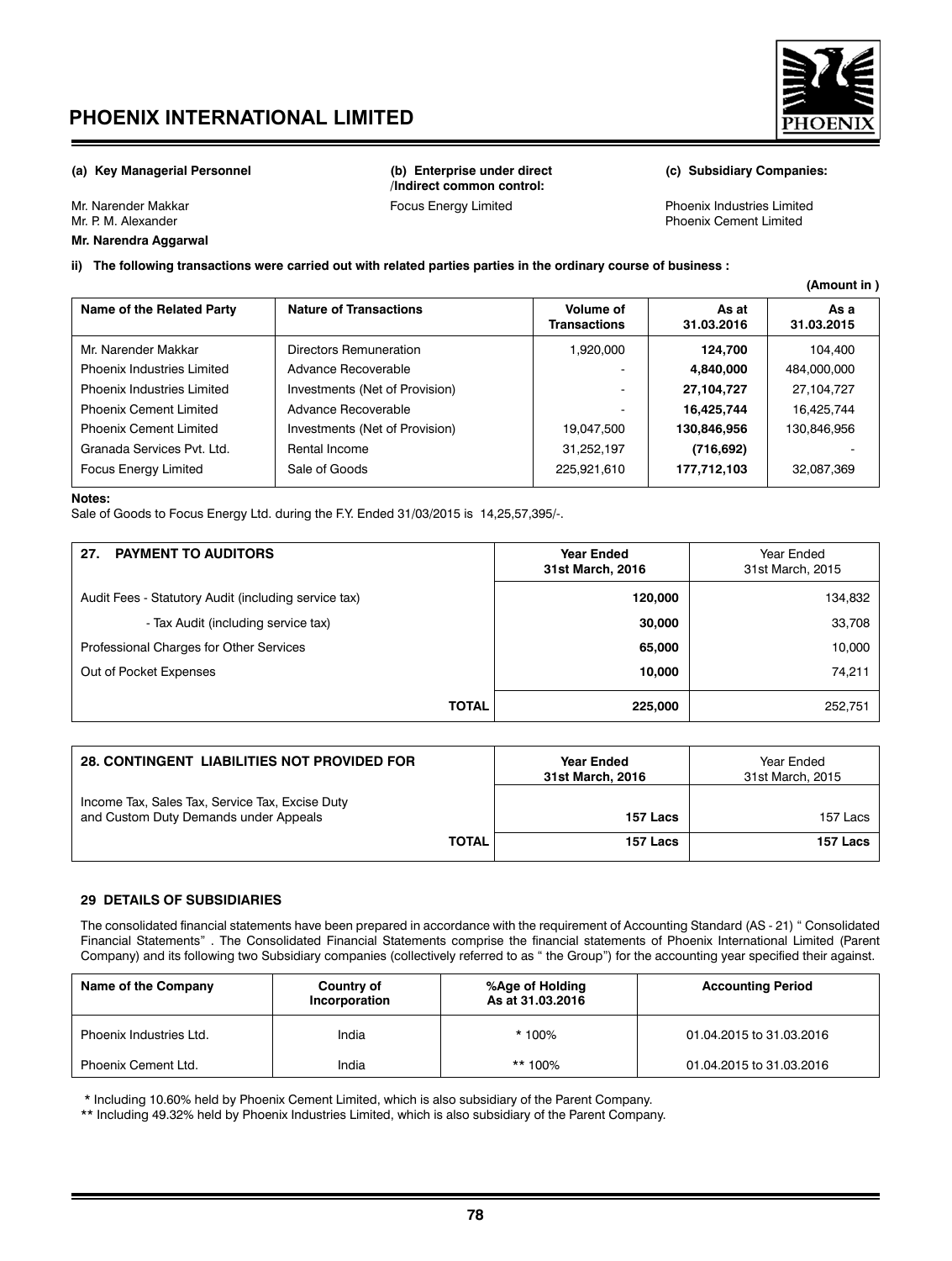

## **34. SEGMENT REPORTING**

## **A) PRIMARY SEGMENT INFORMATION**

The Company has identified two reportable segments viz. Manufacturing of Shoes Upper and Rental Income from Immovable Property. As per Accounting Standard on Segment Reporting (AS-17), "Segment Reporting" the Company has reported segment information. Gross turnover of Company is Rs. 3,825.80 Lacs during the period 01.04.2015 to 31.03.2016 (Previous Year Rs. 3,939.29 Lacs).

|                                                                 | <b>RENTAL</b>      |                    | <b>SHOES</b>       |                    | <b>OTHERS</b>      |                    | <b>GRAND TOTAL</b> |                    |
|-----------------------------------------------------------------|--------------------|--------------------|--------------------|--------------------|--------------------|--------------------|--------------------|--------------------|
| <b>PARTICULARS</b>                                              | As at<br>31.03.016 | As at<br>31.03.015 | As at<br>31.03.016 | As at<br>31.03.015 | As at<br>31.03.016 | As at<br>31.03.015 | As at<br>31.03.016 | As at<br>31.03.015 |
| I) Segment Revenue                                              | 1,533.77           | 1,312.73           | 2,205.01           | 2,604.63           | 87.14              | 16.94              | 3,825.91           | 3,934.30           |
| Less: Excise Duty / Service<br><b>Tax Recovered</b>             |                    |                    |                    |                    |                    |                    |                    |                    |
| <b>Net Turnover</b>                                             | 1,533.77           | 1,312.73           | 2,205.01           | 2,604.63           | 87.14              | 16.94              | 3,825.91           | 3,934.30           |
| II) Segment Results before<br><b>Interest and Tax</b>           | 1,147.25           | 890.25             | (293.43)           | (160.46)           | 68.31              | (5.77)             | 922.14             | 724.03             |
| Less: Interest Expenses                                         | 750.91             | 604.60             |                    |                    |                    |                    | 750.91             | 604.60             |
| Add: Interest Income                                            | 0.09               | 3.42               | 0.71               | 1.60               |                    |                    | 0.80               | 5.02               |
| Add: Exceptional Items                                          |                    |                    |                    |                    |                    |                    |                    |                    |
| Profit before Tax                                               | 396.44             | 289.07             | (292.72)           | (158.86)           | 68.31              | (5.77)             | 172.03             | 124.46             |
| <b>Current Tax</b>                                              | 60.00              | 55.00              |                    |                    |                    |                    | 60.00              | 55.00              |
| Deferred Tax Liability                                          | 32.63              |                    |                    |                    |                    |                    | 32.63              |                    |
| <b>Profit after Tax</b>                                         | 303.81             | 234.07             | (292.72)           | (158.86)           | 68.31              | (5.77)             | 79.40              | 69.45              |
| <b>III) OTHER INFORMATION</b>                                   |                    |                    |                    |                    |                    |                    |                    |                    |
| <b>Segment Assets</b>                                           | 13.979.09          | 4,916.48           | 3,577.73           | 2,557.10           | 2,231.42           | 8,135.99           | 19,788.24          | 15,609.57          |
| <b>Segment Liabilities</b>                                      | 10,154.67          | 1.036.86           | 1.855.60           | 1.490.69           | 562.19             | 6.835.21           | 12,572.45          | 9,362.76           |
| <b>Capital Expenditure</b>                                      |                    |                    |                    |                    |                    |                    |                    |                    |
| Depreciation and Amortisation                                   | 2.74               | 122.67             | 3.73               | 8.78               | 67.43              | 14.44              | 73.89              | 145.89             |
| "Non Cash Expenses other than<br>Depreciation and Amortisation" |                    | 123.08             |                    |                    |                    |                    |                    | 123.08             |

### **B) SECONDARY SEGMENT INFORMATION**

|             | <b>PARTICULARS</b>                         | 2015-16   | 2014-15   |
|-------------|--------------------------------------------|-----------|-----------|
| I)          | <b>Segment Revenue - External Turnover</b> |           |           |
|             | Within India                               | 3,825.80  | 3,636.18  |
|             | Outside India                              | 303.11    |           |
|             | <b>Total Revenue</b>                       | 3,825.80  | 3,939.29  |
| $\parallel$ | <b>Segment Assets</b>                      |           |           |
|             | Within India                               | 19,788.24 | 15,609.57 |
|             | Outside India                              |           |           |
|             | <b>Total Assets</b>                        | 19,788.24 | 15,609.57 |
| III)        | <b>Segment Liability</b>                   |           |           |
|             | Within India                               | 12,572.45 | 9,362.76  |
|             | Outside India                              |           |           |
|             | <b>Total Liability</b>                     | 12,572.45 | 9,362.76  |
| IV)         | <b>Capital Expenditure</b>                 |           |           |
|             | Within India                               |           |           |
|             | Outside India                              |           | ٠         |
|             | <b>Total Expenditure</b>                   |           |           |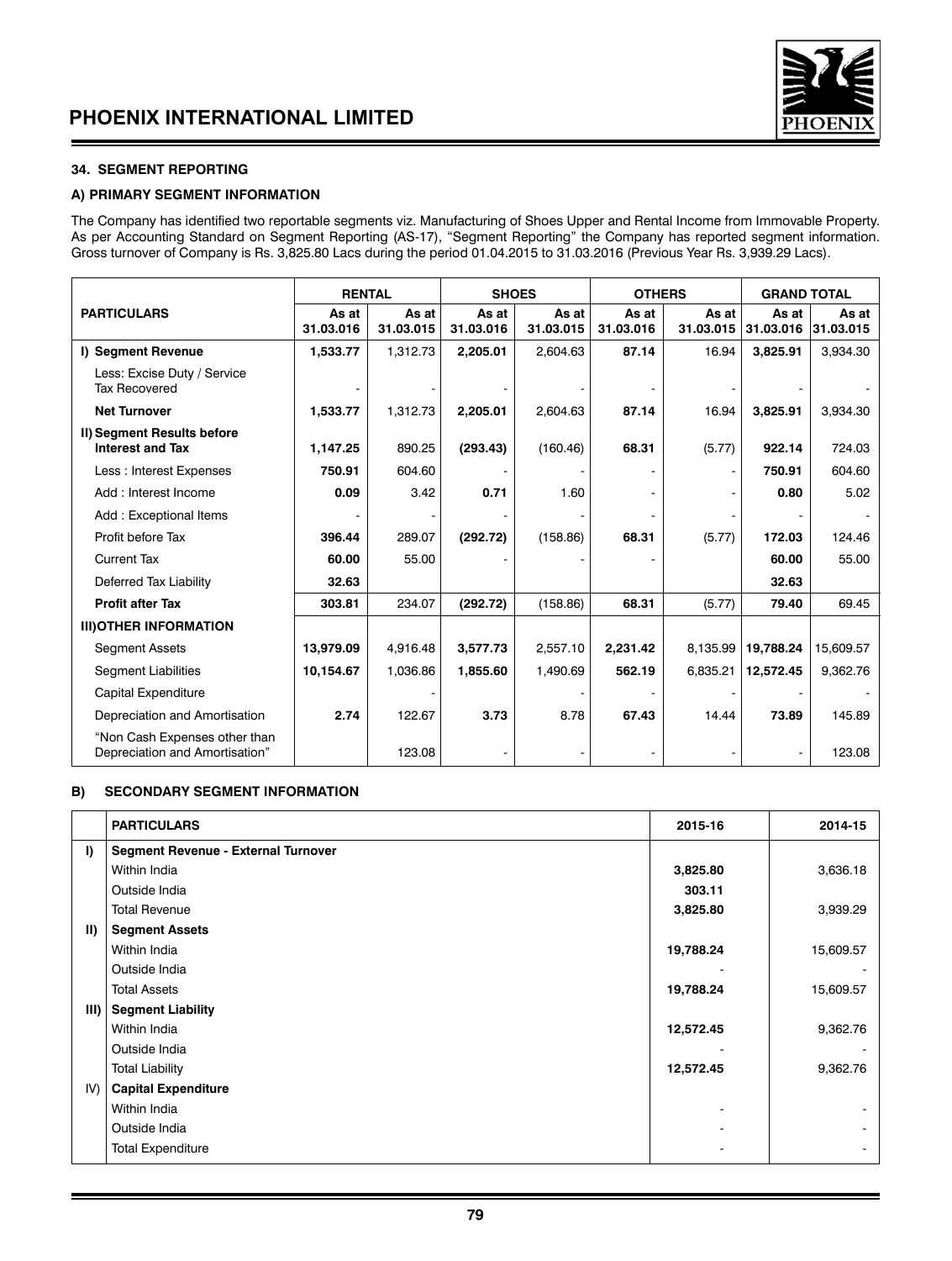

- 31 Figure relating to subsidiary companies have been reclassified, wherever necessary, to bring them in line with parent company's Financial Statement.
- 32 The Consolidated Financial Statement have been prepared using uniform accounting policies for like transactions and other events in similar circumstances and are presented to the extent possible in the same manner as the company's separate financials statement except as otherwise stated
- 33 The Consolidated Financial Statement of the Group have been prepared based on a line by line consolidation of the financial statements of the Parent Company and its two Subsidiary Companies by adding together the book value of like items of assets, liabilities, income & expenses after fully eliminating intra-group balances and intra-group transactions and unrealized profit & losses.
- 34 The Company generally enters into cancellable operating leases for office premises, factory premises and residence of the employees, normally renewable on expiry. Lease payment amounting to Rs. 23.87 Lacs (Previous Year Rs. 23.45 Lacs) made under operating lease have been recognized as an expenses in the Profit & Loss Account.

Disclosure in relation to leased primises as per AS 19 for ren Receivable

| Period                                           | Year Ended 31st March, 2016 | Year Ended 31st March, 2015 |
|--------------------------------------------------|-----------------------------|-----------------------------|
| Not later than one year                          | 160,100,848                 | 146.560.022                 |
| Later than one year but not later than five year | 670,925,110                 | 661,655,222                 |
| Later than five year                             | 1,992,437,814               | 2,245,670,028               |

- 35 The Consolidated Financial Statement under report do not include financial statement of " Pele Fine Leather Inc.", USA which is foreign Subsidiary Company of Phoenix Industries Ltd..
- 36 One of the Subsidiary Company Phoenix Cement Limited had paid a deposit of Rs. 70.00 Lacs in earlier years to the Madhya Pradesh Audhyogic Kendra Vikas Nigam (Gwalior) Limited for acquisition of land in District Satna, Madhya Pradesh for setting up of cement plant in that area. The project for setting up of the Cement Plant has been abandoned. The land owners had field a petition against the notification for acquisition of land by the Government in the High Court which has been decided in favour of the land owners. The Management has requested the authorities for refund of the amount which has been considerably delayed. The Government is likely to issue identification in the near future and the deposit will be refunded in due course.
- 37 Prior Period expenditure have been included under normal head of expenses.
- 38 Long Term Loan & Advances include custom duty paid in earlier years amounting to Rs. 50.44 Lacs by one of the Subsidiary Company Phoenix Cement Ltd., which is refundable by the custom department.
- 39 The accounts of the company have been prepared on Going Concern basis.
- 40 No Creditors has intimated about their status being of small scale industrial undertaking.
- 41 Previous year's figures have been regrouped/rearranged & reclassified as necessary.

*As per our report of even date*

FRN- 013697C

per Pradip Bhardwaj **Narendra Aggarwal P. M. Alexander Natendra Makkar** P. M. Alexander Natender Makkar Partner Makkar<br>Partner **Partner Company Secretal** Perton Director Director Director Director Company Secretal M.No. 500219 DIN : 00027347 DIN : 00050022

For Pradip Bhardwaj & Co. **For and on behalf of the Board of Directors**<br>Chartered Accountants **For and on the Board of Directors Phoenix Internatinal Limited** 

**Company Secretary** 

Place : New Delhi Dated : 31.05.2016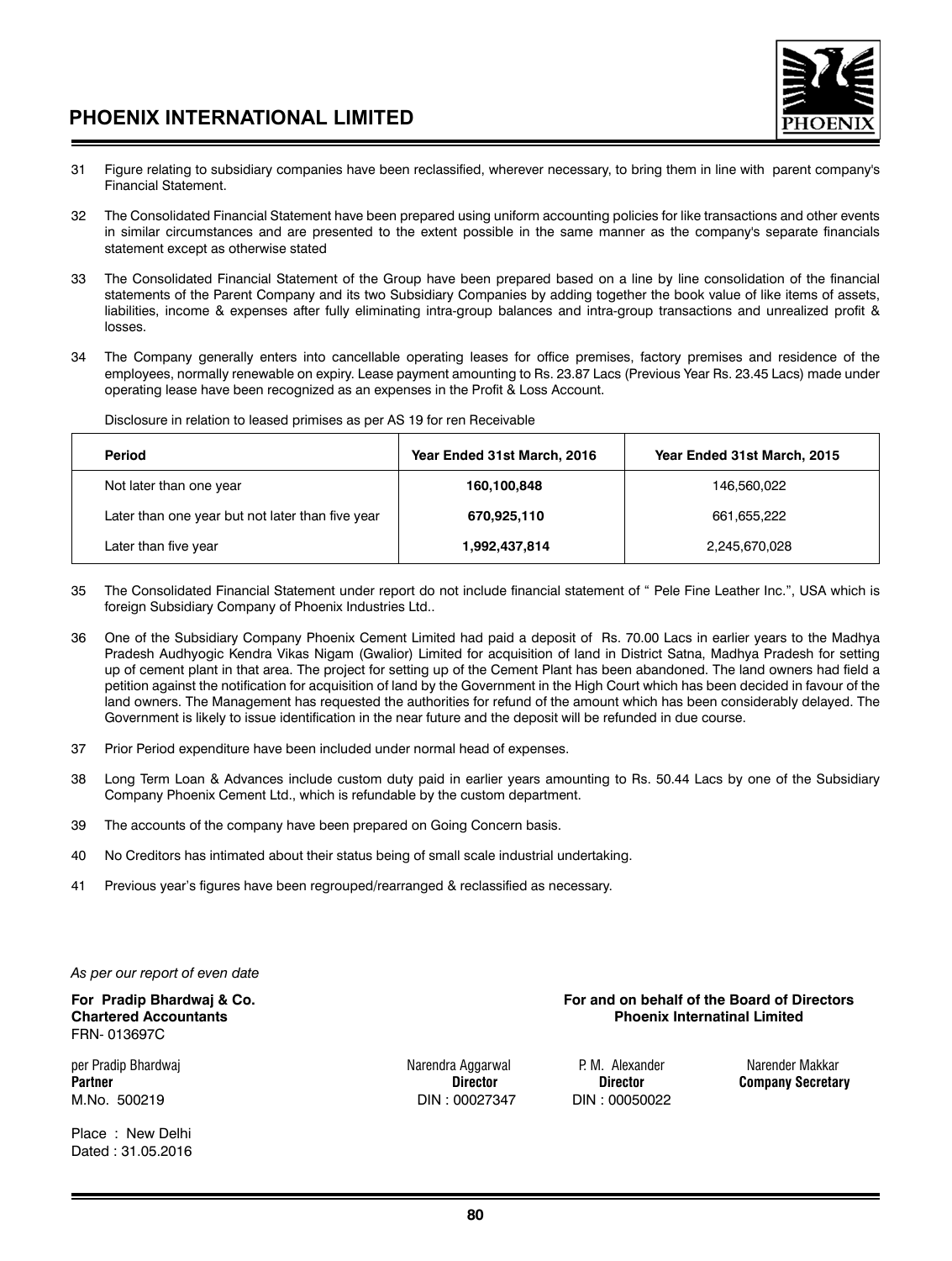



## **Form No. MGT-11**

### **Proxy form**

[Pursuant to section 105(6) of the Companies Act, 2013 and rule 19(3) of the Companies (Management and Administration) Rules, 2014]

| Name of the company      | <b>PHOENIX INTERNATIONAL LIMITED</b>                         |
|--------------------------|--------------------------------------------------------------|
| <b>CIN</b>               | L74899DL1987PLC030092                                        |
| <b>Registered Office</b> | 3rd Floor, Gopala Tower, 25 Rajendra Place, New Delhi-110008 |
| Name of the Member(s)    |                                                              |
| <b>Registered Office</b> |                                                              |
| E-mail Id                |                                                              |
| Folio No /Client ID      |                                                              |
| DP ID                    |                                                              |

I/We, being the member(s) of shares of the above named company. Hereby appoint

| Name :                    |  |
|---------------------------|--|
| Address:                  |  |
| E-mail Id:                |  |
| Signature, or failing him |  |

| Name:                     |  |
|---------------------------|--|
| Address:                  |  |
| E-mail Id:                |  |
| Signature, or failing him |  |

as my/ our proxy to attend and vote( on a poll) for me/us and on my/our behalf at the 29th Annual General Meeting of the company, to be held on the 29th day of September, 2016 at 10.00 a.m. at Lok Kala Manch, 20 INSTITUTIONAL AREA, LODHI ROAD, NEW DELHI – 110003 and at any adjournment thereof in respect of such resolutions as are indicated below:

| <b>Resolutions</b> | <b>Description</b>                                                                                                                                                                                                                                | For | Against |
|--------------------|---------------------------------------------------------------------------------------------------------------------------------------------------------------------------------------------------------------------------------------------------|-----|---------|
|                    | Advoption of the Audited Financial Statements of the Company (including Audited consolidated<br>financial statements) for the financial year ended March 31, 2016 together with the Reports of the<br>Board of Directors and the Auditors thereon |     |         |
|                    | Appointment of a Director in place of Mr. Narender Makkar (DIN: 00026857), who retires by rotation<br>and being eligible, offers himself for re-appointment                                                                                       |     |         |
|                    | To ratify the appointment of the Auditors and fix their remuneration and in this regard to consider and if<br>thought fit, to pass with or without modification(s), the following resolution as an Ordinary Resolution                            |     |         |
|                    | Appointment of Mrs. Rekha Mittal (DIN: 01852431) as Independent Director                                                                                                                                                                          |     |         |
|                    | Appointment of Mr. Narendra Aggarwal (DIN-00027347) as Independent Director                                                                                                                                                                       |     |         |

**Signed this \_\_\_\_\_day of \_\_\_\_\_2016**

#### **Signature of Shareholder**

Affix Revenue Stamps

**NOTE:** This form of proxy in order to be effective should be duly completed and deposited at the registered office of the Company, not less than 48 hours before the commencement of the meeting.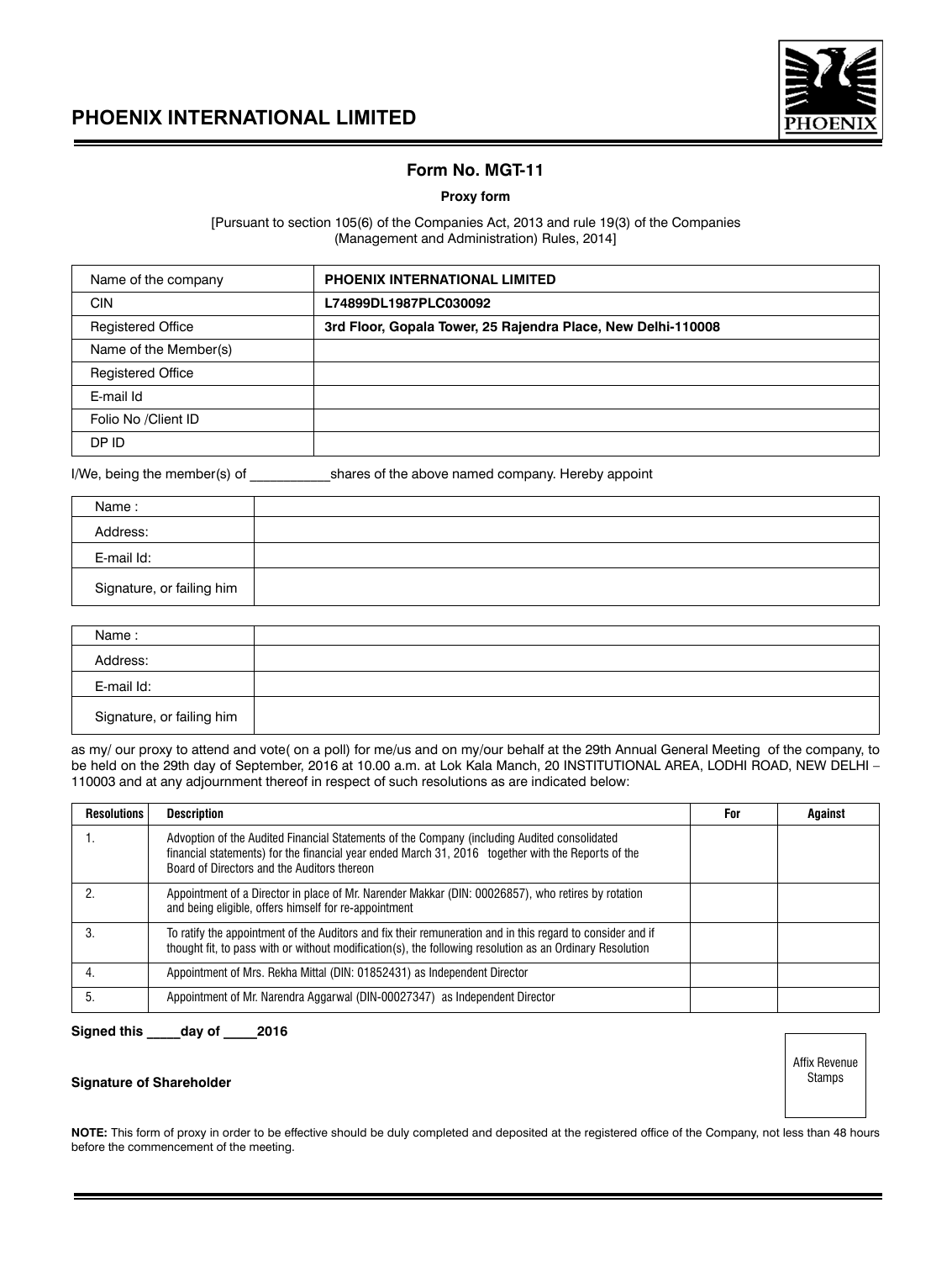

# **ASSENT /DESSENT FORM FOR VOTING ON ANNUAL GENERAL MEETING RESOLUTIONS**

1. Regd. Folio No. / DP ID - Client ID

2. Name & Address of First/Sole Shareholder

| ____<br>_<br>_ | _<br>-- |  |  |
|----------------|---------|--|--|
|                |         |  |  |
|                |         |  |  |
|                |         |  |  |
|                |         |  |  |

- 3. No. of Shares held  $\vdots$
- 4. I/We hereby exercise my /our vote in respect of the following resolutions to be passed for the business stated in the Notice of the Annual General Meeting dated 29th September 2016 at 10.00am by conveying my /our assent / dessent to the resolutions by placing tick ( ) mark in the appropriate box below :-

|                | Sr.Nd Resolutions                                                                                                                                                                                                                                   | No of Shares | I/We Assent to<br>the Resolution<br>(FOR) | I/We Dessent to the<br>Resolution<br>(Against) |
|----------------|-----------------------------------------------------------------------------------------------------------------------------------------------------------------------------------------------------------------------------------------------------|--------------|-------------------------------------------|------------------------------------------------|
|                | <b>ORDINARY BUSINESS</b>                                                                                                                                                                                                                            |              |                                           |                                                |
| 1              | Adoption of the Audited Financial Statements of the Company<br>(including Audited consolidated financial statements) for the<br>financial year ended March 31, 2016 together with the Reports<br>of the Board of Directors and the Auditors thereon |              |                                           |                                                |
| $\overline{2}$ | Appointment of a Director in place of Mr. Narender Makkar<br>(DIN: 00026857), who retires by rotation and being eligible, offers<br>himself for re-appointment                                                                                      |              |                                           |                                                |
| 3              | To ratify the appointment of the Auditors and fix their remuneration<br>and in this regard to consider and if thought fit, to pass with or<br>without modification(s), the following resolution as<br>an Ordinary Resolution                        |              |                                           |                                                |
|                | <b>SPECIAL BUSINESS</b>                                                                                                                                                                                                                             |              |                                           |                                                |
| 4              | Appointment of Mrs. Rekha Mittal (DIN: 01852431)<br>as Independent Director                                                                                                                                                                         |              |                                           |                                                |
| 5              | Appointment of Mr. Narendra Aggarwal (DIN-00027347)<br>as Independent Director                                                                                                                                                                      |              |                                           |                                                |

Date: Signature of the Member/Authorized Representative

Place: ----------------------------------------------------------------

**Note:-**

- 
- i) If you opt to cast your vote by e-voting, there is no need to fill up and sign this form<br>ii) Last date for receipt of Assent/Dessent Form by the Scrutinizer Mr. Anant Mishra, Anant & Co.(Chartered Accountants) is
- iii) Please read the instruction carefully before exercising your vote.